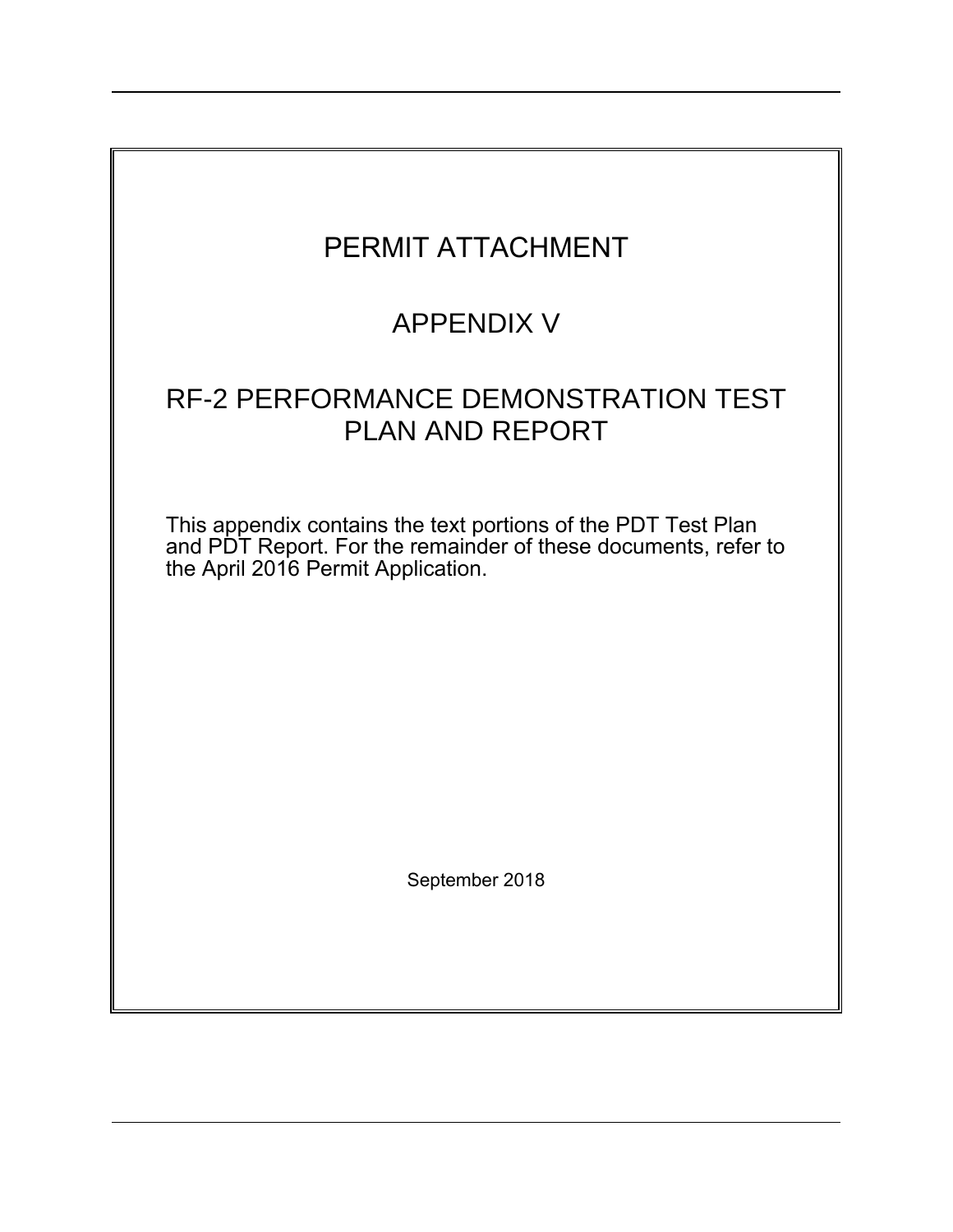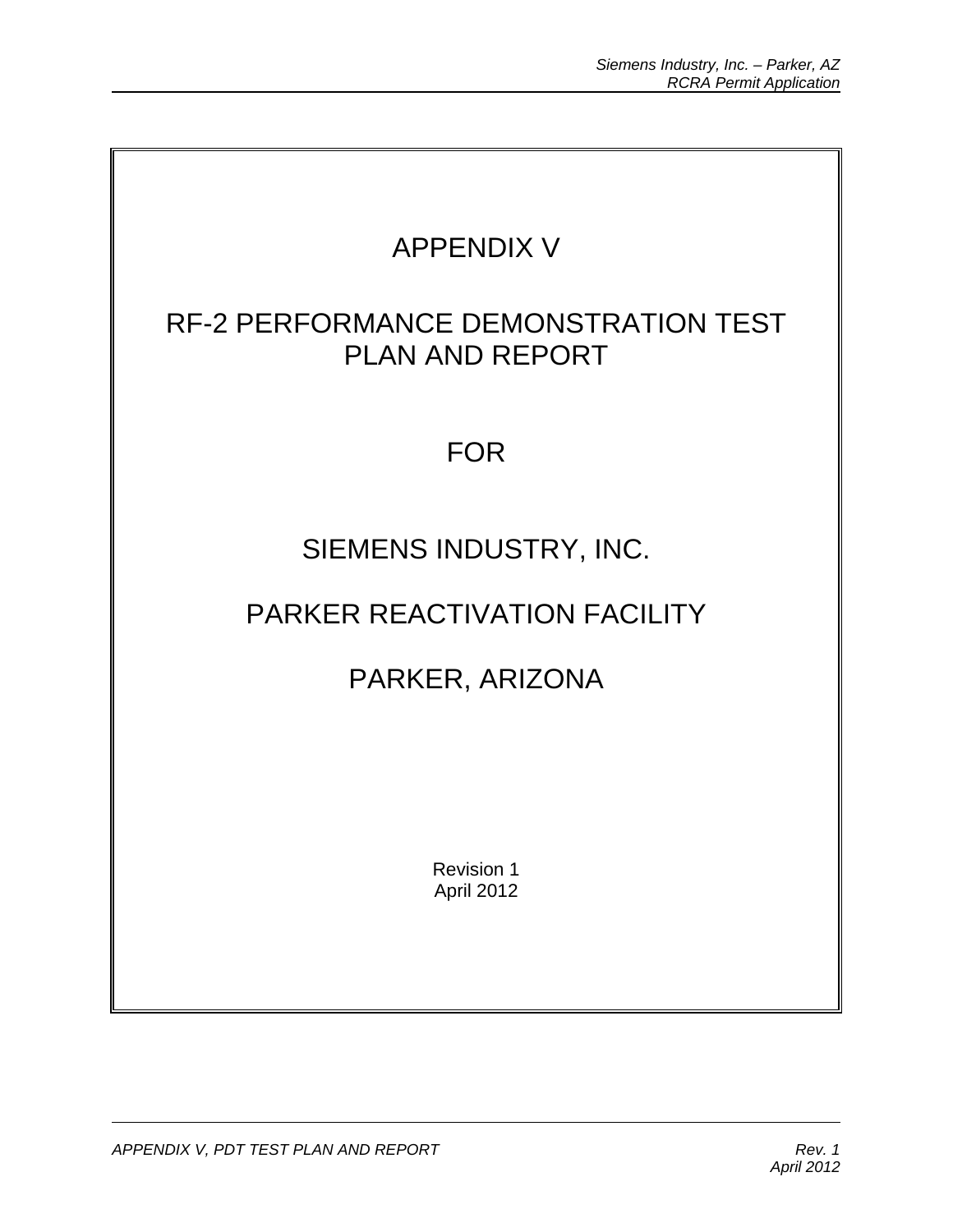# **CARBON REACTIVATION FURNACE PERFORMANCE DEMONSTRATION TEST PLAN**

# **PREPARED FOR:**

**WESTATES CARBON - ARIZONA, INC. 2523 MUTAHAR STREET PARKER, ARIZONA 85344** 

> **Revision: 0 May, 2003 Focus Project No. 010111**

# **PREPARED BY:**



ENGINEERING SOLUTIONS TO ENVIRONMENTAL PROBLEMS

 **FOCUS ENVIRONMENTAL, INC 9050 EXECUTIVE PARK DRIVE., SUITE A202 KNOXVILLE, TENNESSEE 37923 (865) 694-7517**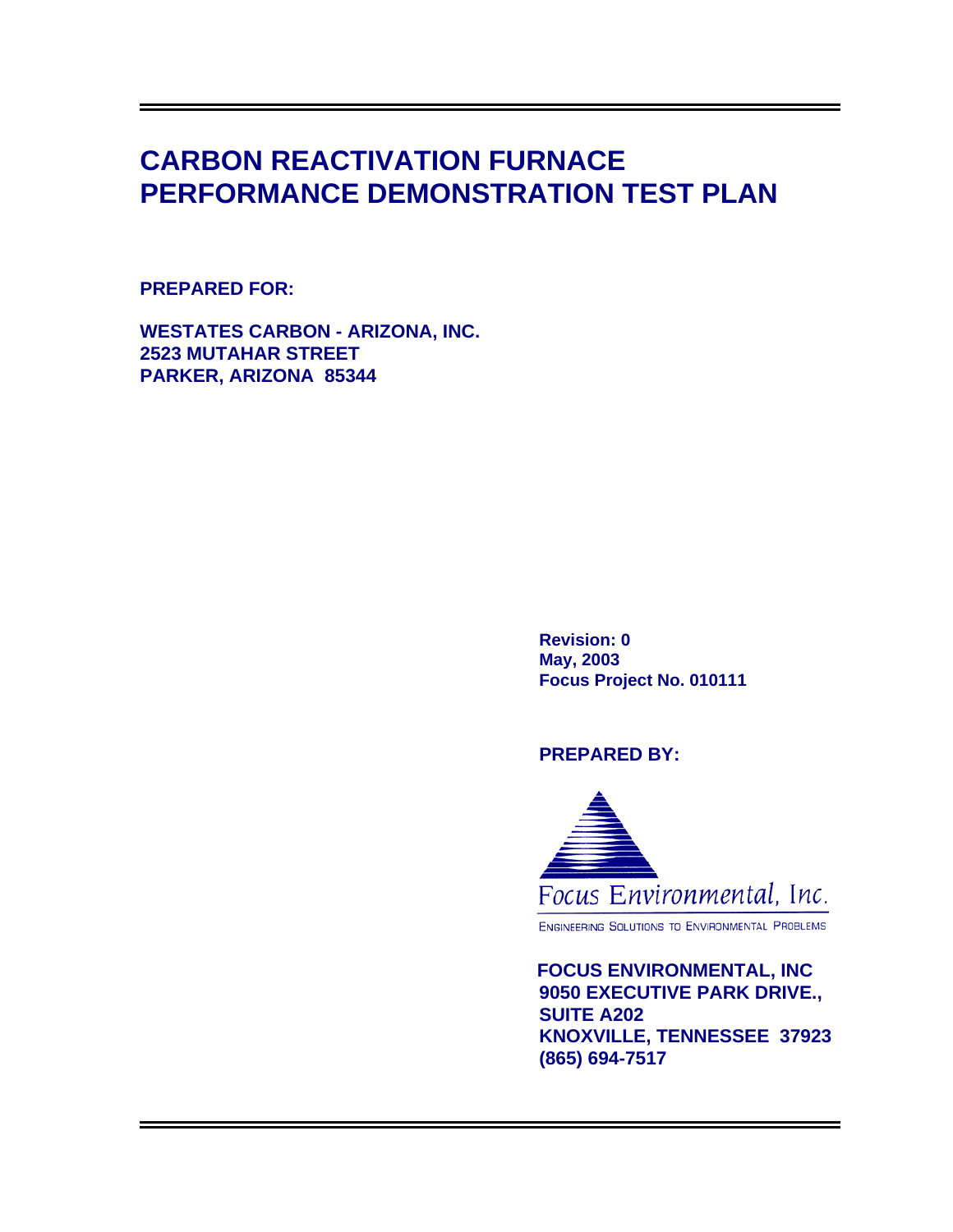# TABLE OF CONTENTS

|     | TABLE OF CONTENTS                                                                                                                                                                                                              |    |
|-----|--------------------------------------------------------------------------------------------------------------------------------------------------------------------------------------------------------------------------------|----|
|     | <b>ACRONYMS AND ABBREVIATIONS</b>                                                                                                                                                                                              |    |
| 1.0 |                                                                                                                                                                                                                                |    |
|     |                                                                                                                                                                                                                                |    |
|     |                                                                                                                                                                                                                                |    |
|     |                                                                                                                                                                                                                                |    |
|     |                                                                                                                                                                                                                                |    |
|     |                                                                                                                                                                                                                                |    |
|     |                                                                                                                                                                                                                                |    |
|     |                                                                                                                                                                                                                                |    |
|     | 1.7 TEST PLAN DEVELOPMENT AND CONDUCT OF THE                                                                                                                                                                                   |    |
| 2.0 |                                                                                                                                                                                                                                |    |
|     |                                                                                                                                                                                                                                |    |
|     | 2.1.1                                                                                                                                                                                                                          |    |
|     | 2.1.2                                                                                                                                                                                                                          |    |
|     |                                                                                                                                                                                                                                |    |
|     |                                                                                                                                                                                                                                |    |
|     | 2.2.1                                                                                                                                                                                                                          |    |
|     | 2.2.2                                                                                                                                                                                                                          |    |
| 3.0 |                                                                                                                                                                                                                                |    |
|     | 3 1 THERMAL TREATMENT SYSTEM SERVICES AND THE RESERVE THE RESERVE THE RESERVE THAT THE RESERVE THAT THE RESERVE THAT THE RESERVE THAT THE RESERVE THAT THE RESERVE THAT THE RESERVE THAT THE RESERVE THAT THE RESERVE THAT THE | 10 |

| 2.2.1 |                                                        |
|-------|--------------------------------------------------------|
| 2.2.2 |                                                        |
|       |                                                        |
|       |                                                        |
| 3.1.1 |                                                        |
| 3.1.2 |                                                        |
| 3.1.3 |                                                        |
| 3.1.4 |                                                        |
|       |                                                        |
| 3.2.1 |                                                        |
| 3.2.2 |                                                        |
| 3.2.3 |                                                        |
| 3.2.4 |                                                        |
|       |                                                        |
|       |                                                        |
| 3.4.1 |                                                        |
| 3.4.2 |                                                        |
| 3.4.3 |                                                        |
|       | 2.1.3<br>Type, Manufacturer's Name and Model Number 19 |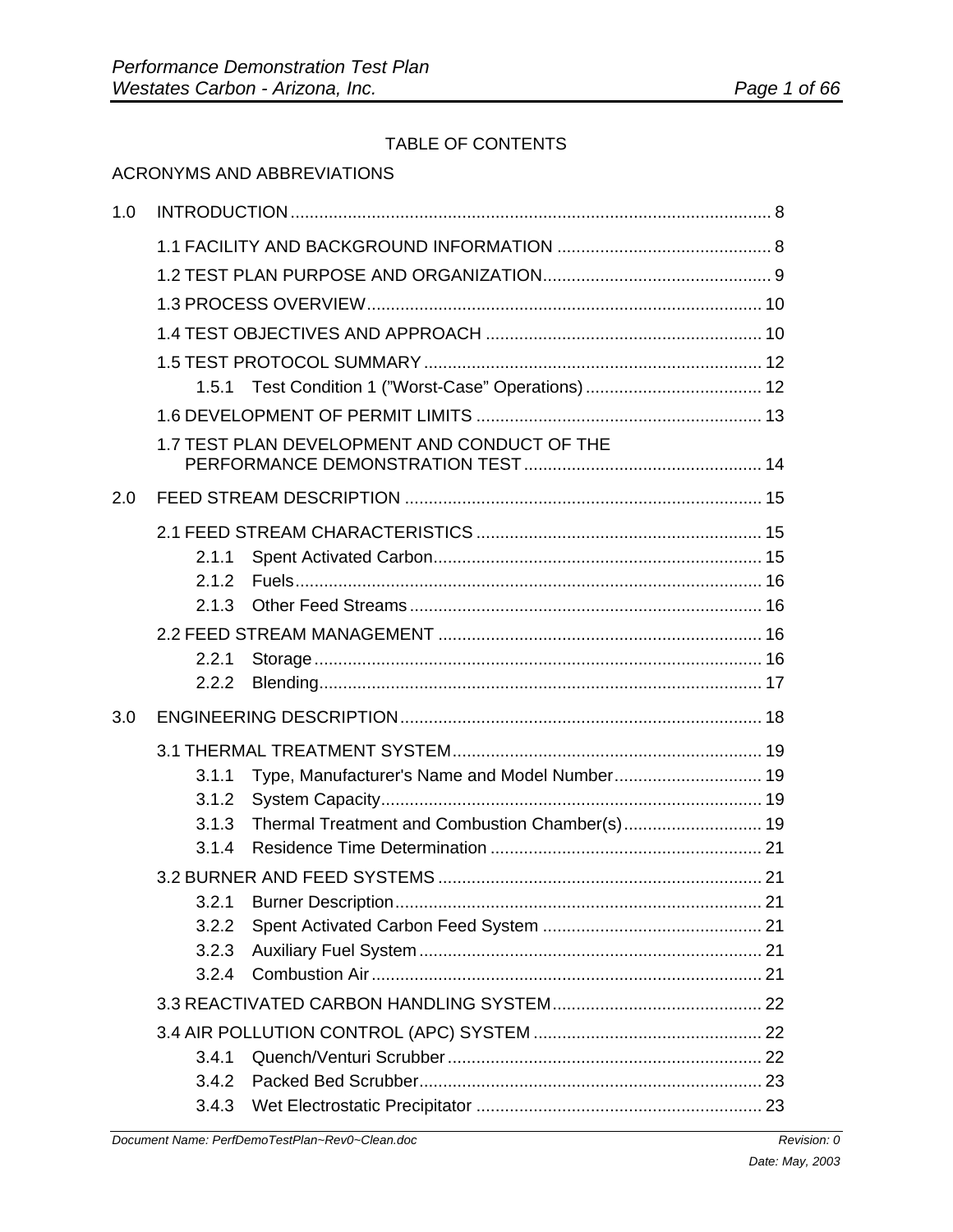|     | 3.4.4 |                                                            |  |
|-----|-------|------------------------------------------------------------|--|
|     | 3.4.5 |                                                            |  |
|     |       | 3.5 PROCESS MONITORING, CONTROL, AND OPERATION  24         |  |
|     | 3.5.1 |                                                            |  |
|     | 3.5.2 | Continuous Emissions Monitoring System (CEMS)  28          |  |
|     | 3.5.3 |                                                            |  |
|     |       | 3.6 PROCEDURES TO RAPIDLY STOP WASTE FEEDS AND CONTROL     |  |
|     | 3.6.1 |                                                            |  |
|     | 3.6.2 |                                                            |  |
|     | 3.6.3 | Controlling Emissions During Equipment Malfunctions  29    |  |
|     | 3.6.4 |                                                            |  |
| 4.0 |       |                                                            |  |
|     |       |                                                            |  |
|     | 4.1.1 |                                                            |  |
|     | 4.1.2 |                                                            |  |
|     |       |                                                            |  |
|     |       |                                                            |  |
|     | 4.3.1 |                                                            |  |
|     |       |                                                            |  |
|     | 4.4.1 | Description and Composition of Spent Activated Carbon 35   |  |
|     | 4.4.2 | Expected Constituent Levels in Natural Gas, Process Air, & |  |
|     | 4.4.3 |                                                            |  |
|     | 4.4.4 |                                                            |  |
|     | 4.4.5 |                                                            |  |
|     |       |                                                            |  |
|     | 4.5.1 | System Operation to Achieve Steady State Conditions  41    |  |
| 5.0 |       | SAMPLING, ANALYSIS, AND MONITORING PROCEDURES 43           |  |
|     |       |                                                            |  |
|     | 5.1.1 |                                                            |  |
|     | 5.1.2 |                                                            |  |
|     | 5.1.3 |                                                            |  |
|     |       |                                                            |  |
|     |       |                                                            |  |
|     |       |                                                            |  |
|     |       | 5.4 QUALITY ASSURANCE AND QUALITY CONTROL PROCEDURES 48    |  |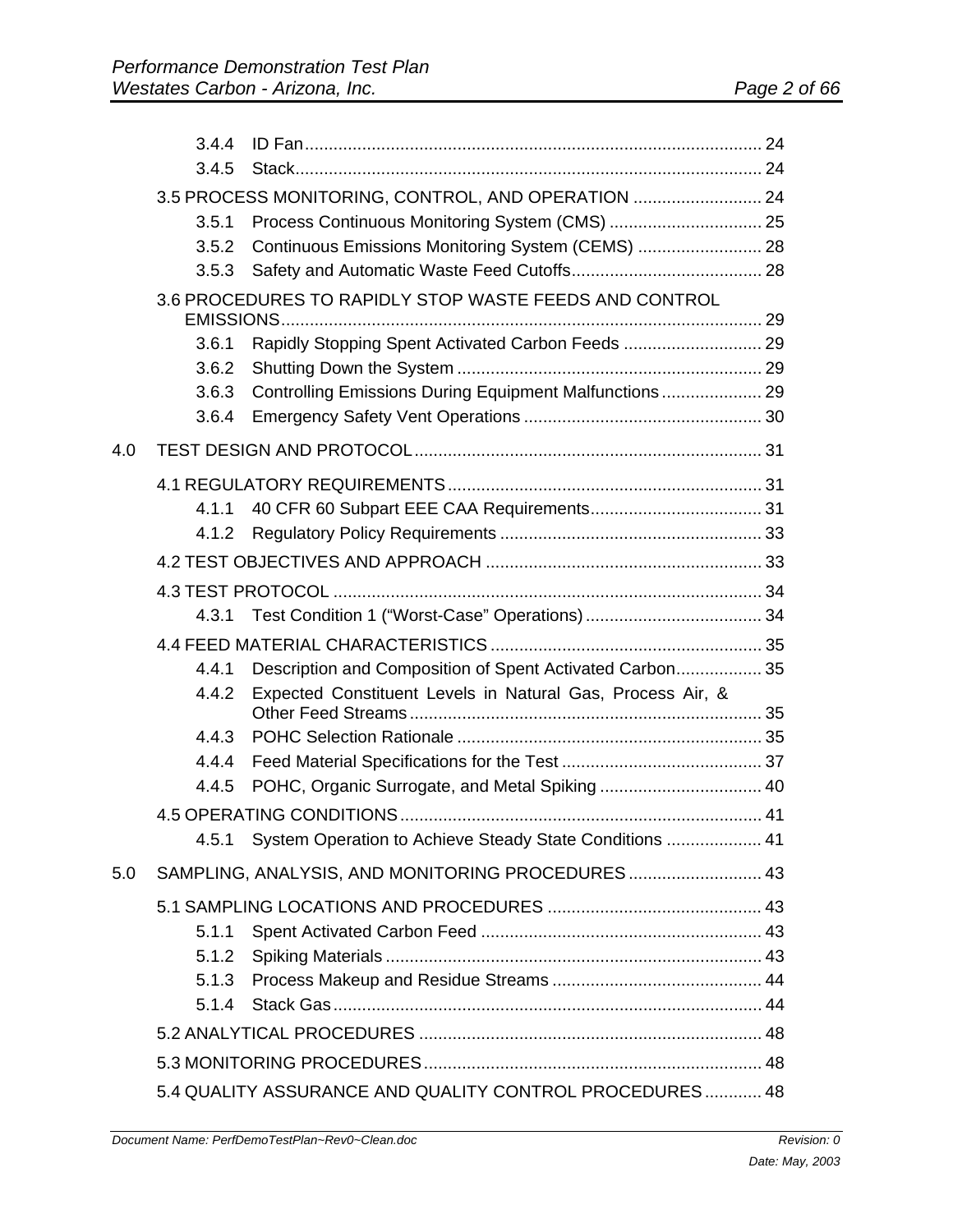|     |       | 5.5 EMISSION VALUES FOR USE IN RISK ASSESSMENTS  48       |  |
|-----|-------|-----------------------------------------------------------|--|
| 6.0 |       |                                                           |  |
|     |       |                                                           |  |
|     |       |                                                           |  |
|     |       | 6.3 QUANTITY OF SPENT CARBON TO BE REACTIVATED  51        |  |
|     |       | 6.4 DETAILED SCHEDULE OF PLANNED TEST ACTIVITIES 51       |  |
|     |       |                                                           |  |
| 7.0 |       |                                                           |  |
|     |       |                                                           |  |
|     |       |                                                           |  |
|     | 7.2.1 |                                                           |  |
|     | 7.2.2 |                                                           |  |
|     | 7.2.3 |                                                           |  |
|     | 7.2.4 |                                                           |  |
|     | 7.2.5 |                                                           |  |
| 8.0 |       |                                                           |  |
|     |       |                                                           |  |
|     | 8.1.1 | Destruction and Removal Efficiency for the Designated     |  |
|     | 8.1.2 |                                                           |  |
|     | 8.1.3 |                                                           |  |
|     | 8.1.4 | System Removal Efficiency for Specific Metal Groups 62    |  |
|     | 8.1.5 | Hydrogen Chloride and Chlorine Emission Concentration  62 |  |
|     | 8.1.6 | Polychlorinated Dibenzo-p-Dioxin and Polychlorinated      |  |
|     |       |                                                           |  |
|     | 8.1.8 |                                                           |  |
|     |       |                                                           |  |
|     |       |                                                           |  |
|     |       |                                                           |  |
|     |       |                                                           |  |
|     | 8.5.1 |                                                           |  |
|     | 8.5.2 | Unfavorable Performance Demonstration Test Results  65    |  |
|     | 8.5.3 | Modification of Planned Performance Test Operating        |  |
| 9.0 |       |                                                           |  |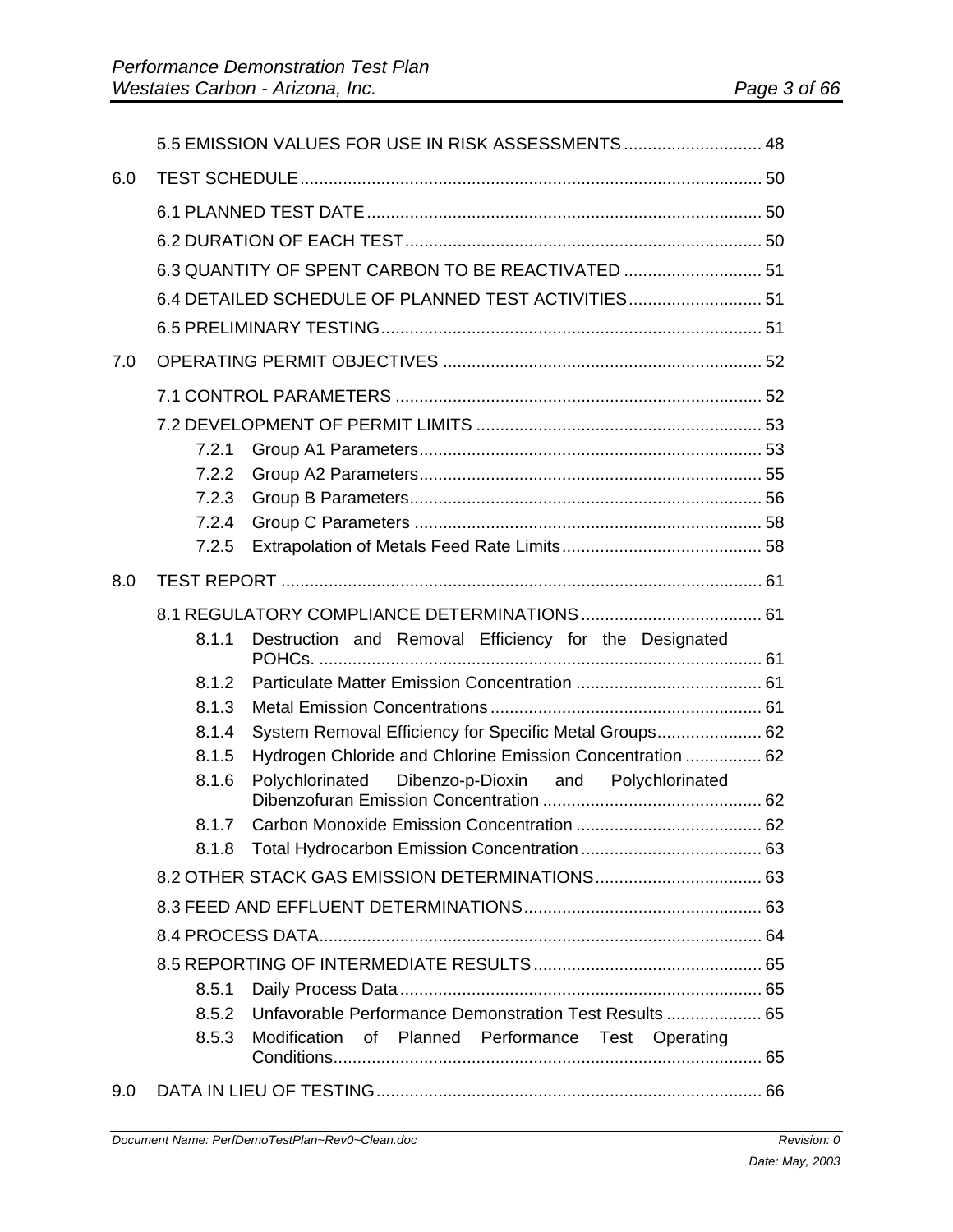# ATTACHMENTS

ATTACHMENT A – SAMPLING PROCEDURES

ATTACHMENT B – ANALYTICAL PROCEDURES

- ATTACHMENT C QUALITY ASSURANCE PROJECT PLAN
- ATTACHMENT D CALCULATIONS
- ATTACHMENT E PROCESS ENGINEERING INFORMATION

ATTACHMENT F – JUSTIFICATION FOR COMPLIANCE WITH CHLORINE FEED RATE LIMITS BY USING TDS RESTRICTIONS

ATTACHMENT G – DATA IN LIEU OF TESTING

# LIST OF TABLES

- 2-1 Spent Activated Carbon Characterization Summary
- 2-2 Spent Activated Carbon Organic Constituent Data Summary
- 2-3 Characteristics of Natural Gas
- 3-1 Critical Process Instrumentation
- 3-2 Continuous Emissions Monitoring System Performance Specifications
- 3-3 Automatic Waste Feed Cutoff Parameters
- 4-1 Expected Test Feed Material Composition
- 4-2 Target Test Operating Conditions
- 5-1 Sample Collection Locations, Equipment, and Methods
- 5-2 Planned Analyses for Test Samples
- 5-3 Summary of Analytical Procedures and Methods
- 5-4 Summary of Stack Gas Volatile Organic Target Analytes
- 5-5 Summary of Stack Gas Metal Target Analytes
- 5-6 Summary of Stack Gas Semivolatile Organic Target Analytes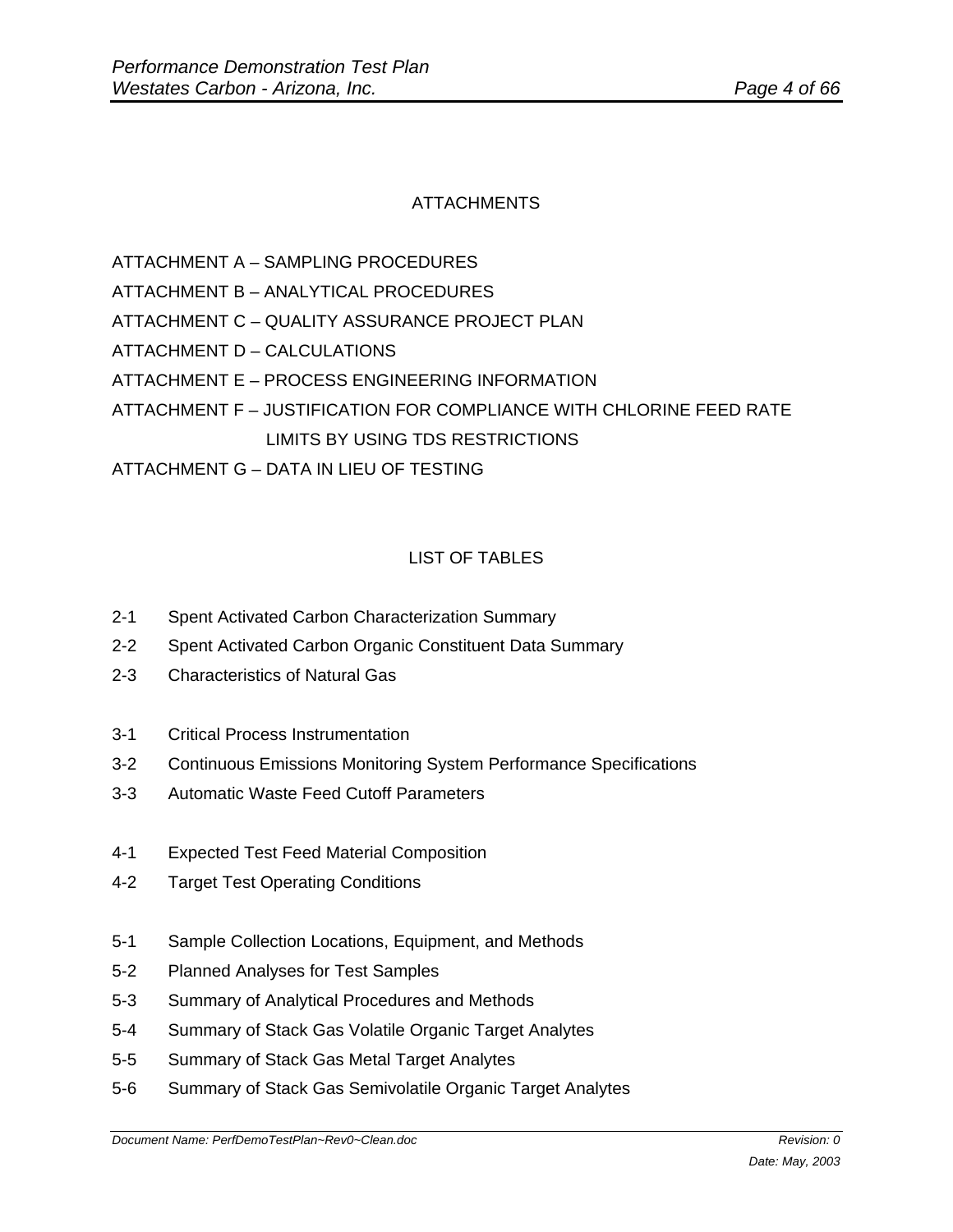- 5-7 Summary of Stack Gas PAH Target Analytes
- 5-8 Summary of Stack Gas OC Pesticide Target Analytes
- 5-9 Summary of Stack Gas PCB Target Analytes
- 5-10 Summary of Stack Gas Dioxin/Furan Target Analytes
- 6-1 Planned Daily Schedule
- 7-1 Anticipated Permit Operating Limits
- 7-2 Recommended Interlock Setpoints During Test Periods

# LIST OF FIGURES

- 3-1 Carbon Reactivation Furnace System Block Flow Diagram
- 3-2 Location of Critical Process Instruments
- 5-1 Sampling Point Locations
- 8-1 Example Performance Test Report Outline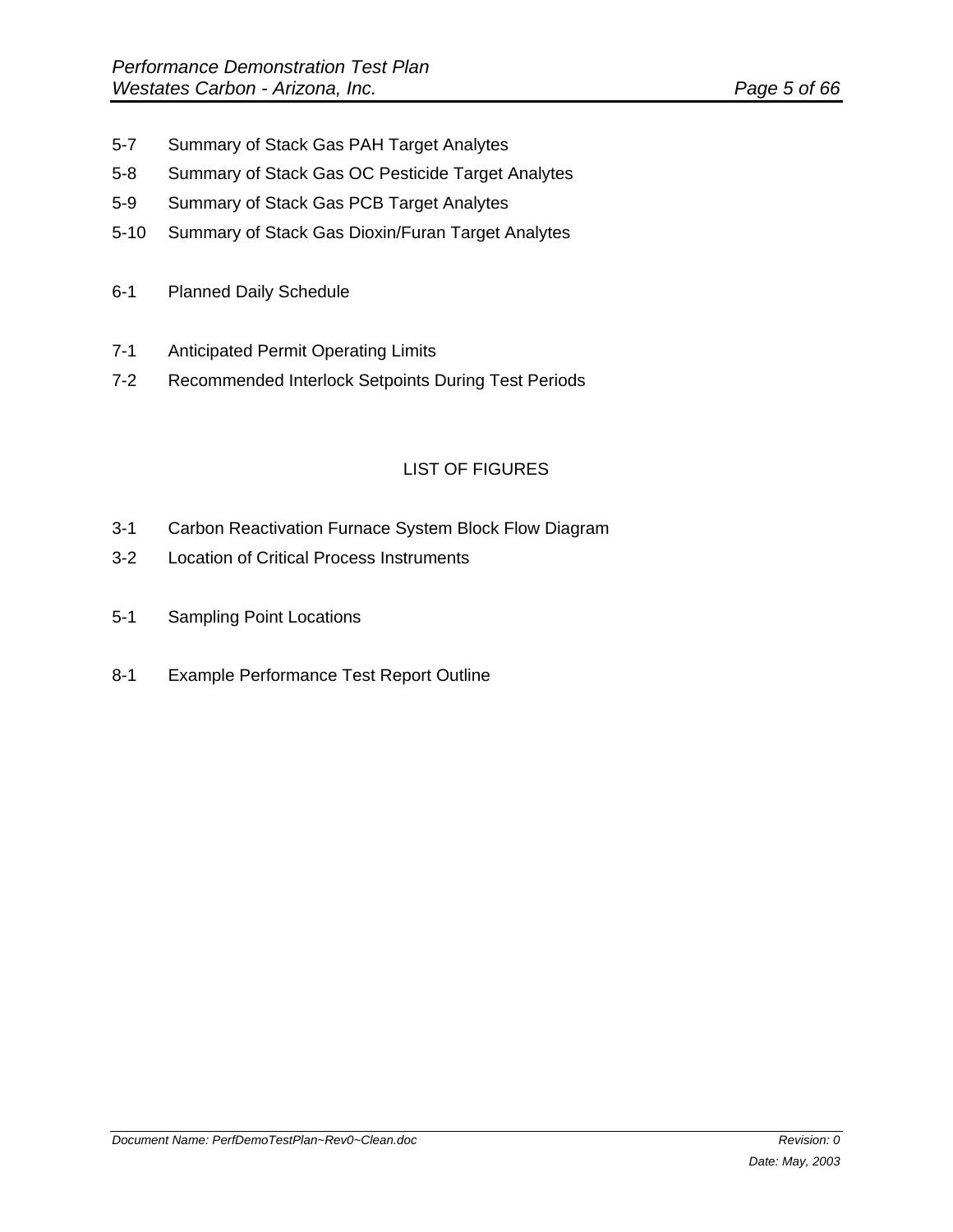#### **ACRONYMS AND ABBREVIATIONS**

| acfm               | Actual cubic feet per minute                                         |
|--------------------|----------------------------------------------------------------------|
| <b>APC</b>         | Air pollution control                                                |
| <b>ASTM</b>        | American Society for Testing and Materials                           |
| <b>AWFCO</b>       | Automatic waste feed cutoff                                          |
| <b>Btu</b>         | <b>British thermal unit</b>                                          |
| CAA                | Clean Air Act                                                        |
| <b>CARB</b>        | California Air Resources Board                                       |
| <b>CEM or CEMS</b> | Continuous emission monitor or Continuous emission monitoring        |
|                    | system                                                               |
| <b>CFR</b>         | Code of Federal Regulations                                          |
| cm                 | Centimeters                                                          |
| <b>COPCs</b>       | Compounds of potential concern                                       |
| cu. ft.            | Cubic foot                                                           |
| <b>CVAAS</b>       | Cold vapor atomic absorption spectroscopy                            |
| DC                 | Direct current                                                       |
| <b>DRE</b>         | Destruction and removal efficiency                                   |
| dscf               | Dry standard cubic foot                                              |
| dscfm              | Dry standard cubic feet per minute                                   |
| <b>EPA</b>         | United States Environmental Protection Agency                        |
| ft                 | Feet                                                                 |
| GC/FID             | Gas chromatography/flame ionization detector                         |
| GC/MS              | Gas chromatography/mass spectrometry                                 |
| gpm                | U.S. Gallons per minute                                              |
| gr                 | Grain (equals 1/7000 pound)                                          |
| <b>HAP</b>         | Hazardous air pollutant                                              |
| <b>HPLC</b>        | High performance liquid chromatography                               |
| hr                 | Hour                                                                 |
| <b>HRGC/HRMS</b>   | High resolution gas chromatography/high resolution mass              |
|                    | spectrometry                                                         |
| <b>HWC MACT</b>    | Hazardous Waste Combustor Maximum Achievable Control                 |
|                    | Technology regulations                                               |
| <b>ICP</b>         | Inductively coupled plasma spectroscopy                              |
| $\mathsf{I}$       | Inch                                                                 |
| in w.c.            | Inches of water column (pressure measurement)                        |
| L                  | Liter                                                                |
| Ib                 | Pound                                                                |
| mg                 | Milligram                                                            |
| ml                 | Milliliter                                                           |
| <b>MTEC</b>        | Maximum theoretical emission concentration                           |
| <b>NDIR</b>        | Non-dispersive infrared                                              |
| ng                 | Nanogram                                                             |
| <b>NVOC</b>        | Nonvolatile organic compound                                         |
| P&ID               | Piping and instrumentation diagram                                   |
| <b>PAH</b>         | Polyaromatic hydrocarbon                                             |
| <b>PCB</b>         | Polychlorinated biphenyl                                             |
| PCDD/PCDF          | Polychlorinated dibenzo-p-dioxins and polychlorinated dibenzo furans |
| <b>PDT</b>         | <b>Performance Demonstration Test</b>                                |
| <b>PDTP</b>        | Performance Demonstration Test Plan                                  |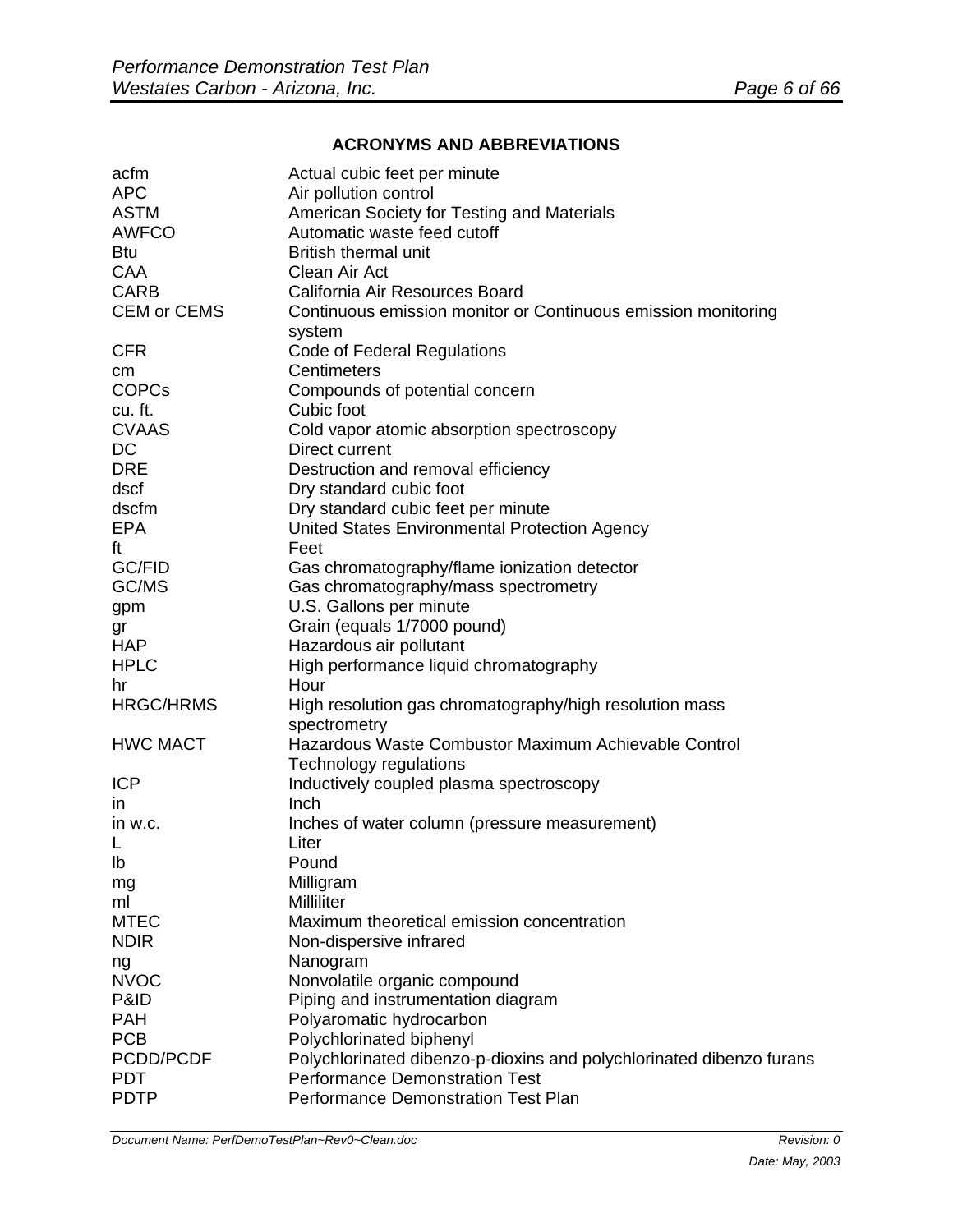| Process flow diagram                          |
|-----------------------------------------------|
| Product of incomplete combustion              |
| Programmable logic controller                 |
| Principal organic hazardous constituent       |
| Parts per million by volume                   |
| Parts per million by volume, dry basis        |
| <b>Quality Assurance Project Plan</b>         |
| <b>Resource Conservation and Recovery Act</b> |
| <b>Reactivation Furnace</b>                   |
| Standard cubic feet per minute                |
| Square feet                                   |
| Semivolatile organic compound                 |
| Tetrachloro dibenzo-p-dioxin                  |
| Toxicity equivalent (related to 2,3,7,8-TCDD) |
| Tentatively identified compound               |
| Total organic emissions                       |
| <b>Toxic Substances Control Act</b>           |
| Microgram                                     |
| Volatile organic analysis                     |
| Volatile organic compound                     |
| Volatile organic sampling train               |
| Wet electrostatic precipitator                |
| Westates Carbon - Arizona, Inc.               |
|                                               |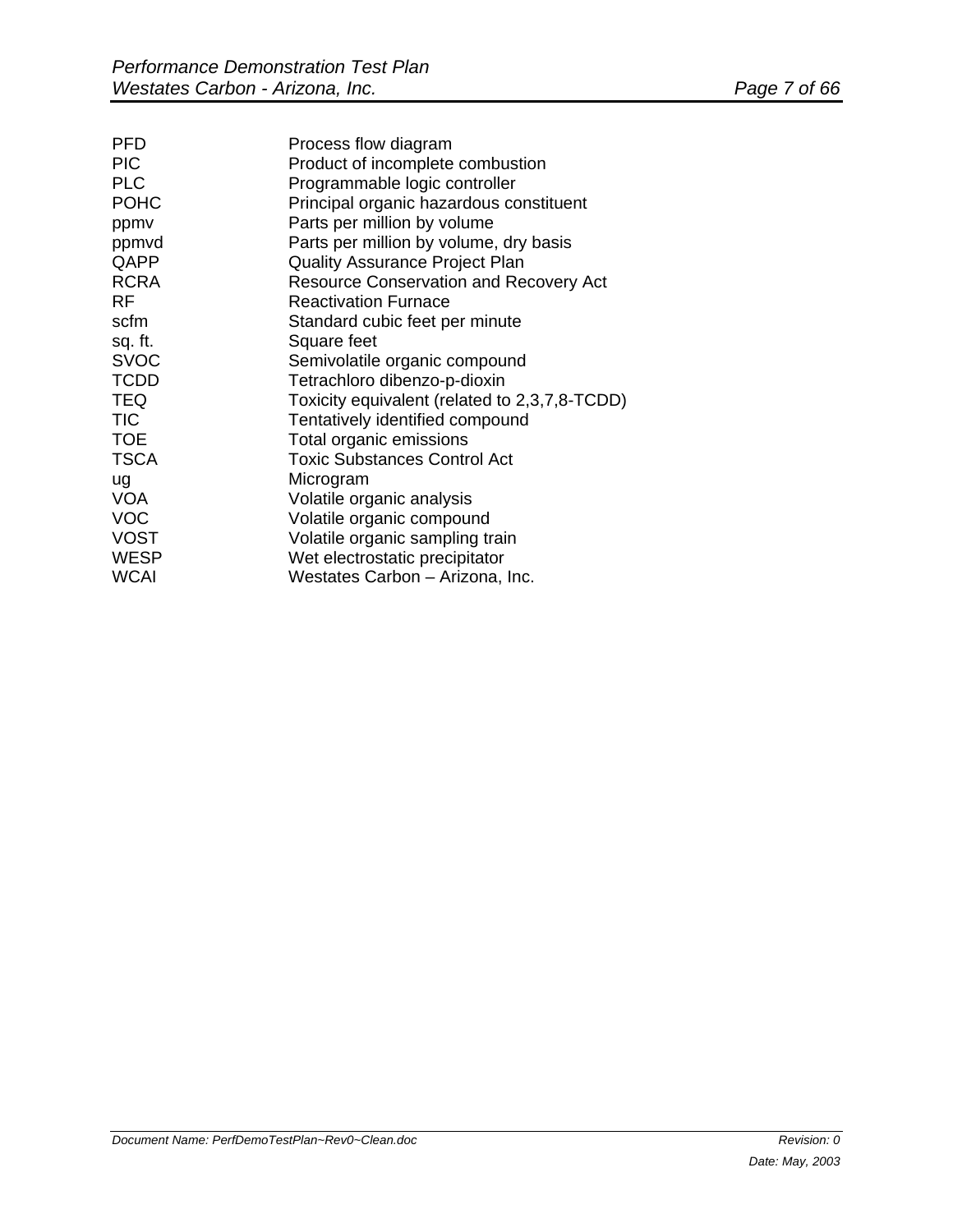# **1.0 INTRODUCTION**

#### **1.1 FACILITY AND BACKGROUND INFORMATION**

Westates Carbon - Arizona, Inc. (WCAI) operates a carbon reactivation facility located in the Colorado River Indian Tribes (CRIT) Industrial Park near Parker, Arizona. The facility treats spent activated carbon that has been used by industry, state and federal government agencies, and municipalities for the removal of organic compounds from liquid and vapor phase process waste streams. Once the carbon has been used and is spent, it must be either disposed of or reactivated at a facility such as WCAI. A Carbon Reactivation Furnace (RF) is used by WCAI to reactivate the spent carbon. Some of the carbon received at the Parker facility is designated as a hazardous waste under the Resource Conservation and Recovery Act (RCRA) regulations. Much of the carbon received at the facility is not a RCRA hazardous waste, as it is either not a characteristic or listed waste. The RF is not a hazardous waste incinerator. "Hazardous waste incinerator" is defined in 40 CFR Part 63, Subpart EEE as a "device defined as an incinerator in § 260.10 of this chapter and that burns hazardous waste at any time." (40 CFR 63.1201). "Incinerator" is defined in 40 CFR 260.10 as "any enclosed device that: (1) Uses controlled flame combustion and neither meets the criteria for classification as a boiler, sludge dryer or carbon regeneration unit, nor is listed as an industrial furnace; or (2) Meets the definition of infrared incinerator or plasma arc incinerator. (emphasis supplied)" The RF does not qualify as an incinerator and instead is designated by Subpart X of the RCRA regulations as a Miscellaneous Unit. According to 40 CFR 264.601 of the Subpart X regulations, permit terms and provisions for a Miscellaneous Unit must include appropriate requirements of 40 CFR Subparts I through O and Subparts AA through CC, 40 CFR 270, 40 CFR 63 Subpart EEE, and 40 CFR 146.

Based on 40 CFR 264.601, WCAI will test the RF to demonstrate performance in accordance with the emission standards of 40 CFR 63 Subpart EEE. These emission standards are more stringent than the RCRA hazardous waste incinerator emission standards of 40 CFR 264 Subpart O. The regulations at 40 CFR 63 Subpart EEE are often referred to as the Hazardous Waste Combustor Maximum Achievable Control Technology (HWC MACT) standards. This terminology will be used in this document.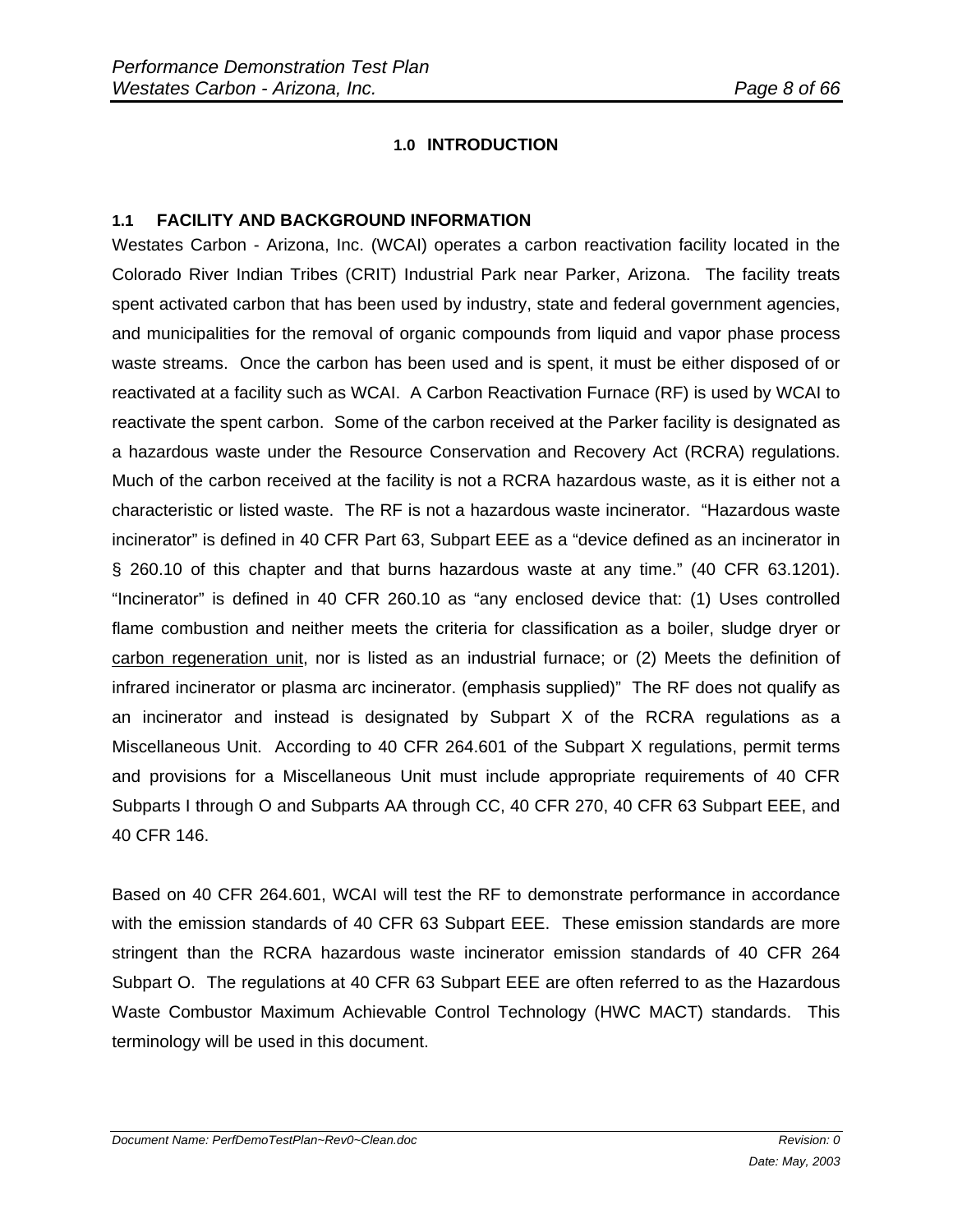# **1.2 TEST PLAN PURPOSE AND ORGANIZATION**

The purpose of this Performance Demonstration Test Plan (PDTP) is to identify and document the necessary process details; sampling, analytical, and QA/QC procedures; and anticipated permit operating conditions necessary for demonstration of compliance with the applicable regulatory requirements, and for demonstration of continuing compliance with those standards.

To best address the requirements for demonstrating that the RF can operate within the parameters and limits established by the applicable regulatory requirements the PDTP has been organized into the following major sections:

- 1.0 INTRODUCTION
- 2.0 FEED STREAM DESCRIPTION
- 3.0 ENGINEERING DESCRIPTION
- 4.0 TEST DESIGN AND PROTOCOL
- 5.0 SAMPLING, ANALYSIS, AND MONITORING PROCEDURES
- 6.0 TEST SCHEDULE
- 7.0 OPERATING PERMIT OBJECTIVES
- 8.0 TEST REPORT
- 9.0 DATA IN LIEU OF TESTING

**TABLES** 

**FIGURES** 

ATTACHMENTS

- A SAMPLING PROCEDURES
- B ANALYTICAL PROCEDURES
- C QUALITY ASSURANCE PROJECT PLAN
- D CALCULATIONS
- E PROCESS ENGINEERING INFORMATION
- F JUSTIFICATION FOR COMPLIANCE WITH CHLORINE FEED RATE LIMITS BY USING TDS RESTRICTIONS
- G DATA IN LIEU OF TESTING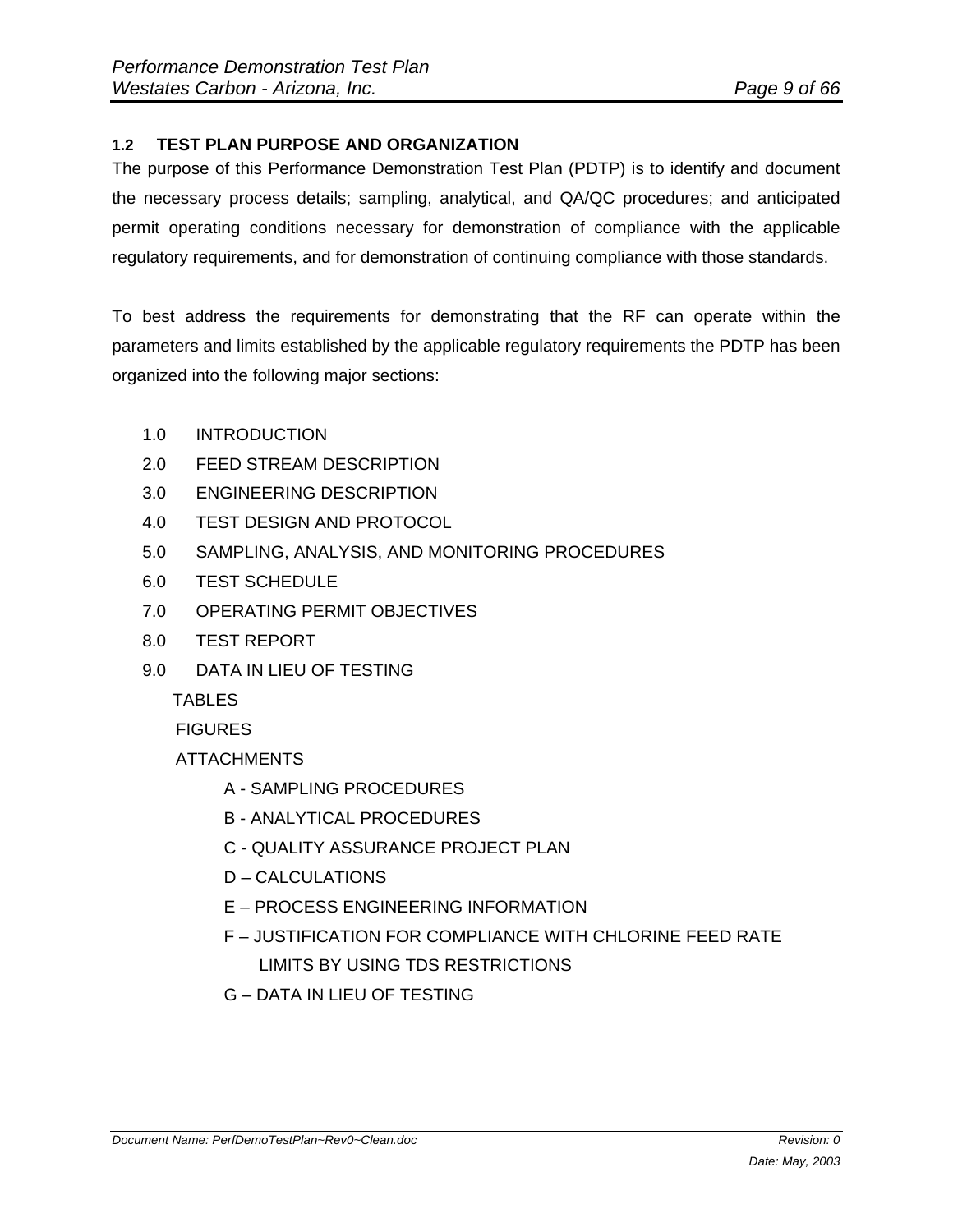# **1.3 PROCESS OVERVIEW**

The carbon reactivation process consists of a multiple hearth reactivation furnace, a natural gas fired afterburner used to destroy organic contaminants released from the carbon, a wet quench, venturi scrubber, packed bed scrubber, and wet electrostatic precipitator.

#### **1.4 TEST OBJECTIVES AND APPROACH**

The WCAI Performance Demonstration Test Plan has been prepared to provide comprehensive performance testing of the RF unit to demonstrate compliance with the applicable HWC MACT emission standards and to gather data for use in a site-specific risk assessment. The objectives of the PDTP are to demonstrate regulatory compliance with standards such as Destruction and Removal Efficiency (DRE) and particulate matter emission concentration, while operating at "worst case" conditions processing normal feed materials, which have been augmented with metals, chloride, etc., to establish operating conditions that will be included in the permit. More specifically, the objectives of the Performance Demonstration Test (PDT) are as follows:

- 1. Demonstrate Compliance with Applicable USEPA Regulatory Performance Standards (Based on HWC MACT Standards for Existing Hazardous Waste Incinerators):
	- Demonstrate a DRE of greater than or equal to 99.99% for the selected principal organic hazardous constituents (POHCs) chlorobenzene and tetrachloroethene.
	- Demonstrate stack gas carbon monoxide concentration less than or equal to 100 ppmv, dry basis, corrected to 7% oxygen.
	- Demonstrate stack gas hydrocarbon concentration of less than or equal to 10 ppmv, as propane, dry basis, corrected to 7% oxygen.
	- Demonstrate a stack gas particulate concentration less than or equal to 34 mg/dscm (0.015gr/dscf) corrected to 7% oxygen.
	- Demonstrate that the stack gas concentration of hydrogen chloride (HCl) and chlorine  $(Cl<sub>2</sub>)$  are no greater than 77 ppmv, dry basis, corrected to 7% oxygen, expressed as HCl equivalents.
	- Demonstrate that the stack gas mercury concentration is less than or equal to 130  $\mu$ g/dscm, corrected to 7% oxygen.
	- Demonstrate that the stack gas concentration of semivolatile metals (cadmium and lead, combined) is less than or equal to  $240 \mu g/ds$ cm, corrected to 7% oxygen.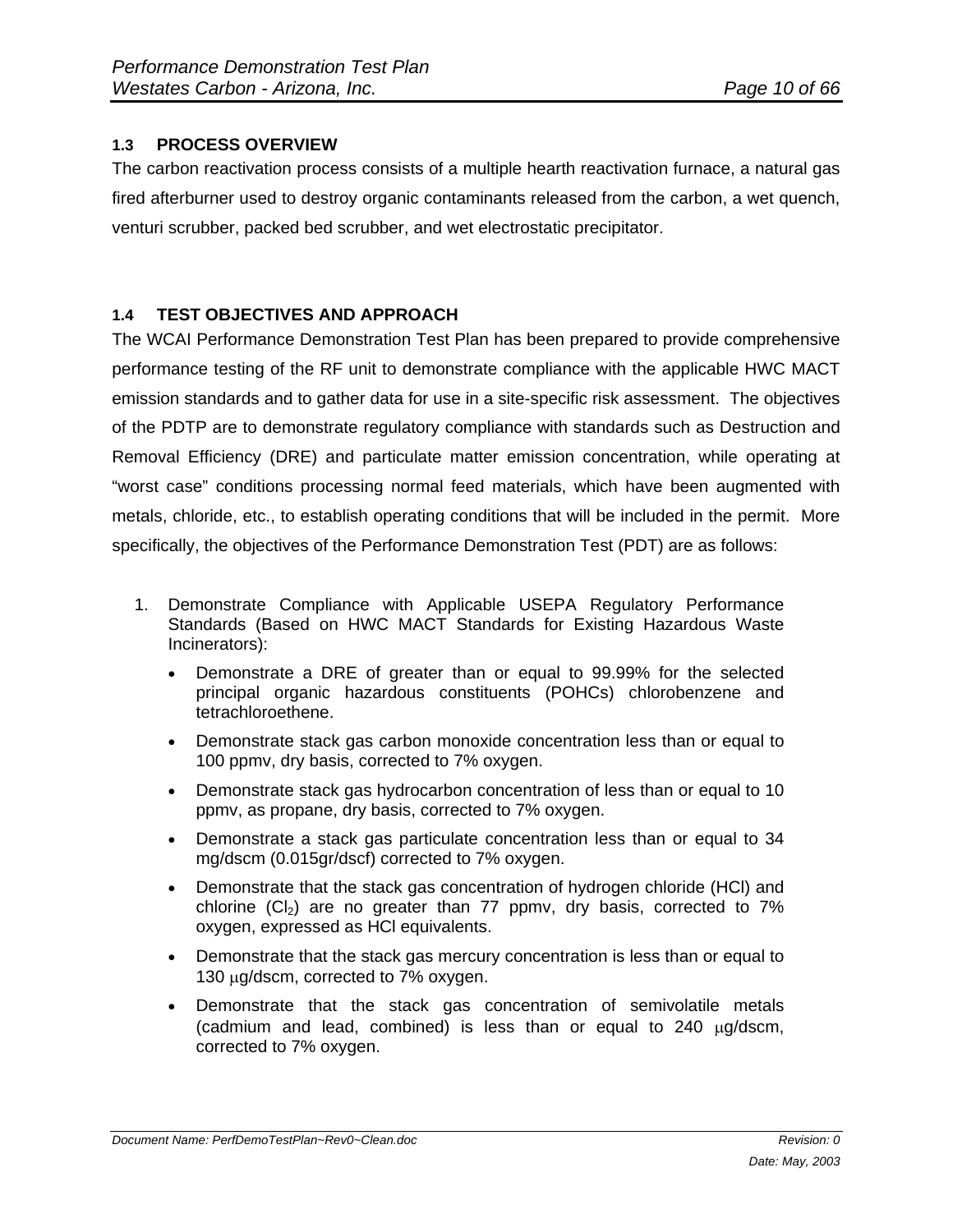- Demonstrate that the stack gas concentration of low volatility metals (arsenic, beryllium, and chromium, combined) is less than or equal to 97  $\mu$ g/dscm, corrected to 7% oxygen.
- Demonstrate that the stack gas concentration of dioxins and furans does not exceed 0.40 ng/dscm, corrected to 7% oxygen, expressed as toxic equivalents of 2,3,7,8-TCDD (TEQ). This is the applicable standard since the gas temperature entering the first particulate matter control device is less than 400°F.
- 2. Establish Permit Operating Limits
	- Demonstrate maximum feed rate for spent activated carbon.
	- Demonstrate minimum afterburner gas temperature
	- Demonstrate maximum combustion gas velocity (or a suitable surrogate indicator)
	- Demonstrate maximum total chlorine/chloride feed rate
	- Establish a Maximum Theoretical Emission Concentration (MTEC) limit for mercury
	- Demonstrate system removal efficiency (SRE) for semivolatile and low volatility metals so feed rate limits can be developed by extrapolation from test results.
	- Establish appropriate operating limits for the air pollution control system components.
- 3. Gather Information for Use in a Site-Specific Risk Assessment
	- Measure emissions of metals, including hexavalent chromium
	- Measure emissions of specific volatile and semivolatile products of incomplete combustion (PICs)
	- Measure emissions of polychlorinated dibenzo-p-dioxins and polychlorinated dibenzofurans (PCDD/PCDF)
	- Measure emissions of polychlorinated biphenyls (PCBs)
	- Measure emissions of specific organochlorine pesticides
	- Measure emissions of total volatile, semivolatile, and nonvolatile organics
	- Determine the stack gas particle size distribution.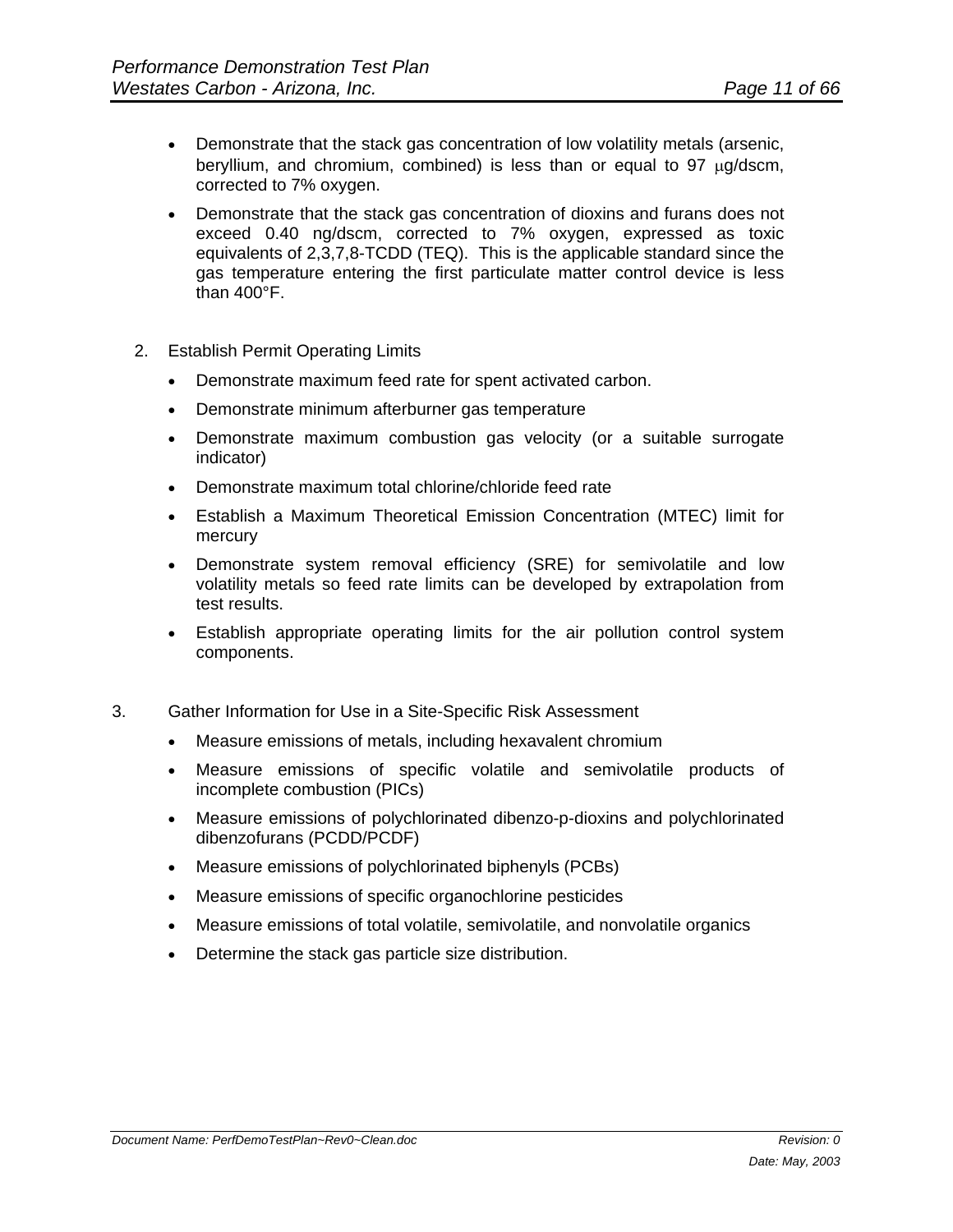# **1.5 TEST PROTOCOL SUMMARY**

In order to accomplish the PDT objectives, (i.e., demonstrating that the unit will meet all applicable environmental performance standards) a single test condition representing "worst case" operations of minimum temperature, maximum combustion gas velocity (minimum residence time), and maximum waste feed rate will be performed. The test will consist of at least three replicate sampling runs.

A summary description of the testing conditions, analytical parameters, and sampling methods follows:

# **1.5.1 Test Condition 1 ("Worst-Case" Operations)**

Sampling and monitoring protocols that will be utilized while carrying out the performance test are summarized as follows:

- Spent Activated Carbon Feed total chlorine/chloride, elemental (C, H, N, O, S, moisture), volatile organics, semivolatile organics, and total metals (Al, Sb, As, Ba, Be, Cd, Cr, Co, Cu, Pb, Hg, Ni, Se, Ag, Tl, V, Zn)
- Makeup Water volatile organics, semivolatile organics, and total metals (Al, Sb, As, Ba, Be, Cd, Cr, Co, Cu, Pb, Hg, Ni, Se, Ag, Tl, V, Zn)
- Caustic feed to APC volatile organics, semivolatile organics, and total metals (Al, Sb, As, Ba, Be, Cd, Cr, Cu, Co, Pb, Hg, Ag, Tl, Se, Ni, V, Zn)
- Scrubber Blowdown volatile organics, semivolatile organics, and total metals (Al, Sb, As, Ba, Be, Cd, Cr, Co, Cu, Pb, Hg, Ni, Se, Ag, Tl, V, Zn)
- Wastewater Discharge to POTW volatile organics, semivolatile organics, and total metals (Al, Sb, As, Ba, Be, Cd, Cr, Co, Cu, Pb, Hg, Ni, Se, Ag, Tl, V, Zn)
- $\bullet$  Stack gas particulate, HCI, and CI<sub>2</sub> using EPA Method 26A
- Stack gas target volatile organics using VOST, SW-846 Method 0030
- Stack gas target semivolatile organics and organochlorine pesticides using SW-846 Method 0010
- Stack gas PAHs and PCBs using a separate SW-846 Method 0010 sampling train
- Stack gas PCDD/PCDF using SW-846 Method 0023A
- Stack gas total volatile organics using SW-846 Method 0040
- Stack gas total semivolatile and nonvolatile organics using SW-846 Method 0010
- Stack gas metals (Al, Sb, As, Ba, Be, Cd, total Cr, Co, Cu, Pb, Hg, Ni, Se, Ag, Tl, V, and Zn) using EPA Method 29
- Stack gas hexavalent chromium using SW-846 Method 0061
- Stack gas particle size distribution using a cascade impactor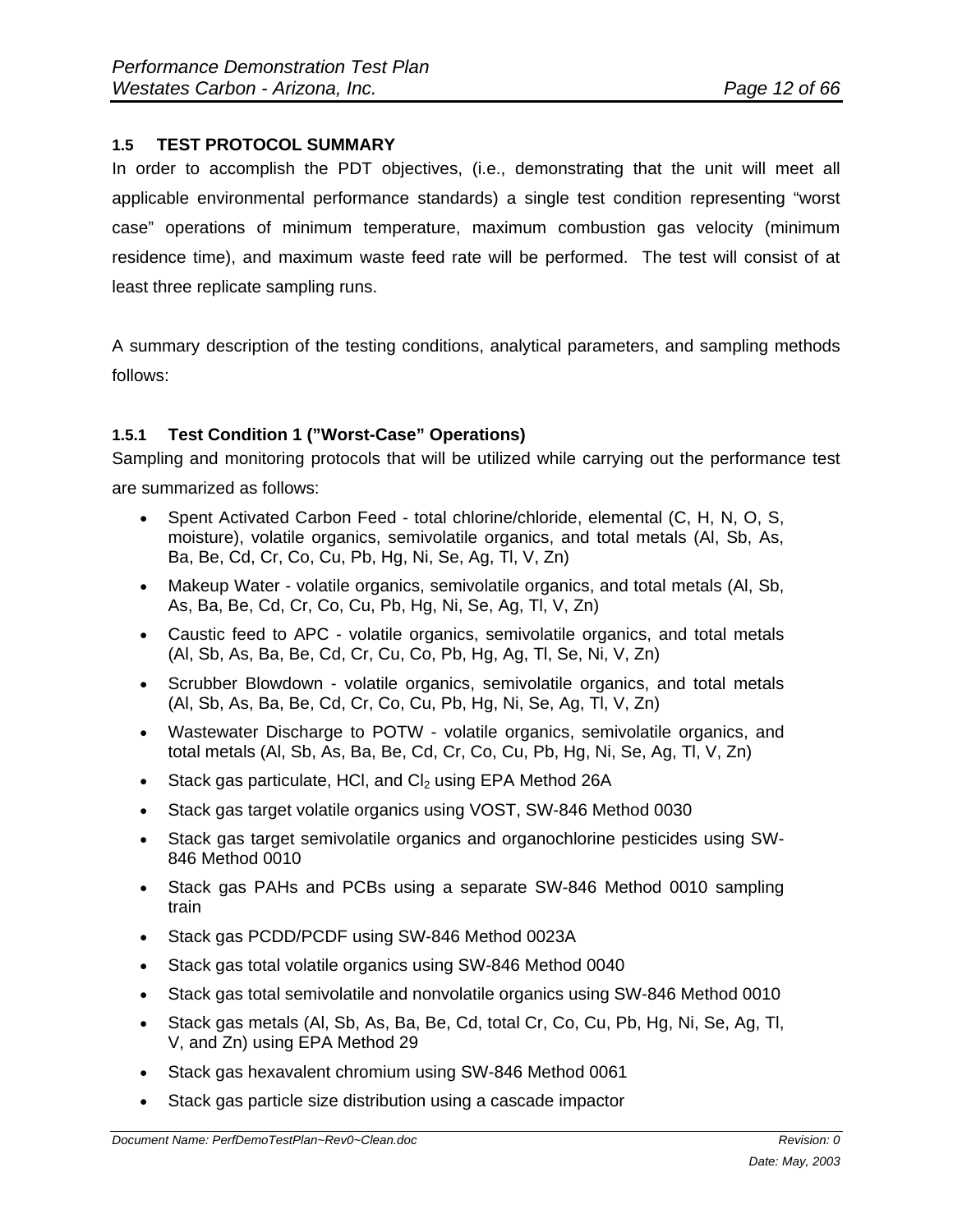- Stack gas CO and  $O_2$  by permanently installed CEM according to the protocols in the Appendix to 40 CFR 63, Subpart EEE; Performance Specification 4B of 40 CFR 60, Appendix B.
- Stack gas total hydrocarbons (as propane) by temporary CEM according to EPA Method 25A and the protocols in the Appendix to 40 CFR 63, Subpart EEE.

#### **1.6 DEVELOPMENT OF PERMIT LIMITS**

WCAI is required to establish operating limits (applicable whenever RCRA hazardous spent activated carbon is in the reactivation furnace) in its permit to ensure that the RF system complies with the applicable USEPA environmental performance standards at all times that RCRA hazardous spent activated carbon is being treated. Under the HWC MACT, the regulations establish a comprehensive list of regulated parameters at 40 CFR 63.1209 (j) through (p) which are used to ensure continuing regulatory compliance. Other RCRA permitting guidance documents also suggest certain permit limits and means for establishing those limits. Finally, the RF has been operating since 1996 with certain limits imposed by plant operations personnel.

Considering the configuration of the RF system and the characteristics of the spent activated carbon to be fed, WCAI anticipates establishing process operational limits on the following parameters:

- Minimum afterburner gas temperature
- Maximum spent activated carbon feed rate
- Maximum total chlorine and chloride feed rate
- Maximum feed rate of mercury (based on MTEC)
- Maximum feed rate of semivolatile metals (total combined lead and cadmium)
- Maximum feed rate of low volatility metals (total combined arsenic, beryllium, and chromium)
- Minimum venturi scrubber pressure differential
- Minimum quench/venturi scrubber total liquid flow rate
- Minimum packed bed scrubber pH
- Minimum packed bed scrubber pressure differential
- Minimum packed bed scrubber liquid flow rate
- Minimum scrubber blowdown flow rate
- Minimum WESP secondary voltage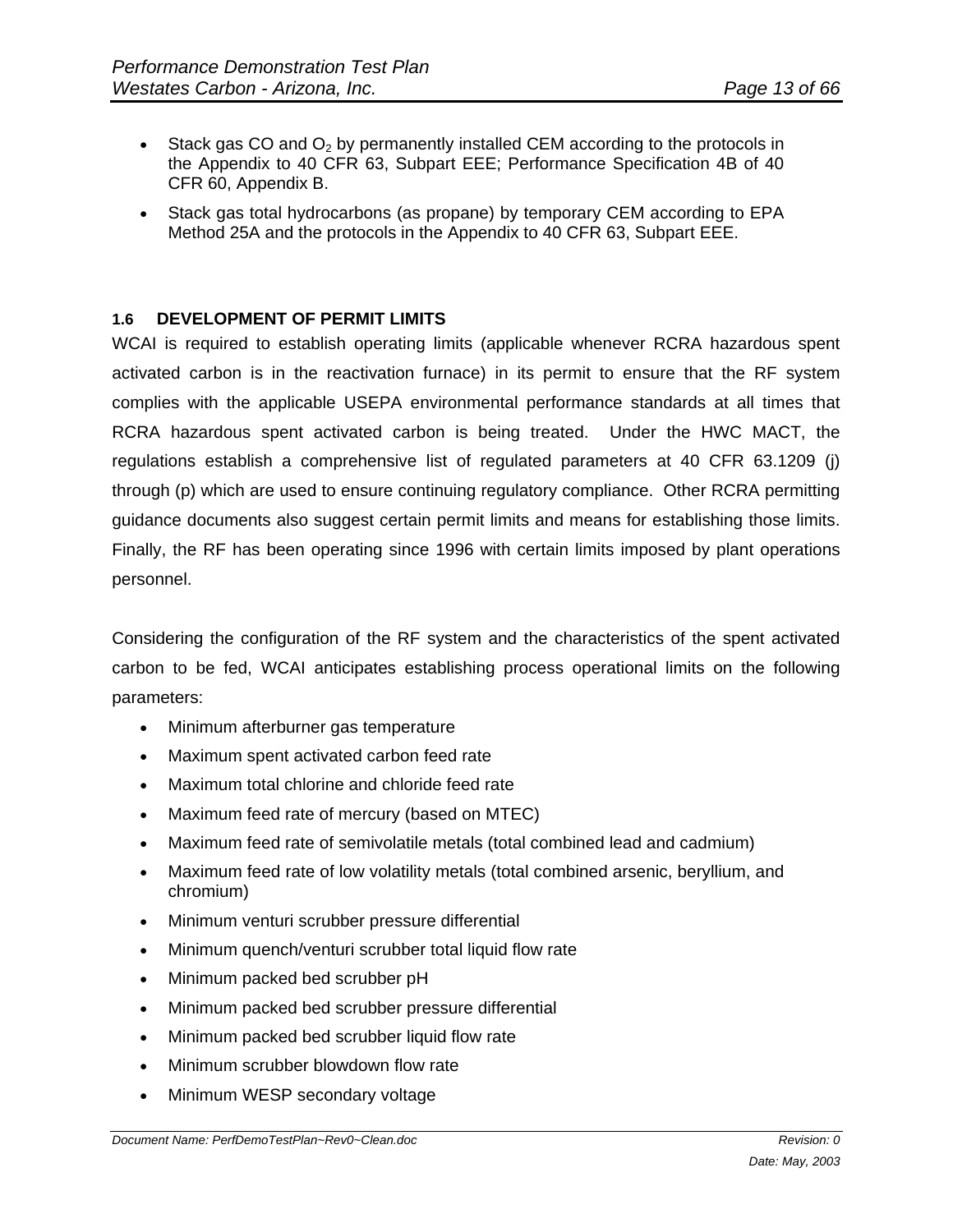Maximum stack gas flow rate (indicator of combustion gas velocity).

These operating limits will be established as described in Section 7.0 of this document. The approach taken for establishing operating limits generally follows the specifications of 40 CFR 63 Subpart EEE and guidance prepared for RCRA incinerator permits. However, since those regulations and guidance do not strictly apply to this unit, but are used as guidelines for the development of appropriate limits, WCAI is also proposing to establish some limits based on current operating practices and automation system capabilities, which have proven to be effective for this particular facility.

#### **1.7 TEST PLAN DEVELOPMENT AND CONDUCT OF THE PERFORMANCE DEMONSTRATION TEST**

In August 2001, USEPA requested that WCAI prepare a performance demonstration test plan and a risk assessment workplan as part of the process for completing the RCRA facility permit. In its August letter, USEPA identified a variety of general requirements for the plans. In response to USEPA's request, WCAI selected Focus Environmental, Inc. to provide permitting assistance, overall project management, and preparation of the Performance Demonstration Test Plan. Focus Environmental, Inc. is an independent engineering consulting firm headquartered in Knoxville, Tennessee, and has no affiliation with WCAI or it's parent company, USFilter, other than its contract to conduct the permitting activities for the Parker facility.

WCAI will select qualified and experienced performance testing contractors and laboratories to conduct all aspects of the Performance Demonstration Test, including overall test management, stack gas sampling, laboratory analysis, data review, calculation of results, and test reporting. These firms will be independent contractors having no affiliation with WCAI, or it's parent company, USFilter, other than their contract to conduct the testing services for the Parker Facility.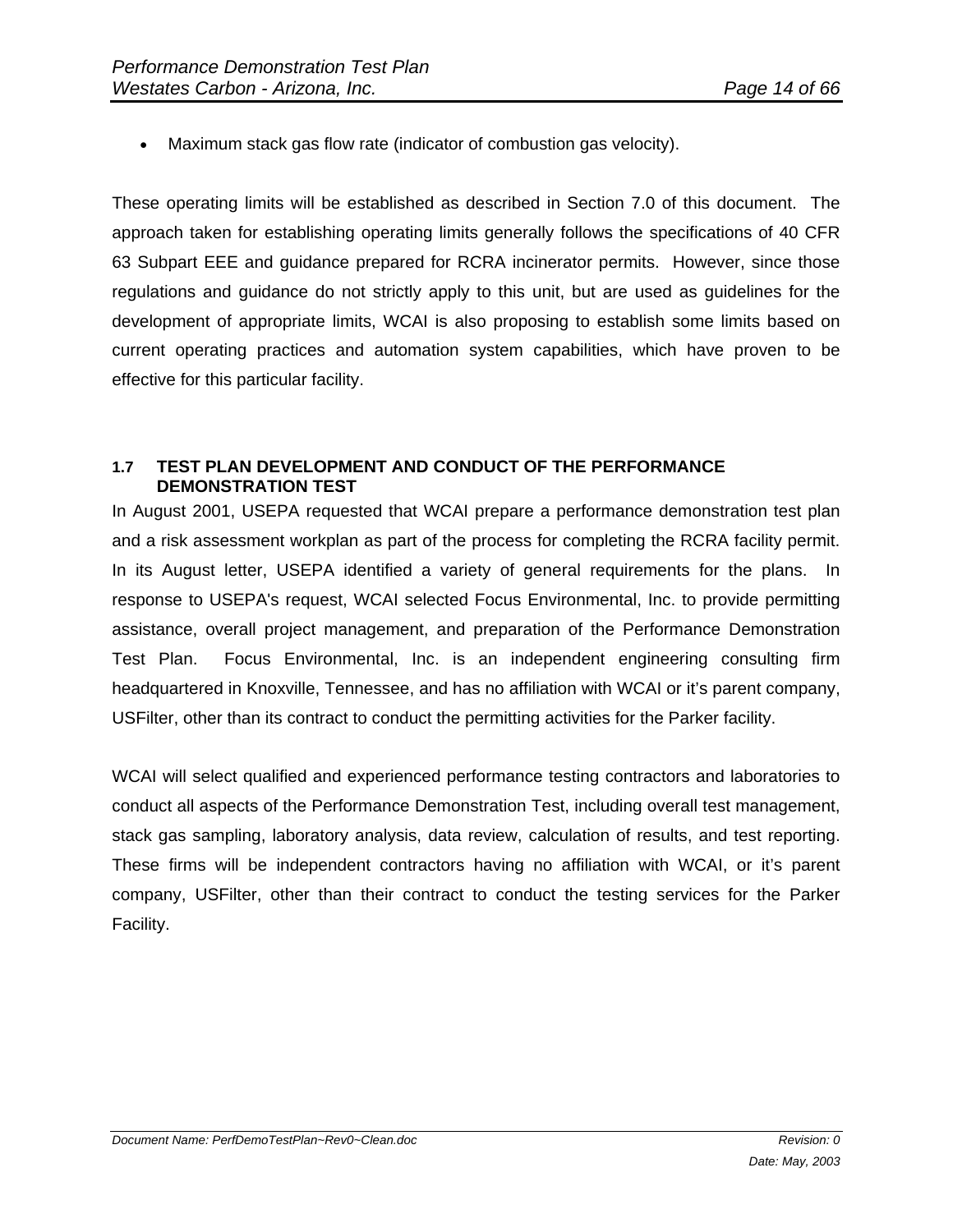# **2.0 FEED STREAM DESCRIPTION**

#### **2.1 FEED STREAM CHARACTERISTICS**

The feed streams for the WCAI RF are described in the following sections.

#### **2.1.1 Spent Activated Carbon**

An aqueous slurry of spent activated carbon is the only material treated in the RF. The facility treats spent activated carbon that has typically been used for treating industrial and municipal wastewater, groundwater, surface water, process materials, or for air pollution control. Constituents in the streams being treated are adsorbed onto the surface and into the internal pores of the activated carbon. The activated carbon is said to be "spent" when it has adsorbed a certain amount of chemicals. The amount of chemicals adsorbed will vary from site to site, but generally the organic loading is no greater than 0.3 pounds of chemicals per pound of dry activated carbon. The organic loading on an average basis is much lower than the 0.3 pounds per pound of activated carbon maximum loading. Average loading data for the period from 1997 through 2001 indicated a range of 0.0038 to 0.0071 pounds of organic per pound of dry carbon, with an overall weighted average of 0.0055 pounds of organic per pound of dry carbon.

The number of different regulated constituents adsorbed on the activated carbon from a given source depends on the composition of the stream being treated. The list of organic constituents that may be adsorbed on spent carbon is very extensive, and includes, but is not limited to, volatile organic compounds, polynuclear aromatic hydrocarbons, phthalates, amines, and pesticides. Activated carbon is not customarily used to remove metals from a waste stream, although, low concentrations may be expected in the spent carbon. Actual facility data for the spent activated carbon is included in Tables 2-1 and 2-2. The spent activated carbon will be received, stored and handled as per the Waste Analysis Plan located in the facility's RCRA Part B permit application. The facility will not accept spent carbon containing TSCA-regulated levels of PCBs, infectious wastes, regulated levels of radioactive wastes (as regulated by the Nuclear Regulatory Commission) or spent carbon exhibiting the characteristics of corrosivity or reactivity. Additionally, WCAI will not accept spent activated carbon that is classified as a dioxin-listed hazardous wastes (i.e., those carrying EPA Waste Codes F020, F021, F022, F023, F026, and F027).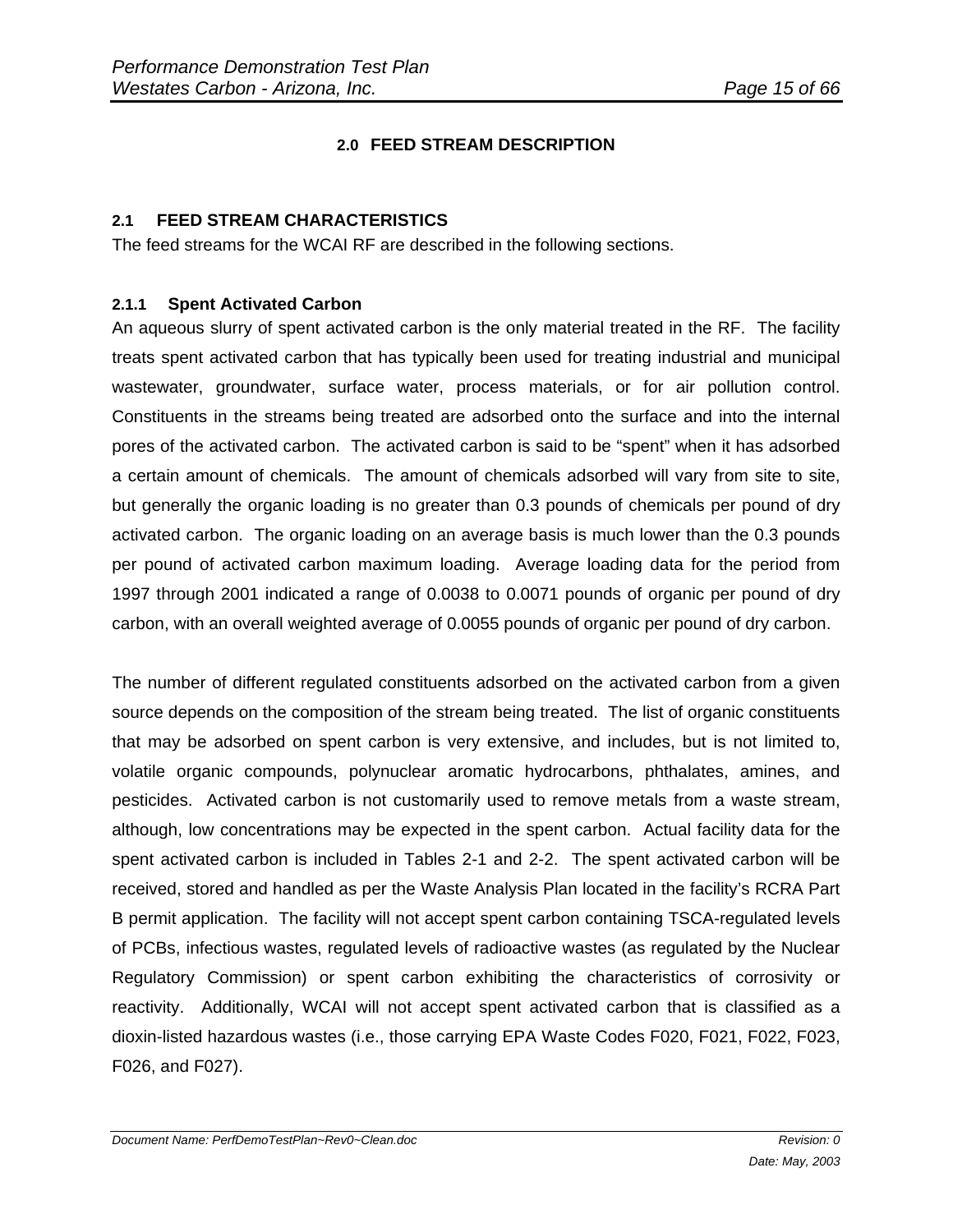# **2.1.2 Fuels**

The only auxiliary fuel used for the RF is natural gas. Typical characteristics of natural gas are included in Table 2-3.

#### **2.1.3 Other Feed Streams**

The only other feed stream to the RF is steam. The steam is used in the RF to assist in the reactivation process of the spent carbon. The steam is not expected to contain any RCRA Appendix VIII Hazardous Constituents or Hazardous Air Pollutants (HAPs).

#### **2.2 FEED STREAM MANAGEMENT**

The feed stream management of the spent carbon is described in the following sections.

#### **2.2.1 Storage**

Spent carbon is received by truck in containers (i.e., drums, vessels, supersacks, roll-off bins, etc.) or in tank trucks. Following inspection and acceptance at the facility, containerized spent carbon is unloaded in the unloading and receiving area where it is inspected and sampled. If the load is accepted for treatment, the containerized spent carbon is either transferred into one of the four spent carbon storage tanks via a feed hopper or moved to the Container Storage Area.

Spent carbon received in large containers, such as roll-offs and slurry trailers, is typically transferred directly to the spent carbon storage tanks through a feed hopper. Spent carbon received in smaller containers, such as drums, is typically moved to the container storage area in the containers in which it was received and subsequently transferred to the spent carbon storage tanks. The containerized spent carbon is transferred to the storage tanks via a hopper because it cannot be pumped directly from the container to the storage tank. Water is added as the carbon passes through the hopper to facilitate removal of the spent carbon from the hopper via an eductor. The carbon is transferred to the storage tanks as a water-carbon slurry.

The tank trucks carrying the bulk loads are retained in the unloading and receiving area and the spent carbon is inspected and sampled. If the shipment is accepted for treatment, the spent carbon is transferred in slurry form to one of the four process storage tanks, directly or through a feed hopper. Water used in the transfer process is supplied from the recycle water system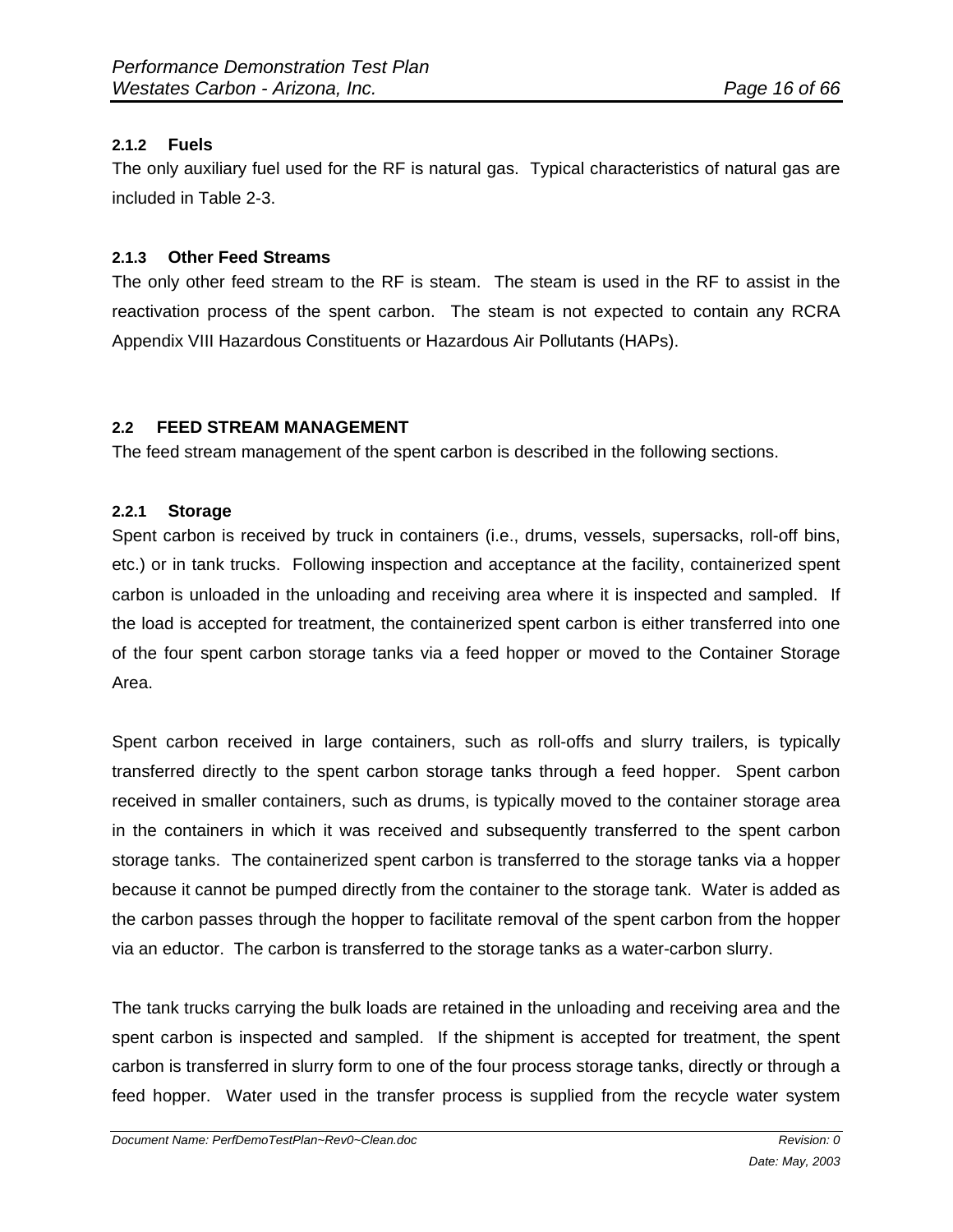which consists of two recycle water storage tanks and associated valves and piping. The recycle water is periodically monitored and pH-adjusted, when required, for corrosion control. From the process storage tanks, the carbon is transferred in slurry form to the Carbon Reactivation Furnace (RF).

#### **2.2.2 Blending**

Blending of the spent carbon is required to control the concentration of chlorine and chlorides present in the feed material to maintain compliance with WCAI's wastewater discharge limit for TDS.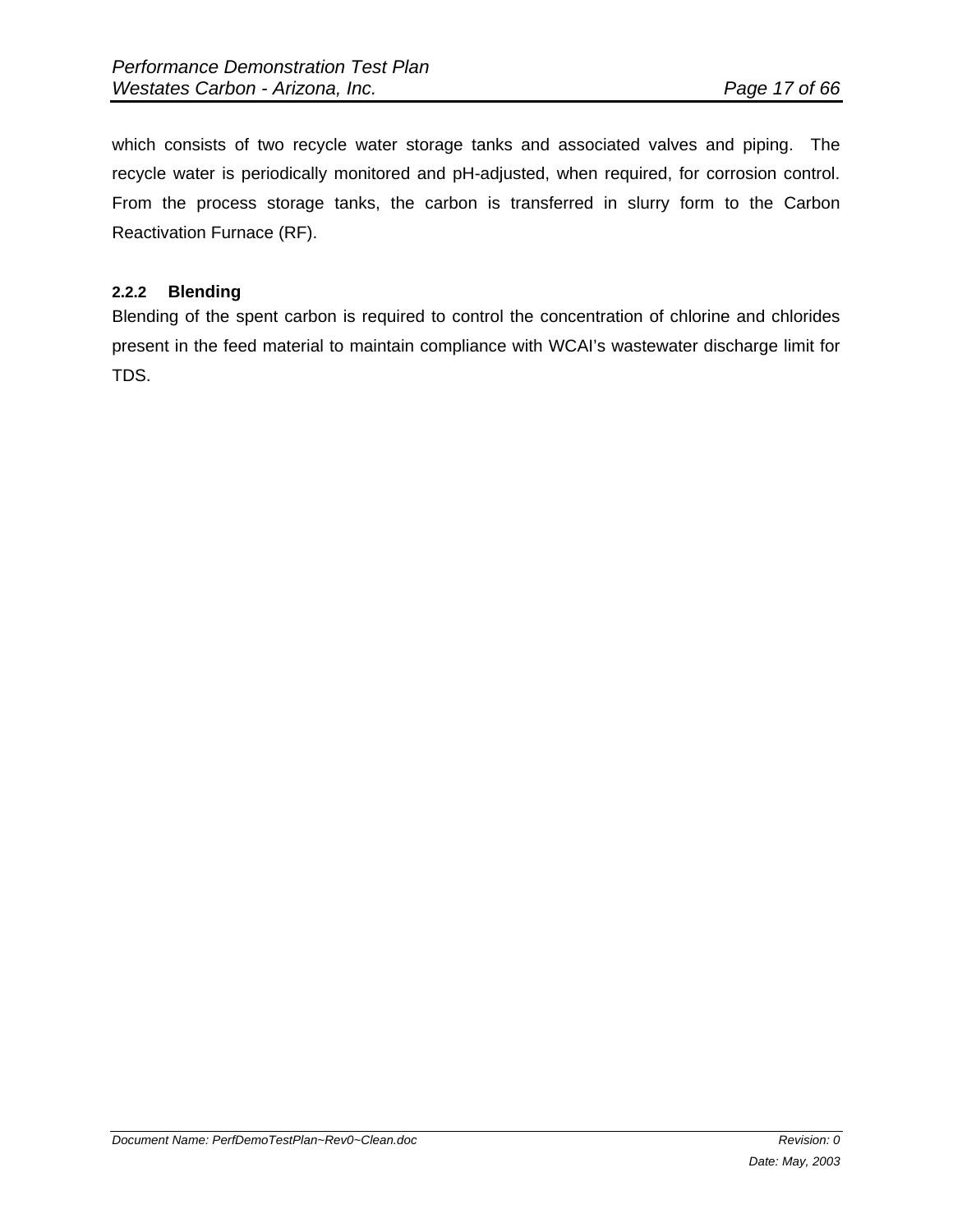#### **3.0 ENGINEERING DESCRIPTION**

A block flow diagram of the carbon reactivation process is shown in Figure 3-1. Spent carbon slurry is fed from the Furnace Feed Hopper into a dewatering screw where the carbon is dewatered prior to introduction into the Carbon Reactivation Furnace (RF). Water from the dewatering screw is returned to one of the two recycle water storage tanks. The RF is a multiple hearth furnace consisting of five hearths. The spent carbon is introduced into the top hearth and flows downward through the remaining four hearths. Reactivated carbon exits the bottom hearth through a cooling screw. The RF is equipped with a primary combustion air fan and two shaft cooling fans. Steam from a small boiler is introduced into the RF to complete the reactivation process. Natural gas burners are provided to ensure adequate heat input to the reactivation unit for all of the spent carbons that are reactivated at the facility. The hot gases generated in the RF flow upward through the hearths and exit from the topmost hearth and are routed to an afterburner to ensure the thermal oxidation of any organic matter that is not oxidized in the reactivation unit. The afterburner is equipped with two burners that utilize natural gas as the fuel source. From the afterburner, the gases are quenched by direct water contact and routed through a variable throat venturi scrubber for particulate matter control. From the venturi scrubber, the gases are routed to a packed bed scrubber for acid gas control. From the packed bed scrubber, the gases flow through a wet electrostatic precipitator, used for fine particulate matter and metals control. From the wet electrostatic precipitator (WESP), the gases are routed through a stack to the atmosphere. The motive force for moving the gases through the air pollution control system is supplied by an induced draft fan located between the WESP and stack.

A pH-controlled scrubbing medium (water and caustic solution) is supplied to the air pollution control system from the scrubber water system. The pH is continuously monitored to ensure efficient acid gas removal in both the quench/venturi scrubber and the packed bed scrubber. Caustic is added based on the pH of the scrubber water.

The air pollution control equipment uses a closed loop recycle water system. Periodically, a portion of the scrubber water in the system is discharged (blowdown) in order to prevent the excessive build-up of total dissolved solids in the scrubber water system.

*Document Name: PerfDemoTestPlan~Rev0~Clean.doc* **Revision: 0** *Revision: 0 Revision: 0*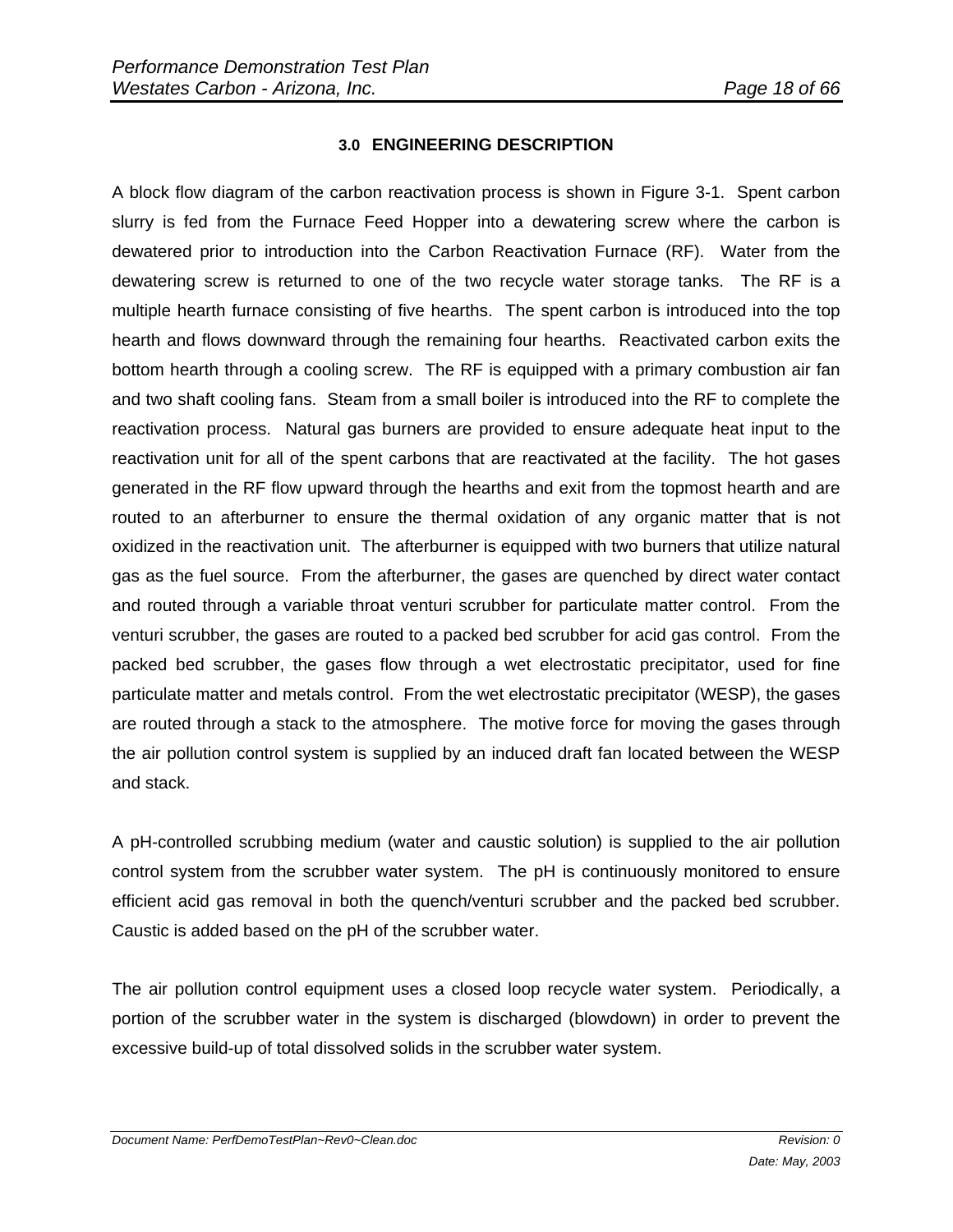Scrubber blowdown from the RF air pollution control equipment is either discharged directly to the Publicly Owned Treatment Works (POTW) or is treated in a RCRA-exempt wastewater treatment unit, and then discharged to the POTW. The discharge to the POTW is continuously monitored for pH, total dissolved solids, flow and temperature to ensure compliance with the discharge limitations found in the facility's industrial wastewater discharge permit.

# **3.1 THERMAL TREATMENT SYSTEM**

The thermal treatment system is a multiple hearth furnace, consisting of five hearths followed by an afterburner. Spent carbon is introduced into the top hearth of the reactivation unit and flows downward through the remaining four hearths. The top two hearths are unfired hearths. Hot combustion gases generated in the bottom three hearths are used to complete the dewatering of the spent carbon. The bottom three hearths are fired hearths where the reactivation process occurs. Rabble arms, with teeth, each connected to a rotating center shaft, are located above each hearth. The rabble teeth plow the carbon material across the hearth surface and towards drop holes. The carbon falls through the drop holes to the next lower hearth, and eventually to the outlet of the reactivation unit. Reactivated carbon exits the bottom hearth through a cooling screw. The RF is equipped with a primary combustion air fan, and two center shaft cooling fans. Steam from a natural gas fired boiler is introduced into the RF to complete the reactivation process. Natural gas burners are provided to ensure adequate heat input to the reactivation unit for all carbons that are reactivated at the facility.

# **3.1.1 Type, Manufacturer's Name and Model Number**

The RF is a multiple hearth furnace consisting of five hearths and an afterburner manufactured by Hankin Environmental Systems, Inc. The Hankin multiple hearth furnace is a 12'10 ¾" O.D. x 5 Hearths designed to nominally reactivate 2,760 lb/hr of spent carbon feed. Drawings and specifications for the multiple hearth furnace and afterburner are presented in Attachment E.

# **3.1.2 System Capacity**

The RF unit is currently authorized to reactivate 2,760 pounds per hour of spent carbon feed.

# **3.1.3 Thermal Treatment and Combustion Chamber(s)**

Following dewatering the spent granular carbon is fed to the top section of the multiple-hearth furnace. In the pre-drying and drying zones (the top hearths) the water retained in the pores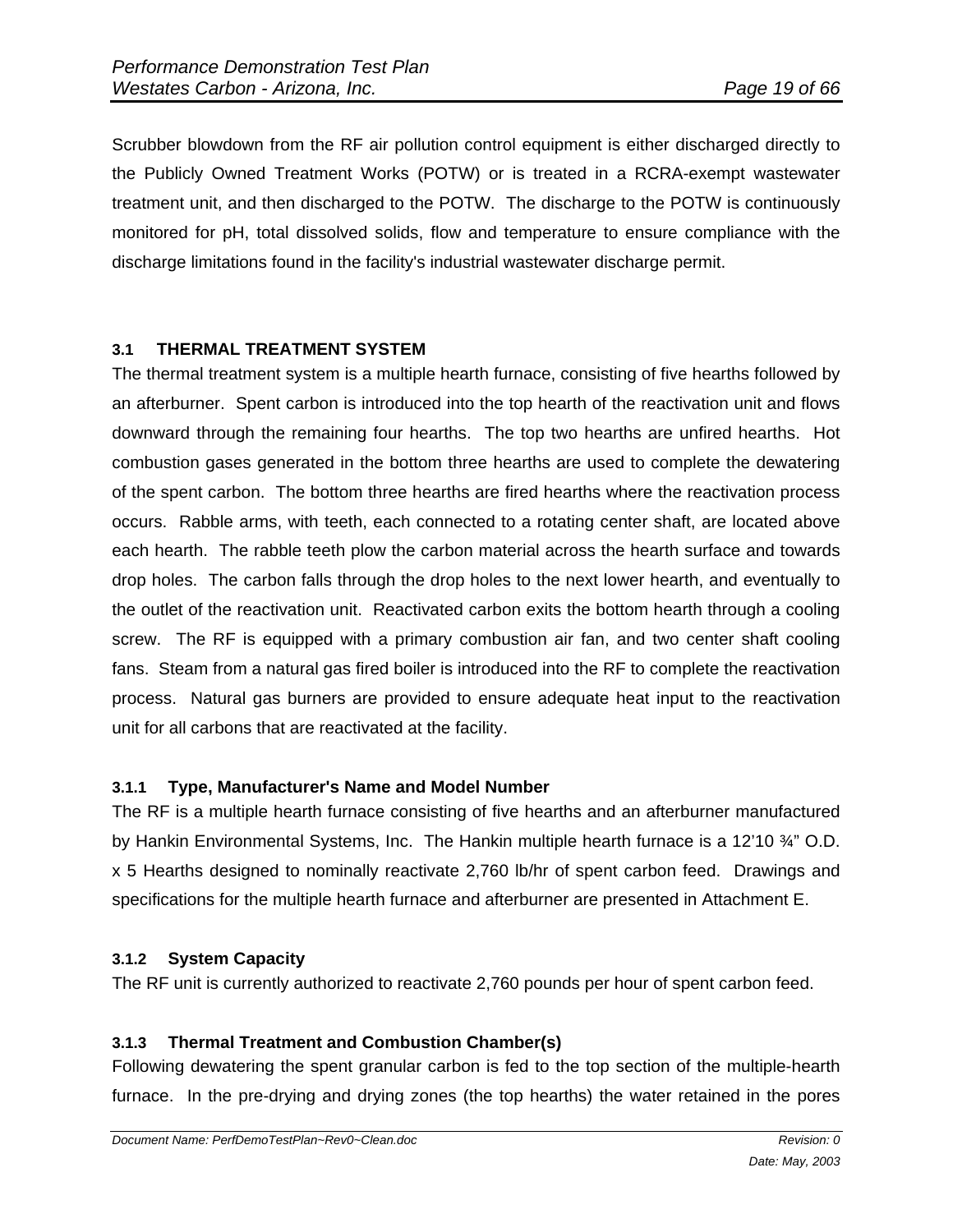and on the surface of the carbon is evaporated by the counter-current flow of hot combustion gases. The temperature of the carbon is raised to approximately 210°F. Upon application of heat, water will evaporate freely when the particle temperature goes over 200°F. The adsorbed water is freed at temperatures of approximately 212°F to 230°F.

Upon the application of heat to the particles at temperatures over 600°F, the high molecular weight organic impurities will crack to produce gaseous hydrocarbons, hydrogen and water vapor which escape the pores of the granular carbon while some fixed carbon is retained in the pores of the granules. In these pre-heating and decomposition zones (middle hearths) the temperature of the carbon is increased to about 750°F in a virtually oxygen-free atmosphere. Under these conditions the adsorbed organic impurities in the pores of the carbon are pyrolyzed and all volatile materials are driven off.

The carbonaceous residue, left behind in the pore structure of the carbon by the pyrolyzation process, is oxidized in the final heat up and gasification zones (lower hearths) in a way which avoids damage to the original pore structure of the carbon. This is the most important commercial phase of the reactivation process, with the critical parameters being carbon temperature, retention time, and steam and carbon dioxide concentration in the furnace atmosphere. Carbon bed temperatures may range from 1450°F-1600°F. Combustion of natural gas provides the required heat. Carbon dioxide and some water vapor are part of the products of combustion. Steam is injected as necessary.

The afterburner is a self-supporting vertical cylindrical chamber approximately 33 feet high with an inside refractory diameter of approximately 5 feet. The design incorporates a mixing zone, choke ring and a minimum residence time at temperature of greater than one second. The afterburner shell is constructed of steel plate and is internally lined with firebrick and castable insulation. The afterburner is equipped with two low  $NO<sub>x</sub>$  burners, which utilize heated combustion air. The afterburner chamber is fitted with a total of six air injection nozzles which are placed to provide combustion air and turbulence to promote the oxidation of organic materials in the flue gas. The afterburner is designed to thermally oxidize greater than 99.99 percent of all organic matter entering the afterburner in the furnace off gas. A cross-section of the afterburner and the specification for the afterburner can be found in Attachment E. Actual material usages will be those listed in the specification or their functional equivalent.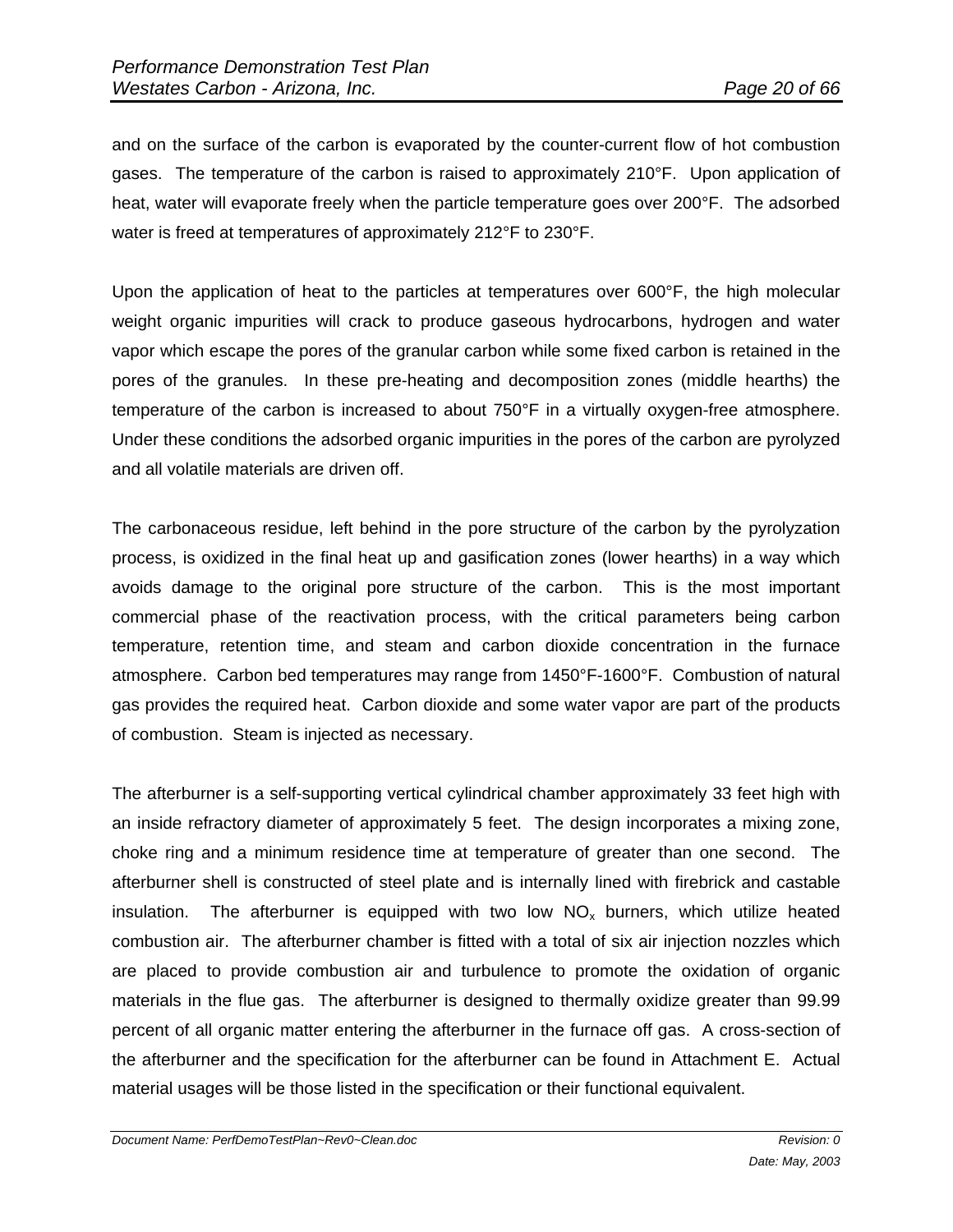#### **3.1.4 Residence Time Determination**

The residence time for the solid carbon in the Carbon Reactivation Furnace is 42 minutes at a shaft speed of 1 rpm.

#### **3.2 BURNER AND FEED SYSTEMS**

Six natural gas burners are installed in the RF, two per hearth on hearths 3, 4, and 5. Two natural gas burners are installed in the afterburner.

#### **3.2.1 Burner Description**

The six burners installed in the RF are North American Manufacturing Company burners (NA 6422-6) or their functional equivalent. The two burners installed in the afterburner are North American Manufacturing Company burners (NA 6514-8-B) or their functional equivalent. Literature describing these burners can be found in Attachment E. Materials of construction of these burners are listed in the literature.

# **3.2.2 Spent Activated Carbon Feed System**

The spent activated carbon feed system to the RF consists of a feed hopper, a dewatering screw, and a weigh belt conveyor. The spent carbon/recycle water slurry is discharged from the feed hopper to the dewatering screw via a control valve. The dewatered spent carbon is discharged from the dewatering screw on to the weigh belt conveyor, which is used to measure the feed rate to the RF.

#### **3.2.3 Auxiliary Fuel System**

The six burners in the RF and the two burners in the afterburner are fired with natural gas, supplied by the local utility company via pipeline.

#### **3.2.4 Combustion Air**

Combustion air is supplied to the six RF burners and two afterburner burners by a combustion air blower. The blower is designed to supply approximately 351,600 ACFH of preheated combustion air. Fan specifications are located in Attachment E.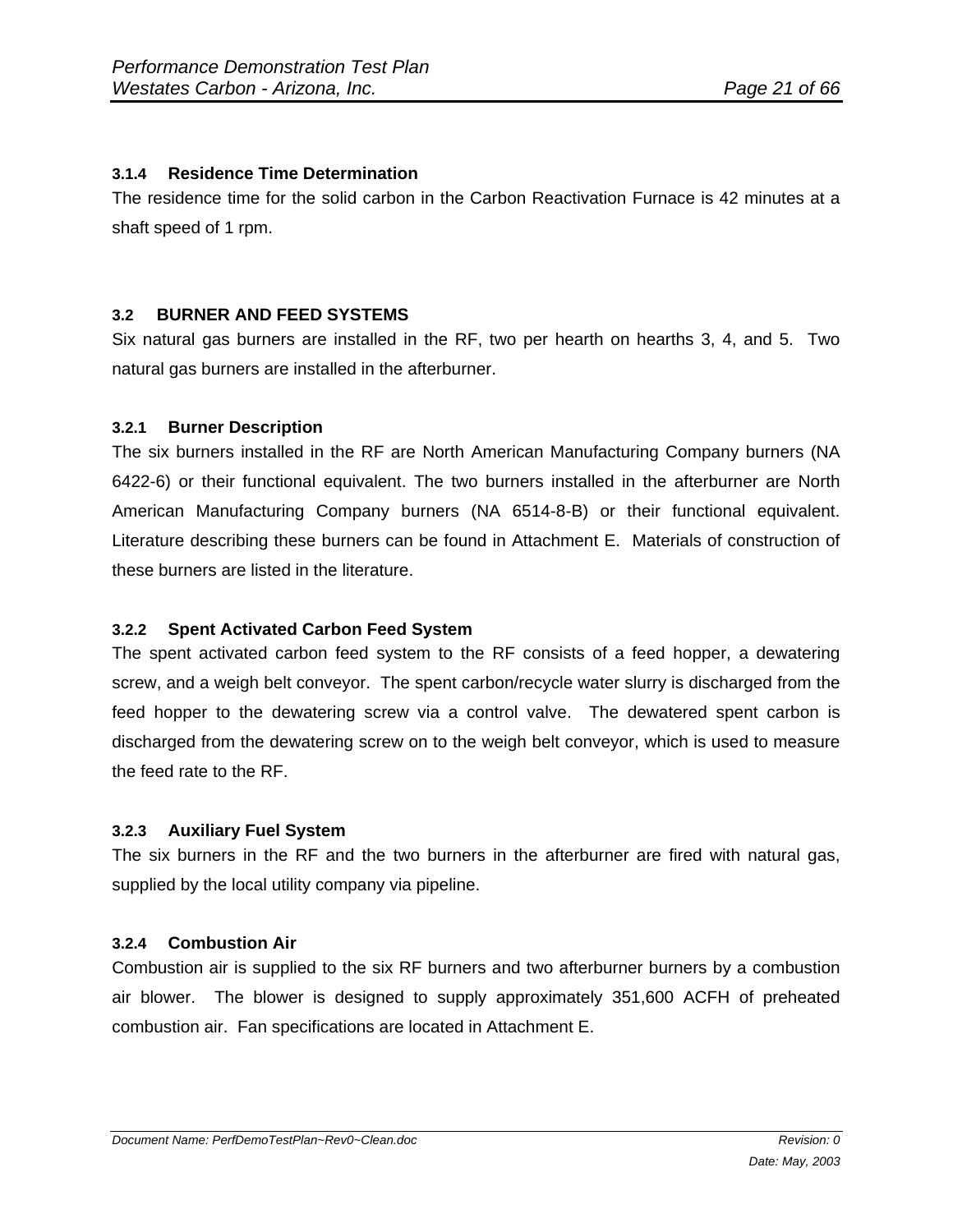# **3.3 REACTIVATED CARBON HANDLING SYSTEM**

The reactivated carbon exiting from the RF is a product. The reactivated carbon is discharged from the RF into a screw cooler and from the screw cooler through an enclosed conveyor system into one of three reactivated carbon product storage tanks. From the reactivated carbon storage tanks, the reactivated carbon product is transported through an enclosed conveyor to a product packaging facility. At the product packaging facility, the reactivated carbon is removed from the storage tanks and placed in appropriate containers for shipment to customers.

Scrubber blowdown from the RF air pollution control equipment is treated in a RCRA-exempt wastewater treatment unit, or discharged directly to the POTW. The discharge to the POTW is continuously monitored for pH, total dissolved solids, flow and temperature to ensure compliance with the discharge limitations found in the facility's industrial wastewater discharge permit.

# **3.4 AIR POLLUTION CONTROL (APC) SYSTEM**

The APC system for the RF includes a quench/venturi scrubber, a packed bed scrubber and a wet electrostatic precipitator. Exhaust gases from the thermal treatment system are continuously routed through the APC equipment, and cannot by-pass the APC equipment under any circumstances. The individual components of the APC equipment are described in the following sections.

# **3.4.1 Quench/Venturi Scrubber**

The Quench/Venturi Scrubber is a dual-purpose device used to rapidly quench the hot combustion gases exiting the afterburner and to remove particulate matter. The quench section uses water sprays to cool the afterburner exit gas to the point of adiabatic saturation (approximately 170 to 190°F). The venturi scrubber has an adjustable throat, and is a low energy, vertical down flow type. The throat area is adjusted by a pneumatic cylinder actuator and an electro/pneumatic positioner. The remotely adjustable throat is automatically controlled to maintain a constant pressure differential. The venturi scrubber is located directly below the quench section and is connected by a flooded elbow to the packed bed scrubber. The elbow incorporates a water-filled gas impact section directly beneath the throat to prevent erosion of the shell. The water supply for quench and venturi irrigation is recirculated scrubber water at a total flow of approximately 7.5 gpm/1000 ACFM.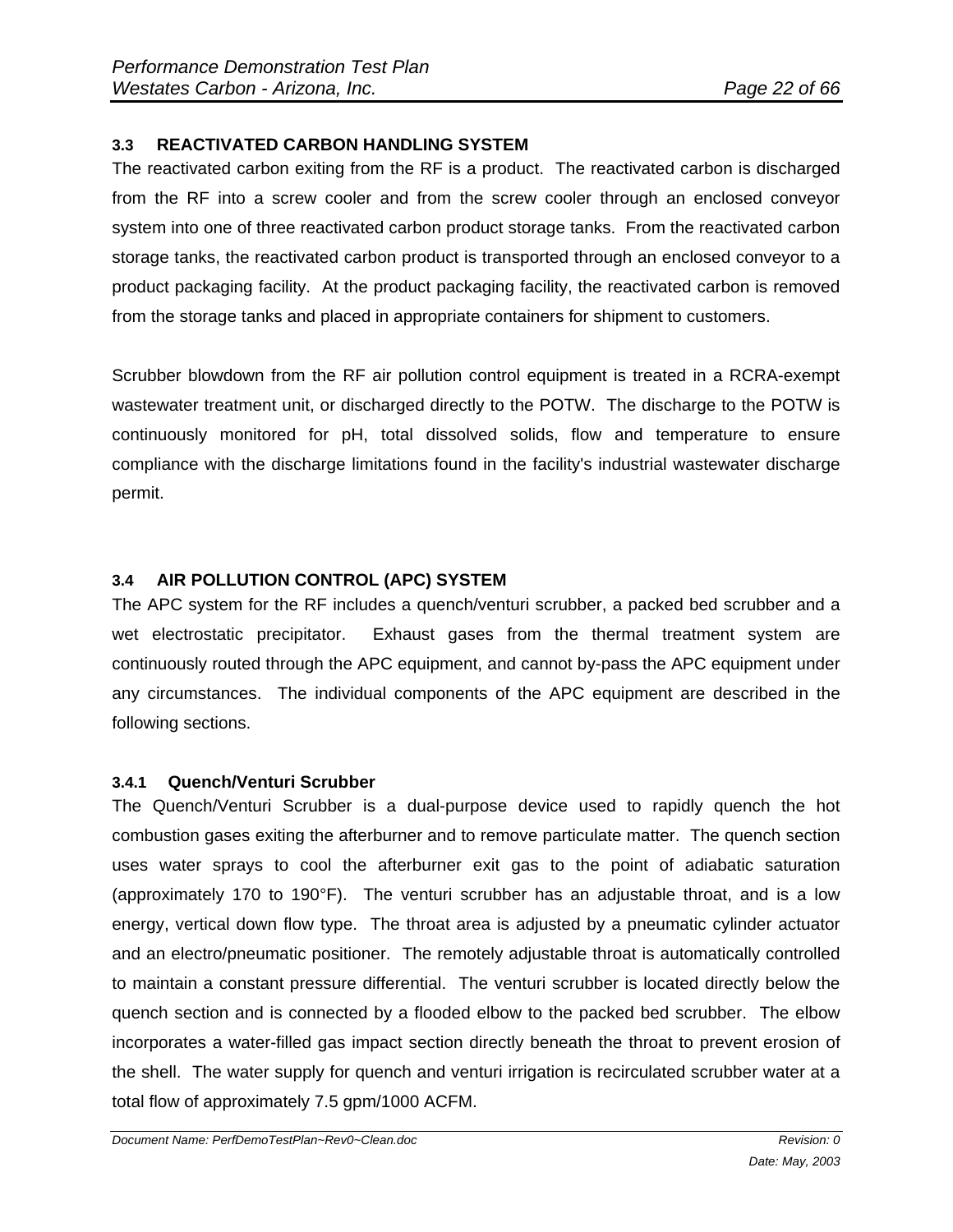The design data and equipment descriptions for the quench/venturi scrubber as well as a description of the physical dimensions of the venturi scrubber section can be found in Attachment E. Actual material usages will be those listed therein, or their functional equivalent.

#### **3.4.2 Packed Bed Scrubber**

The packed bed scrubber consists of a vertical up flow and cylindrical disengaging section followed by a packed bed section and mist eliminator. The bottom portion of the scrubber is used to separate entrained water droplets from the gas prior to entering the packed section of the scrubber.

The packed bed scrubber is designed to remove a minimum of 99 percent of the incoming hydrogen chloride.

The design data and equipment description for the packed bed scrubber as well as a description of the physical dimensions of the packed bed scrubber can be found in Attachment E. Actual material usages will be those listed therein or their functional equivalent.

#### **3.4.3 Wet Electrostatic Precipitator**

The wet electrostatic precipitator (WESP) is a vertical hexagonal tube design with self-irrigating tubes. The WESP consists of inlet gas distribution to promote even distribution of the process gas flow entering the WESP, inlet and outlet plenums and a collecting electrode tube bundle. The WESP is equipped with outboard high voltage insulator compartments which include a purge air system, high voltage distribution-support grids, high intensity rigid tube type charging/precipitating discharge electrodes, high voltage power supply (transformer/rectifier and controller) system, ground sticks, safety key interlocks, warning labels, and electronic control logic equipment and valving.

The WESP, in conjunction with the venturi scrubber, is designed to achieve a maximum outlet particulate matter grain loading of 0.015 grains/dscf adjusted to 7 percent oxygen.

The design data and equipment description for the WESP as well as a description of the physical dimensions of the WESP can be found in Attachment E. Actual material usages are those listed therein or their functional equivalent.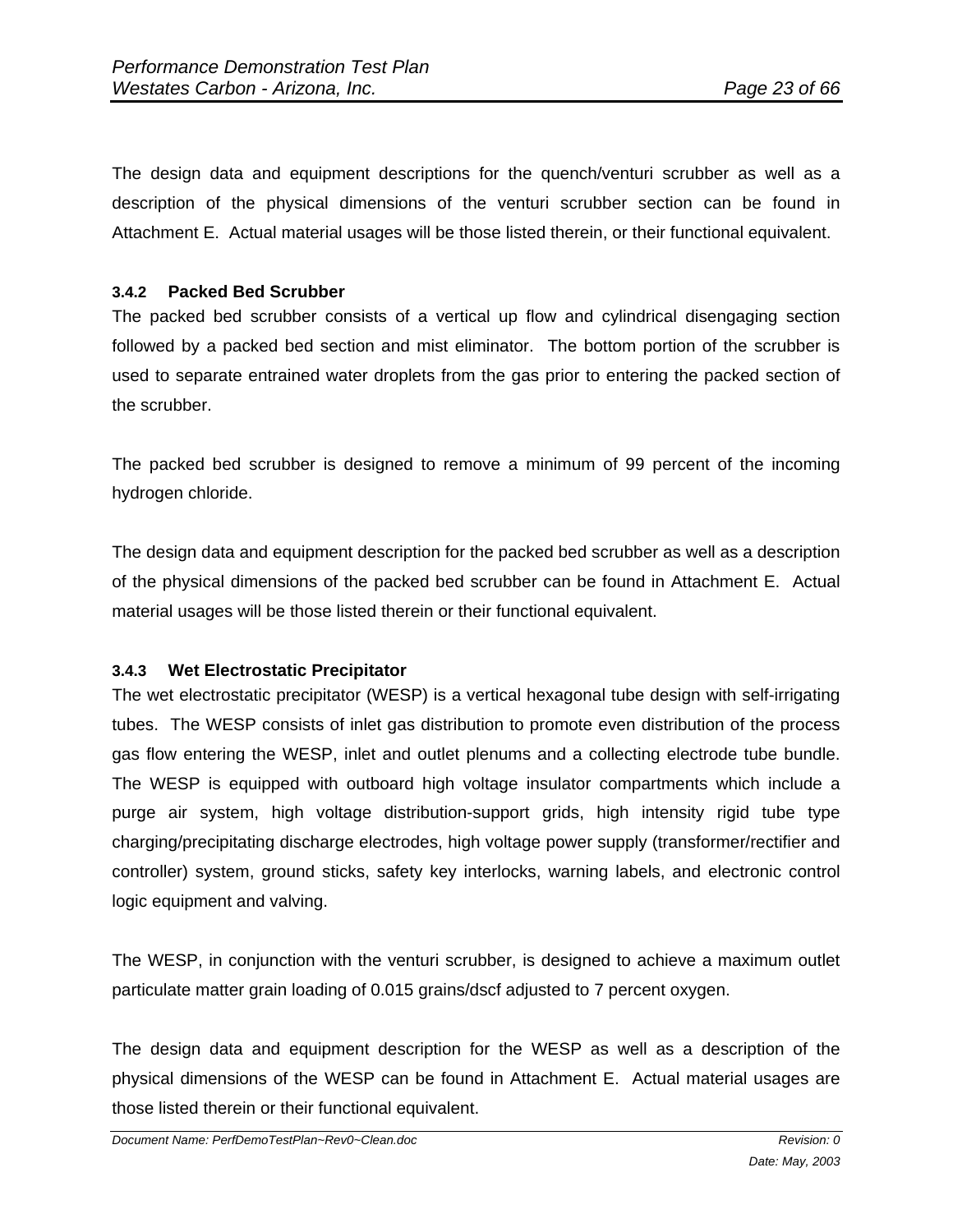#### **3.4.4 ID Fan**

A variable speed induced draft fan is provided to exhaust combustion gases from the furnace and afterburner and through the air pollution control system. Design specifications for the fan can be found in Attachment E. Actual materials of construction will be those listed in the specification or their functional equivalent.

#### **3.4.5 Stack**

The treated gas stream is exhausted to the atmosphere via a 110 foot high stack with an inside diameter of two feet and a gas outlet that is 19.75 inches in diameter. The stack is equipped with ports for continuous emissions monitoring, stack gas flow rate monitoring, and exhaust gas sampling. A stack drawing is provided in Attachment E. Actual materials of construction will be those listed in the specification or their functional equivalent. Additional sampling ports may be installed for the extensive sampling to be conducted during this Performance Demonstration Test. A stack sampling port location drawing is included in Attachment E.

# **3.5 PROCESS MONITORING, CONTROL, AND OPERATION**

The facility is equipped with a programmable logic control (PLC) system which monitors and/or controls process variables to ensure proper facility operation. The RF system is equipped with instrumentation to monitor and control process flows, temperatures, and pressures, and to transmit signals to the main control system. The automation system has the capabilities of controlling valves, motors, pumps, and fans as well as alarming and initiating waste feed cutoff interlocks if process conditions deviate from established limits.

Figure 3-2 shows the location of pertinent instrumentation related to permit compliance. Complete Piping and Instrumentation Diagrams (P&IDs) are included in Attachment E. It is important to note that these drawings include many components of the facility that are exempt from permitting under various provisions of RCRA. These components are provided for informational purposes and ease of review only, and they are not intended to become regulated components of the facility. Information concerning the major process instruments associated with regulatory compliance is presented in Table 3-1. Instrument tag numbers correspond to the designations shown on the P&IDs. Calibration schedules are based on manufacturer's recommendations and WCAI operating experience.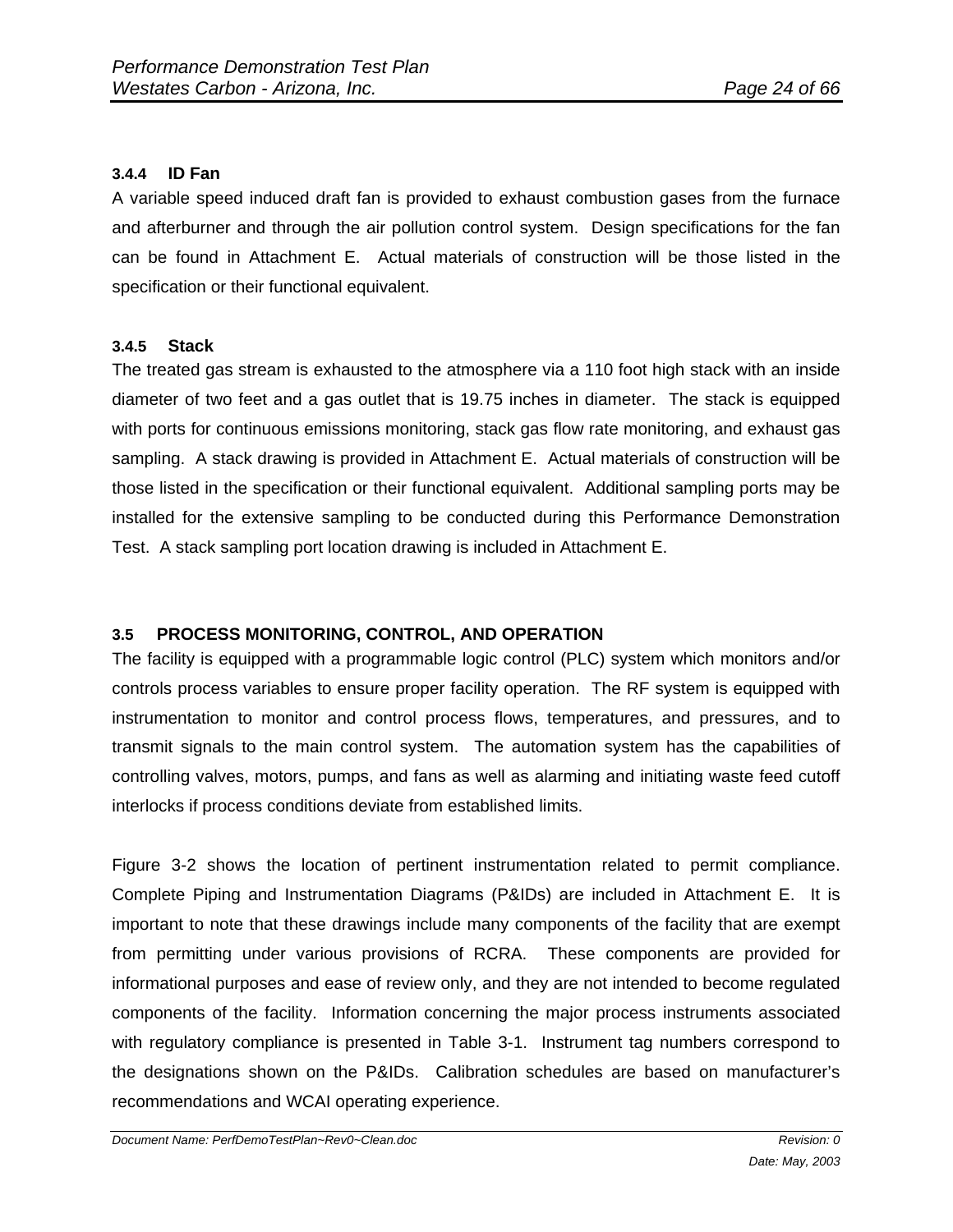Process monitoring and emissions monitoring performed for regulatory compliance is conducted on a continuous basis in accordance with USEPA definitions of continuous monitors.

A "Continuous Monitor" is a device (or series of devices) which continuously samples the regulated parameter without interruption, evaluates the detector response at least once every 15 seconds, and computes and records the average value at least every 60 seconds, except during periods of calibration or as otherwise allowed by the applicable regulations or guidelines. For many parameters, rolling averages are calculated. A "Rolling Average" is defined as the arithmetic mean of a defined number of the most recent one-minute average values calculated by the continuous monitor. For example, an hourly rolling average would incorporate the 60 most recent one-minute average values. As each new one-minute average value is computed, the least recent of the 60 values is discarded and a new hourly rolling average is calculated and recorded. 12-hour rolling averages use 720 one-minute average values rather than 60.

Two subsets of continuous monitoring systems are employed on the RF: process continuous monitoring systems (CMS) and continuous emissions monitoring systems (CEMS). The following is a discussion of each type of continuous monitoring system.

# **3.5.1 Process Continuous Monitoring System (CMS)**

Figure 3-2 shows the general location and function of the temperature, pressure, and flow indicating and control devices for the carbon reactivation system. The specifications for these devices are shown in Table 3-1.

The following is a discussion of each type of process monitoring and control to be performed in the RF system for regulatory compliance purposes.

# **Spent Activated Carbon Feed Rate**

The flow rate of the spent activated carbon is monitored and controlled using a weigh belt conveyor and carbon slurry feed valve. When the feed valve is open, carbon slurry drops into the dewatering screw and is then discharged onto the weight belt conveyor, which feeds the carbon to the RF. The feed rate control system consists of a weigh cell, weight transmitting element, weight indicating controller, variable timed open/closed carbon slurry feed valve, and continuous weight feed rate recorder. The desired spent activated carbon feed rate is achieved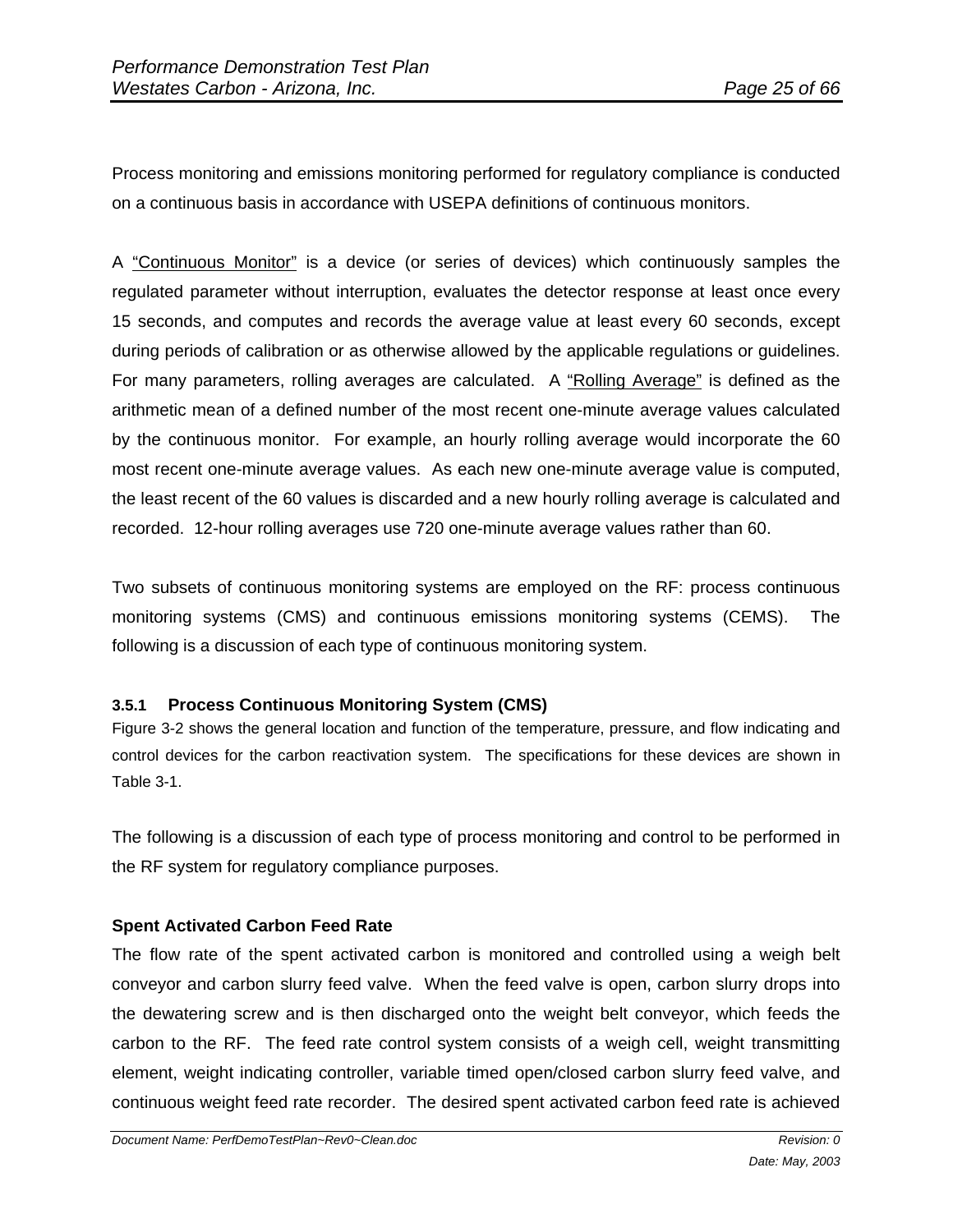by the control system adjusting the time that the carbon slurry feed valve is open and closed. Automatic waste feed cutoff interlocks stop the weigh belt conveyor which stops the feed of carbon to the RF.

# **Regulated Constituent Feed Rates**

The total feed rate of mercury, semivolatile metals (the combination of cadmium plus lead), and low volatility metals (the combination of arsenic, beryllium, plus chromium) will be continuously monitored and recorded in accordance with the HWC MACT regulations. This will be accomplished by the process computer which continuously monitors the flow rate of spent activated carbon, and multiplies that flow rate by the constituent concentration, which is input to the computer whenever the feedstream characterization is updated. If a regulated constituent is believed to have the potential to be present in the spent activated carbon, but is not detected by the relevant analysis, then the detection limit for that constituent will be used in the calculation. If a constituent is not expected to have the potential to be present in the spent activated carbon, then the concentration of that constituent will be set as zero.

#### **Afterburner Temperature**

The RF afterburner combustion temperature is continuously measured by thermocouples located in the afterburner chamber. The automatic temperature controller accepts the signal from the thermocouple and manipulates the auxiliary fuel feed rate. The automatic waste feed cutoff interlock is activated during low temperature conditions.

# **Venturi Pressure Differential**

Venturi scrubber pressure differential is measured and controlled as an indicator of the energy supplied for particulate matter removal. A minimum pressure differential is necessary for proper control efficiency. The pressure differential is continuously measured by a pressure differential indicator with pressure taps located at the inlet and outlet of the venturi. The pressure differential is controlled by changing the position of the venturi throat control valve elements.

# **Quench/Venturi Scrubber Liquid Flow Rate**

The recycle flow rate is continuously monitored using magnetic flow meters in the recycle water lines. A minimum recycle water flow rate is maintained in order to provide sufficient cooling and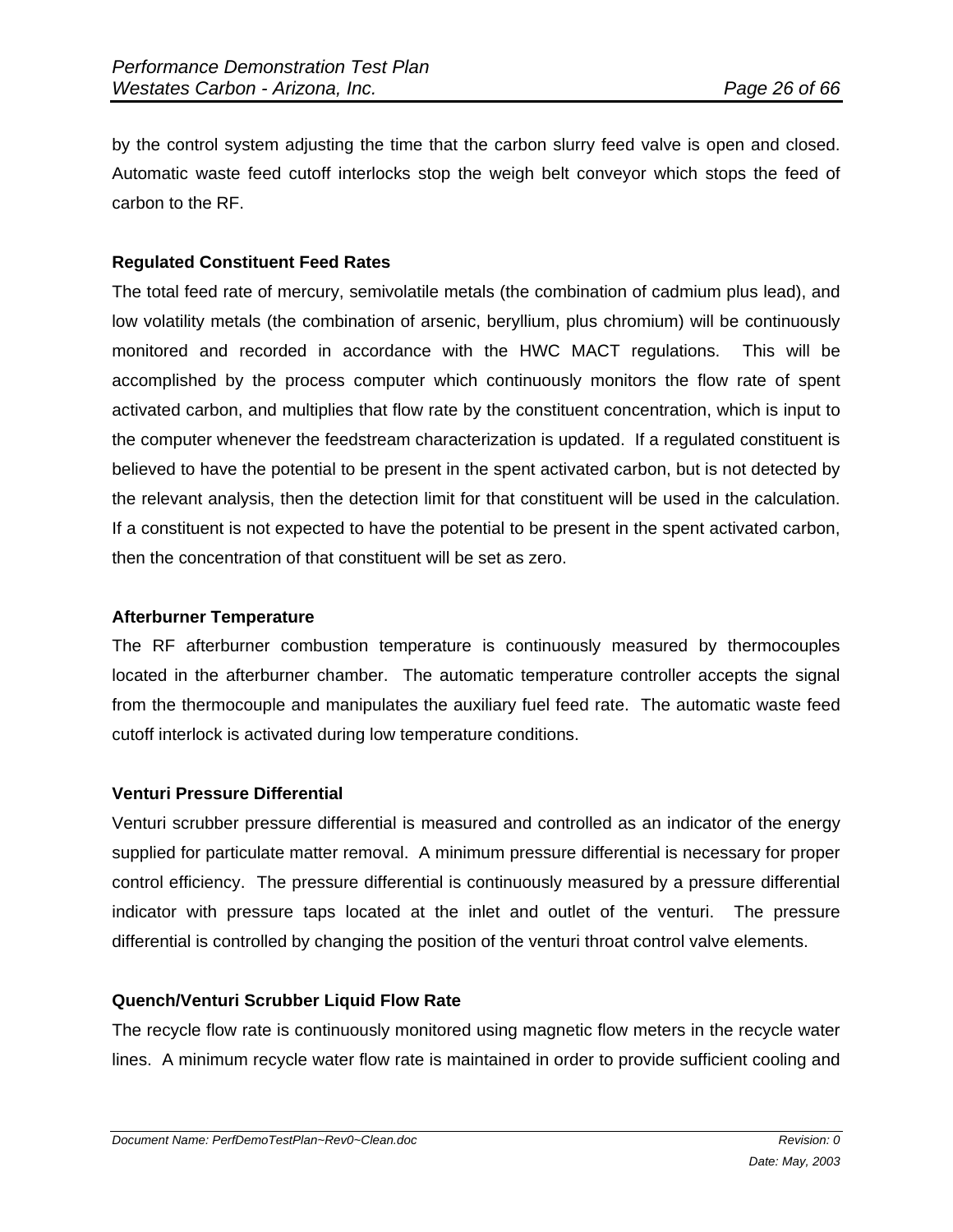scrubbing water for particle removal. A low total recycle flow rate will initiate an automatic waste feed cutoff.

#### **Packed Bed Scrubber pH and Flow Rate**

The packed bed scrubber recycle pH and the flow rate of recycled liquid to the packed bed scrubber influence the effectiveness of acid gas removal. The pH is measured continuously by an in-line pH probe installed in the recycle liquid piping. The recycle flow rate is continuously monitored using a magnetic flow meter in the recycle water line. Either low pH or low packed bed scrubber recycle flow rate will initiate an automatic waste feed cutoff.

# **Packed Bed Scrubber Pressure Differential**

The differential pressure across the packed bed is measured as an indicator of proper liquid and gas distribution in the tower. The pressure differential is continuously measured by a differential pressure element with taps located at the inlet and outlet of the packed bed scrubber.

#### **WESP Secondary Voltage**

Although the HWC MACT regulations, do not require monitoring of any WESP performance indicators, WCAI will monitor the secondary voltage as an indicator of proper collection of fine particles and metals. A minimum secondary voltage of 14 kVDC has been established based upon operating experience.

#### **Scrubber Blowdown Flowrate**

In order to conserve water, WCAI recycles most of the liquid from the air pollution control system. In order to prevent the buildup of dissolved solids, WCAI bleeds water from the system. As water is bled, fresh makeup water is added. The APC system blowdown flow rate is continuously monitored using a magnetic flowmeter, and a low flow rate will trigger an automatic waste feed cutoff.

#### **Stack Gas Flow Rate**

The flow rate of stack gases is used as the indicator of combustion gas velocity prescribed by the applicable regulations. A flow sensor located in the stack provides the direct flow measurement. High stack gas flow rate will initiate an automatic waste feed cutoff.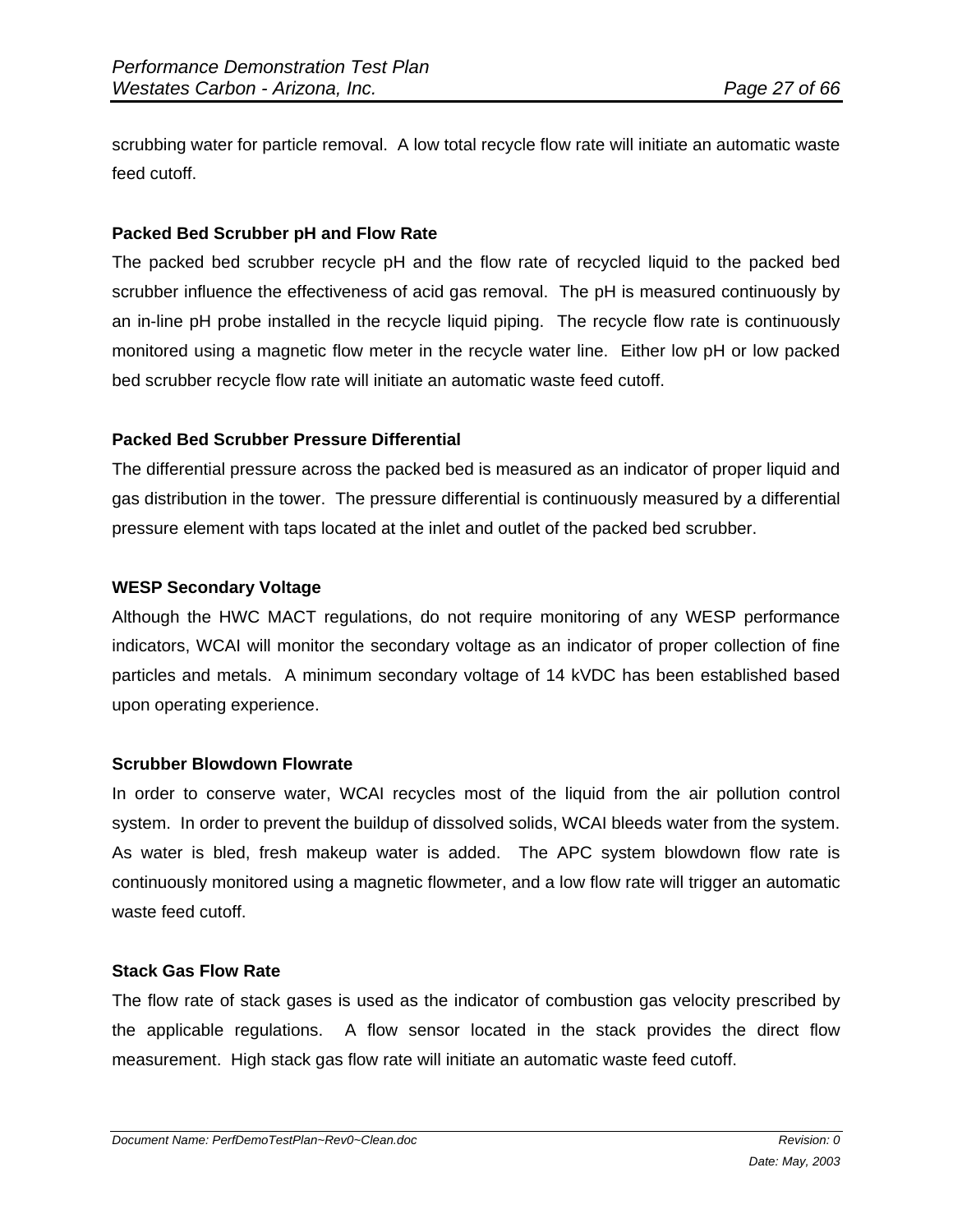# **3.5.2 Continuous Emissions Monitoring System (CEMS)**

The exhaust gases are continuously monitored for carbon monoxide and oxygen content as an indicator of proper operation of the combustion process. To ensure these monitors are functioning properly, they are calibrated according to the protocols specified in the Appendix to 40 CFR 63 Subpart EEE, and Performance Specification 4B of 40 CFR 60 Appendix B.

The oxygen analyzer is an Ametek FCA-Control paramagnetic analyzer. The carbon monoxide analyzer is a Thermo Environmental Model 48, non-dispersive infrared monitor having a dual range of 0-100 ppm and 0-1000 ppm.

Performance specifications for the CEMS are shown in Table 3-2. Additional specifications, as well as a drawing of the sampling system can be found in Attachment E.

#### **3.5.3 Safety and Automatic Waste Feed Cutoffs**

The control system includes an automatic waste feed cutoff (AWFCO) system that stops the feed of spent activated carbon when operating conditions are at or near limits necessary to comply with specific permit conditions. In addition, the spent activated carbon feed is automatically stopped if the range of the measurement instrument is exceeded or if there is a malfunction of the continuous monitoring system. A listing of the AWFCO parameters is provided in Table 3-3. When any of these parameters deviates from the established limit, an electronic signal from the control system will stop the carbon weigh belt feeder. Anticipated limits for these and other permit conditions are discussed in Section 7.0 of this plan.

On a monthly basis, during RF operations, the AWFCO system will be tested, without feed interruption, by running a software routine to check PLC logic functions and alarm logging associated with the AWFCO subsystem. Each of the regulatory AWFCOs will be tested by using a control system console to input a software value which corresponds to an exceedance of the permit limit. Verification will then be made that the control system, in response to the test input, sends out a signal to trigger AWFCOs. The alarm logs will be checked to verify that the appropriate alarm was recorded. It should be noted that during the brief period of time when the AWFCO parameters are being tested, regulatory AWFCOs will be precluded. A maximum time limit of one minute per test for each parameter will be imposed so as to minimize AWFCO downtime. Non-regulatory AWFCOs will not be affected by the test.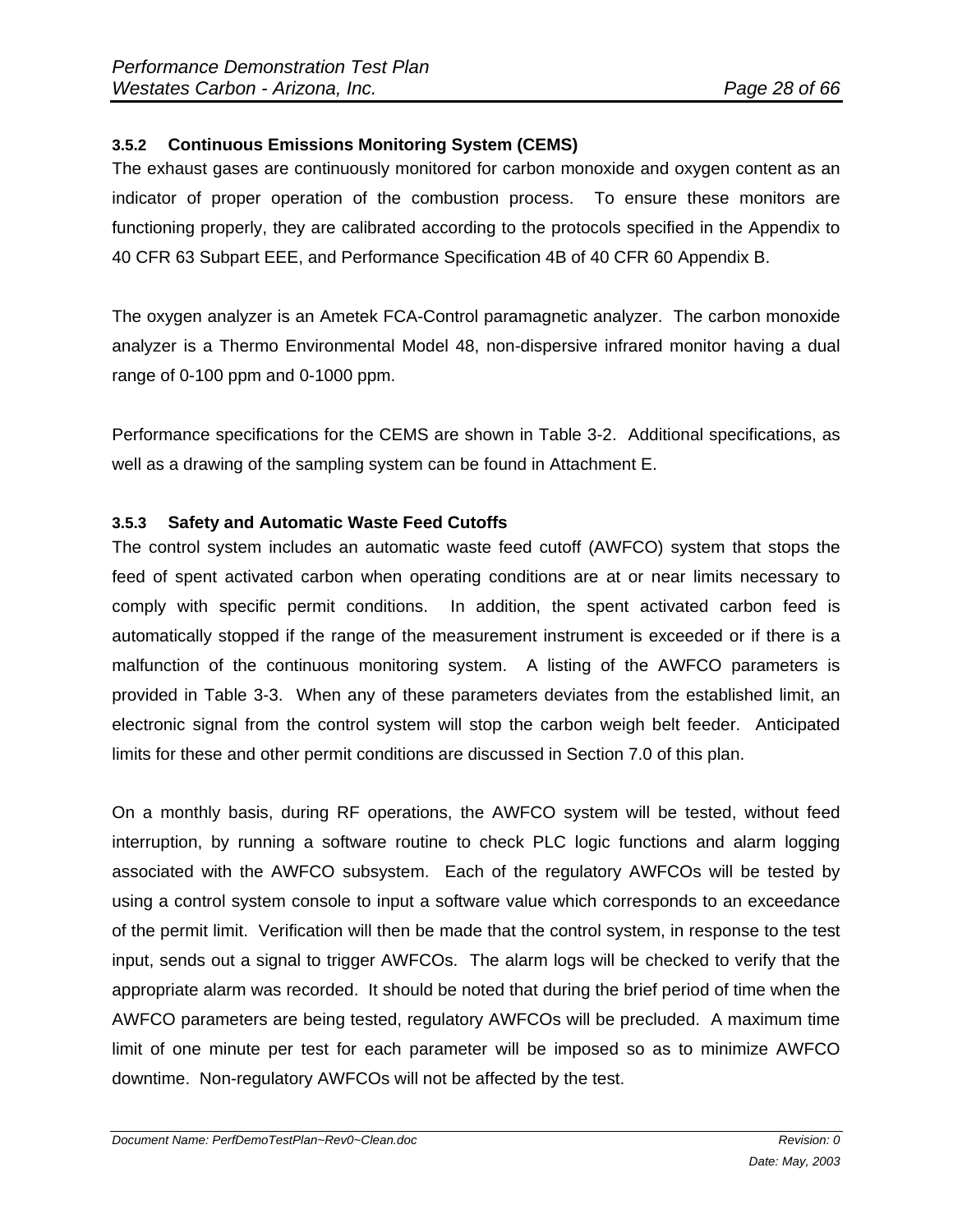# **3.6 PROCEDURES TO RAPIDLY STOP WASTE FEEDS AND CONTROL EMISSIONS 3.6.1 Rapidly Stopping Spent Activated Carbon Feeds**

The RF is controlled by a process control computer. WCAI has included alarms and waste feed cutoff interlock setpoints which will automatically stop the feed of spent activated carbon before any permit limits are exceeded. In the event any of these preprogrammed operating setpoints are reached, the computer will take automatic action to stop the carbon weigh belt conveyor to immediately stop spent activated carbon feed to the system. The same action to cease spent activated carbon feed can be activated from the control room by operating personnel. These actions do not necessarily constitute a shutdown of the RF; only a stoppage of spent activated carbon feed. The RF will normally operate on auxiliary fuel after spent activated carbon feed is ceased to maintain operating temperature.

# **3.6.2 Shutting Down the System**

RF system shutdowns may occur for two reasons:

- 1. A loss or malfunction of systems or controllers critical to maintaining performance standards and operating requirements.
- 2. A scheduled shutdown for normal maintenance or other operational purposes.

In the event of a system failure, the RF system is equipped with spent activated carbon feed and fuel shutoff mechanisms which fail to the "safe" (closed or off) position. Critical automation equipment or instrumentation failures will result in automatic stoppage of spent activated carbon feed and partial or complete system shutdown, depending on the severity of the failure or malfunction. Operations personnel have the ability to initiate an emergency system shutdown manually from the control room, although a controlled shutdown is preferred. Complete shutdown of the RF system can be undertaken as required in an orderly fashion to allow for a proper rate of cooling. WCAI maintains standard operating procedures including those for normal shutdown of the RF system. Normal and emergency system shutdown procedures are summarized in Attachment E.

# **3.6.3 Controlling Emissions During Equipment Malfunctions**

The RF system is totally sealed to prevent fugitive emissions under all operating or malfunction conditions. Equipment shells and interconnecting ductwork are free from openings or gaps. Emissions from the spent activated carbon feed point are prevented through the use of a rotary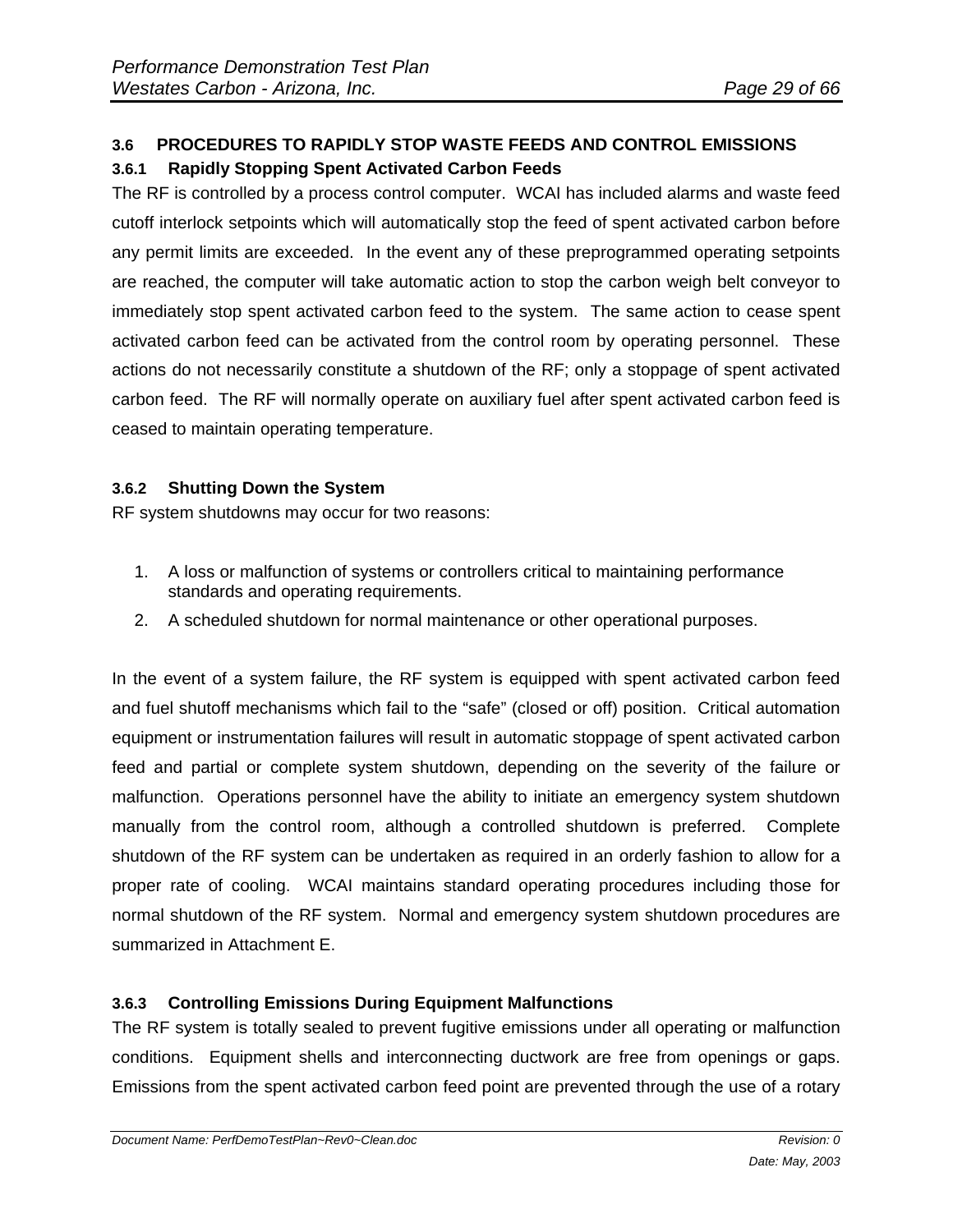air lock on the multiple hearth furnace feed port. Emissions from the rotating parts in the multiple hearth are prevented by a sand seal. Reactivated carbon product handling is totally enclosed. Daily inspections are conducted in accordance with the inspection procedures of the RCRA Permit Application. Process gases are always directed through the emissions control equipment, and there are no provisions to bypass the air pollution control system. In addition, the emissions control equipment is among the last equipment to be taken off-line under any circumstance. In the event of an equipment malfunction affecting RF system performance, spent activated carbon feed is automatically discontinued. Stopping the spent activated carbon feed immediately eliminates the flow of untreated material into the RF system, however since the spent activated carbon takes 42 minutes to travel through the reactivation furnace hearths, a slight potential for emissions remains during this time. To the greatest extent possible, the afterburner and emissions control equipment will continue to operate while the malfunction is corrected. Spent activated carbon feed may be resumed once operating conditions have been returned within the permit limits. If the malfunction can not be corrected in a reasonable time frame or requires the unit to be taken off line, the reactivation furnace, afterburner, and APC systems will be shut down in an orderly fashion according to standard operating procedures. Spent carbon feed will not resume until the malfunction has been corrected and the entire RF system has been returned to operating conditions within the permitted limits.

# **3.6.4 Emergency Safety Vent Operations**

The WCAI RF design does not require or utilize an emergency safety vent. Process gases are always directed through the emissions control equipment, and there are no provisions to bypass the air pollution control system.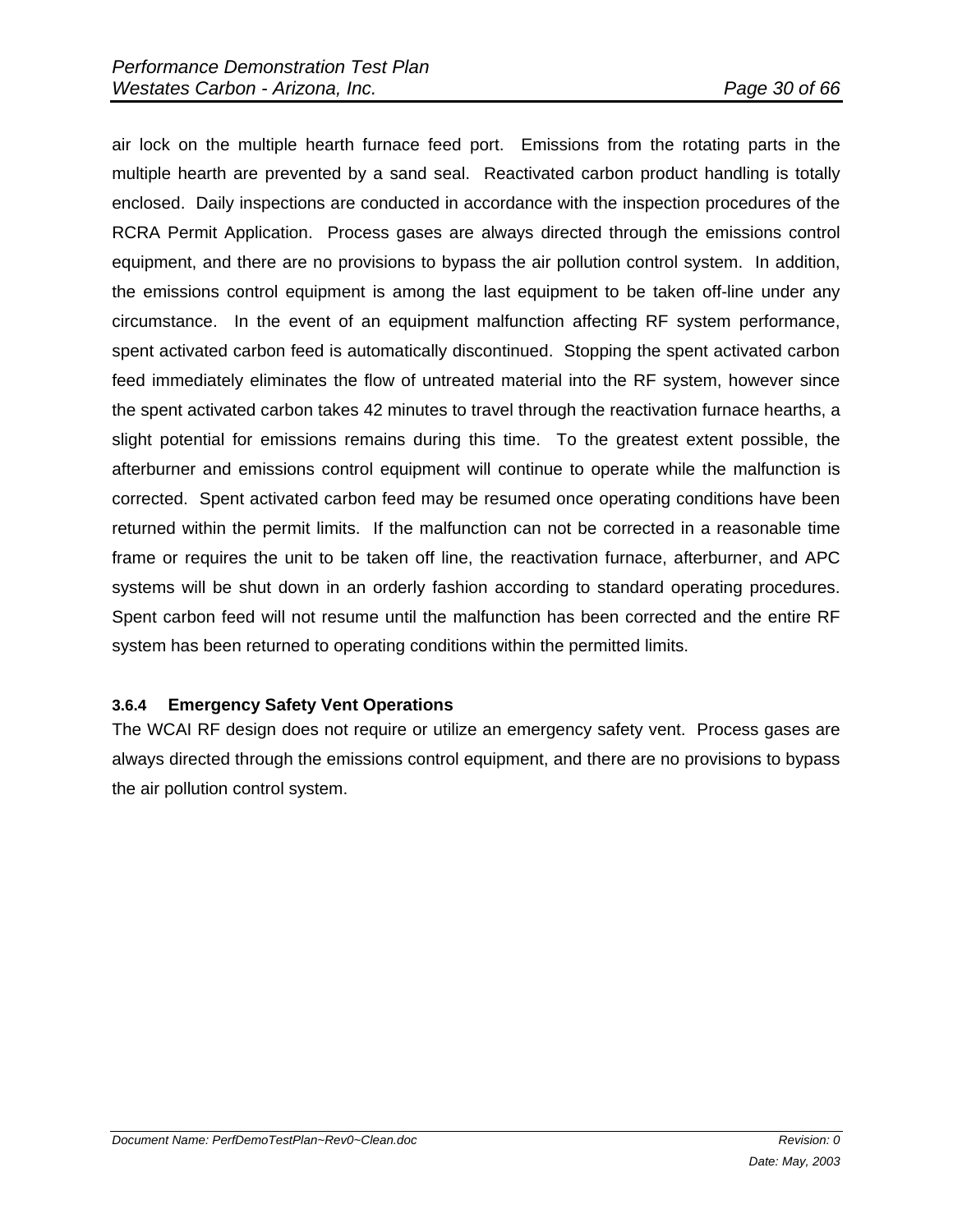# **4.0 TEST DESIGN AND PROTOCOL**

#### **4.1 REGULATORY REQUIREMENTS**

A Carbon Reactivation Furnace is used by WCAI to reactivate spent activated carbon. Some of the carbon received at the Parker Facility is designated as a hazardous waste under the Resource Conservation and Recovery Act (RCRA) regulations. Much of the carbon received at the facility is not a RCRA hazardous waste, as it is either not a characteristic or listed waste. The RF is not a hazardous waste incinerator. "Hazardous waste incinerator" is defined in 40 CFR 63, Subpart EEE, as a "device defined as an incinerator in §260.10 of this chapter and that burns hazardous waste at any time." (40 CFR 63.1201). "Incinerator" is defined in 40 CFR 260.10 as "any enclosed device that: (1) Uses controlled flame combustion and neither meets the criteria for classification as a boiler, sludge dryer or carbon regeneration unit, nor is listed as an industrial furnace; or (2) Meets the definition of infrared incinerator or plasma arc incinerator. (emphasis supplied)" The RF does not qualify as an incinerator and instead is designated by Subpart X of the RCRA regulations as a Miscellaneous Unit. According to 40 CFR 264.601 of the Subpart X regulations, permit terms and provisions for a Miscellaneous Unit must include appropriate requirements of 40 CFR Subparts I through O and Subparts AA through CC, 40 CFR 270, 40 CFR 63 Subpart EEE, and 40 CFR 146.

Based on 40 CFR 264.601, WCAI will test the RF to demonstrate performance in accordance with the emission standards of 40 CFR 63 Subpart EEE applicable to existing incinerators. These emission standards are more stringent than the RCRA hazardous waste incinerator emission standards of 40 CFR 264 Subpart O. WCAI is proposing to establish operating limits to ensure continuing compliance with its permit using an approach which generally follows the specifications of 40 CFR 63 Subpart EEE and guidance prepared for RCRA incinerator permits. However, since those regulations and guidance do not strictly apply to this unit, but may be used as guidelines for the development of appropriate limits, WCAI is also proposing to establish some limits based on current operating practices and automation system capabilities, which have proven to be effective for this particular facility.

# **4.1.1 40 CFR 60 Subpart EEE CAA Requirements**

As stated above, WCAI will test the RF to demonstrate performance in accordance with the emission standards of 40 CFR 63 Subpart EEE applicable to existing incinerators. According to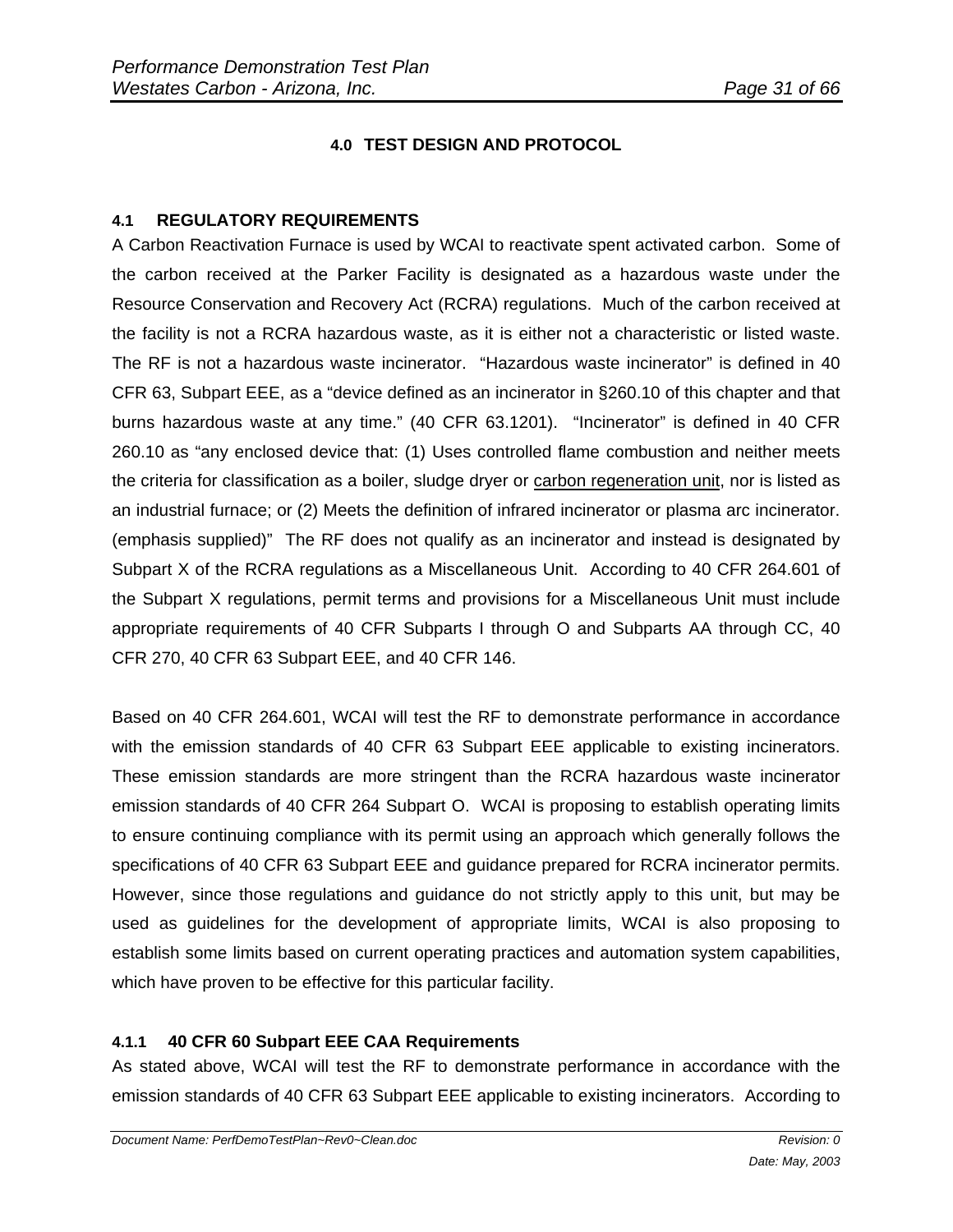40 CFR 63.1201, an existing source under Subpart EEE is any affected source, the construction or reconstruction of which commenced on or before April 19, 1996. Part 63, Subpart A, defines "commenced", with respect to construction or reconstruction, as either (a) undertaking a continuous program of construction or reconstruction, or (b) entering into a contractual obligation to undertake and complete, within a reasonable time, a continuous program of construction or reconstruction.

WCAI signed a Trade Contract (No. 21-4527-AF) with Hankin Environmental Systems, dated October 17, 1995, to construct RF-2 (the currently operating RF unit). The contract was signed by Stephen McDonough (Hankin) and Mark Hepp (WCAI). A Purchase Order was written on December 27, 1995 to construct the concrete pad for RF-2, with actual pad construction beginning on December 29, 1995. The multiple hearth was erected in January 1996. WCAI has dated pictures showing the construction process. Startup occurred July 11, 1996. Consequently, WCAI had clearly entered into a contractual obligation to undertake the construction of RF-2 well before April 19, 1996, and under a continuous program of construction, the unit was completed within a reasonable period of time.

Since this RF system would qualify as an existing unit if it were subject to Subpart EEE, the appropriate emission standards for this unit are the standards for existing incinerators under the Hazardous Waste Combustor Maximum Achievable Control Technology (HWC MACT) regulations of 40 CFR 63, Subpart EEE. Specific requirements are summarized as follows:

- Demonstrate a DRE of greater than or equal to 99.99% for the selected POHCs chlorobenzene and tetrachloroethene.
- Demonstrate stack gas carbon monoxide concentration less than or equal to 100 ppmv, dry basis, corrected to 7% oxygen.
- Demonstrate stack gas hydrocarbon concentration of less than or equal to 10 ppmv, as propane, dry basis, corrected to 7% oxygen.
- Demonstrate a stack gas particulate concentration less than or equal to 34 mg/dscm (0.015 gr/dscf), corrected to 7% oxygen.
- Demonstrate that the stack gas concentration of hydrogen chloride (HCl) and chlorine  $(Cl<sub>2</sub>)$  are no greater than 77 ppmv, dry basis, corrected to 7% oxygen, expressed as HCl equivalents..
- Demonstrate that the stack gas mercury concentration is less than or equal to 130  $\mu$ g/dscm, corrected to 7% oxygen.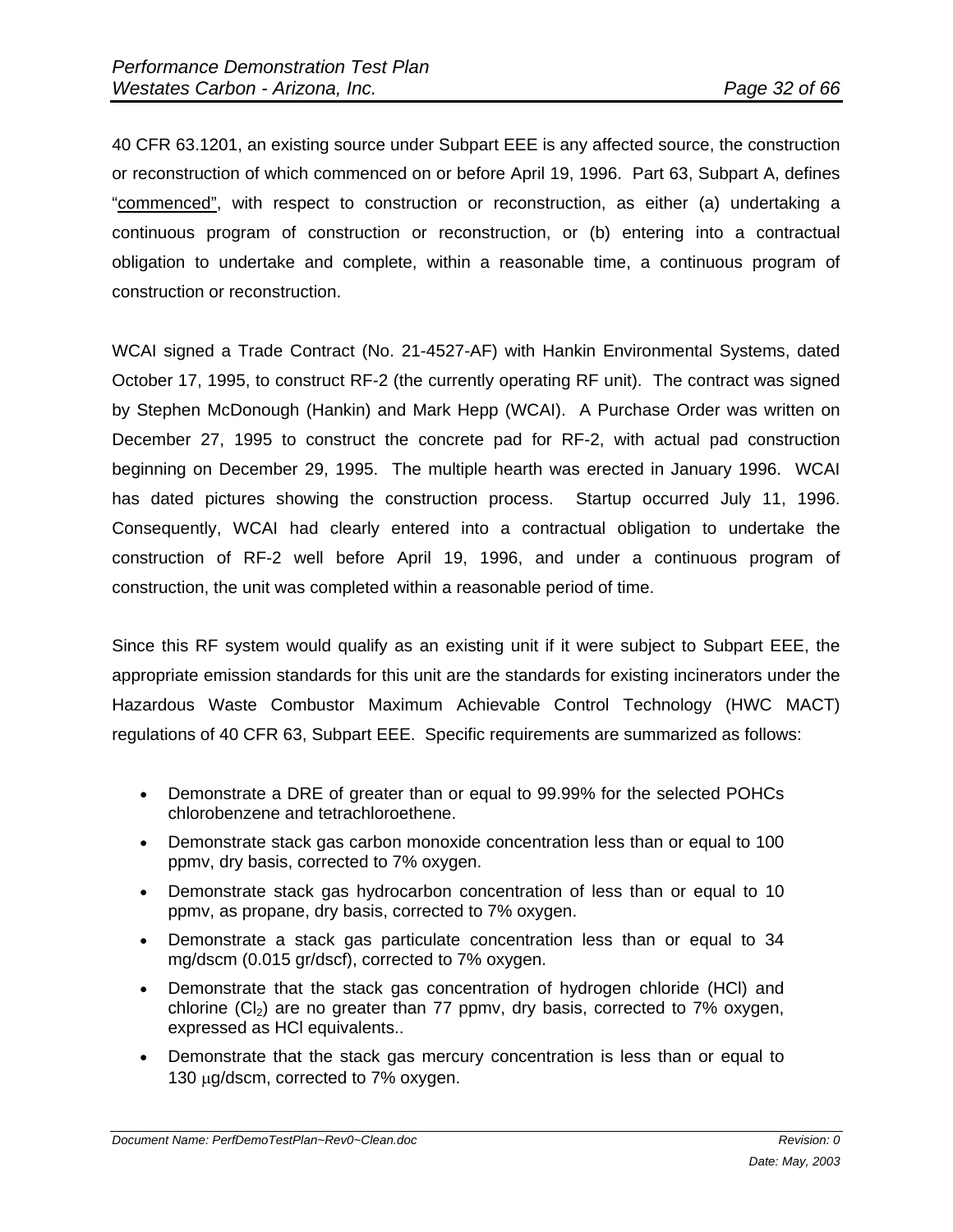- Demonstrate that the stack gas concentration of semivolatile metals (cadmium and lead, combined) is less than or equal to  $240 \mu q/ds$ cm, corrected to  $7\%$ oxygen.
- Demonstrate that the stack gas concentration of low volatility metals (arsenic, beryllium, and chromium, combined) is less than or equal to  $97 \mu q/ds cm$ , corrected to 7% oxygen.
- Demonstrate that the stack gas concentration of dioxins and furans does not exceed 0.40 ng/dscm, corrected to 7% oxygen, expressed as toxic equivalents of 2,3,7,8-TCDD (TEQ). This standard is applicable since the gas temperature entering the first particulate matter control device is less than 400°F.

#### **4.1.2 Regulatory Policy Requirements**

In addition to the specific regulatory requirements, WCAI has been requested to perform both a human health and an ecological risk assessment, in accordance with EPA policy. As such, the performance test must include specific data gathering activities for use in the risk assessments. For this facility, those risk assessment data gathering activities are:

- Measure emissions of metals, including hexavalent chromium
- Measure emissions of specific volatile and semivolatile products of incomplete combustion (PICs)
- Measure emissions of polychlorinated dibenzo-p-dioxins and polychlorinated dibenzofurans (PCDD/PCDF)
- Measure emissions of polychlorinated biphenyls (PCBs)
- Measure emissions of specific organochlorine pesticides
- Measure emissions of total volatile, semivolatile, and nonvolatile organics
- Determine the stack gas particle size distribution.

# **4.2 TEST OBJECTIVES AND APPROACH**

The WCAI Performance Demonstration Test Plan has been prepared to provide comprehensive performance testing of the RF unit to demonstrate compliance with the applicable HWC MACT emission standards and to gather data for use in a site-specific risk assessment. The objectives of the PDTP are to demonstrate regulatory compliance with standards such as Destruction and Removal Efficiency (DRE) and particulate matter emission concentration (described above), while operating at "worst case" conditions processing normal feed materials, which have been augmented with metals, chloride, etc., to establish operating conditions that will be included in the permit.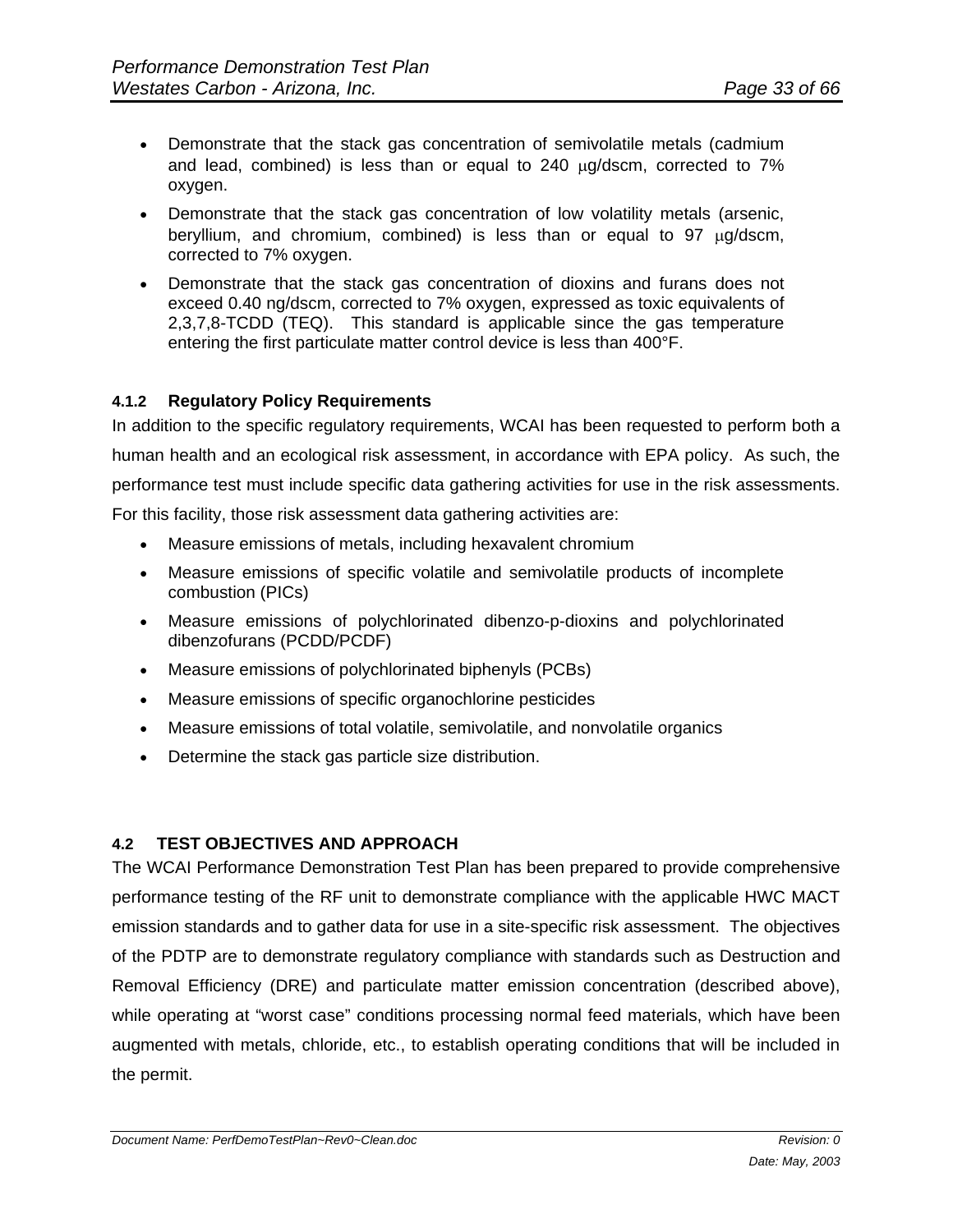# **4.3 TEST PROTOCOL**

In order to accomplish the PDT objectives, (i.e., demonstrating that the unit will meet all applicable environmental performance standards) a single test condition representing "worst case" operations of minimum temperature, maximum combustion gas velocity (minimum residence time), and maximum spent activated carbon feed rate will be performed. The test will consist of at least three replicate sampling runs.

A summary description of the testing conditions, analytical parameters, and sampling methods follows:

# **4.3.1 Test Condition 1 ("Worst-Case" Operations)**

Sampling and monitoring protocols that will be utilized while carrying out the performance test are summarized as follows:

- Spent Activated Carbon Feed total chlorine/chloride, elemental (C, H, N, O, S, moisture), volatile organics, semivolatile organics, and total metals (Al, Sb, As, Ba, Be, Cd, Cr, Co, Cu, Pb, Hg, Ni, Se, Ag, Tl, V, Zn)
- Makeup Water volatile organics, semivolatile organics, and total metals (Al, Sb, As, Ba, Be, Cd, Cr, Co, Cu, Pb, Hg, Ni, Se, Ag, Tl, V, Zn)
- Caustic feed to APC volatile organics, semivolatile organics, and total metals (Al, Sb, As, Ba, Be, Cd, Cr, Cu, Co, Pb, Hg, Ag, Tl, Se, Ni, V, Zn)
- Scrubber Blowdown volatile organics, semivolatile organics, and total metals (Al, Sb, As, Ba, Be, Cd, Cr, Co, Cu, Pb, Hg, Ni, Se, Ag, Tl, V, Zn)
- Wastewater Discharge to POTW volatile organics, semivolatile organics, and total metals (Al, Sb, As, Ba, Be, Cd, Cr, Co, Cu, Pb, Hg, Ni, Se, Ag, Tl, V, Zn)
- $\bullet$  Stack gas particulate, HCI, and CI<sub>2</sub> using EPA Method 26A
- Stack gas target volatile organics using VOST, SW-846 Method 0030
- Stack gas target semivolatile organics and organochlorine pesticides using SW-846 Method 0010
- Stack gas PAHs and PCBs using a separate SW-846 Method 0010 sampling train
- Stack gas PCDD/PCDF using SW-846 Method 0023A
- Stack gas total volatile organics using SW-846 Method 0040
- Stack gas total semivolatile and nonvolatile organics using SW-846 Method 0010
- Stack gas metals (Al, Sb, As, Ba, Be, Cd, total Cr, Co, Cu, Pb, Hg, Ni, Se, Ag, Tl, V, and Zn) using EPA Method 29
- Stack gas hexavalent chromium using SW-846 Method 0061
- Stack gas particle size distribution using a cascade impactor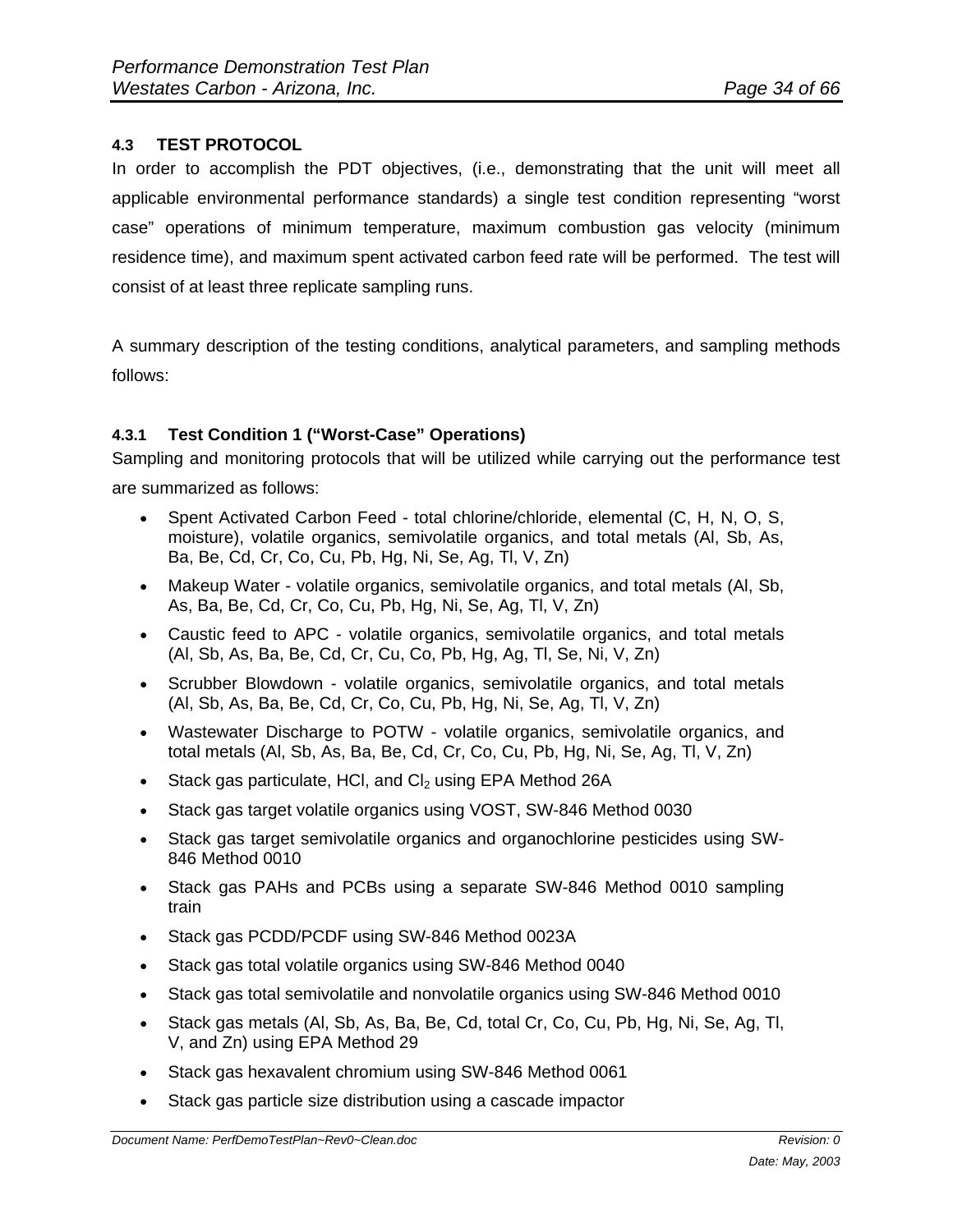- Stack gas CO and  $O_2$  by permanently installed CEM according to the protocols in the Appendix to 40 CFR 63, Subpart EEE; Performance Specification 4B of 40 CFR 60, Appendix B.
- Stack gas total hydrocarbons (as propane) by temporary CEM according to EPA Method 25A and the protocols in the Appendix to 40 CFR 63, Subpart EEE.

#### **4.4 FEED MATERIAL CHARACTERISTICS**

#### **4.4.1 Description and Composition of Spent Activated Carbon**

Spent activated carbon is the only material treated in the RF. The current spent activated carbon profile data is presented in Tables 2-1 and 2-2. Actual spent activated carbon will be treated during the performance test. The spent activated carbon will be augmented, as discussed below, by the addition of POHCs (principle organic hazardous constituents), other organic surrogates, chlorine/chloride, and metals, as needed to achieve the test objectives. The expected composition of the spent activated carbon, as fed to the RF during the PDT, is summarized in Table 4-1.

#### **4.4.2 Expected Constituent Levels in Natural Gas, Process Air, & Other Feed Streams**

In addition to the spent activated carbon, WCAI feeds natural gas to the burners in the multiple hearth furnace and afterburner, ambient air for combustion, and steam to assist in the reactivation process. Neither the ambient air, nor the steam are expected to contain regulated constituents. Natural gas may contain low concentrations of metals, as shown in Table 2-3. These metals concentrations are so low that their contribution to emissions is negligible, and will not be considered further.

#### **4.4.3 POHC Selection Rationale**

The RF system exclusively treats spent activated carbon. A wide variety of organic contaminants may be present on the carbon, thus WCAI needs flexibility to treat carbon containing any RCRA Appendix VIII Hazardous Constituent or CAA HAP except for carbons classified as dioxin wastes (EPA Waste Codes F020, F021, F022, F023, F026, or F027) or containing TSCA-regulated levels of PCBs. The compounds to be used as POHCs during the PDT were selected for their ability to demonstrate the effectiveness of the unit in destroying compounds that are equal or more thermally stable, and are thus equal or more challenging to treat, than those currently found on the spent activated carbon. This provides assurance that the unit will be effective for all of the spent carbon contaminants.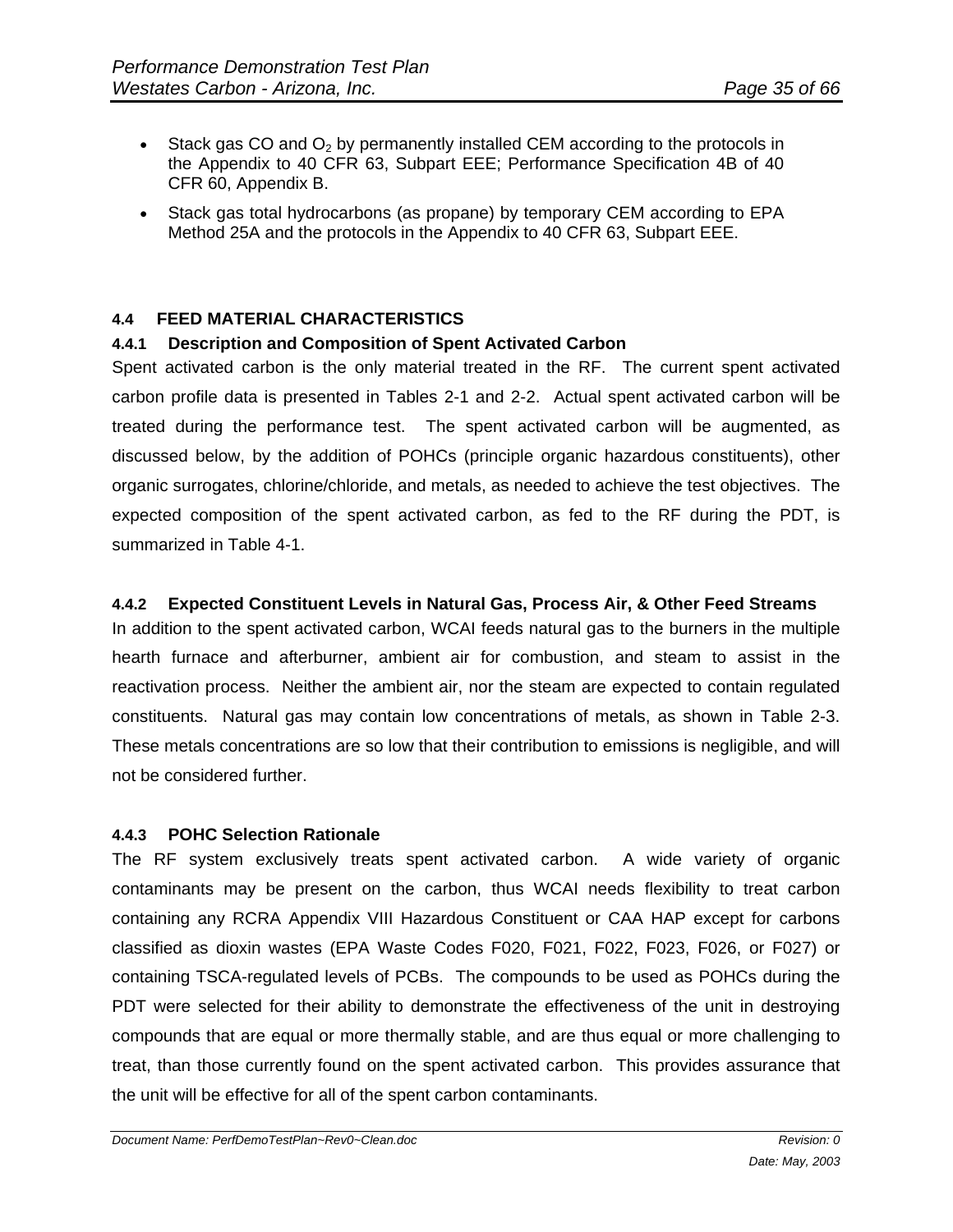EPA has developed a thermal stability ranking system based on laboratory studies conducted under low oxygen conditions in a non-flame environment. The EPA's thermal stability ranking system has divided organic compounds into seven thermal stability classes, with Class 1 compounds being the most stable, and Class 7 compounds being the least thermally stable. The EPA thermal stability ranking system is structured on the principle that if a combustion system is successful in destroying compounds in a particular class, it is appropriate to assume that other compounds within the same and lower classes will be destroyed at efficiencies equal to or greater than the efficiencies demonstrated.

A review of WCAI's spent activated carbon characterization information shows that compounds from several thermal stability classes, including Class 1, may be present on the spent activated carbon. WCAI has chosen to demonstrate the DRE of chlorobenzene (a Class 1 compound) and tetrachloroethene (a Class 2 compound) as the Principal Organic Hazardous Constituents during the Performance Demonstration Test. Chlorobenzene was chosen since it is a compound sometimes present on spent activated carbon received at the Parker Facility, thus its use is representative of normal operations. It is also relatively available and less hazardous to handle than other Class 1 compounds for spiking into the furnace during the PDT. Chlorobenzene is an aromatic compound and will also provide a source of organic chlorine to challenge the system during the performance test. WCAI believes that it's choice of chlorobenzene as a POHC represents the most significant challenge possible to the thermal destruction capabilities of the RF unit.

Tetrachloroethene is a per-chlorinated aliphatic compound that is also sometimes present on spent activated carbon received at the Parker Facility. It represents a significant source of organic chlorine to the system, and was chosen as a POHC so the test would include both an aromatic and an aliphatic compound.

Since the selected POHC compounds rank among the most difficult to destroy on the thermal stability ranking system and represent a variety of aromatic and aliphatic compounds, successful DRE demonstration should allow WCAI to treat spent activated carbon represented by the waste codes in the facility's most current RCRA Part A permit application. WCAI will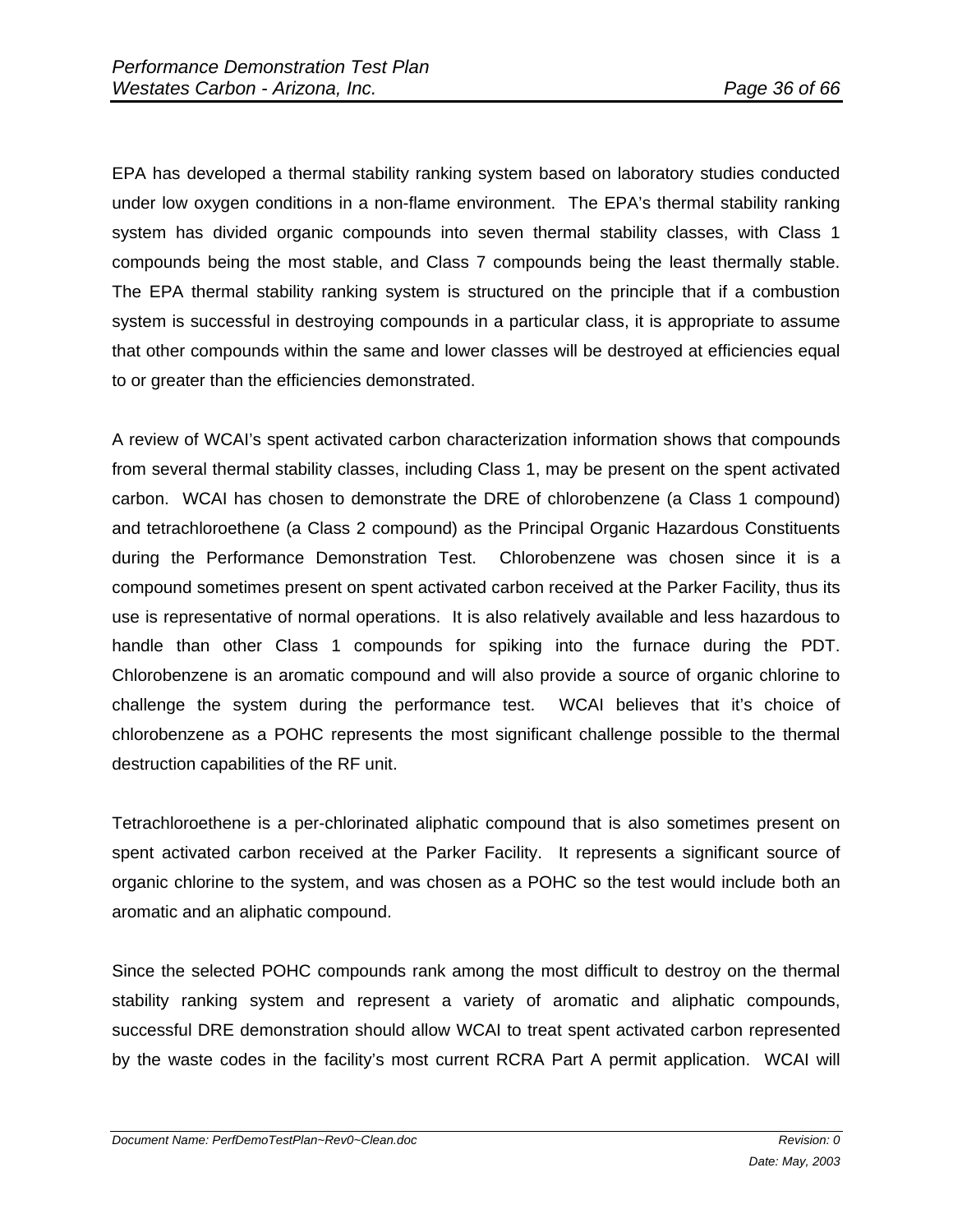spike chlorobenzene and tetrachloroethene, as needed for both DRE demonstration and as sources of organic chlorine.

Samples of the spent activated carbon, collected before spiking, will be analyzed for POHC content. The spent activated carbon feed POHC analyses and carbon feed rates will be used to determine the feed rate of native POHC, if any. WCAI will utilize the services of a spiking contractor to provide additional POHC spiking. The spiked POHC will be prepared by the contractor for spiking directly into the furnace. The contractor's certification of composition of the spiking material and the spiking logs will be used to determine the POHC spike rate. Samples of the spiking material will be collected and archived. For the DRE calculation, the POHC feed rates will include the native POHC in the spent activated carbon feed and the spiked POHC.

#### **4.4.4 Feed Material Specifications for the Test**

While a wide variety of organic compounds can be on the spent activated carbon, and the specific constituents and concentrations vary over time according to the generator, the actual material fed to the RF is quite homogeneous. As stated earlier, organic compounds can account for up to 0.3 pounds per pound of dry carbon from a given generator. However, when added to other more lightly loaded carbons, and processed for feeding, the actual feed material is typically low in organics. Based on actual feed data from 1997 to 2002, the feed stream is predominantly carbon granules (~56 to 57 wt%, wet basis) which are wet from the slurrying and subsequent de-watering process (~43 wt% water). Average loading data indicated a range of 0.0038 to 0.0071 pounds of organic per pound of dry carbon, with an overall weighted average of 0.0055 pounds of organic per pound of dry carbon. On a wet (as fed) basis, the organic loading accounts for only about 0.2 to 0.4 wt% of the total feed. The variability in the feed is thus restricted to only this 0.2 to 0.4% of the total material.

For purposes of this test, the feed materials must support WCAI's need to demonstrate DRE for selected POHCs, demonstrate system removal efficiency (SRE) for representative metals, demonstrate maximum total chlorine/chloride feed rate, and gather emissions data for the risk assessment which are reasonably representative of the long-term operation of the RF system. The most desirable situation would be if carbon could be received and stockpiled from a number of sources such that the test feeds would contain sufficient quantities of POHCs, metals,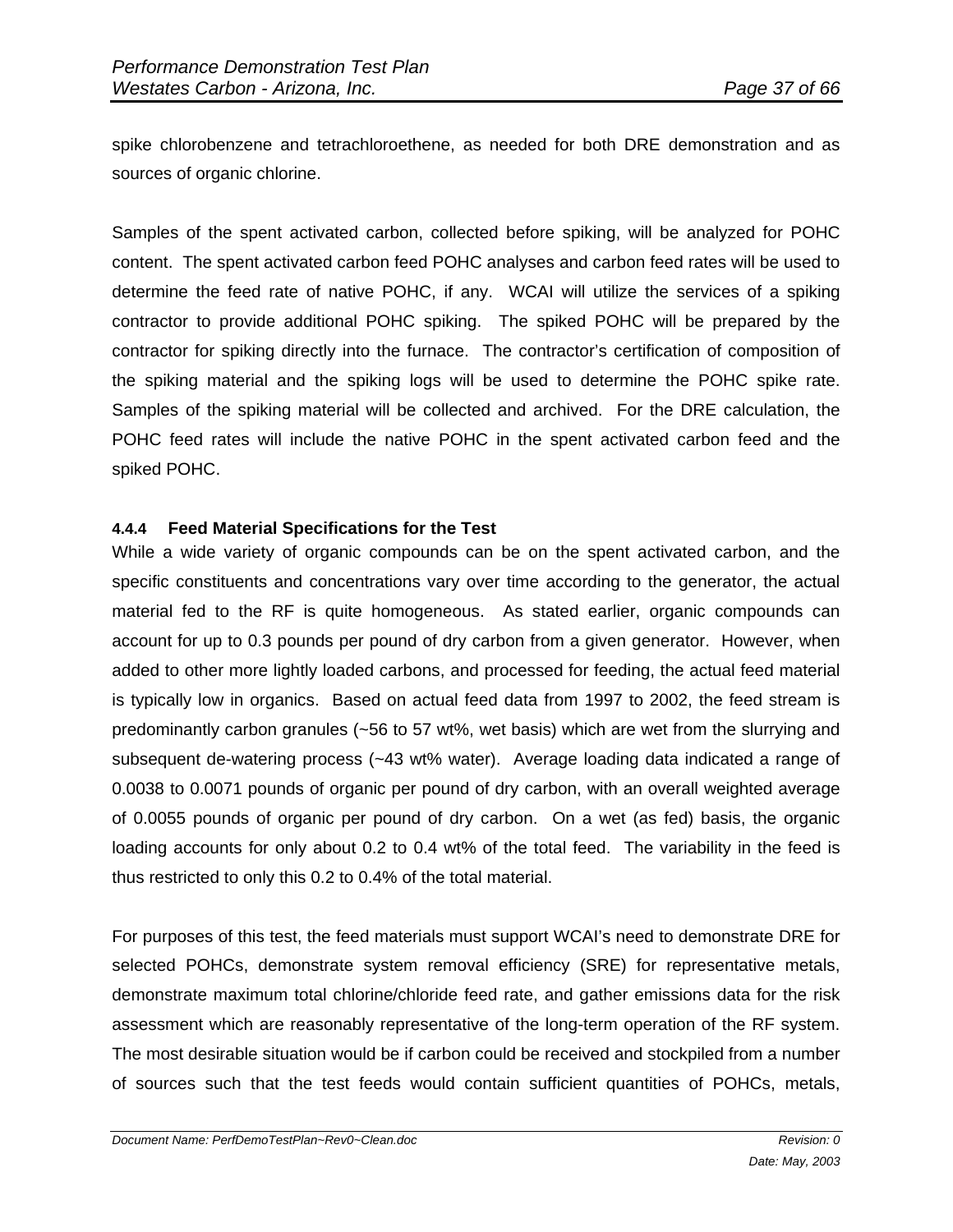chlorine, and other organics for use during the test. Unfortunately WCAI has limited capacity for stockpiling materials, and cannot control when various generators send spent activated carbon for treatment. In light of this situation, WCAI will feed actual spent activated carbon available on-site, but will supplement it with POHCs, metals, chlorine, and other organics to meet the test objectives. Feed composition targets for the Performance Demonstration Test are shown in Table 4-1. Constituent feed rates and target process operating conditions for all three runs of the Performance Demonstration Test are shown in Table 4-2.

The POHCs, chlorobenzene and tetrachloroethene, will be spiked into the reactivation furnace in sufficient qualtities for DRE demonstration and to add chlorine to the feed.

Lead will be spiked as a representative metal for the determination of semivolatile metal SRE. Spiking will be sufficient to ensure detection in the stack gas sample, and so that metal feed rate extrapolation can be reliably accomplished.

Chromium will be spiked as a representative metal for the determination of low volatility metal SRE. Spiking will be sufficient to ensure detection in the stack gas sample, and so that metal feed rate extrapolation can be reliably accomplished.

Based on a review of the organic constituents commonly found on the spent activated carbon routinely treated at WCAI, and based on the relative availability and handling safety considerations of these materials, WCAI will spike a mixture of organic compounds into the reactivation furnace to act as surrogates for the various classes of compounds routinely treated. This will ensure that the carbon fed during the test contains representative types, and higher than normal quantities, of organic compounds, in addition to those native to the spent carbon, and gives the feed materials the potential to produce a range of representative combustion products so that the risk assessment emissions data from the Performance Demonstration Test will be appropriate. In order to meet this objective, the following organic surrogates will be added to the furnace, in addition to the POHCs:

- Toluene
- 1,1,1-Trichloroethane
- Naphthalene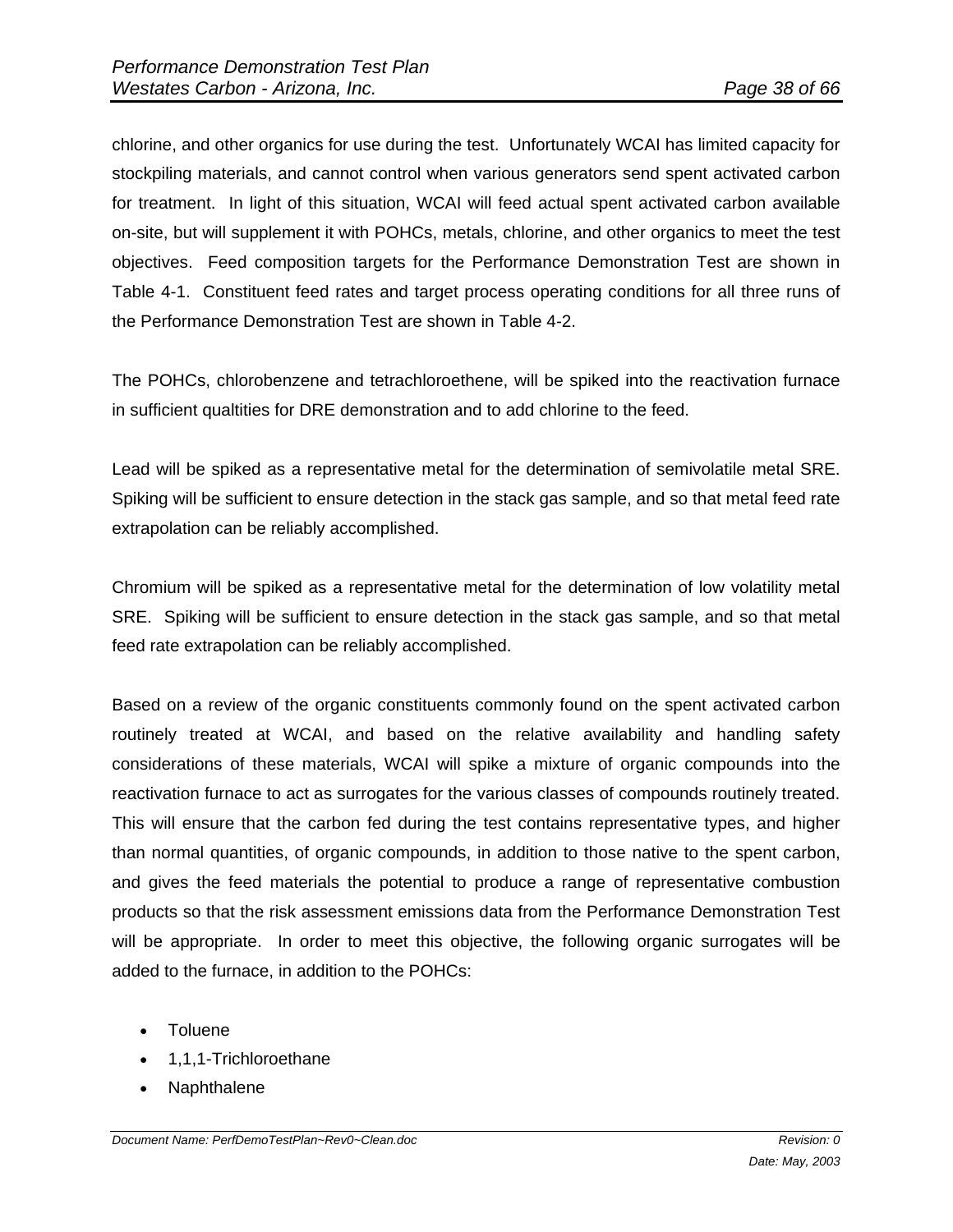• Ethylene glycol.

These compounds represent aromatics, aliphatics, chlorinated compounds, non-chlorinated compounds, oxygenated compounds, as well as both volatile and semivolatile organics.

The spiked materials will be pumped into the reactivation furnace at the point where spent activated carbon enters the furnace. This location will ensure that all spiked materials enter the RF with the carbon. An injection manifold will be constructed to accommodate the spike material feed lines.

As shown on Table 4-1, and discussed above, the typical spent activated carbon metals concentration ranges from about 13 to 19 mg/kg. Spiking during the test will increase this concentration to between 240 to 280 mg/kg (over a fifteen-fold increase). Similarly, the total organic concentration of typical spent activated carbon is between 0.2 to 0.4 wt%, while the carbon used for the test will have the total organic concentration increased to approximately 3.5 to 5 wt% (over a ten-fold increase). The use of actual spent activated carbon will provide a variety of compounds which will produce representative emissions, and these compounds and their relative concentration may vary during the test (just as in normal operations) due to the limited ability to stockpile and blend. However, the addition of metals and organic surrogates is so much in excess of the expected native concentrations on the carbon, that any variability will be overshadowed by the spiking. Thus the overall composition of the carbon feed will be quite homogeneous during the three runs of the Performance Demonstration Test. Further, WCAI expects no significant variation in process operating conditions due to variability of the native carbon constituents, thus providing appropriate data for permitting decisions.

#### **4.4.4.1 Chloride Content**

The data presented in Table 4-1 include the target total chlorine/chloride content for the performance test carbon feed stream. The typical spent activated carbon contains varying amounts of organic chlorine associated with chlorinated organics adsorbed onto the carbon.

To demonstrate maximum total chlorine/chloride feed rate during the performance test, WCAI intends to spike chloride sources into the reactivation furnace. The chloride will be provided by the POHCs (chlorobenzene and tetrachloroethene), as well as the other chlorinated organic surrogates.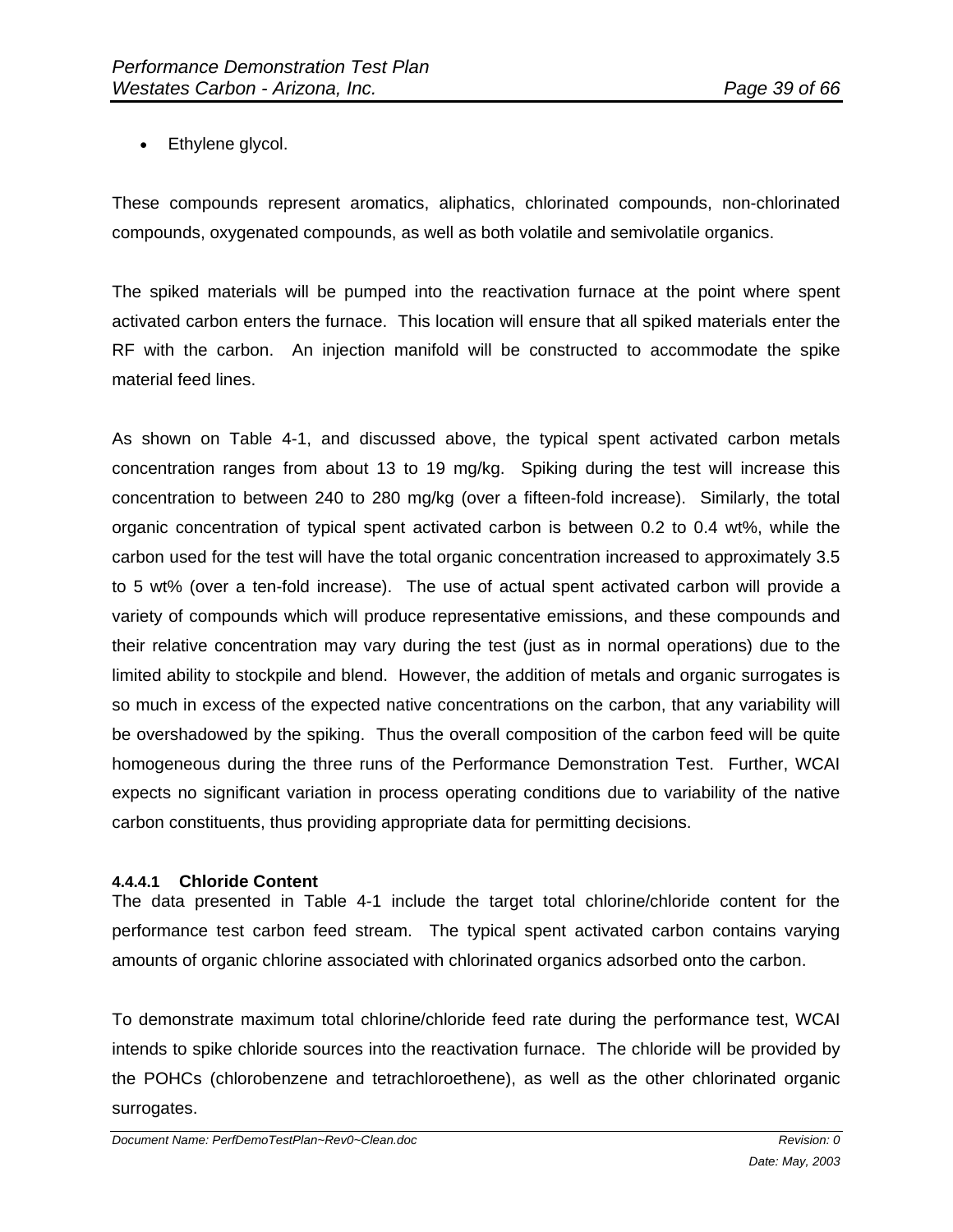# **4.4.4.2 Metals Content**

The data presented in Table 4-1 includes target performance test metal feed rates for the spiked and native metals.

Two approaches will be used in establishing the metals operating limits, based on a review of expected spent activated carbon compounds and the HWC MACT provisions for establishing metals feed rate limits:

WCAI will meet mercury limits which utilize the "Maximum Theoretical Emission Concentration" (MTEC) concept, where it is conservatively assumed that all feed mercury is emitted from the system. Based on the results of the performance test, WCAI will calculate a maximum mercury feed rate which will ensure compliance with the MTEC, and will continuously monitor the mercury feed rate to ensure that the limit is complied with. Since this approach does not take credit for actual removal across the APC system, it is the most conservative assumption for the low levels of mercury in the feeds.

Lead will be spiked during the test to determine the system removal efficiency (SRE) for semivolatile metals. Chromium will be spiked during the test to determine the SRE for low volatility metals. These SRE values will be used as the basis for establishing permit feed rate limits for the semivolatile and low volatility metals. The native metals content of the spent activated carbon feed is expected to be similar to that shown in Table 2-1.

# **4.4.5 POHC, Organic Surrogate, and Metal Spiking**

A spiking system will be used for POHC, organic surrogate, and metals addition to the spent activated carbon feed. Three separate spiking systems will be used: one for the mixture of POHCs, one for the organic surrogate mixture, and one for the metals dispersion. Each spiking system will consist of a variable speed, positive displacement pump, (or equivalent system) that will transfer the spiking materials from containers onto the spent activated carbon just as it enters the RF. An electronic scale will be provided for each spiking material system so that a weighed amount of material will be metered into the RF and quantified for each test run. Technical grade POHCs and organic surrogates will be used as needed. Lead will be spiked as a dispersion of lead oxide, while chromium will be added as a dispersion of strontium chromate (a solid hexavalent chromium compound). Specifications for the spiking materials will be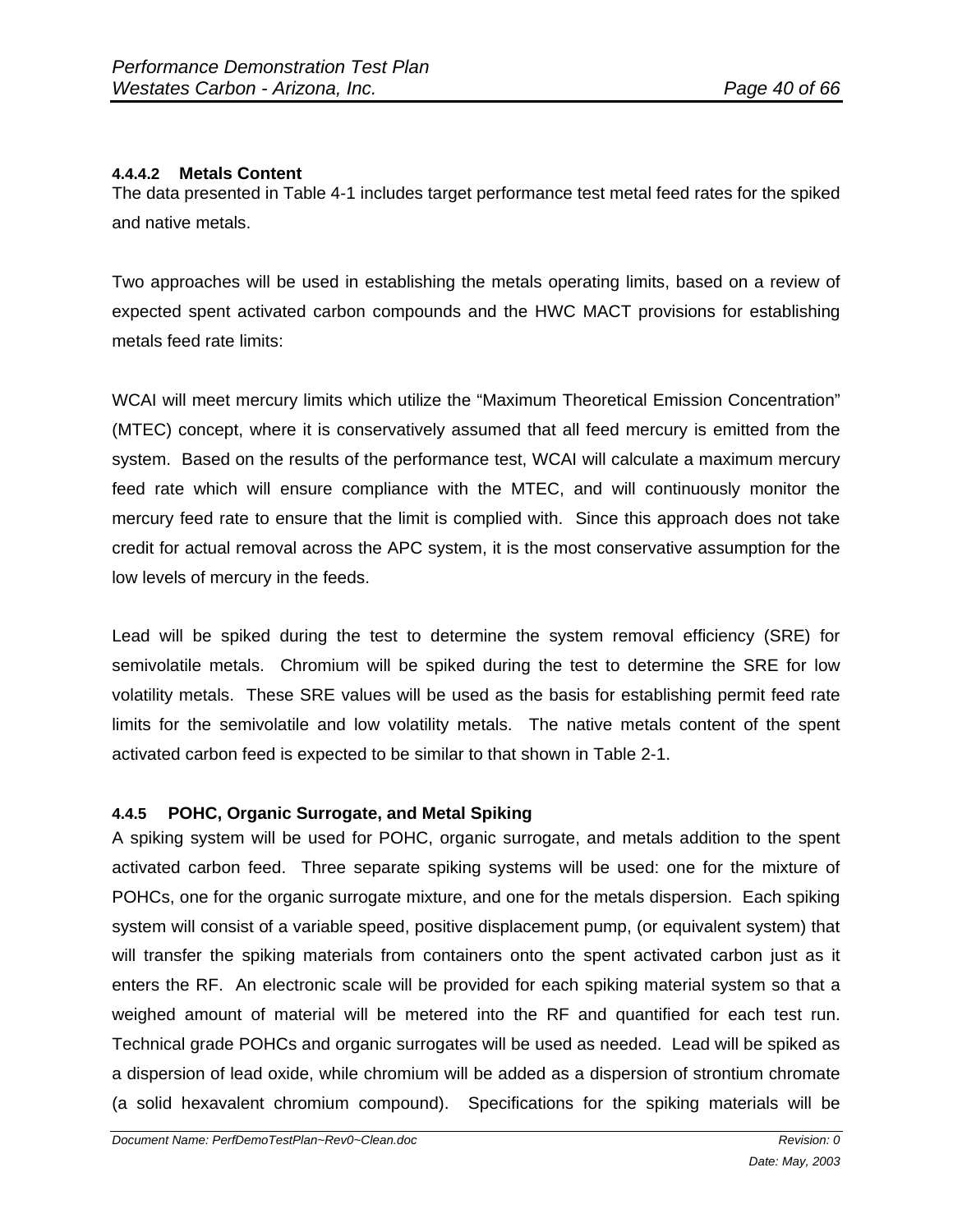provided by the spiking contractor. Calculations showing that the planned POHC feed rates are adequate to demonstrate the required DRE are presented in Attachment D. Metals spiking rates have been selected to allow for detection in the stack gas so that a rational SRE value can be determined. Based on the SRE, the metal feed rates will be extrapolated upwards to attain metals feed rate limits for the permit. Metal spiking rate calculations and anticipated permit feed rate limits, derived from extrapolation are shown in Attachment D.

WCAI will utilize the services of a spiking contractor to provide each of the spiking materials and to perform spiking operations during the test. The contractor's certification of composition of the spiking materials and the spiking logs will be used to determine the respective spike rates. Samples of the spiking materials will be collected and archived.

#### **4.5 OPERATING CONDITIONS**

Planned process operating conditions and feed rates are summarized in Table 4-2.

#### **4.5.1 System Operation to Achieve Steady State Conditions**

Carbon in the multiple hearth section of the RF has a residence time of 42 minutes. Test materials must be fed to the system for at least one residence time to ensure that the system is operating on test material only. There is no other "hold up" of feeds in the system and there is little in the way of "surge capacity" in the APC system, thus there is little "conditioning" necessary to bring the system to steady state conditions. However, since most process parameters are being monitored on an hourly rolling average basis, the process should be operated at test conditions (including spiking) for at least one hour prior to beginning a test run in order to allow the rolling averages to be established.

"Steady State" conditions will be achieved by bringing the system to the desired test conditions, and then operating the system at the desired test conditions (including any spiking operations) for a period of at least one hour prior to the beginning of each test run. Normal process fluctuation are expected during the test periods, just as during normal operations. Typically fluctuations of 10 to 20 percent of the "steady state" process value are considered normal for thermal treatment systems, however some parameters may experience even greater fluctuations while still being considered acceptable. WCAI operations personnel and the test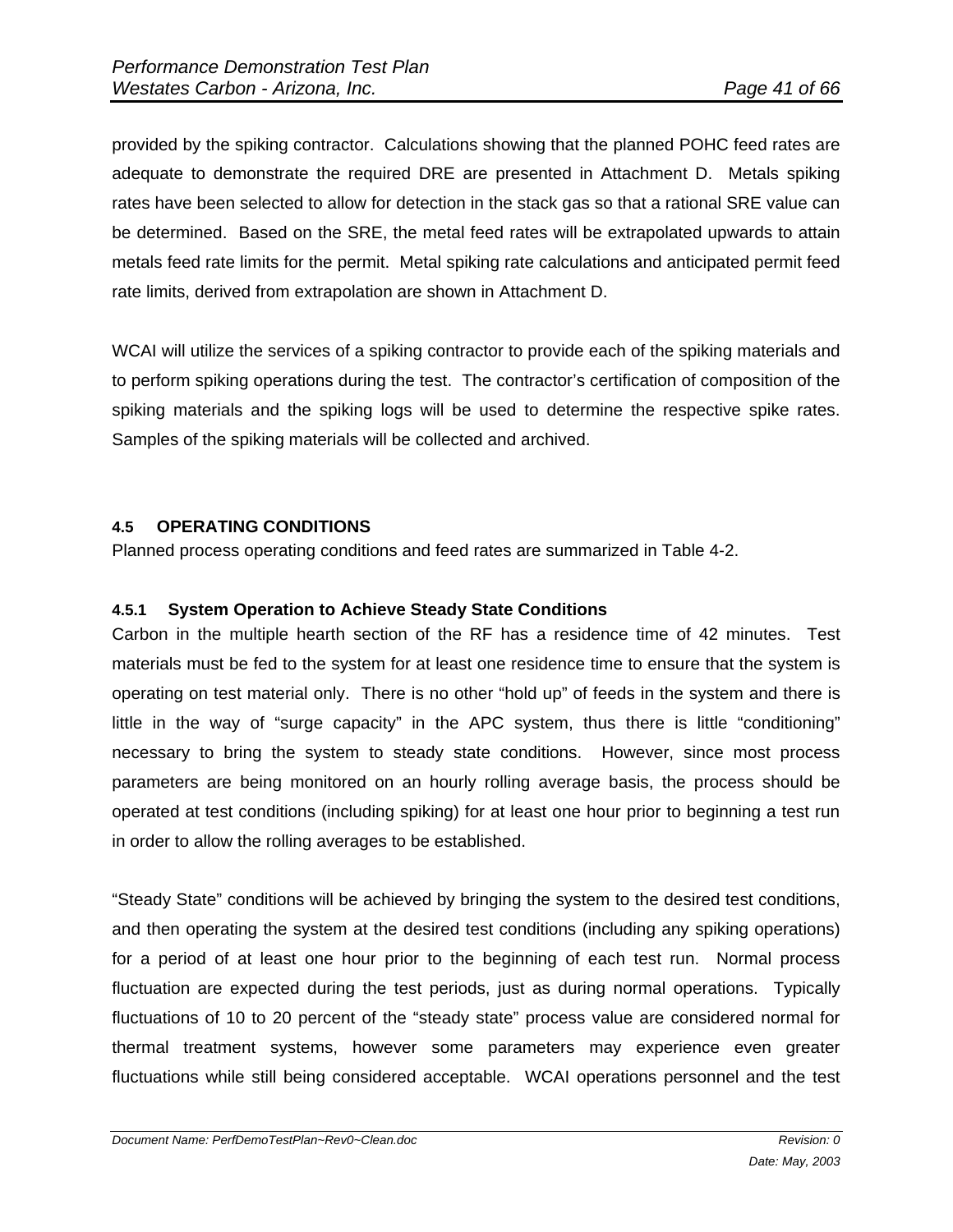manager will closely monitor operations during the test periods and will make any necessary determinations regarding the acceptability of process fluctuations.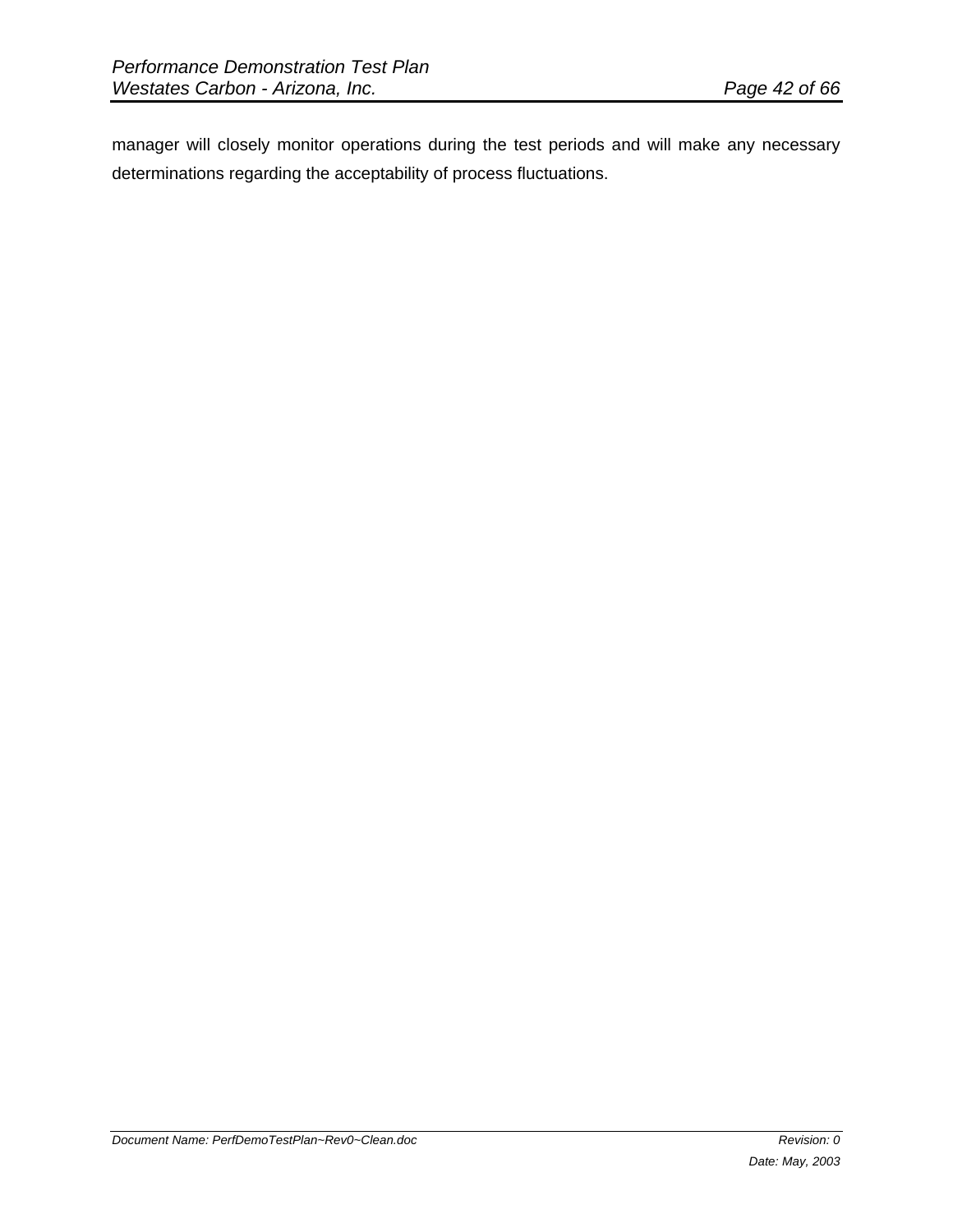## **5.0 SAMPLING, ANALYSIS, AND MONITORING PROCEDURES**

The following paragraphs discuss the planned sampling and analyses during the Performance Demonstration Test. The sampling procedures to be used during the performance test are located in Attachment A. Analytical methods are described in Attachment B. Quality Assurance and Quality Control procedures are described in the Quality Assurance Project Plan (QAPP) located in Attachment C.

#### **5.1 SAMPLING LOCATIONS AND PROCEDURES**

Sample collection points are shown on Figure 5-1. Sample collection locations, equipment, methods, and frequency are summarized in Table 5-1. The types of analyses planned for the performance test samples are outlined on Table 5-2. Analytical methods and procedures to be used for each sample are summarized in Table 5-3. Alternative methods may be used with the prior approval of the EPA.

#### **5.1.1 Spent Activated Carbon Feed**

Spent activated carbon feed samples will be collected during each test run as described in Attachment A. Spent carbon samples will be collected every 15 minutes and composited over the run. The feed samples collected will be analyzed for the parameters as indicated in Tables 5-2 and 5-3. Volatile organic analysis (VOA) samples will be collected from the run composite at the end of each run, and placed into a separate jar with minimum headspace. Analytical methods are presented in Attachment B.

# **5.1.2 Spiking Materials**

# **POHC, Organic Surrogate, and Metals Spiking Feedstock Samples**

POHC material will be pumped from portable containers into the RF, using metering pumps. The POHC injection point will be downstream of the point where spent activated carbon feed samples are collected. The POHC spiking rate will be determined using either flow meters or digital scales and logs of the differential weights at 10-minute intervals.

In addition to the POHCs, other organic surrogates will be spiked separately into the RF. These materials are being added to ensure that the test is conducted with a variety of organic compounds which have the potential to produce a wide variety of combustion products,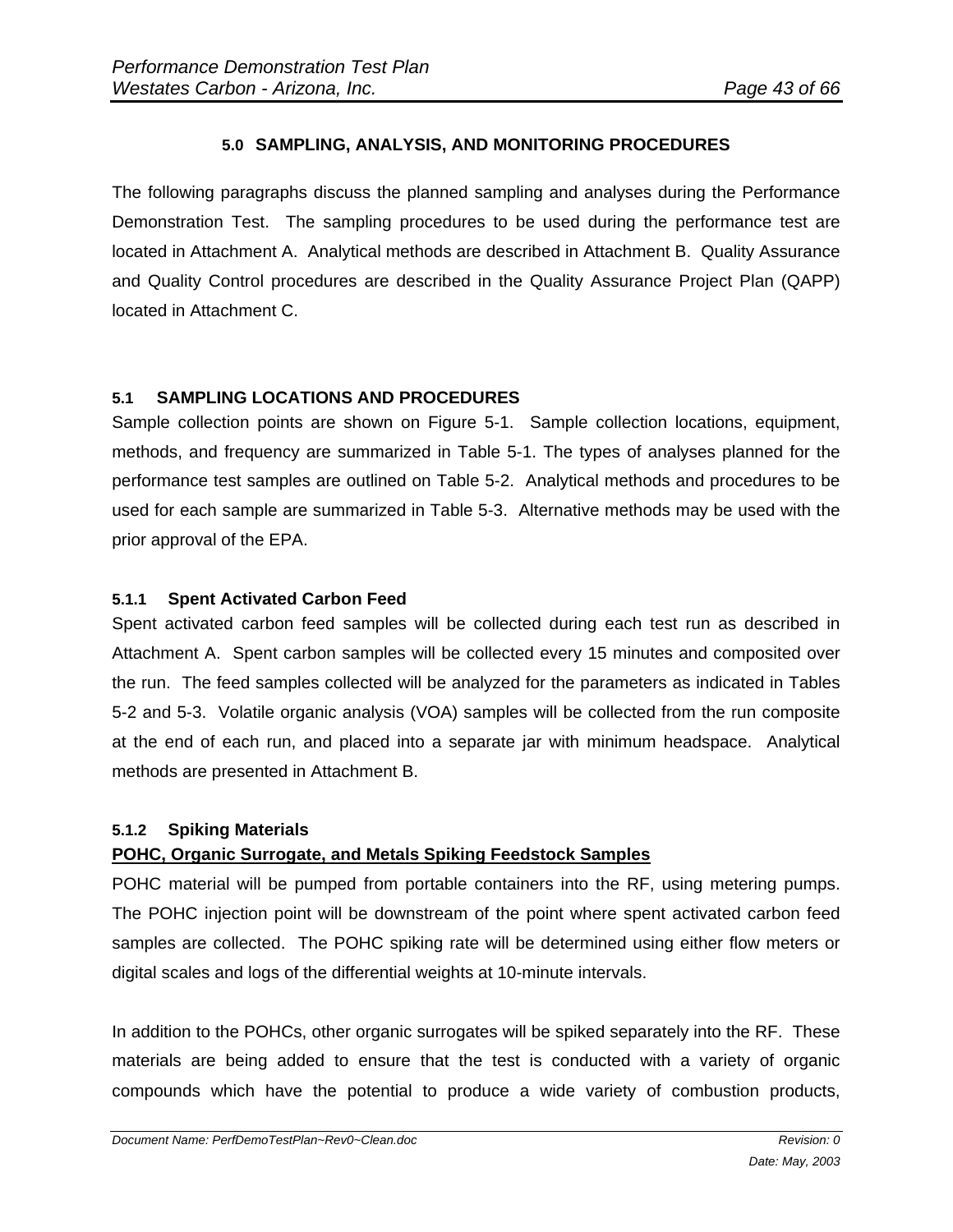indicative of the range of materials to be treated at the WCAI Parker Facility. The organic surrogate spiking rate will be determined using either flow meters or digital scales and logs of the differential weights at 10-minute intervals.

Metals will be metered as necessary into the RF at an adjacent location to the POHC and organic surrogate spiking points. The metals will be supplied as aqueous solutions or as dispersions (aqueous or organic). The metal solution/dispersion injection point will be downstream of the ports where spent activated carbon feed samples are collected. The amount of each metal solution/dispersion spiked will be determined using either flow meters or digital scales and logs of the differential weights at 10-minute intervals.

WCAI will utilize the services of a spiking contractor to provide the POHCs, organic surrogates, and metals spiking materials and to conduct the spiking. The manufacturer's certification of composition of the spiking materials and the contractor's spiking logs will be used to determine the respective spike rates. Samples of the spiking materials will be collected once during the test and archived for analysis if required. The sampling procedure will be as described in Attachment A.

# **5.1.3 Process Makeup and Residue Streams Makeup Water, Caustic, Scrubber Blowdown, and POTW Discharge Samples**

Samples of the makeup water, caustic, scrubber blowdown, and POTW discharge streams will be collected during each test run as described in Attachment A. Samples of the makeup water and caustic will be collected once during the test. Samples of the scrubber blowdown and POTW discharge will be collected every 30 minutes during each test run. VOA samples of wet scrubber blowdown and POTW discharge will be collected and handled as discrete samples. VOA samples will be composited in the laboratory immediately prior to analysis. Grab samples of the scrubber blowdown and POTW discharge for the other analyses will be composited in the field to form one sample per run. Analytical methods are presented in Attachment B.

# **5.1.4 Stack Gas**

# **5.1.4.1 Stack Gas Volatile Organics**

A Volatile Organic Sampling Train (VOST) (SW-846 Method 0030), will be used to determine the stack gas emissions of the POHCs (chlorobenzene and tetrachloroethene) for DRE determination. Four pairs of VOST tubes will be collected during each sampling run, but only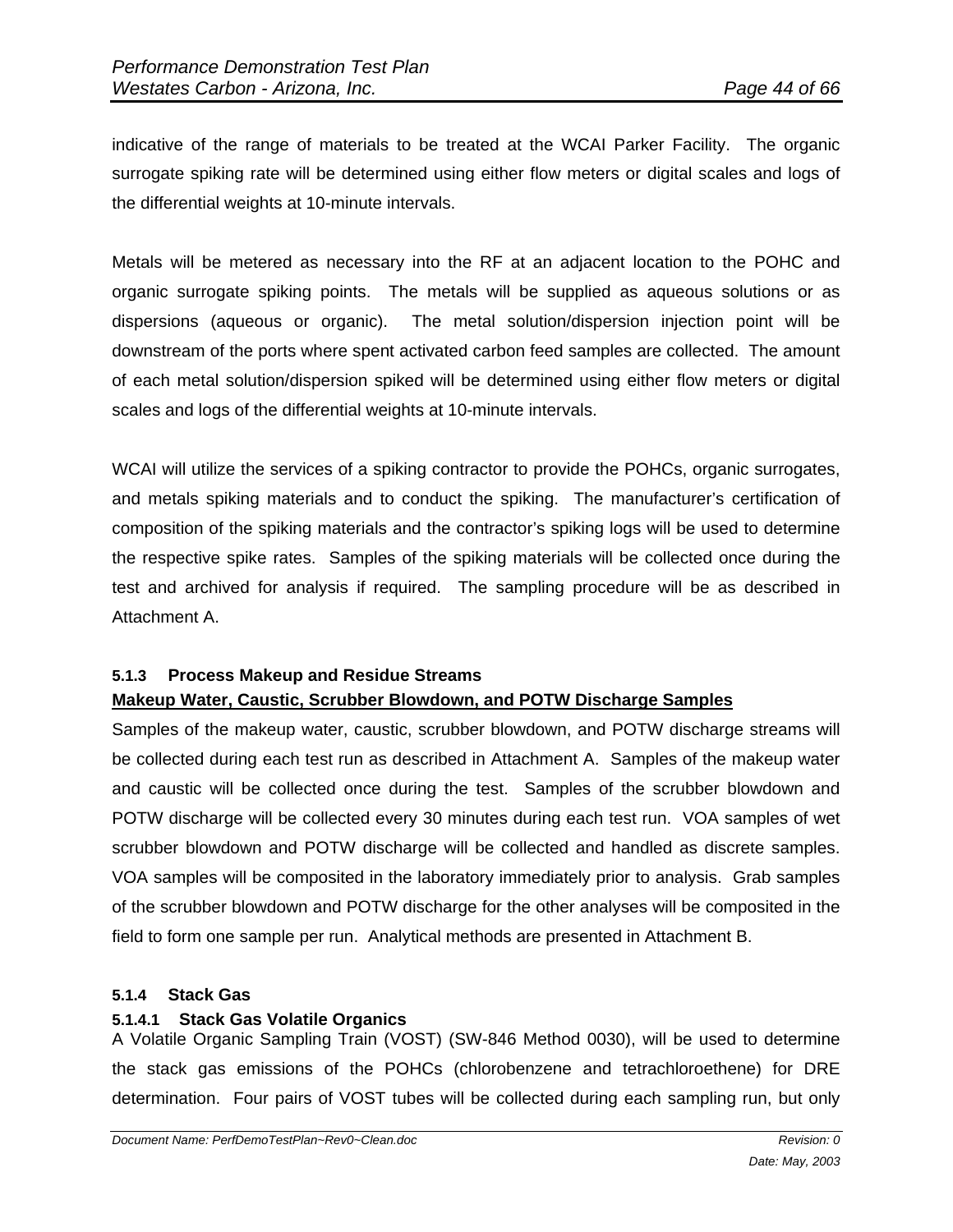three will be analyzed. The fourth tube pair will serve as an archive set in the case of breakage during shipment or laboratory handling. Attachment A presents a description of the stack gas VOST sampling method. The VOST tubes will be analyzed using SW-846 Method 8260.

In addition to the POHCs, the VOST samples will be analyzed for other volatile organic compounds. These analyses will be used to assess the emissions of volatile organic compounds for use in the risk assessment. The target volatile organic compounds are listed in Table 5-4. Analyses will be performed using SW-846 Method 8260. In addition to the target analyte list, analyses will include identifying non-target analyte peaks, which are referred to as tentatively identified compounds (TICs). A discussion of TIC identification and quantitation is presented in the QAPP (Attachment C). Analytical methods are presented in Attachment B.

#### **5.1.4.2 Stack Gas Particulate, HCI, and CI<sub>2</sub>**

The stack gas will be sampled for particulate, HCI, and  $Cl<sub>2</sub>$  according to EPA Method 26A. The sampling procedure is described in Attachment A. Particulate filters will be analyzed per EPA Method 5 procedures. Impinger solutions will be analyzed for chloride ion per SW-846 Method 9057 to determine the emissions of HCl and  $Cl<sub>2</sub>$ . Analytical methods are presented in Attachment B.

#### **5.1.4.3 Stack Gas Multiple Metals**

Stack gas multiple metals will be collected using an EPA Method 29 sampling train according to the procedure in Attachment B. Metals will be analyzed by Inductively Coupled Plasma Spectroscopy/Mass Spectroscopy (ICP-MS) using SW-846 Method 6020. Mercury will be analyzed using Cold Vapor Atomic Absorption Spectroscopy (CVAAS) using SW-846 Method 7470. Target metal analytes are shown in Table 5-5.

#### **5.1.4.4 Stack Gas Hexavalent Chromium**

Stack gas hexavalent chromium samples will be collected using an SW-846 Method 0061 sampling train, as described in Attachment A. Analysis is according to SW-846 Method 7199, as described in Attachment B.

**5.1.4.5 Stack Gas Semivolatile Organics, PAHs, Organochlorine Pesticides, and PCBs**  The stack gas will be sampled to determine the emissions of the semivolatile organic compounds, for use in the risk assessment. Stack gas will be sampled for target semivolatile organic compounds (SVOCs), semivolatile TICs, polyaromatic hydrocarbons (PAHs),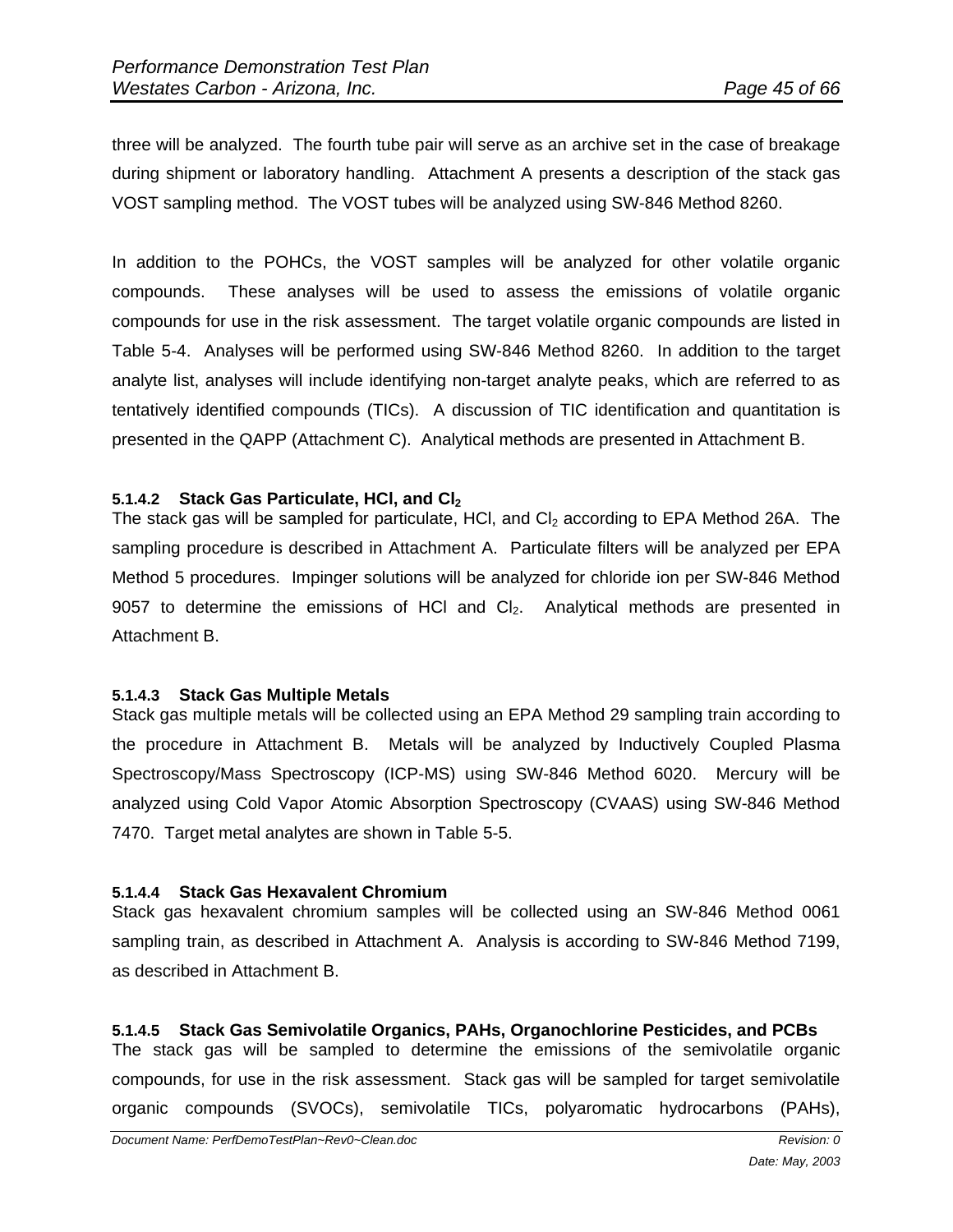organochlorine pesticides, and polychlorinated biphenyls (PCBs) using two separate SW-846 Method 0010 sampling trains. The extract from the analytical preparation of each Method 0010 sampling train will be split for analysis as follows:

Train 1: one portion for SVOC analysis by SW-846 Method 8270 [gas chromatograph/mass spectrometry (GCMS)], a second portion for organochlorine pesticides analysis by SW-846 Method 8081 (GC), and a final portion retained as an archive in case any of the analyses need to be repeated.

Train 2: one portion for high resolution gas chromatograph/high resolution mass spectrometry (HRGC/HRMS) PAH analysis, a second fraction for HRGC/HRMS analysis of PCBs, and a final portion retained as an archive in case any of the analyses need to be repeated.

Prior to testing, the XAD-2 resin of each train will be spiked with sampling surrogates of each target analyte group, as an added QC step. The sampling procedure is described in Attachment A.

The respective target SVOC, PAH, OC Pesticide, and PCB analytes for the Method 0010 samples are presented in Tables 5-6, 5-7, 5-8, and 5-9. In addition to the SVOC target analyte list, analyses will include identifying non-target analyte peaks (TICs) based on the nearest internal standard and library search.

# **5.1.4.6 Stack Gas Method 0023A (Dioxins and Furans)**

Stack gas samples will be collected for PCDD/PCDF using a SW-846 Method 0023A sampling train. The sampling procedure is described in Attachment A. Analysis of PCDD/PCDF is conducted by high resolution GC/MS according to SW-846 Method 8290, and described in Attachment B. PCDD/PCDF target analytes are shown in Table 5-10.

# **5.1.4.7 Stack Gas Total Semivolatile and Nonvolatile Organics**

For the risk assessment analysis, the performance test program includes determining the Total Organic Emissions (TOE) using the procedures in "*Guidance for Total Organics"* EPA/600/R-96/036, March 1996. The stack gas will be sampled for total semivolatile organic compounds (Boiling Points from 100°C to 300°C) and nonvolatile organic compounds (Boiling Points greater than 300°C) using a separate SW-846 Method 0010 sampling train. The sampling method is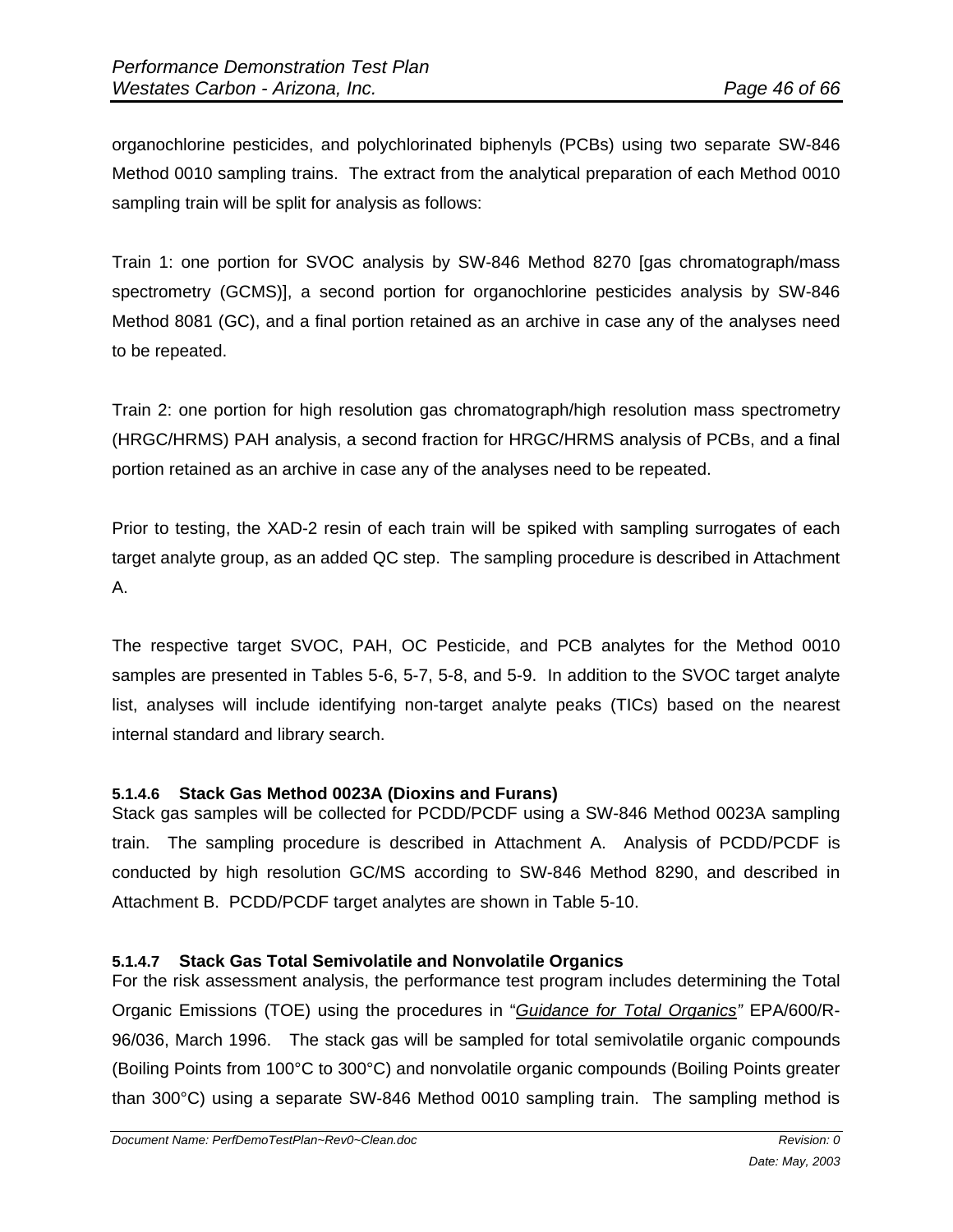described in Attachment A. No isotopically labeled sampling surrogates will be spiked to the XAD-2 resin used in this sampling train. The dichloromethane extracts of the pooled components of the sampling train will be used to determine the Total Chromatographable Organics (TCO) using Gas Chromatography/Flame Ionization Detector (GC/FID). The marker compounds are n-heptane and n-heptadecane because their boiling points are 98°C and 302°C, respectively.

The nonvolatile organics will be determined by a gravimetric procedure known as GRAV from the same pooled dichloromethane extract of the Method 0010 train components as the semivolatile organic components. The analytical methods are described in greater detail in Attachment B.

#### **5.1.4.8 Stack Gas Total Volatile Organics**

For the risk assessment analysis, stack gas will be sampled for total volatile organic compounds (Boiling Points <100°C). Tedlar bag samples of stack gas will be collected and measured for total volatile organics by field gas chromatograph (GC) according to SW-846 Method 0040. The SW-846 Method 0040 sampling procedure is described in Attachment A. Emphasis will be made on the identification of n-C<sub>1</sub> - C<sub>7</sub> hydrocarbons. In addition, the volatile organics collected in the condensate trap of the SW-846 Method 0040 will be analyzed by purge and trap GC/FID. The analytical procedure is described in Attachment B.

#### **5.1.4.9 Particle Size Distribution**

The risk assessment analysis requires the collection of particle size distribution data on the stack gas particulate emissions. A cascade impactor will be used to determine the particle size distribution. The cascade impactor will be operated at a single point of average velocity within the stack. The procedure to be used is described in Attachment A. Analysis of the cascade impactor filter substrates is the same as that used for particulate matter determination in Method 5.

WCAI has previously collected PSD information and is submitting this data set in lieu of testing. Refer to Section 9.0 and Attachment G for the PSD data.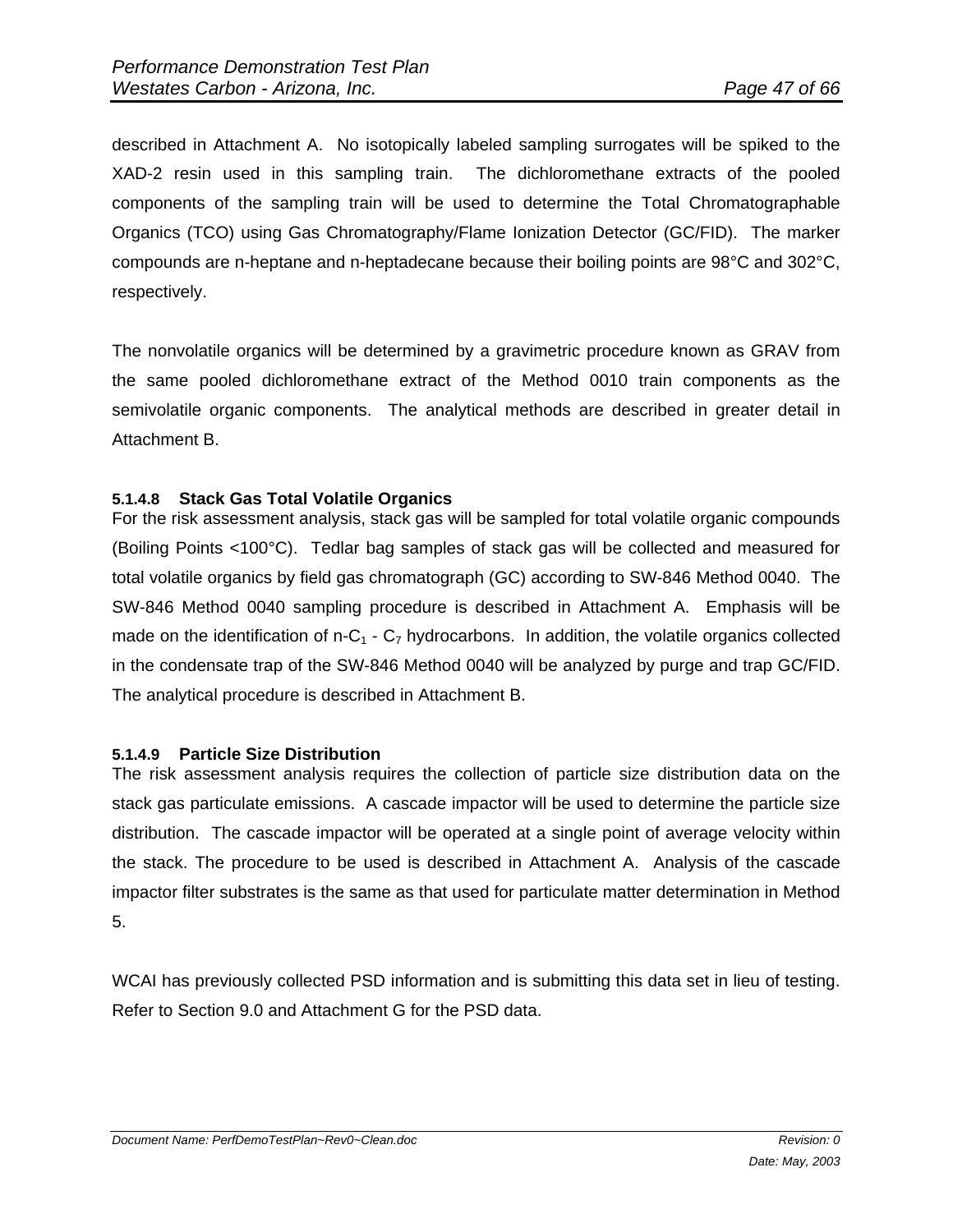# **5.2 ANALYTICAL PROCEDURES**

Attachment B presents a description of the analytical methods to be used during the performance test.

#### **5.3 MONITORING PROCEDURES**

During the performance test, the stack gas will be continuously monitored by installed CEMS using the following procedures:

- Stack gas carbon monoxide by non-dispersive infrared (NDIR) analyzer
- Stack gas oxygen by paramagnetic analyzer

CEMS performance testing will be completed prior to conducting the PDT. Stack gas CO and  $O<sub>2</sub>$  monitors will be operated during the PDT according to the protocols of the Appendix to 40 CFR 63 Subpart EEE, and Performance Specification 4B of 40 CFR 60 Appendix B. The stack gas monitors will be checked daily during the performance test for calibration stability in accordance with WCAI's standard operating procedures.

Also during the performance test , the stack gas will be continuously monitored for total hydrocarbons, as propane (EPA Method 25A) using a portable monitor supplied by the stack testing contractor.

# **5.4 QUALITY ASSURANCE AND QUALITY CONTROL PROCEDURES**

Attachment C contains a Quality Assurance Project Plan for the Performance Demonstration Test.

# **5.5 EMISSION VALUES FOR USE IN RISK ASSESSMENTS**

Many of the emissions determinations being made during the PDT are for risk assessment purposes rather than to demonstrate compliance with specific regulatory performance standards. WCAI suggests that the average emission rate determined from the PDT data be used for assessing risks, since the RF will be operated at "worst case" conditions during the PDT. It should also be noted that while the target analyte lists are extensive, approved and validated stack gas sampling and analytical methods are not currently available for several compounds identified as COPCs (Compounds of Potential Concern) in the risk assessment.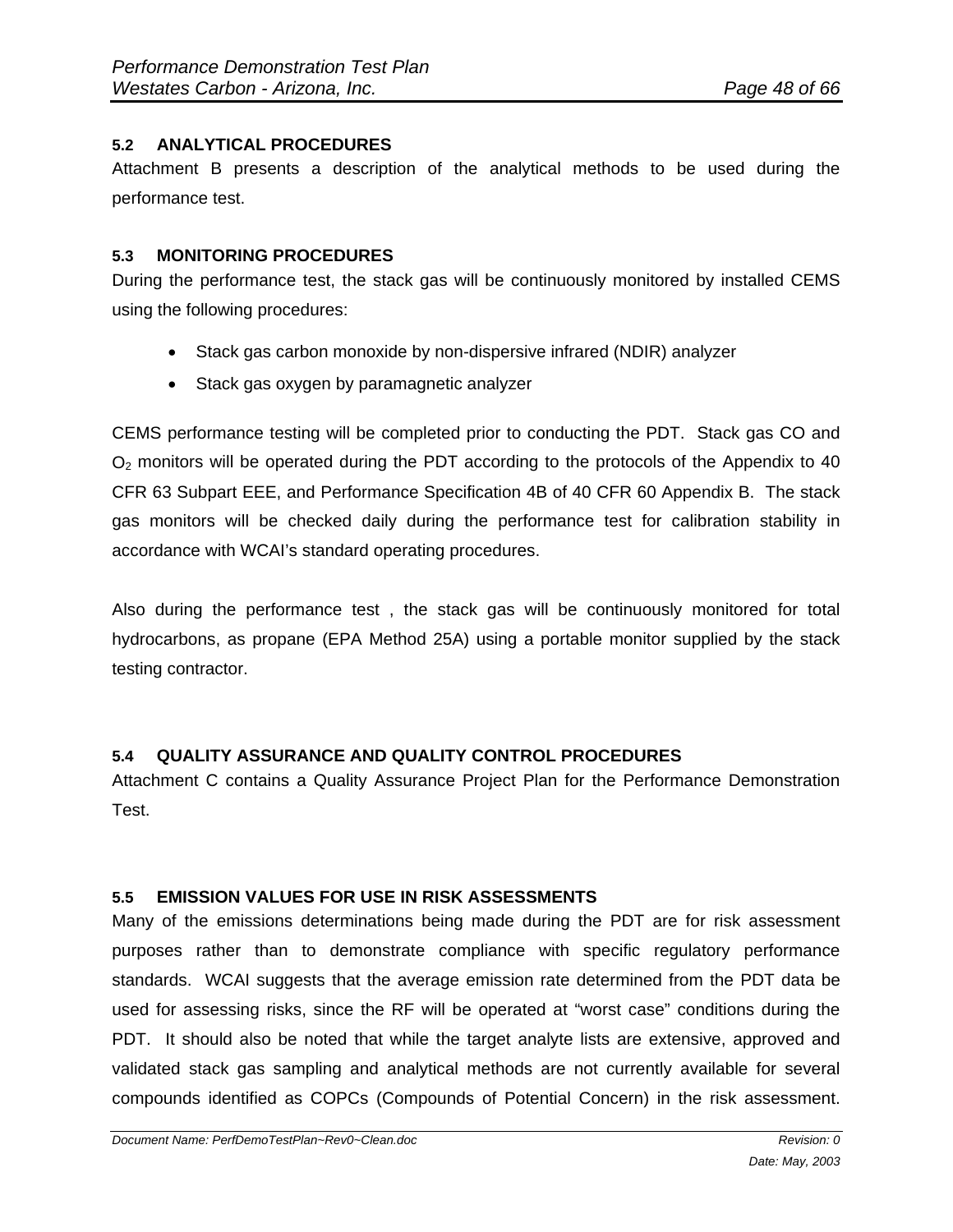WCAI will estimate the emission rate of these compounds, by assuming that they are present in the spent activated carbon fed during the PDT at the "typical" concentration shown in the feedstream characterization (Table 2-2), and applying the average DRE determined for the test.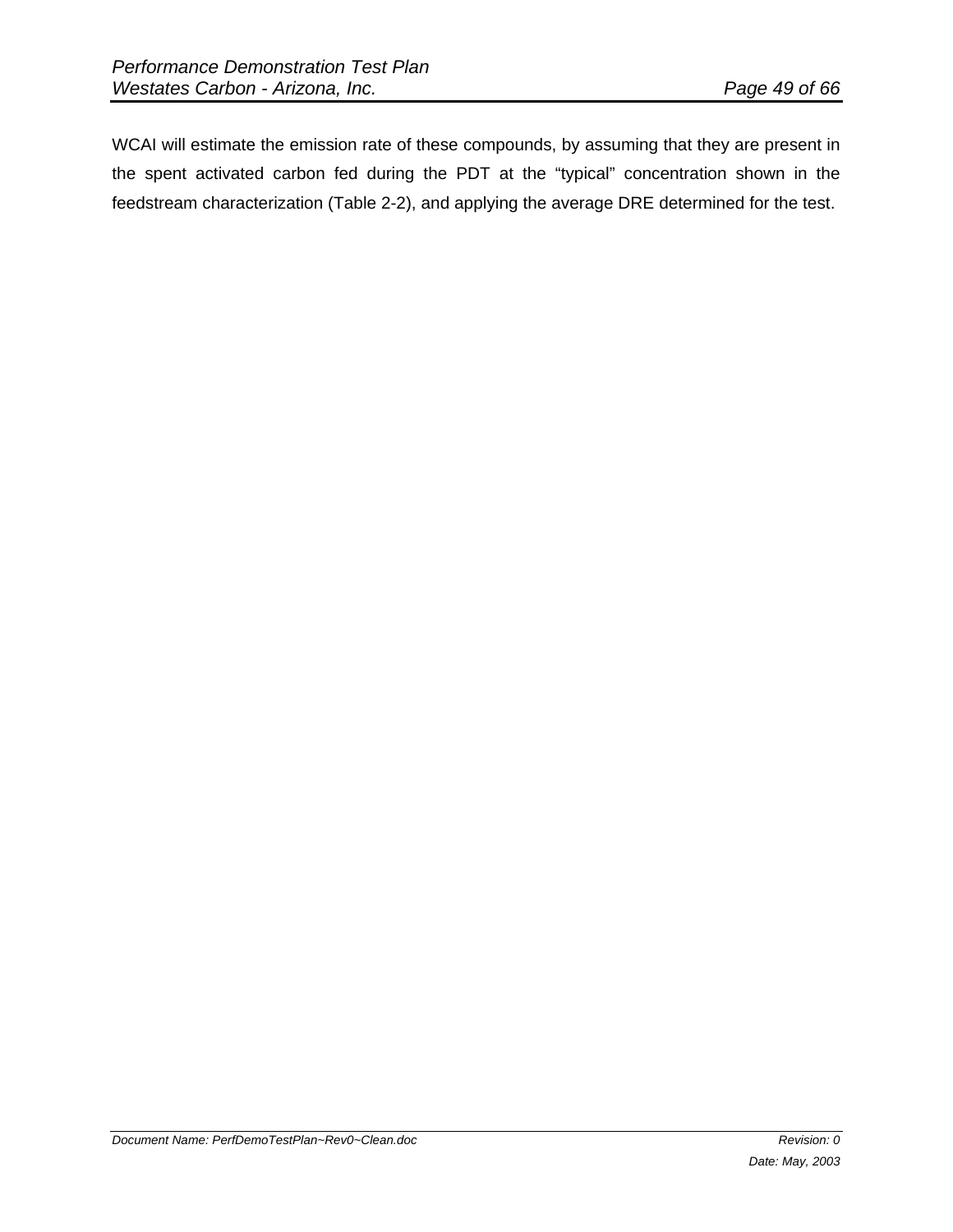# **6.0 TEST SCHEDULE**

#### **6.1 PLANNED TEST DATE**

Following approval of the test plan, WCAI needs to accumulate carbon necessary for conducting the test, and needs to schedule the delivery of spiking materials, and consider the availability of sampling and analytical contractors. The RF unit is currently operating, thus no startup or shakedown period is required, however WCAI may conduct limited preliminary testing prior to conducting the formal PDT. The pre-test will involve operating the RF system at the same conditions proposed for the PDT. The scope of any pre-test sampling and analysis will be a subset of the PDT sampling and analyses. Depending on the results of the initial pretest, additional pretests may be performed. The preliminary testing will be used to confirm that the proposed PDT conditions are attainable and appropriate for meeting the objectives of the testing program. Preliminary testing will also allow WCAI and its contractors to identify and correct any difficulties with the sampling, analytical, or QA/QC procedures specified in this test plan.

Currently WCAI believes that, depending on contractor and consultant schedules, it can be ready to conduct preliminary testing within 8 to 10 weeks of PDTP approval, and to conduct the PDT within 5 to 6 weeks after completion of the pre-test. WCAI will notify EPA at least 30 days before the planned date for starting the Performance Demonstration Test. The performance testing will be conducted over a period of approximately 5 consecutive days.

- Day 1 Equipment setup and system readiness confirmation
- Day 2 Test Run 1
- Day 3 Test Run 2
- Day 4 Test Run 3
- Day 5 Contingency/equipment demobilization.

Each of the three test run days are planned to be identical. A detailed daily schedule for these three days is presented in Table 6-1.

# **6.2 DURATION OF EACH TEST**

The performance test will consist of three replicate sampling runs at a single test condition. The RF will be fed test materials 1 to 2 hours before a sampling run, and will be stabilized at test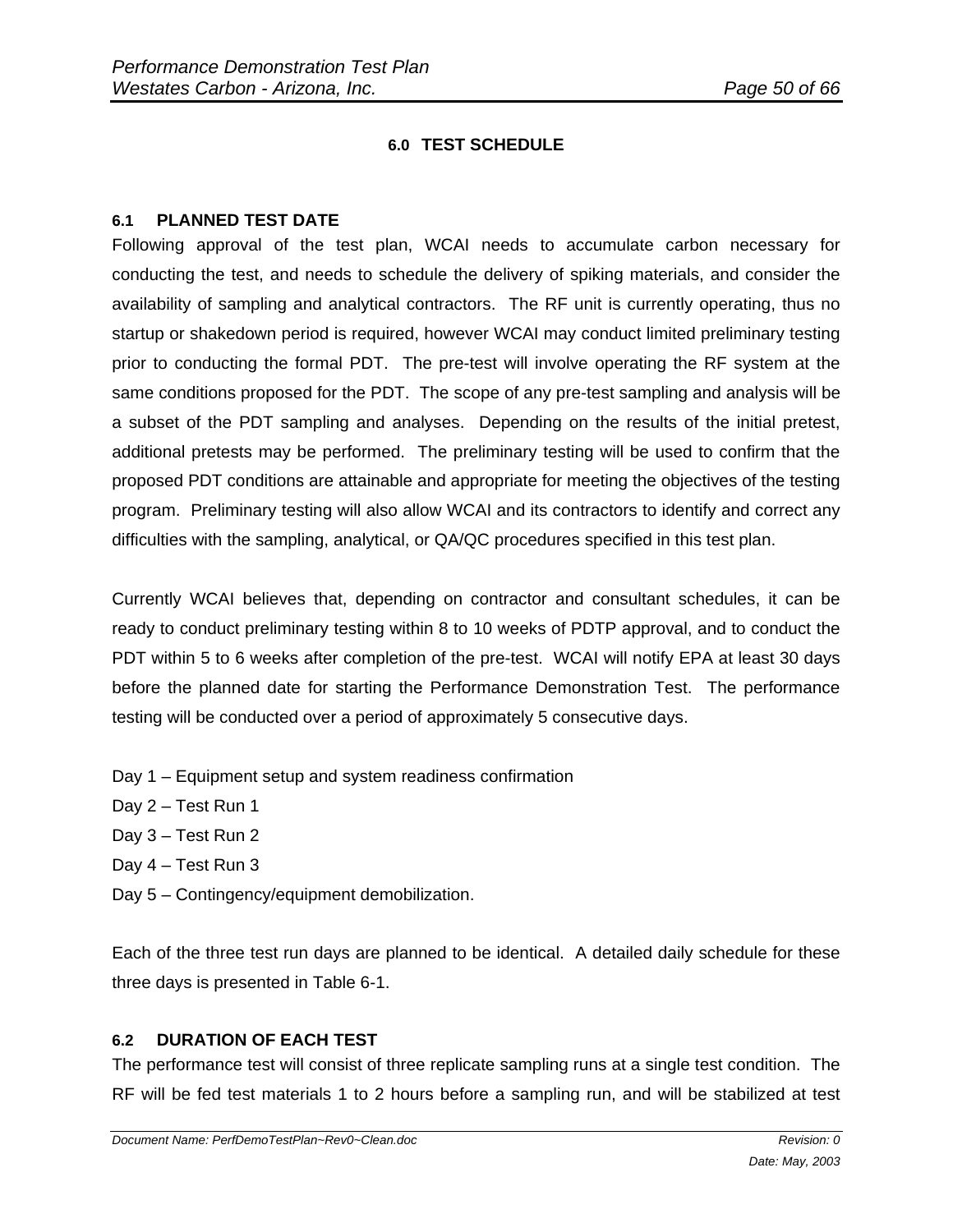conditions at least 1 hour before a sampling run. This will establish steady operation at process test conditions. Each test run is anticipated to have a duration of 4 to 6 hours, including port changes.

# **6.3 QUANTITY OF SPENT CARBON TO BE REACTIVATED**

Spent activated carbon will be fed to the RF for up to an estimated 6 to 9 hours per day over a period of 3 testing days, assuming no interruptions. Allowing for 12 hours of spent activated carbon feed each test day (as a contingency), plus one extra contingency day (12 additional hours), the approximate amount of spent activated carbon used for testing purposes is 144,000 pounds.

# **6.4 DETAILED SCHEDULE OF PLANNED TEST ACTIVITIES**

A planned schedule for a typical testing day is presented in Table 6-1.

# **6.5 PRELIMINARY TESTING**

WCAI may conduct preliminary testing prior to the formal Performance Demonstration Test. The purpose of any such preliminary testing will be to verify that the planned Performance Demonstration Test operating conditions, as well as the planned spiking, sampling, and/or analytical methods are appropriate and yield acceptable results. A further goal of preliminary testing is to ensure that any test team interaction, coordination, or logistics issues are addressed prior to conducting the formal test.

Tables 4-1 and 4-2 show the anticipated feed materials, compositions, feed rates, and operating conditions planned for the test. Preliminary testing, if conducted, will be targeted to achieve the same conditions as shown in Tables 4-1 and 4-2. Process and emissions sampling and analysis for the Performance Demonstration Test are summarized in Tables 5-1, 5-2, and 5-3. Preliminary testing, if conducted, will utilize all, or a portion, of these same sampling and analytical methods.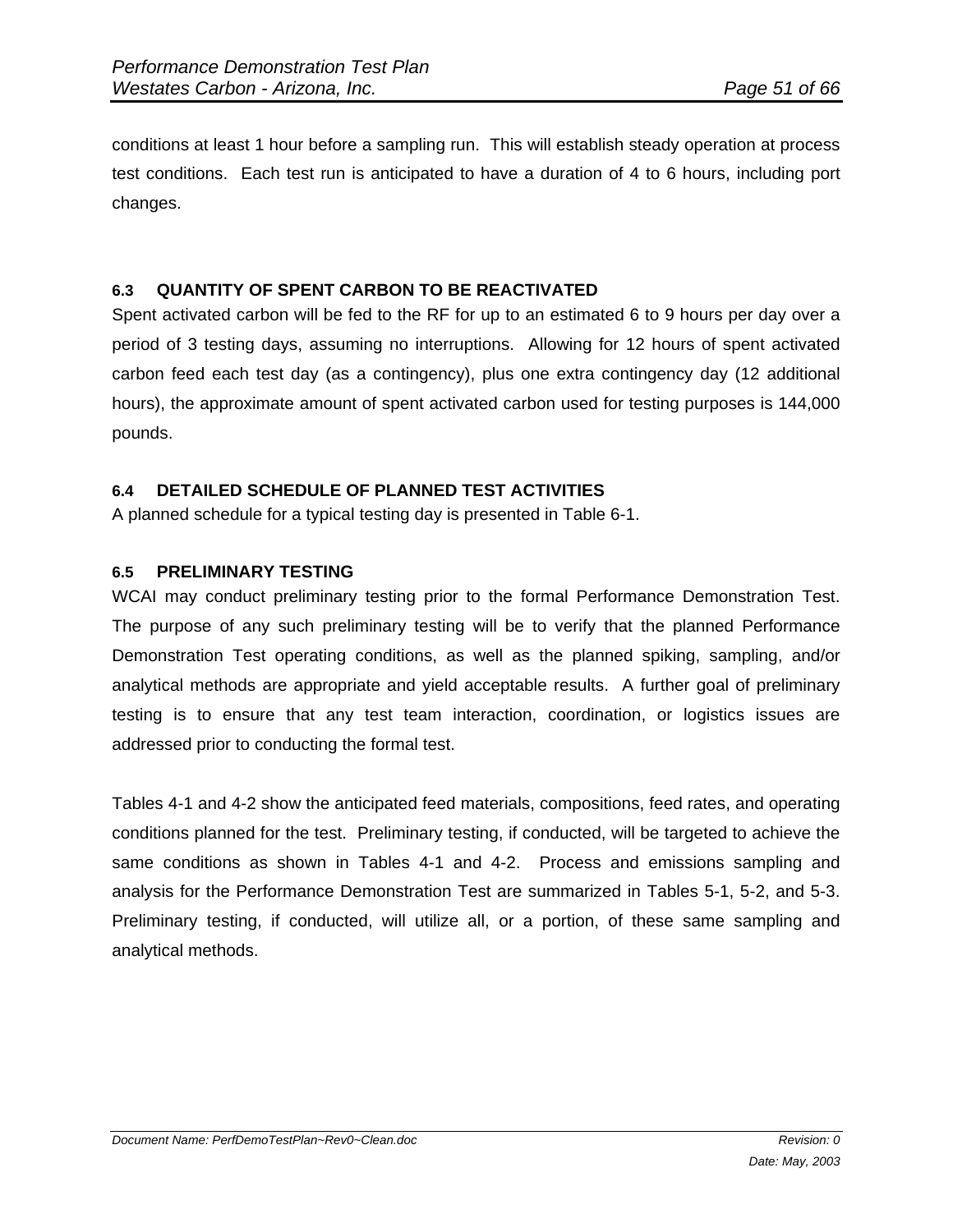## **7.0 OPERATING PERMIT OBJECTIVES**

Based on the results of the performance test, WCAI will propose operating limits for the RF system that assure continuing compliant performance. Parameters will be established from the operating conditions demonstrated during the test; established regulatory requirements; manufacturer's recommendations; good operating practice, or on the results of the risk assessments. If the required performance objectives of the test are achieved, the RF system should be allowed to operate under the conditions proposed in this section.

Table 7-1 summarizes the anticipated operating limits. In order to achieve the desired conditions and demonstrate operations at the limits shown in Table 7-1, the interlock setpoints for certain operating parameters must be set somewhat wider during testing periods. The recommended interlock setpoints during testing periods are presented in Table 7-2. The following sections present a discussion of each parameter.

#### **7.1 CONTROL PARAMETERS**

WCAI anticipates limits on a number of operational control parameters which must be maintained as an indication that the RF system will continue to operate in compliance with all regulatory standards. Control parameters are grouped into categories:

- Group A1 parameters are continuously monitored and recorded, and are interlocked with the automatic waste feed cutoff system. Group A1 parameter limits are established from test operating data, and are used to ensure that system operating conditions are equal to or are more rigorous than those demonstrated during the test. During the test periods (pretest and performance test), interlocks for Group A1 parameters will be operational, but will be set at values which will allow the desired operating limits to be demonstrated.
- Group A2 parameters are continuously monitored and recorded, and are interlocked with the automatic waste feed cutoff system. Group A2 parameter limits are established based on regulatory requirements rather than on the test operating conditions, e.g., the maximum stack CO concentration. Interlocks for Group A2 parameters will be operational during the test periods, without modification to the interlock setpoints.
- Group B parameters are continuously monitored and recorded, but are not required to be interlocked with the automatic waste feed cutoff system. Operating records are required to ensure that established limits for these parameters are not exceeded. The Group B parameter limits are established based on the operation of the system during the test.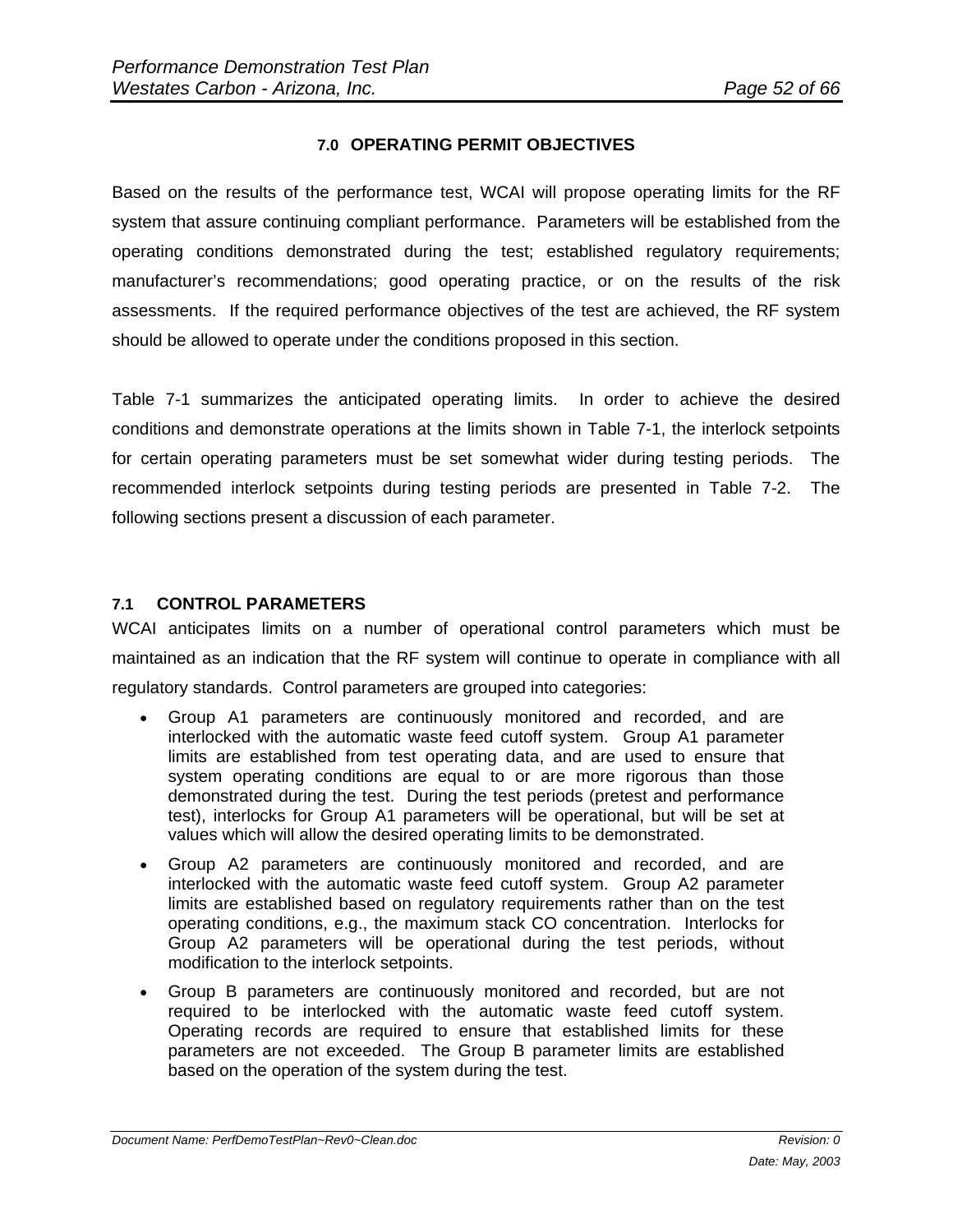Group C parameters are continuously monitored and recorded, but are not required to be interlocked with the automatic waste feed cutoff system. Group C parameter limits are based on manufacturer's recommendations, operational safety, and good operating practice considerations rather than on the test operating conditions, e.g., the minimum packed bed scrubber pressure differential.

# **7.2 DEVELOPMENT OF PERMIT LIMITS**

The following sections describe how each control parameter limit will be established.

In addition to establishing specific operating limits, WCAI has limits on the types of waste which can be accepted in the RF. Since WCAI will demonstrate performance while treating a Class 1 (most thermally stable) compound, it is expected that WCAI will be permitted to treat spent activated carbon having EPA waste codes as represented in the facility's most recent RCRA Part A permit application. Specific prohibitions are expected for wastes containing greater than 50 mg/kg of PCBs and those wastes listed with the waste codes F020, F021, F022, F023, F026 or F027.

#### **7.2.1 Group A1 Parameters**

Group A1 parameter limits are based on the results of the performance test. The following parameters are proposed as Group A1 parameters for the RF system.

#### **7.2.1.1 Maximum Spent Carbon Feed Rate**

The performance test will be conducted in order to demonstrate the maximum feed rate of spent activated carbon. The spent activated carbon feed rate will be monitored on a continuous basis. The maximum allowable spent activated carbon feed rate will be established from the mean of the average feed rates demonstrated during each run of the performance test. The feed rate limit will be monitored as 1-hour block average.

#### **7.2.1.2 Minimum Afterburner Temperature**

The performance test will be conducted to demonstrate the minimum afterburner temperature with maximized combustion gas flow (minimum residence time), since these conditions are least favorable for DRE. Organic emissions are also being measured for risk assessment purposes since it is expected to represent worst case conditions for organic emissions. Combustion gas temperature will be monitored in the afterburner on a continuous basis. Based on successful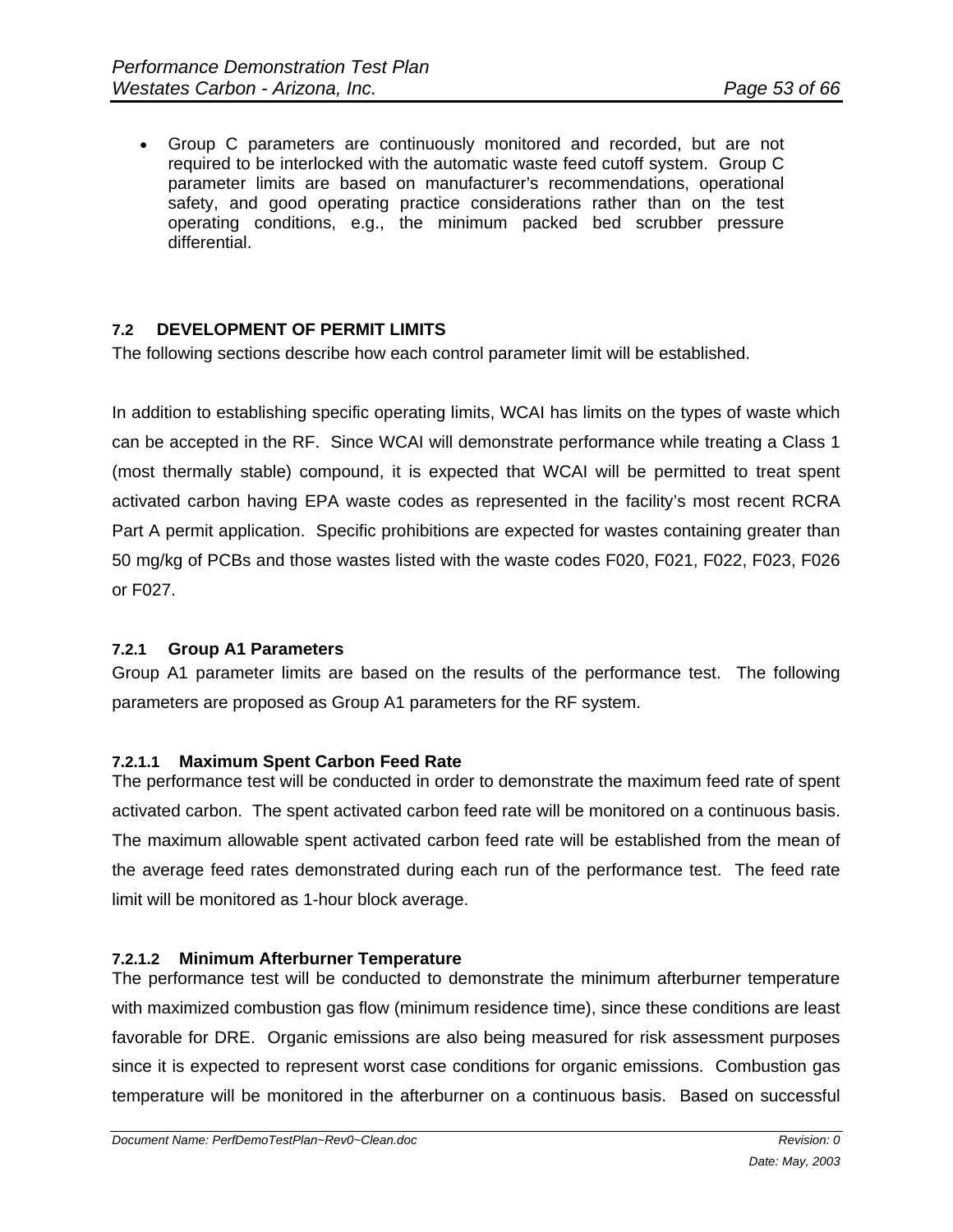demonstration of DRE during the performance test, the minimum temperature limit will be based on the average of the minimum hourly rolling average temperature values demonstrated during each run of the performance test. The permit limit is expected to be administered as an hourly rolling average.

## **7.2.1.3 Minimum Venturi Scrubber Differential Pressure**

The performance test will be conducted to demonstrate the minimum venturi scrubber differential pressure. Venturi scrubber differential pressure will be monitored on a continuous basis. Based on successful demonstration of particulate control during the performance test, the minimum venturi scrubber differential pressure limit will be based on the mean of the minimum hourly rolling average values demonstrated during each run of the performance test. The permit limit is also expected to be an hourly rolling average value.

#### **7.2.1.4 Minimum Quench/Venturi Scrubber Recycle Liquid Flow Rate**

The performance test will be conducted to demonstrate the minimum quench/venturi scrubber recycle flow and maximum stack gas flow, thus establishing a *de facto* minimum liquid to gas ratio. Quench/Venturi scrubber flow and stack gas flow will both be monitored on a continuous basis. Based on successful demonstration during the performance test, the minimum quench/venturi scrubber recycle liquid flow rate limit will be based on the mean of the hourly rolling average values demonstrated during each run of the performance test.

#### **7.2.1.5 Minimum Packed Bed Scrubber pH**

The performance test will be conducted to demonstrate the minimum packed bed scrubber pH at maximum total chlorine/chloride feed rate. Scrubber pH will be monitored on a continuous basis. Based on successful demonstration of HCI and  $Cl<sub>2</sub>$  control during the performance test, the minimum packed bed scrubber pH limit will be based on the mean of the minimum hourly rolling average pH values demonstrated during each run of the performance test. The permit limit will be administered as an hourly rolling average.

#### **7.2.1.6 Minimum Packed Bed Scrubber Recycle Liquid Flow Rate**

The performance test will be conducted to demonstrate the minimum packed bed scrubber recycle flow rate and maximum stack gas flow, thus establishing a *de facto* minimum liquid to gas ratio. Packed bed scrubber recycle flow and stack gas flow will both be monitored on a continuous basis. Based on successful demonstration of HCI and  $Cl<sub>2</sub>$  control during the performance test, the minimum packed bed scrubber recycle liquid flow rate limit will be based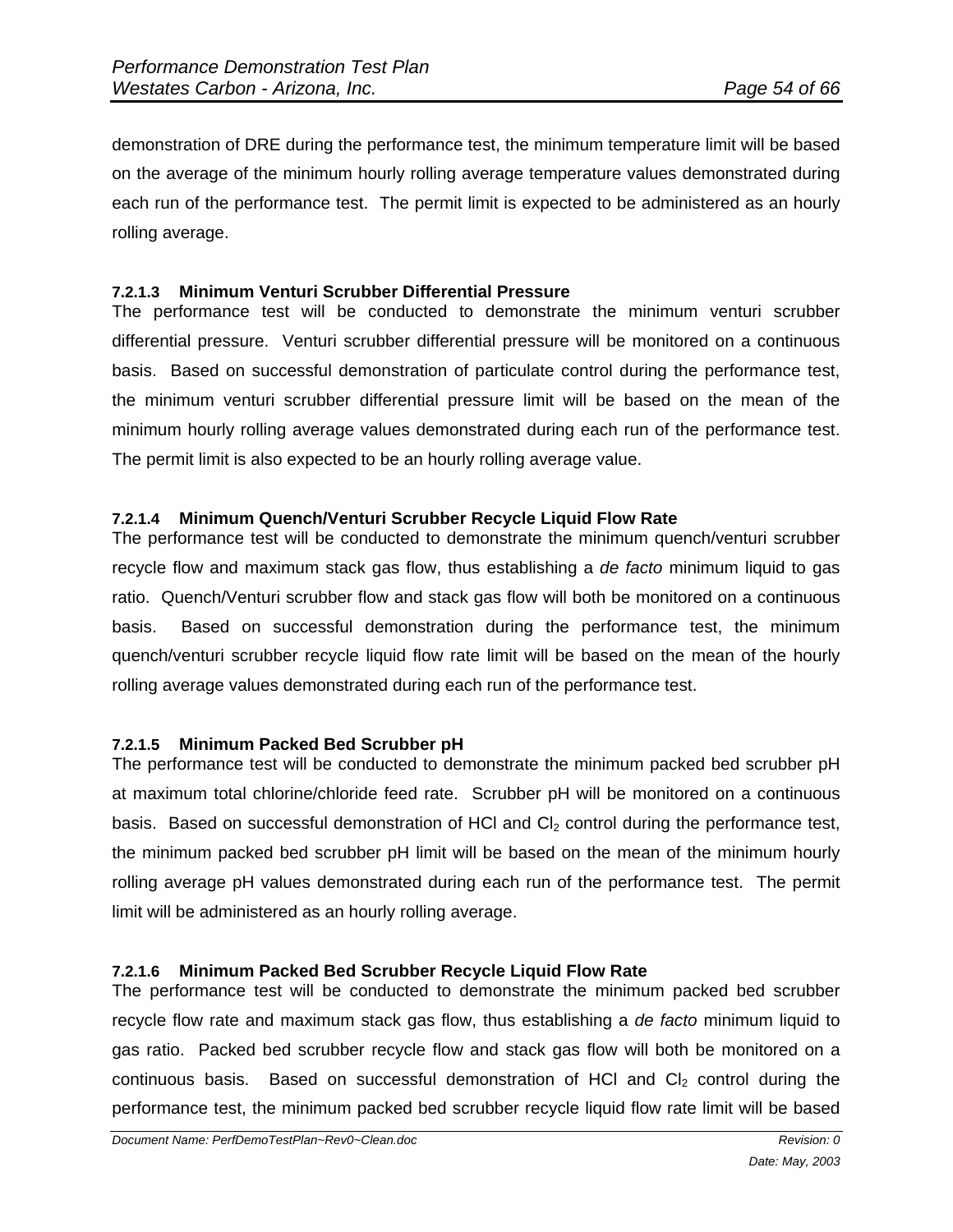on the mean of the hourly rolling average values demonstrated during each run of the performance test.

#### **7.2.1.7 Minimum Scrubber Blowdown Flow Rate**

The performance test will demonstrate minimum scrubber blowdown flow rate, in order to demonstrate worst case conditions for solids buildup in the scrubbing system. In order to conserve water, WCAI recycles most of the liquid from the air pollution control system. However, in order to prevent the buildup of dissolved solids in the recycled water, a certain amount of the water must be purged (or blown down) from the system. As water is purged from the system, fresh makeup water is added. The minimum scrubber blowdown flow rate limit will be based on the mean of the hourly rolling average values demonstrated during each run of the performance test.

#### **7.2.1.8 Minimum WESP Secondary Voltage**

Although the HWC MACT regulations do not require any indicator of performance in an electrically enhanced emissions control device, WCAI believes that it is appropriate to establish a performance indicator. Accordingly, WESP secondary voltage (expressed as KVDC) will be used as the indicator of continuing WESP performance. The minimum value will be established from the mean of the minimum hourly rolling average secondary voltage values demonstrated during each run of the performance test. The secondary voltage value will be based on an hourly rolling average.

#### **7.2.1.9 Maximum Combustion Gas Velocity (Stack Gas Flow Rate)**

The stack gas flow rate (expressed as actual cubic feet per minute) will be used as the indicator of combustion gas velocity. The maximum stack gas flow rate will be established from the mean of the maximum hourly rolling average stack gas flow rates demonstrated during each run of the performance test. The combustion gas velocity is proposed as an hourly rolling average limit to dampen normal variations in flow.

#### **7.2.2 Group A2 Parameters**

Group A2 parameter limits are interlocked with the automatic waste feed cutoff system, but are not based on the results of the performance test. The following parameters are proposed as Group A2 parameters for the RF system.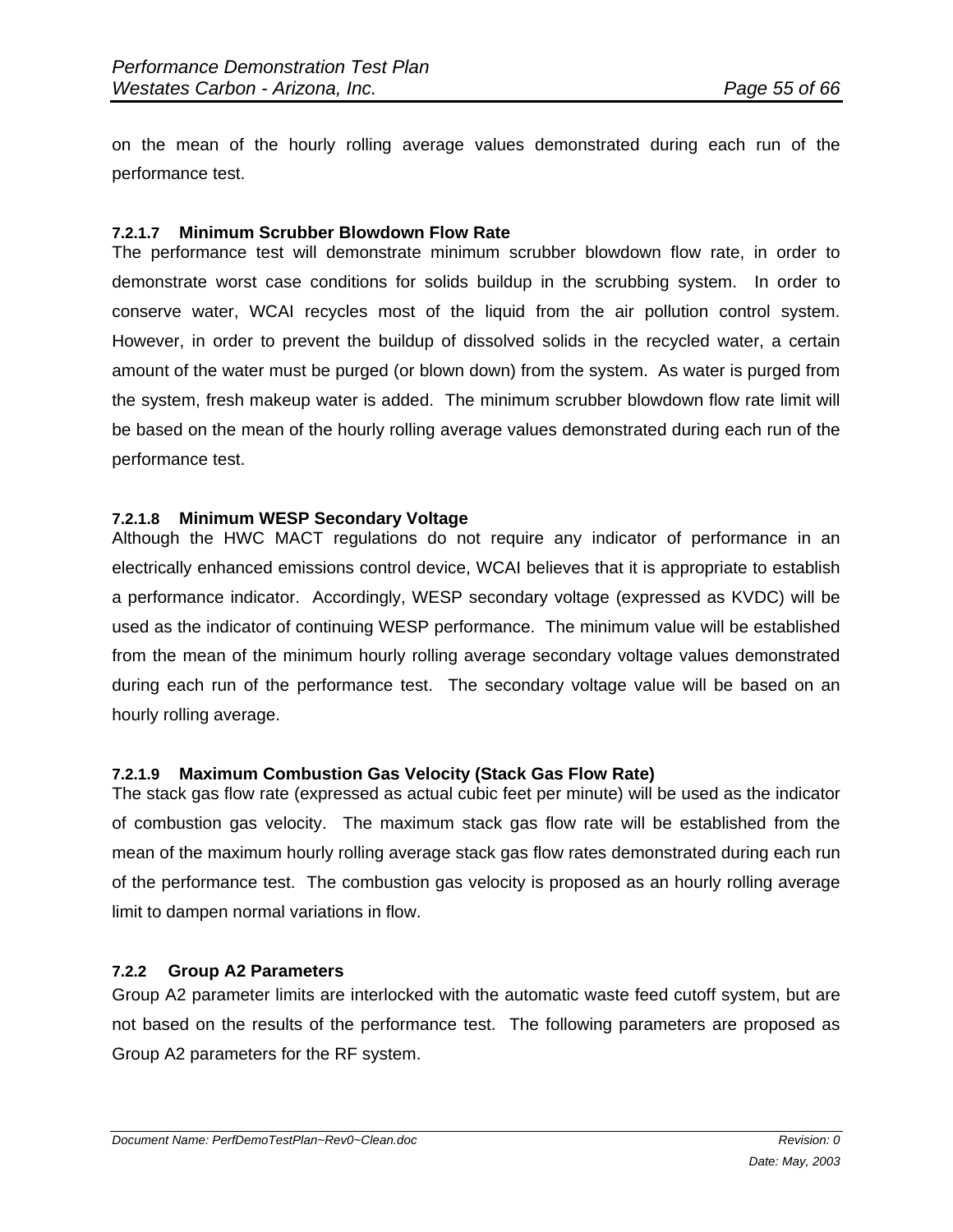# **7.2.2.1 Maximum Stack Gas CO Concentration**

The maximum hourly rolling average stack gas CO concentration will be maintained at or below 100 ppmv corrected to 7% oxygen (dry basis) during the PDT. WCAI expects to obtain a permit limit specifying a maximum allowable stack gas carbon monoxide concentration of 100 ppmv hourly rolling average corrected to 7% oxygen, dry basis, based on the regulatory limit.

# **7.2.3 Group B Parameters**

#### **7.2.3.1 Maximum Chlorine/Chloride Feed Rate**

WCAI will feed chlorine/chloride at the maximum anticipated rate during the performance test. Assuming that the stack gas HCI/CI<sub>2</sub> concentration meets the applicable standard, the final limit for total chlorine/chloride feed rate should be expressed as a 12-hour average based on the mean of the chlorine/chloride feed rate values demonstrated during each run of the test.

During routine operations, WCAI has found the chlorine feed rate to be somewhat variable based on observed caustic use in the scrubbing system. Further, accurate chlorine feed concentration data on spent activated carbon is difficult to obtain and relate to a "real time" measure of chlorine feed rate. WCAI therefore proposes to demonstrate continuing compliance with the chlorine feed rate limit by monitoring the change in total dissolved solids in the RF scrubber blowdown.

WCAI has performed an evaluation of the total amount of chlorine feed as it relates to TDS in the scrubber blowdown. This evaluation demonstrates that compliance with the facility's existing wastewater discharge limit of delta 1400 mg/L for the rise in total dissolved solids (TDS) can be used to ensure compliance with the facility's proposed 12-hour rolling average limit for the feed rate of total chlorine and chloride. Attachment F contains a summary of the evaluation of chlorine feed rate versus TDS, and presents calculations to support the conclusions. The following presents a brief summary of the evaluation.

Sodium hydroxide (NaOH) is added to the recirculated scrubber solutions for the quench/venturi and packed bed scrubbers to neutralize and control the emissions of hydrogen chloride (HCl) from the carbon reactivation furnace. HCl is readily dissolved in water, where chloride ions react with sodium ions to form salt.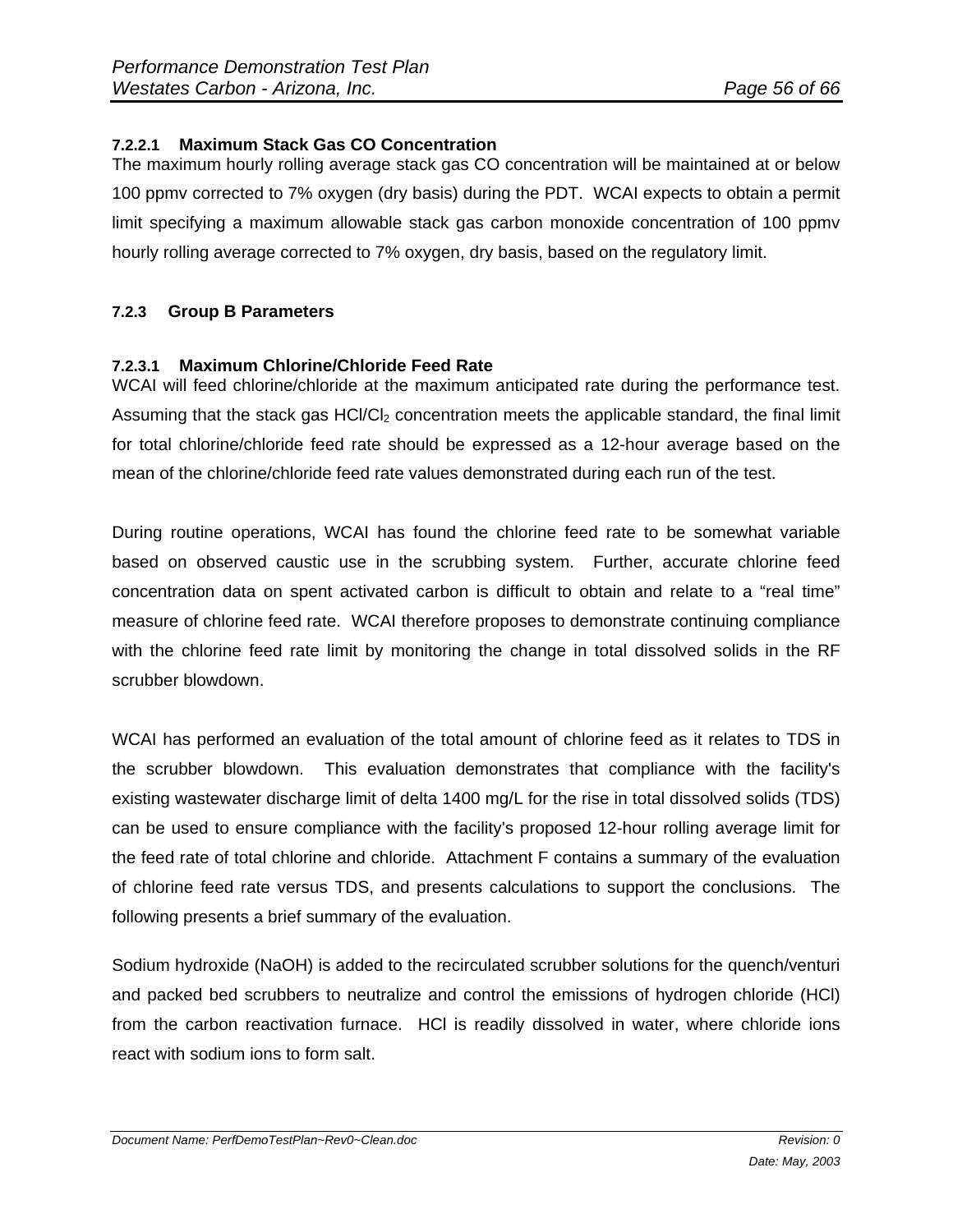$HCl + NaOH \rightarrow NaCl + H<sub>2</sub>O$ 

The NaCl formed as a result of this reaction manifests itself as dissolved solids in the scrubber liquid. The pH of the recirculated scrubber solutions for the quench/venturi and packed bed scrubbers are controlled to make sure a sufficient amount of sodium hydroxide is continuously added to the scrubber water for reaction with the hydrogen chloride.

The amount of sodium chloride formed is dependent upon the chloride content and the feed rate of the spent activated carbon. At a chloride feed rate equal to that proposed as the permit limit (and as will be demonstrated during the test) the increase in TDS in WCAI's water discharge is slightly in excess of it's waste water discharge limit. Thus, compliance with the waste water TDS discharge restrictions ensures compliance with the proposed chlorine feed rate limit.

#### **7.2.3.2 Maximum Mercury Feed Rate**

Due to the low amounts of mercury expected in the spent activated carbon, WCAI will comply with the mercury standard by calculating and complying with a 12-hour rolling average Maximum Theoretical Emission Concentration (MTEC), conservatively assuming no mercury removal across the APC system. The MTEC is complied with as a maximum mercury feed rate limit. This limit will be calculated from the performance test data by using the stack gas flow rate and oxygen concentration, and the maximum allowable stack gas mercury concentration based on the HWC MACT regulations. The feed rate limit is determined assuming that all mercury is emitted.

#### **7.2.3.3 Maximum Semivolatile Metals Feed Rate**

WCAI will determine the feed rate and emission rate of the semivolatile metals cadmium and lead during the performance test. A maximum semivolatile metal feed rate will be established for the total combined cadmium and lead feed rates as a 12-hour rolling average. This limit will be based on the mean of the average semivolatile metals feed rates, and the emission rate of semivolatile metals, demonstrated during each run. The total semivolatile metal feed rate during the test will be supplemented by spiking of lead as needed. The test results will be extrapolated upwards to the allowable HWC MACT limit, using the equations presented in Section 7.2.5 below.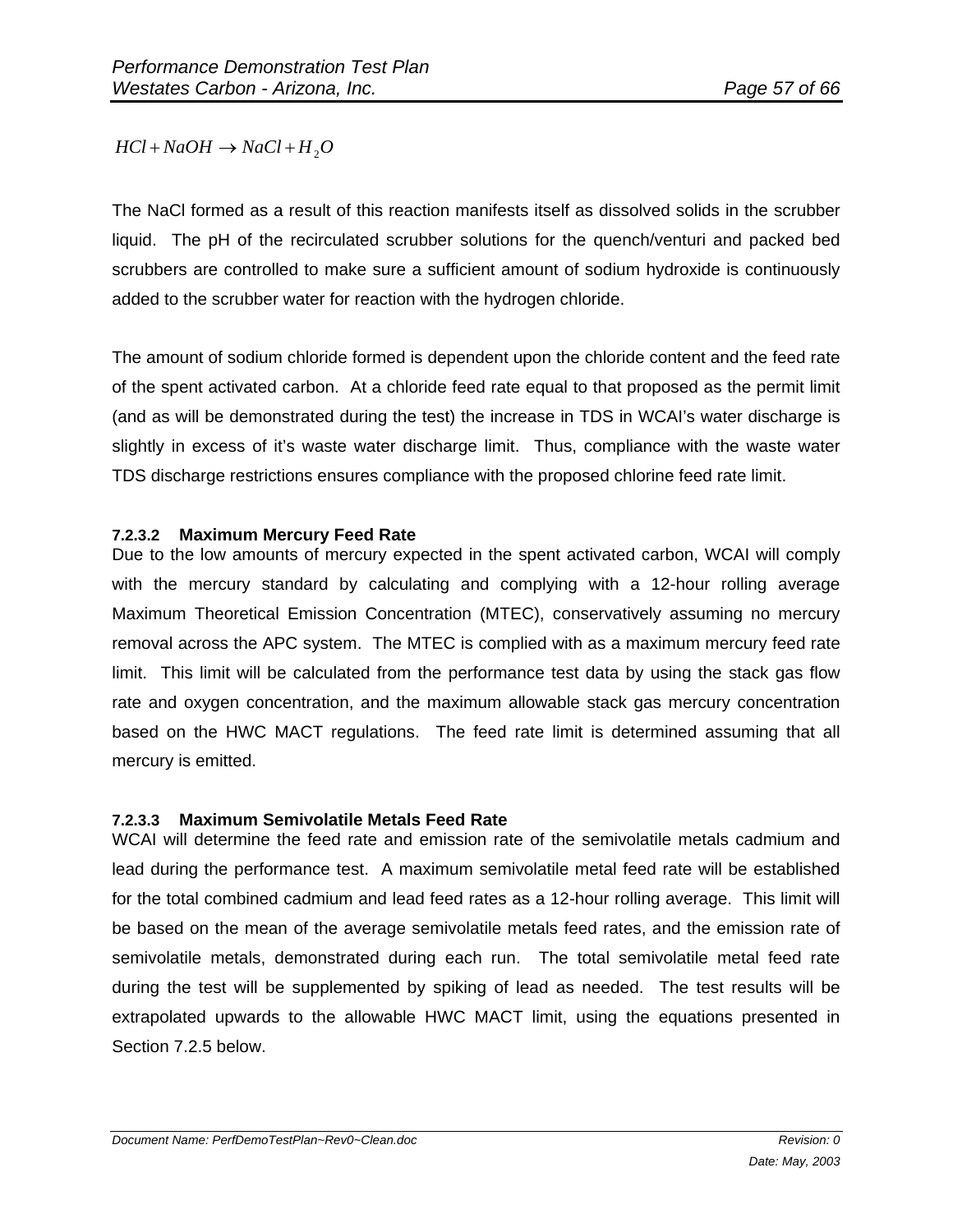# **7.2.3.4 Maximum Low Volatility Metals Feed Rate**

WCAI will determine the feed rate and emission rate of the low volatility metals arsenic, beryllium, and chromium during the performance test. A maximum low volatility metal feed rate will be established for the total combined arsenic, beryllium, and chromium feed rates as a 12 hour rolling average. This limit will be based on the mean of the average low volatility metals feed rates, and the emission rate of low volatility metals, demonstrated during each run. The total low volatility metal feed rate during the test will be supplemented by spiking of chromium as needed. The test results will be extrapolated upwards to the allowable HWC MACT limit, using the equations presented in Section 7.2.5 below.

# **7.2.4 Group C Parameters**

Group C parameters are determined from information other than the test results. These parameters and how the limits are to be established are described below.

#### **7.2.4.1 Minimum Packed Bed Scrubber Pressure Differential**

A minimum pressure drop across the packed bed scrubber will be established as a limit, based on past operating experience.

# **7.2.5 Extrapolation of Metals Feed Rate Limits**

As allowed by the HWC MACT regulations, WCAI wishes to feed representative metals to the RF system during the PDT and to establish feed rate limits by extrapolating upward from the test results. WCAI proposes to feed lead and chromium at only a fraction of the maximum desired permit feed rates during the test. These metals are representative of the semivolatile and low volatility metal groups, respectively. Since these metals are representative of the metal volatility groups, the test data can be used to calculate a system removal efficiency (SRE) for each of these metals which can then be applied to their respective metal volatility group. System removal efficiency will be calculated using the following equation:

$$
SRE = \left[1 - \frac{\dot{m}_{i,out}}{\dot{m}_{i,in}}\right] \times 100\%
$$

where:

 $\dot{m}_{i,m}$  = mass feed rate of metal i.

 $\dot{m}_{i,out}$  = mass emission rate of metal i.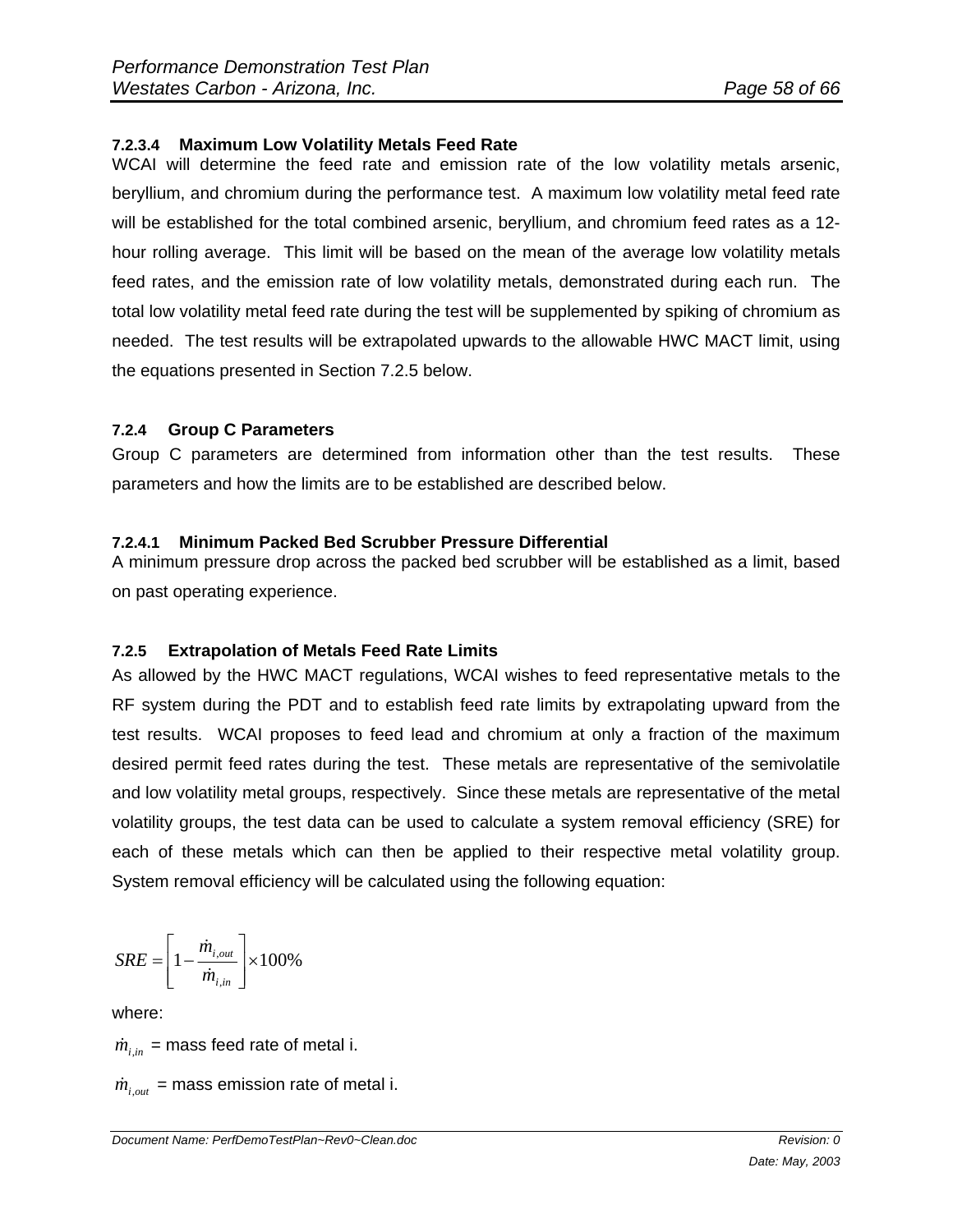The calculated system removal efficiency for each metal volatility class can be used to establish feed rate limits for each group using the following equation:

$$
\dot{m}_{i,in,\text{max}} = \frac{\dot{m}_{i,out,\text{MACT}}}{\left(1 - \frac{SRE}{100}\right)}
$$

where:

 $\dot{m}_{i,jn,\text{max}}$  = maximum allowable feed rate of metal i.

 $\dot{m}_{i_{\text{out }MAC}}$  = mass emission rate of metal i at MACT regulatory limit.

If necessary, the test data can also be used to establish appropriate risk-based feed rate limits for other individual metals of concern based on their volatility and risk-based emission limits.

Metals will be added to the spent activated carbon feed as a stable dispersion of finely divided metal-containing solids. Lead will be fed in its oxide form. Chromium will be fed in the form of strontium chromate, which is a solid hexavalent chromium compound. Metals or their oxides are the most common form of the metals expected to be fed to the process, and were thus chosen as the feed form for the test. Chromium is being fed in a hexavalent form to produce a worst case feed for the risk assessment testing.

The purpose of feeding only two metals, and for upward extrapolation from the test results, is to minimize the number and quantity of metals added to the RF solely for the purpose of demonstrating the maximum desired feed rate. WCAI has examined its spent activated carbon characterization data (shown in Table 2-1) and has determined a desired feed rate limit for each metal volatility group. The proposed metal feed rates for the PDT are approximately one third to one half of these limits. This level of spiking was chosen for the following reasons:

- Spiking at less than the maximum desired feed rate decreases the emissions associated solely with the PDT.
- Spiking at approximately one third to one half of the desired feed rate minimizes the degree to which test results will need to be extrapolated, thus eliminating inaccuracies which might be associated with a larger degree of extrapolation.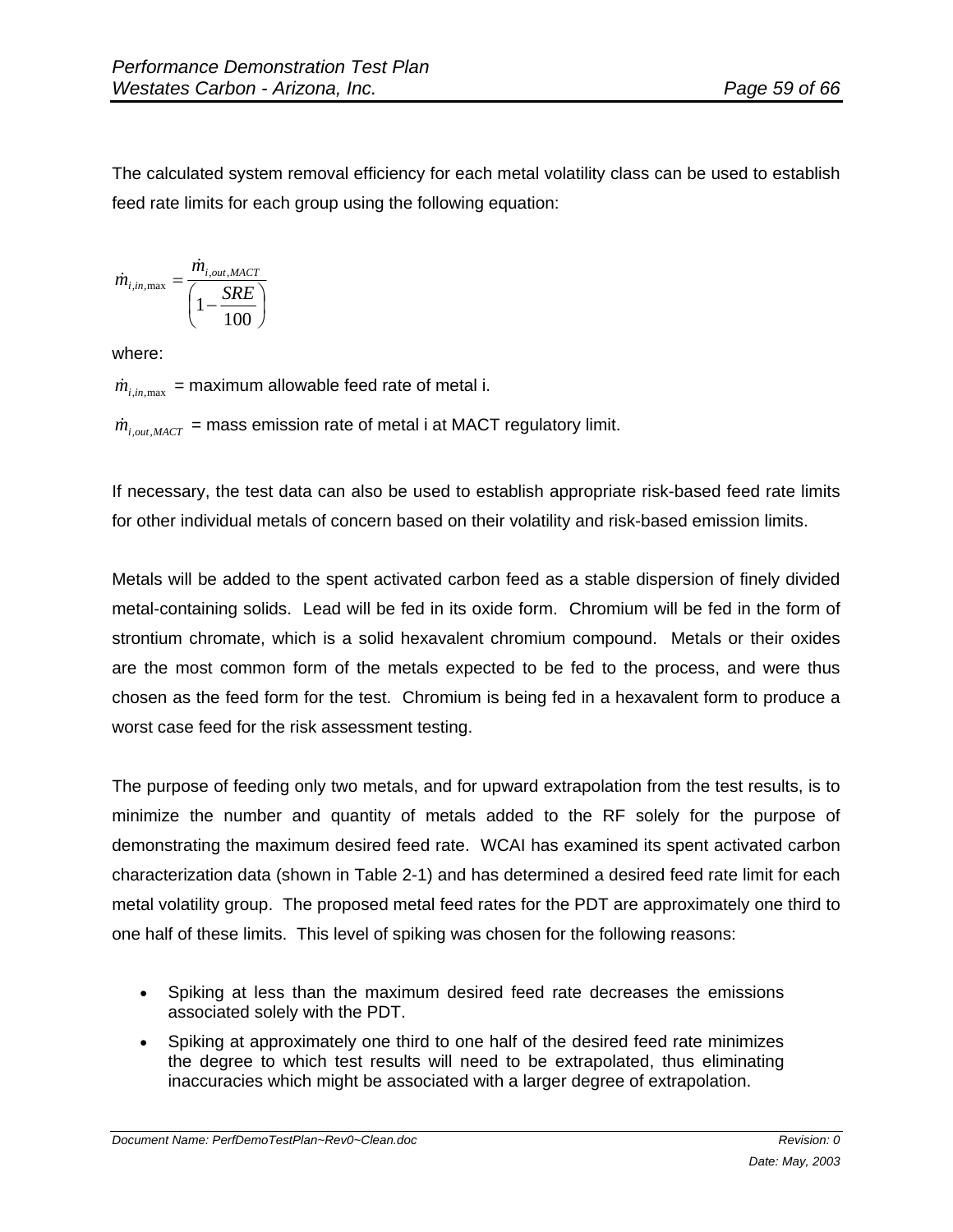The anticipated emissions resulting from the planned spiking rates should be detectable using the specified sampling and analytical methods so that an accurate system removal efficiency for both metals can be determined. (See calculations in Attachment D).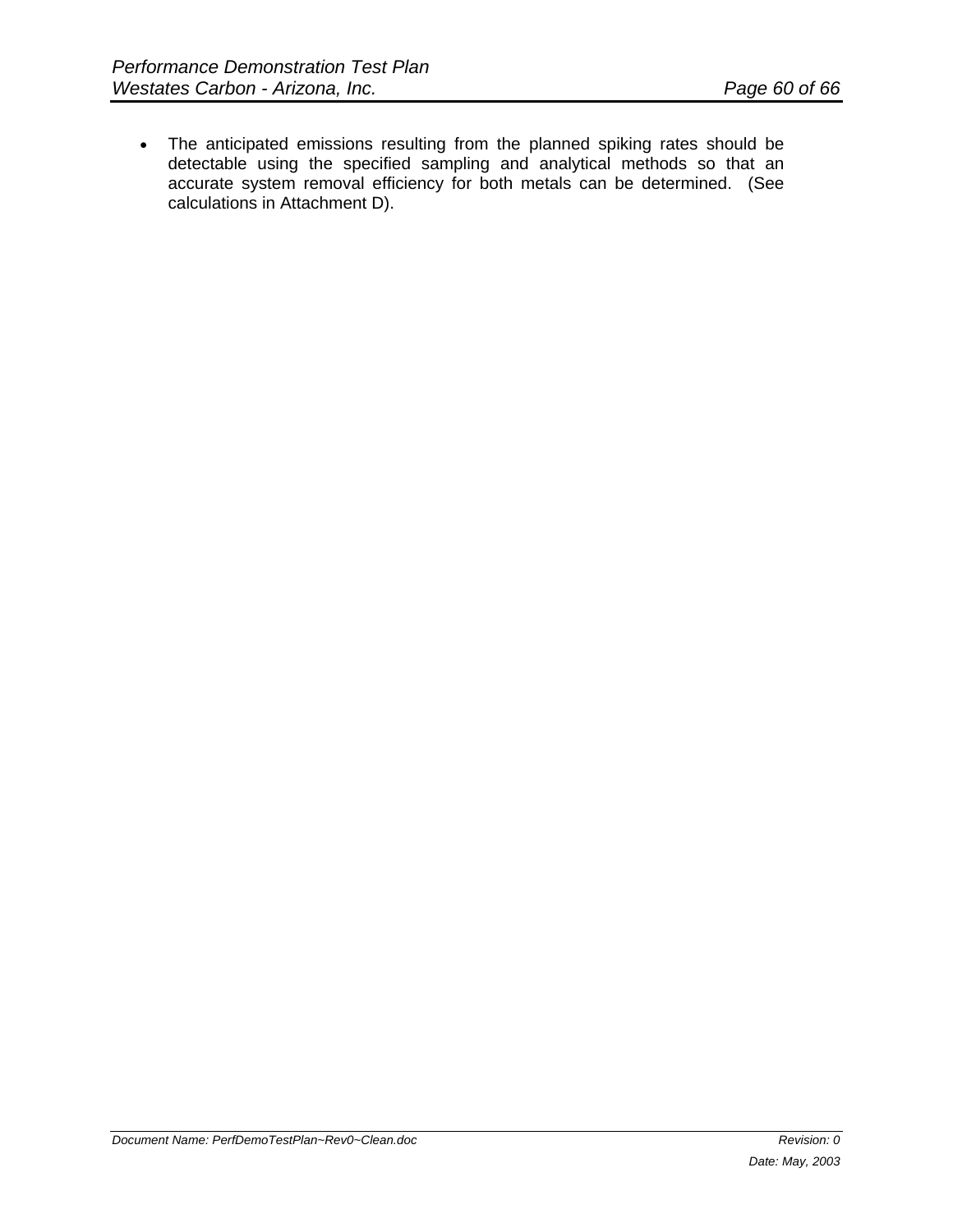# **8.0 TEST REPORT**

The final Performance Demonstration Test report will be submitted to EPA within 90 days after completion of the test. The final report will be a comprehensive test report that contains a discussion of the test objectives; sampling, analysis, and QA/QC activities performed; summaries of process operating conditions; the results of the test determinations; and proposed permit conditions. The planned outline of the report is shown in Figure 8-1.

Specific determinations to be made based on the test results include, but are not limited to the following:

# **8.1 REGULATORY COMPLIANCE DETERMINATIONS**

**8.1.1 Destruction and Removal Efficiency for the Designated POHCs.**  The DRE determination will be made using the following equation:

$$
DRE = \left[1 - \frac{W_{out}}{W_{in}}\right] \times 100
$$

where:

 $DRE =$  Destruction and Removal Efficiency (%)

 $W_{in}$  = Mass feed rate of POHC

 $W_{out}$  = Stack gas mass emission rate of POHC.

# **8.1.2 Particulate Matter Emission Concentration**

The particulate matter emission concentration will be determined in terms of milligrams of filterable particulate matter per dry standard cubic meter of stack gas, corrected to 7 percent oxygen by volume, dry basis.

# **8.1.3 Metal Emission Concentrations**

The stack gas emission concentration of mercury, semivolatile metals (total combined cadmiun and lead), and low volatility metals (total combined arsenic, beryllium, and chromium) will be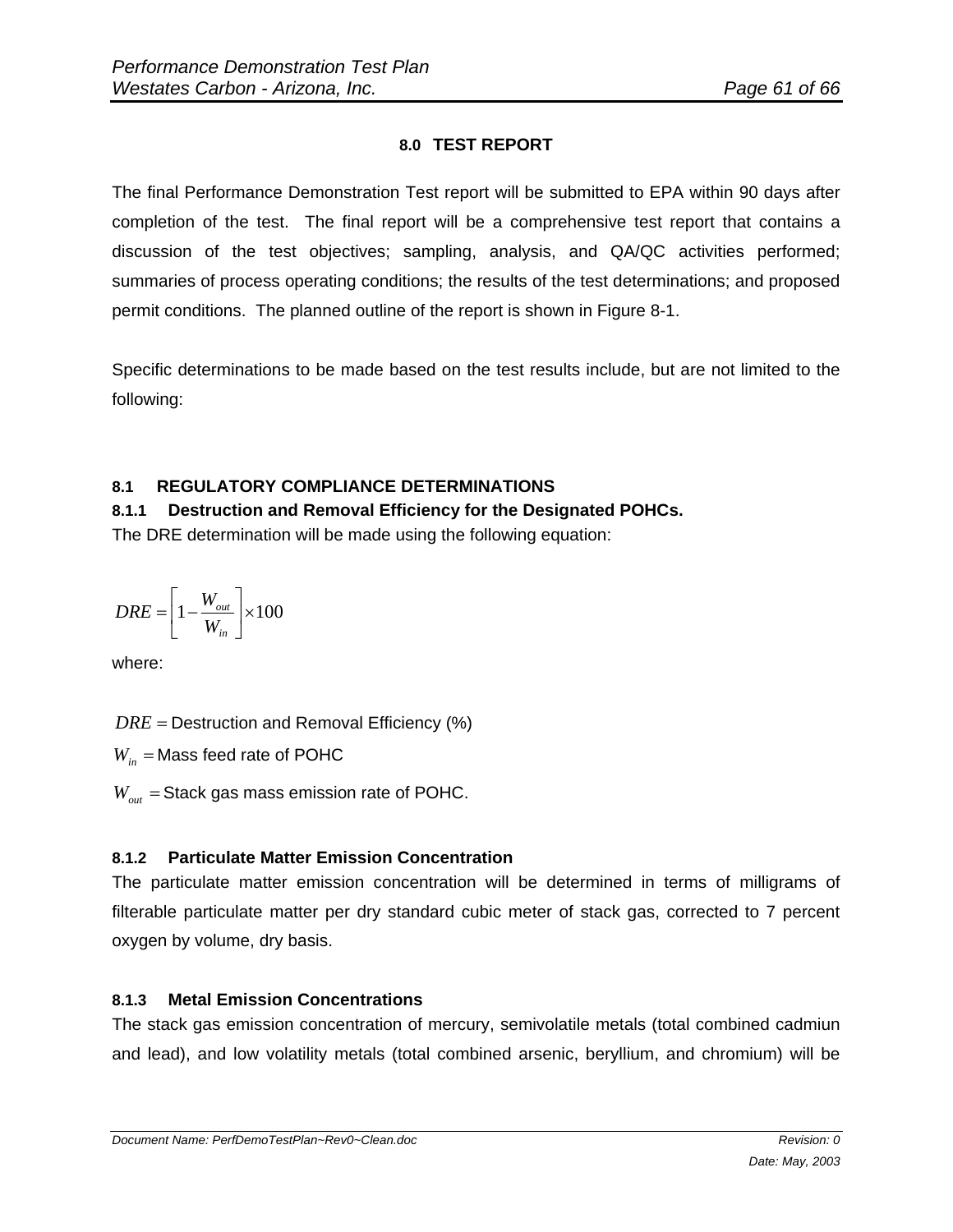determined in terms of micrograms of metal per dry standard cubic meter of stack gas, corrected to 7 percent oxygen by volume, dry basis.

# **8.1.4 System Removal Efficiency for Specific Metal Groups**

In addition to determining the metal emission concentrations, for purposes of extrapolating metal emission rates and feed rates upwards to determine the appropriate metal feed rate limits, WCAI will determine the System Removal Efficiency (SRE) of Semivolatile Metals (lead and cadmium combined) and of Low Volatility Metals (arsenic, beryllium, and chromium combined). The formula for SRE is analogous to that used for DRE:

$$
SRE = \left[1 - \frac{M_{out}}{M_{in}}\right] \times 100
$$

where:

*SRE* = System Removal Efficiency (%)

 $M_{in}$  = Mass feed rate of metal (or metal group)

 $M_{\text{out}}$  = Stack gas mass emission rate of metal (or metal group).

# **8.1.5 Hydrogen Chloride and Chlorine Emission Concentration**

The total combined stack gas emission concentration of hydrogen chloride and chlorine will be determined in terms of parts per million hydrogen chloride equivalents by volume, corrected to 7 percent oxygen by volume, dry basis.

# **8.1.6 Polychlorinated Dibenzo-p-Dioxin and Polychlorinated Dibenzofuran Emission Concentration**

The stack gas emission concentration of PCDD/PCDF will be determined in terms of nanograms of 2,3,7,8-TCDD toxic equivalents (TEQ) per dry standard cubic meter of stack gas, corrected to 7 percent oxygen by volume, dry basis.

# **8.1.7 Carbon Monoxide Emission Concentration**

The concentration of carbon monoxide in the stack gas will be continuously monitored and reported in terms of parts per million by volume, corrected to 7 percent oxygen by volume, dry basis.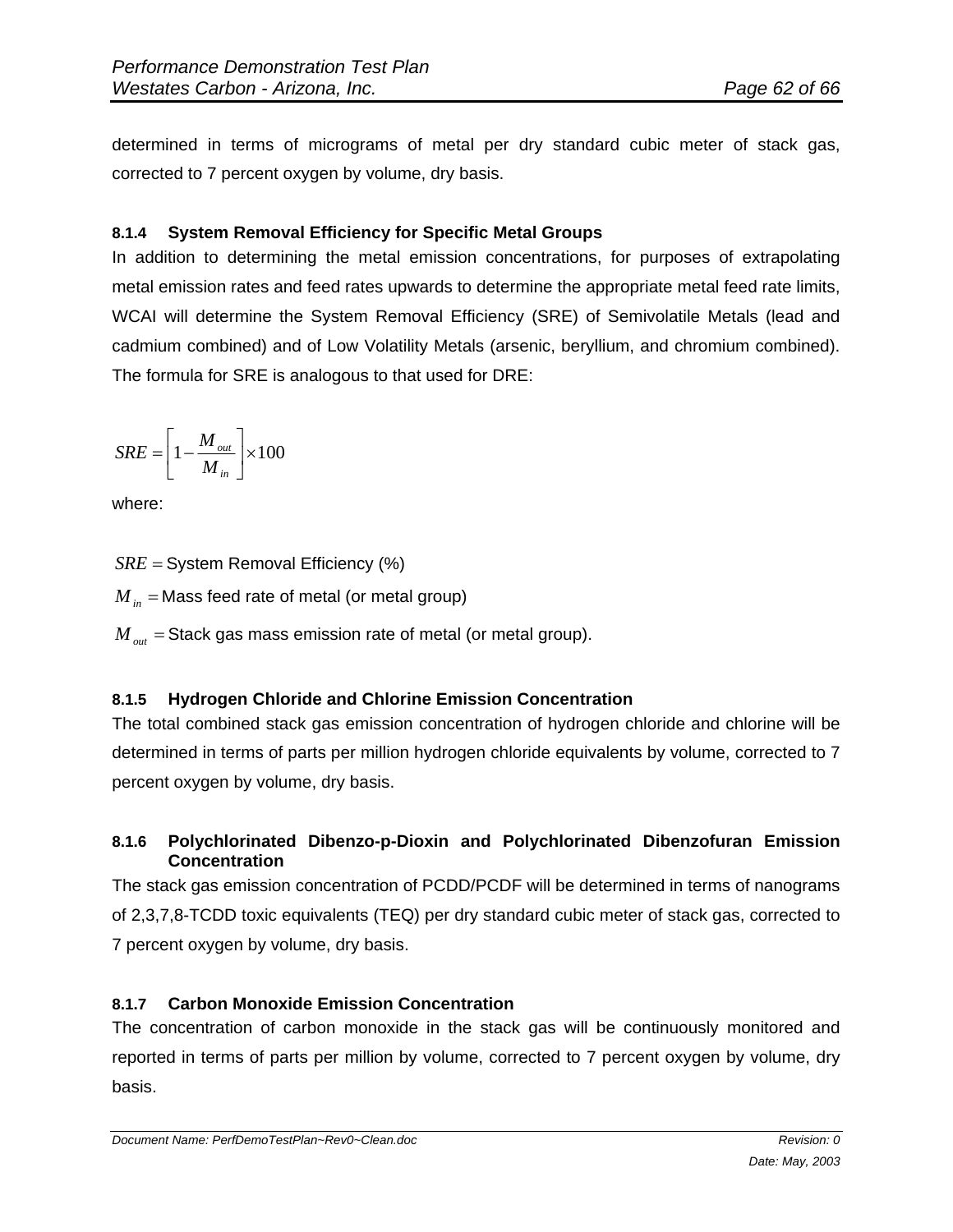# **8.1.8 Total Hydrocarbon Emission Concentration**

During each test run where DRE is being determined, the stack gas total hydrocarbon emission concentration will also be determined in terms of parts per million propane by volume, corrected to 7 percent oxygen by volume, dry basis.

# **8.2 OTHER STACK GAS EMISSION DETERMINATIONS**

In addition to the regulatory compliance emission determinations, the following stack gas emission determinations will be made:

| <b>Stack Gas Parameter</b>                                 | Units                                         |
|------------------------------------------------------------|-----------------------------------------------|
| Stack gas flow rate                                        | dscfm, dscm/min                               |
| Stack gas velocity                                         | $ft/s$ , $m/s$                                |
| Stack gas temperature                                      | °F, °C                                        |
| Stack gas moisture content                                 | vol%                                          |
| Stack gas oxygen concentration                             | vol%, dry                                     |
| Stack gas carbon dioxide concentration                     | vol%, dry                                     |
| Stack gas dry molecular weight                             | lb/lb-mol                                     |
| Particulate matter emission rate                           | $lb/h$ , $g/s$                                |
| Hydrogen chloride emission rate                            | $lb/h$ , $g/s$                                |
| Chlorine emission rate                                     | $lb/h$ , $g/s$                                |
| Metals emission rates (Al, Sb, As, Ba, Be, Cd, Cr (total), | $lb/h$ , $g/s$                                |
| Cr (VI), Co, Cu, Pb, Hg, Ni, Se, Ag, Tl, V, Zn)            |                                               |
| PCDD/PCDF emission rate (each 2,3,7,8-substituted          | $lb/h$ , $g/s$                                |
| congener, and total TEQ)                                   |                                               |
| Speciated volatile organic compound emission rate (each    | lb/h, g/s                                     |
| target analyte plus each TIC)                              |                                               |
| Speciated semivolatile organic compound emission rate      | $lb/h$ , $g/s$                                |
| (each target analyte plus each TIC)                        |                                               |
| Total volatile organics emission rate (subset of TOE)      | lb/h, g/s                                     |
| Total semivolatile organics emission rate (subset of TOE)  | lb/h, g/s                                     |
| Total nonvolatile organics emission rate (subset of TOE)   | $lb/h$ , $g/s$                                |
| PCB emission rate (each target analyte)                    | $lb/h$ , $g/s$                                |
| Organochlorine pesticides emission rate (each target       | $lb/h$ , $g/s$                                |
| analyte)                                                   |                                               |
| PAH emission rate (each target analyte)                    | $lb/h$ , $g/s$                                |
| Particle size distribution                                 | Mass fraction of various particle size ranges |

# **8.3 FEED AND EFFLUENT DETERMINATIONS**

The following feed material and effluent determination will be made: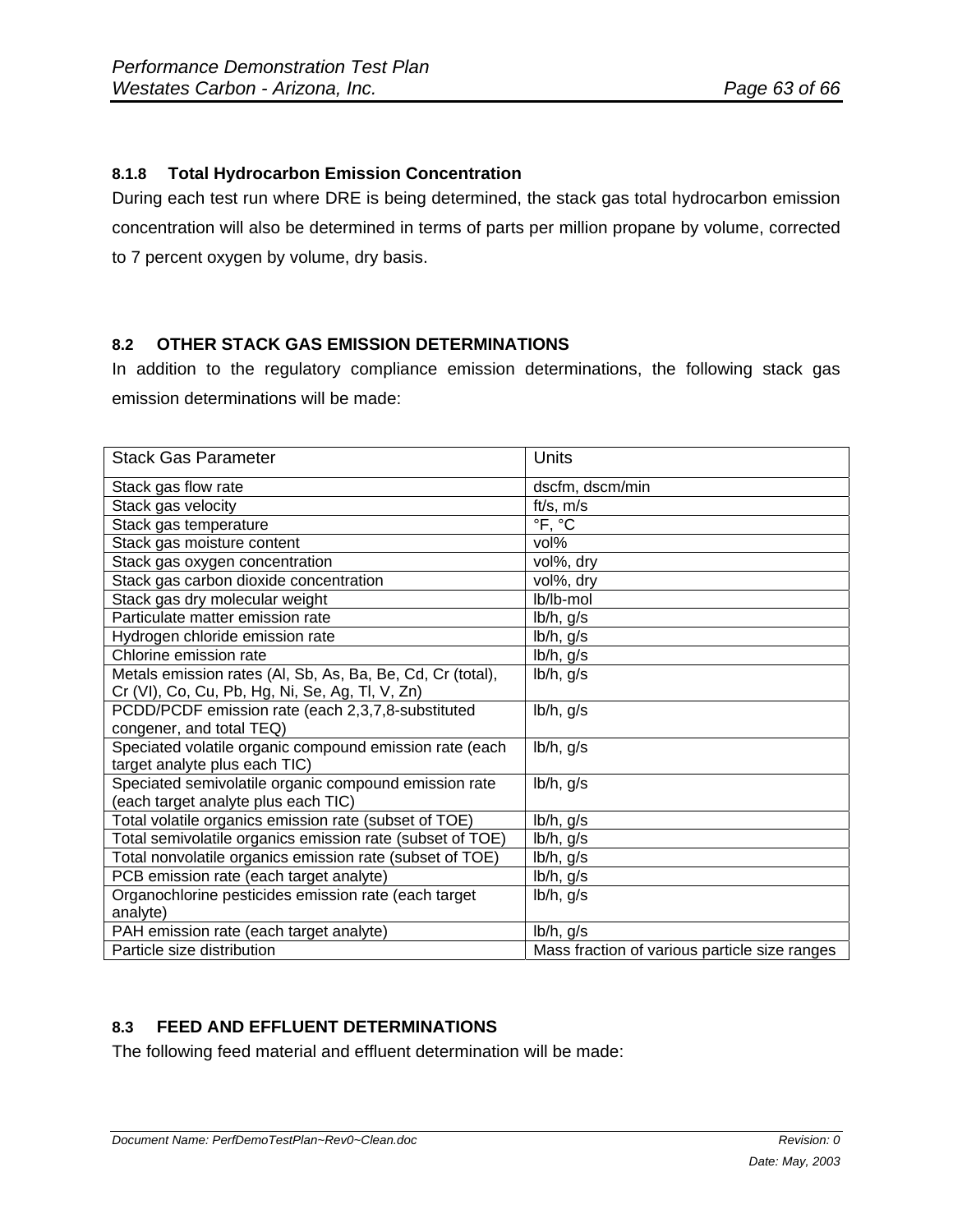| <b>Feed Parameter</b>                                      | Units      |
|------------------------------------------------------------|------------|
| Spent carbon feed rate                                     | lb/h, kg/h |
| Spent carbon chlorine/chloride concentration               | mg/kg      |
| Spent carbon metals concentration (Al, Sb, As, Ba, Be,     | mg/kg      |
| Cd, Cr, Co, Cu, Pb, Hg, Ni, Se, Ag, Tl, V, Zn)             |            |
| Spent carbon POHC concentration                            | mg/kg      |
| Spent carbon volatile organic concentration                | ug/kg      |
| Spent carbon semivolatile organic concentration            | ug/kg      |
| Makeup water metals concentration (Al, Sb, As, Ba, Be,     | mg/l       |
| Cd, Cr, Co, Cu, Pb, Hg, Ni, Se, Ag, Tl, V, Zn)             |            |
| Makeup water volatile organic concentration                | ug/l       |
| Makeup water semivolatile organic concentration            | ug/l       |
| Caustic solution metals concentration (AI, Sb, As, Ba, Be, | mg/l       |
| Cd, Cr, Co, Cu, Pb, Hg, Ni, Se, Ag, Tl, V, Zn)             |            |
| Caustic solution volatile organic concentration            | ug/l       |
| Caustic solution semivolatile organic concentration        | ug/l       |
| Total feed rate of chlorine/chloride                       | Ib/h       |
| Total feed rate of metals (Al, Sb, As, Ba, Be, Cd, Cr, Co, | Ib/h       |
| Cu, Pb, Hg, Ni, Se, Ag, Tl, V, Zn)                         |            |
| Total feed rate of each POHC                               | Ib/h       |

| <b>Effluent Parameter</b>                                | Units |
|----------------------------------------------------------|-------|
| Scrubber blowdown volatile organic concentration         | ug/kg |
| Scrubber blowdown semivolatile organic concentration     | ug/kg |
| Sscrubber blowdown metals concentration (AI, Sb, As, Ba, | mg/l  |
| Be, Cd, Cr, Co, Cu, Pb, Hg, Ni, Se, Ag, Tl, V, Zn)       |       |
| POTW discharge volatile organic concentration            | ug/l  |
| POTW discharge semivolatile organic concentration        | ug/l  |
| POTW discharge metals concentration (AI, Sb, As, Ba, Be, | mg/l  |
| Cd, Cr, Co, Cu, Pb, Hg, Ni, Se, Ag, Tl, V, Zn)           |       |

# **8.4 PROCESS DATA**

The following process data points will be continuously monitored and recorded. One minute values for each parameter listed will be presented in an appendix to the report, while the average, minimum, and maximum values recorded during each run will be summarized within the body of the report.

| <b>Process Parameter</b>                  | <b>Units</b> |
|-------------------------------------------|--------------|
| Spent carbon feed rate                    | Ib/h         |
| Afterburner temperature                   | $^{\circ}$ F |
| Venturi scrubber pressure differential    | in. w.c.     |
| Quench/Venturi scrubber liquid flow rate  | gpm          |
| Packed bed scrubber pH                    | pH           |
| Packed bed scrubber liquid flow rate      | gpm          |
| Packed bed scrubber pressure differential | in. w.c.     |

**Document Name: PerfDemoTestPlan~Rev0~Clean.doc** Revision: 0 *Revision: 0 Revision: 0*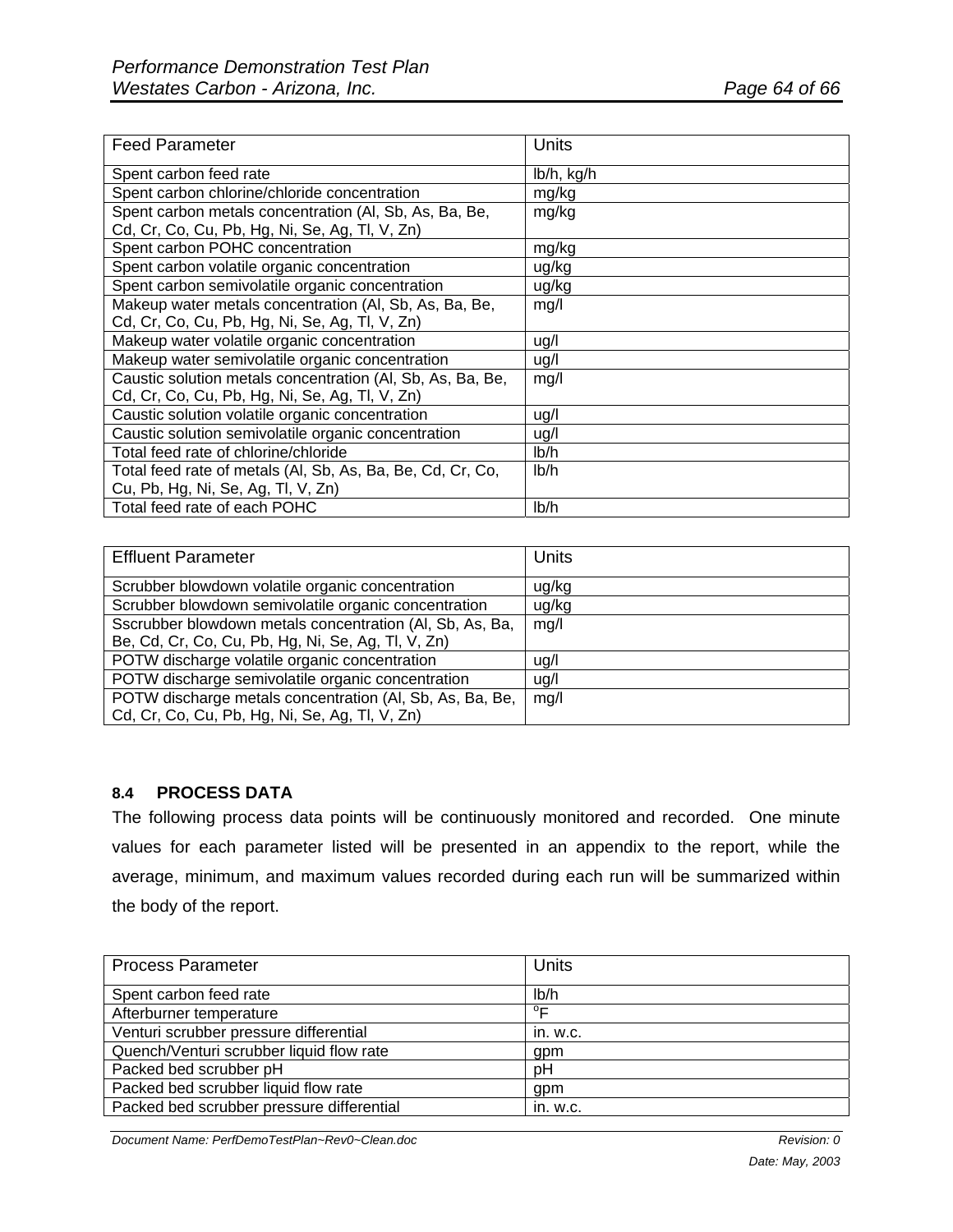| <b>Process Parameter</b>    | Units       |
|-----------------------------|-------------|
| Scrubber blowdown flow rate | qpm         |
| WESP secondary voltage      | <b>kVDC</b> |
| Stack gas flow rate         | acfm        |

## **8.5 REPORTING OF INTERMEDIATE RESULTS**

EPA has requested that WCAI report certain intermediate data to EPA during the test and prior to submittal of the final test report. WCAI will comply with those requests as follows.

#### **8.5.1 Daily Process Data**

WCAI will provide EPA's on-site observer with either computer disks or hard copy printouts (at the option of the EPA observer) representing the one-minute updated process operating data for the parameters described in Table 7-1. These data, from the previous day's test activities, will be provided at the beginning of the following day. Prior to the first day of testing, WCAI will provide the previous day's data for these same monitors, as well as their most recent calibration results.

#### **8.5.2 Unfavorable Performance Demonstration Test Results**

If WCAI determines, during the course of compiling the Performance Demonstration Test data, that any of the test emission targets were not met, of if other unfavorable results have occurred, EPA will be notified as soon as practical following WCAI's confirmation of such an occurrence. WCAI and EPA will work together to develop appropriate corrective actions to resolve any such situation.

#### **8.5.3 Modification of Planned Performance Test Operating Conditions**

Should preliminary testing of the RF system, or other information lead WCAI to propose a change of target process operating conditions or to modify the test protocol after approval of the test plan, WCAI will implement such changes through the use of a Corrective Action Request (CAR) as described in Section 14.2 of the QAPP (Attachment C). Such CAR will require approval of WCAI, the test manager, and EPA.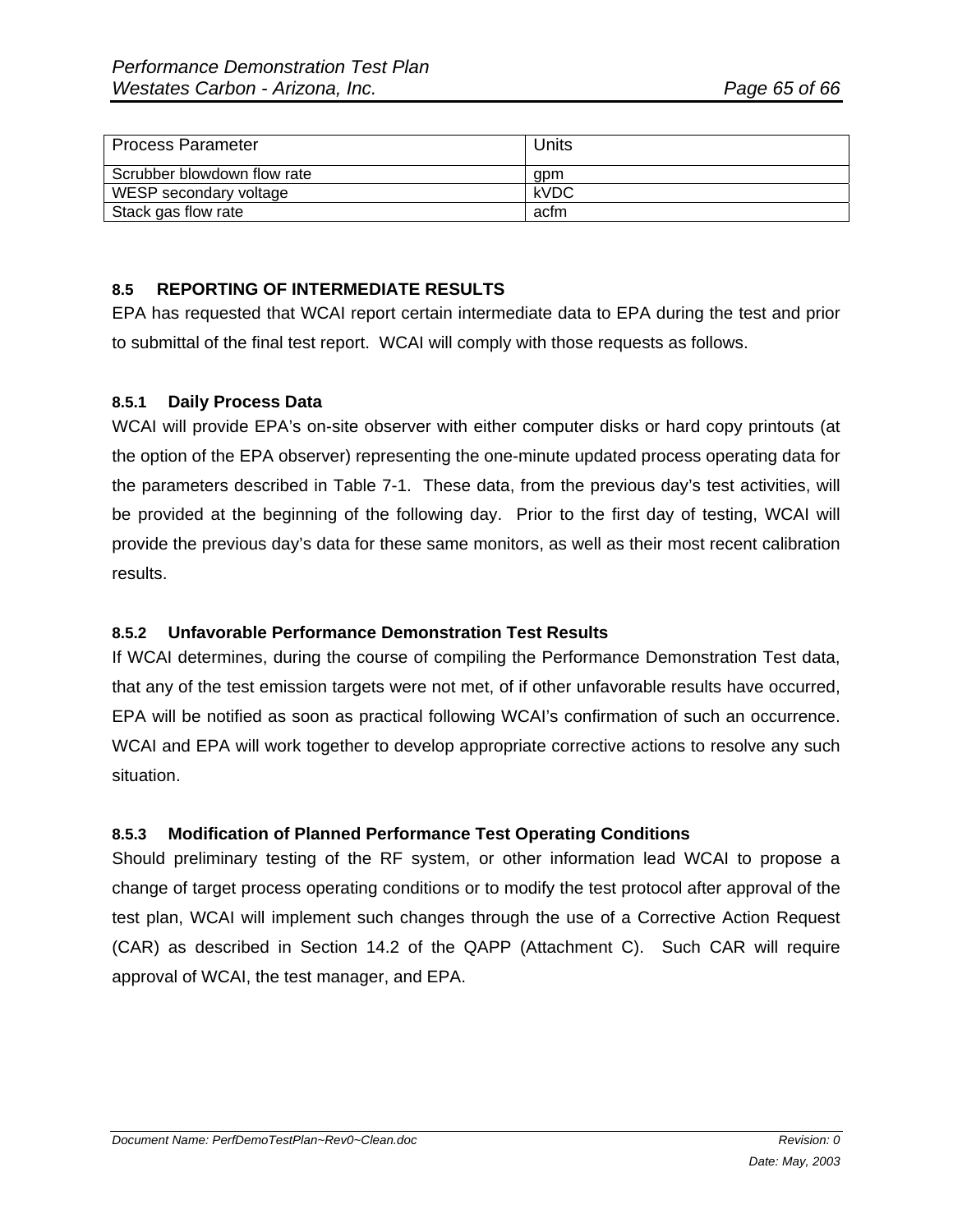# **9.0 DATA IN LIEU OF TESTING**

WCAI has conducted a number of previous tests on the carbon reactivation furnace and is confident in its ability to meet all emission requirements, however most of those tests were not conducted under conditions which would support all of the desired permit conditions as described in this test plan. Thus, data from those previous tests is not being submitted in lieu of the currently planned compliance testing. WCAI does however have particle size distribution data collected in November 2001, which it believes is appropriate for use during the risk assessment, and has included in Attachment G.

WCAI believes that it is appropriate to utilize the existing particle size distribution (PSD) data in lieu of gathering the same data during the Performance Demonstration Test, since PSD data is used for risk assessment modeling of long-term impacts from the facility. This data set was generated under typical operating conditions without spiking of metals or ash, thus the size distribution data in Attachment G is representative of normal operations. It is possible that spiking of finely divided metals during the Performance Demonstration Test could alter the size distribution of the emitted particles compared to normal operations. Further, use of the current PSD data set will also eliminate one sampling train during the Performance Demonstration Test, which is already extremely complex.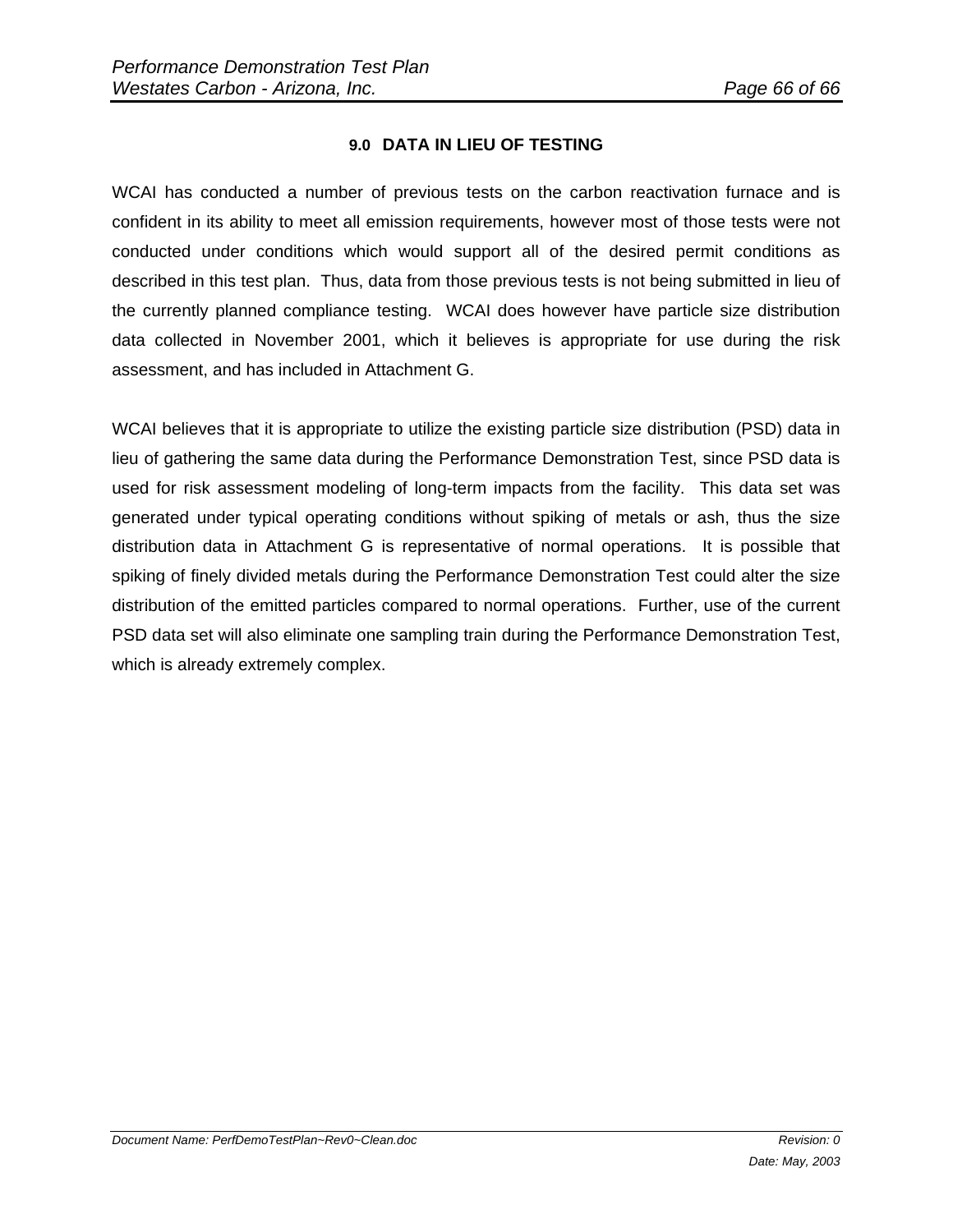# **CARBON REACTIVATION FURNACE RF-2 PERFORMANCE DEMONSTRATION TEST REPORT**

# **PREPARED FOR:**

**SIEMENS WATER TECHNOLOGIES, CORP. 2523 MUTAHAR STREET PARKER, ARIZONA 85344** 

> **Revision: 0 June 30, 2006 Focus Project No. 010111**

# **PREPARED BY:**



ENGINEERING SOLUTIONS TO ENVIRONMENTAL PROBLEMS

 **FOCUS ENVIRONMENTAL, INC 9050 EXECUTIVE PARK DRIVE., SUITE A202 KNOXVILLE, TENNESSEE 37923 (865) 694-7517**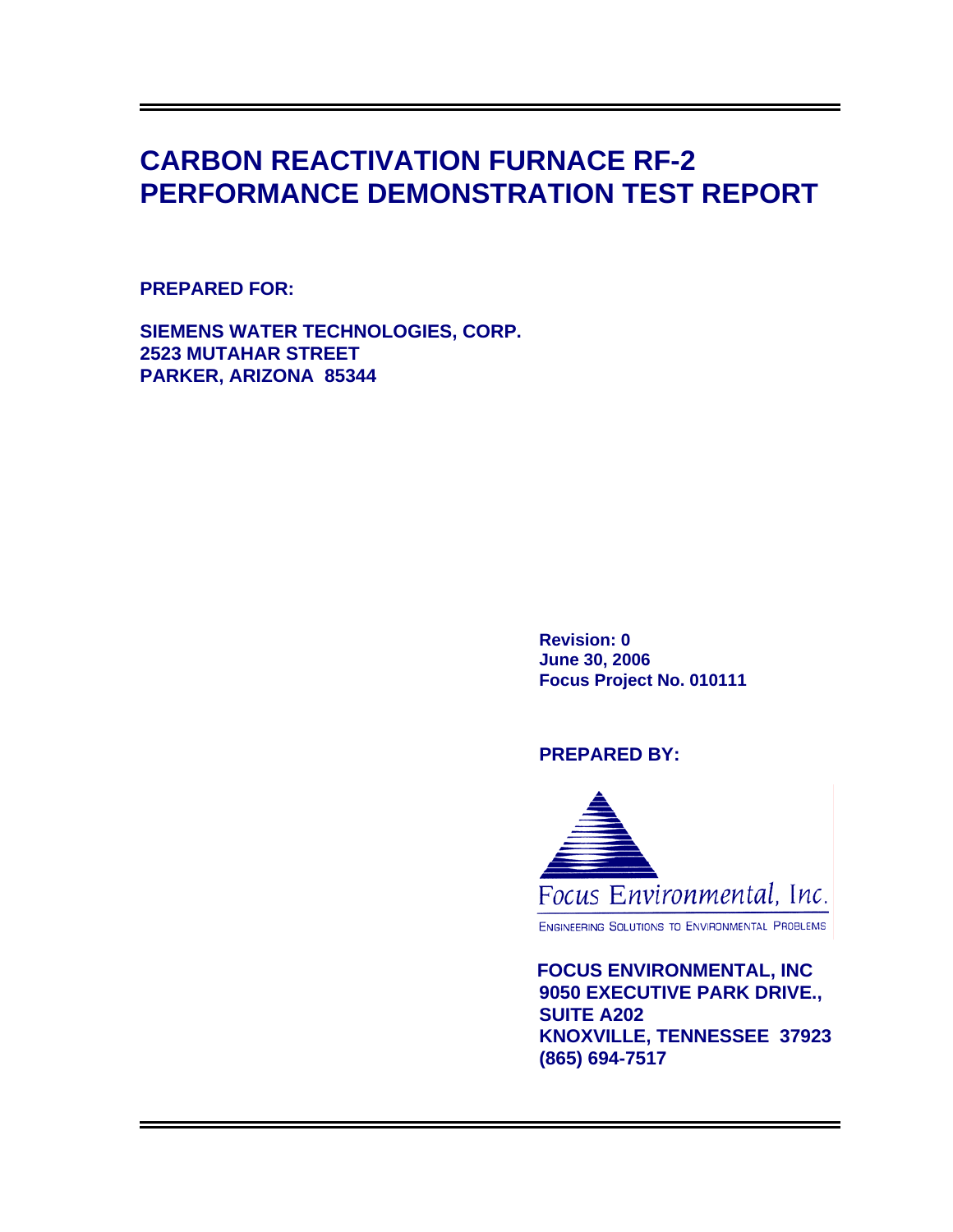# TABLE OF CONTENTS

|     | <b>VOLUME I</b> |                |  |
|-----|-----------------|----------------|--|
| 1.0 |                 |                |  |
| 2.0 |                 |                |  |
|     | 2.1             |                |  |
|     | 2.2             |                |  |
|     | 2.3             |                |  |
|     |                 | 2.3.1          |  |
|     |                 | 2.3.2          |  |
| 3.0 |                 |                |  |
|     | 3.1             |                |  |
|     | 3.2             |                |  |
|     | 3.3             |                |  |
|     | 3.4             |                |  |
| 4.0 |                 |                |  |
|     | 4.1             |                |  |
|     | 4.2             |                |  |
|     | 4.3             |                |  |
|     | 4.4             |                |  |
|     | 4.5             |                |  |
|     | 4.6             |                |  |
| 5.0 |                 |                |  |
|     | 5.1             |                |  |
|     |                 | 5.1.1          |  |
|     |                 | 5.1.2          |  |
|     |                 | 5.1.3<br>5.1.4 |  |
|     |                 | 5.1.5          |  |
|     |                 | 5.1.6          |  |
|     | 5.2             |                |  |
|     | 5.3             |                |  |
|     | 5.4             |                |  |
| 6.0 |                 |                |  |
|     | 6.1             |                |  |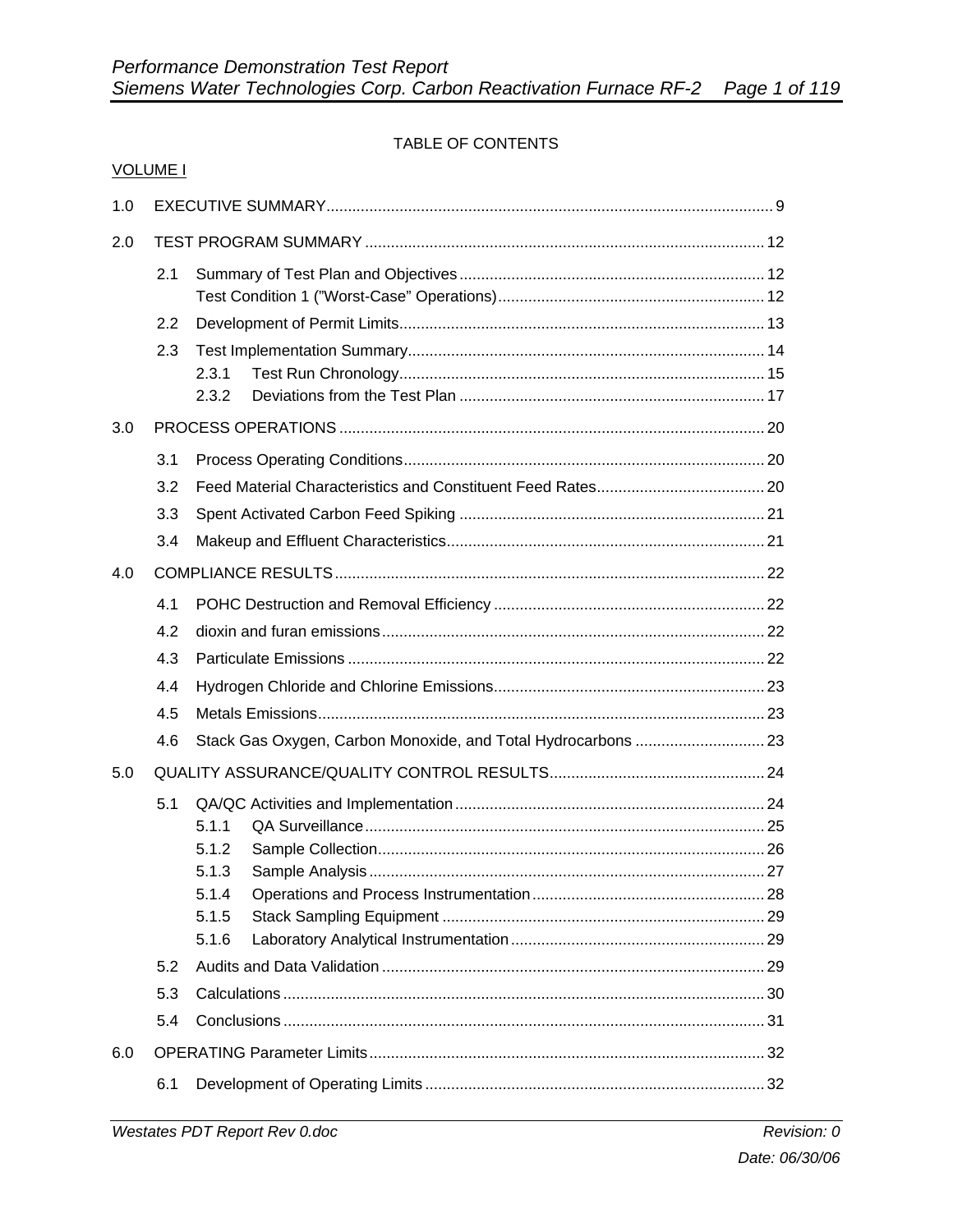|     | 6.2 |                                                                             |  |
|-----|-----|-----------------------------------------------------------------------------|--|
|     |     | Parameters Demonstrated During the Test (Group A1 Limits)  33<br>6.2.1      |  |
|     |     | 6.2.2                                                                       |  |
|     |     | 6.2.3                                                                       |  |
|     |     | 6.2.4                                                                       |  |
|     | 6.3 |                                                                             |  |
| 7.0 |     |                                                                             |  |
|     | 7.1 |                                                                             |  |
|     | 7.2 |                                                                             |  |
|     | 7.3 |                                                                             |  |
|     | 7.4 |                                                                             |  |
|     | 7.5 |                                                                             |  |
|     | 7.6 |                                                                             |  |
|     | 7.7 | Total Volatile Organics, Semivolatile Organics, and Nonvolatile Organics 40 |  |
|     | 7.8 |                                                                             |  |
|     | 7.9 |                                                                             |  |
|     |     |                                                                             |  |
|     |     |                                                                             |  |
|     |     |                                                                             |  |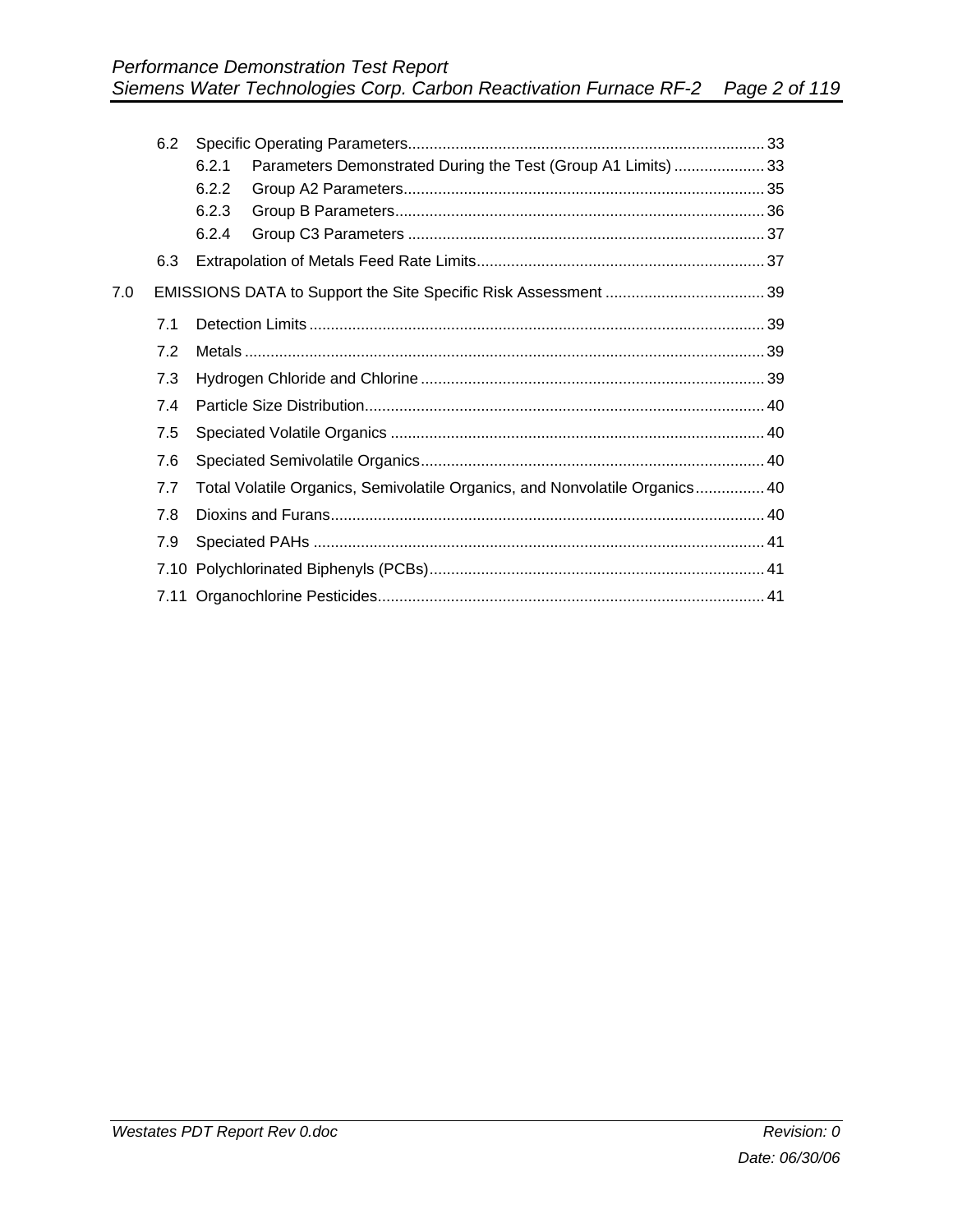#### APPENDICES

- A. Process Operating Data
- B. Test Manager's Log
- C. Corrective Action Requests
- D. Process Sampling Information
- E. List of Samples
- F. Analytical Result Summaries
- G. Calculations
- H. Data Validation Report

#### VOLUME II (on CD)

- I. Airtech, Inc. Stack Sampling Report (Includes particulate matter, M0040 Bag analytical data, and THC CEMS data)
- J. ESS, Spiking Report and Certificate of Composition for Spiking Materials
- K. CEMS Performance Specification Test Report
- L. Process Instrument Calibration Data

#### VOLUME III (on CD)

#### **Feed and Process Data Packages File Name**

- 
- 
- 
- 
- 

#### **Stack Gas Data Packages File Name**

A. M5 Particle Size Distribution 142541 M5 PSD.pdf B. M0030 VOST and First VOST Audit **H6D030169 M0030 VOST & 1**<sup>st</sup> VOST Audit.pdf C. M0040 Total Volatile Organic Condensate H6D030177 M0040 CON.pdf D. M0061 Hexavalent Chromium H6D030194 M0061 Hex Cr.pdf E. M29 Metals **H6D030224 M29 Metals.pdf** F. M0010 Total Semivolatile and Nonvolatile Organics H6D030231 M0010 TCO Grav.pdf G. M0023A Dioxin and Furans H6D030236 M0023A D-F.pdf H. M0010 PCBs and PAHs H6D030241 M0010 PCB PAH.pdf I. M0010 SVOCs and OCPs H6D030245 M0010 SVOC OCP.pdf J. M26A Chlorine and Hydrogen Chloride H6D040103 M26A HCl Cl.pdf

#### K. Second VOST Audit

A. Feed Ultimate Analysis **H6D040101 Carbon Ultimate.pdf** B. Feed Total Chlorine **H6D040102 Carbon Total Chlorine.pdf** C. Feed and Process Volatiles H6D030205 Carbon & Process VOC.pdf D. Feed and Process Semivolatiles **H6D030246 Carbon & Process SVOC.pdf** E. Feed and Process Metals **H6D040213 Carbon & Process Metals.pdf** 

<sup>nd</sup> VOST Audit.pdf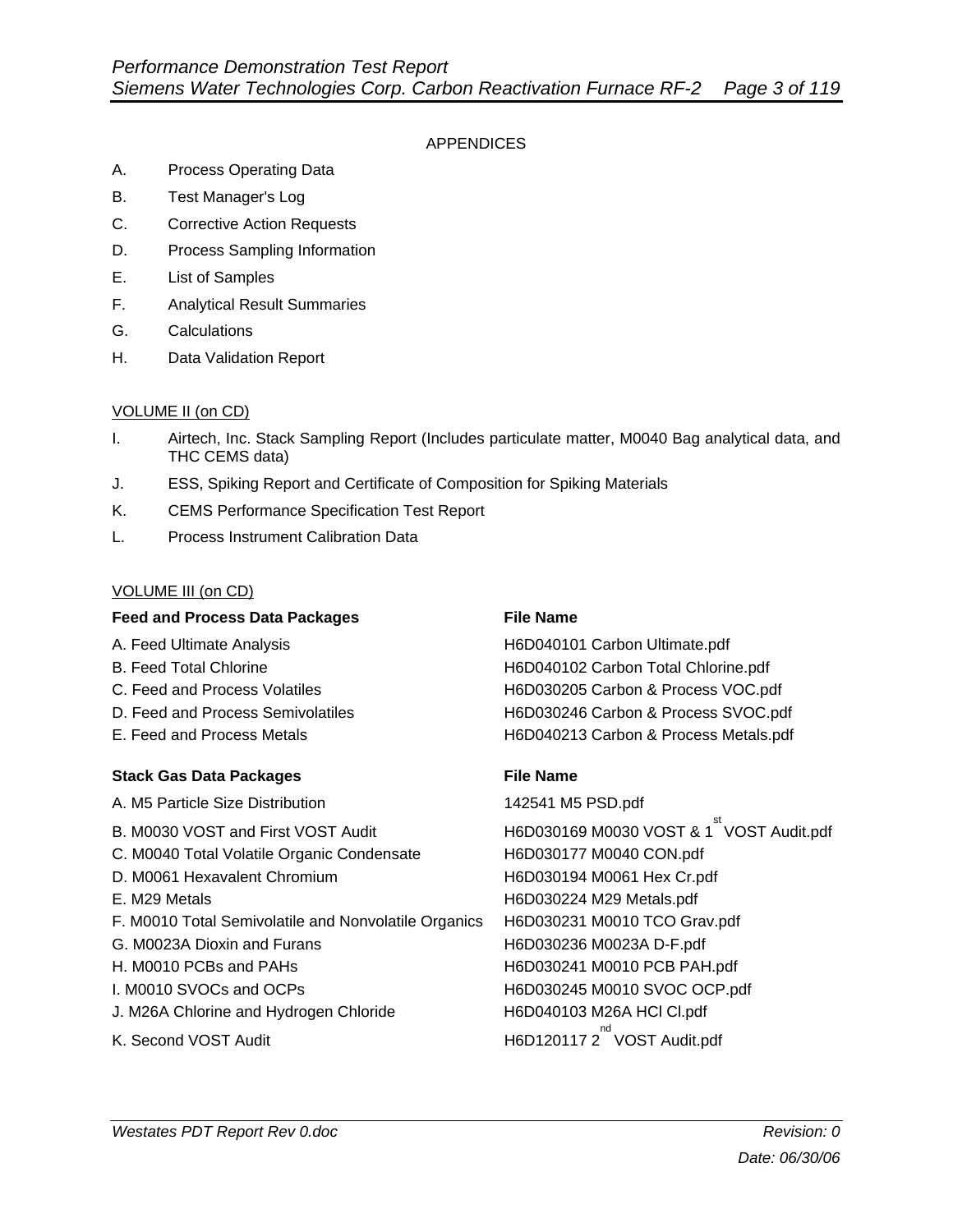# LIST OF TABLES

| Table 2-1. Summary of Planned Sampling Locations, Equipment, and Methods  46                   |             |
|------------------------------------------------------------------------------------------------|-------------|
| Table 2-2. Summary of Planned Performance Test Analytical Procedures and Methods 50            |             |
|                                                                                                |             |
|                                                                                                |             |
|                                                                                                |             |
|                                                                                                |             |
|                                                                                                |             |
| Table 3-5. Feed Composition and Constituent Feed Rates (Chloride, Metals, POHCs)59             |             |
| Table 3-5. Feed Composition and Constituent Feed Rates (Chloride, Metals, POHCs), continued60  |             |
| Table 3-5. Feed Composition and Constituent Feed Rates (Chloride, Metals, POHCs), continued61  |             |
| Table 3-5. Feed Composition and Constituent Feed Rates (Chloride, Metals, POHCs), continued 62 |             |
|                                                                                                |             |
|                                                                                                |             |
|                                                                                                |             |
|                                                                                                |             |
|                                                                                                |             |
|                                                                                                |             |
|                                                                                                |             |
|                                                                                                |             |
|                                                                                                |             |
|                                                                                                |             |
|                                                                                                |             |
| Table 4-6. Particulate Matter, Hydrogen Chloride, and Chlorine Emissions Summary - Run 1 72    |             |
| Table 4-7. Particulate Matter, Hydrogen Chloride, and Chlorine Emissions Summary - Run 2 73    |             |
| Table 4-8. Particulate Matter, Hydrogen Chloride, and Chlorine Emissions Summary - Run 3 74    |             |
|                                                                                                |             |
|                                                                                                |             |
|                                                                                                |             |
|                                                                                                |             |
|                                                                                                |             |
|                                                                                                |             |
|                                                                                                |             |
| Westates PDT Report Rev 0.doc                                                                  | Revision: 0 |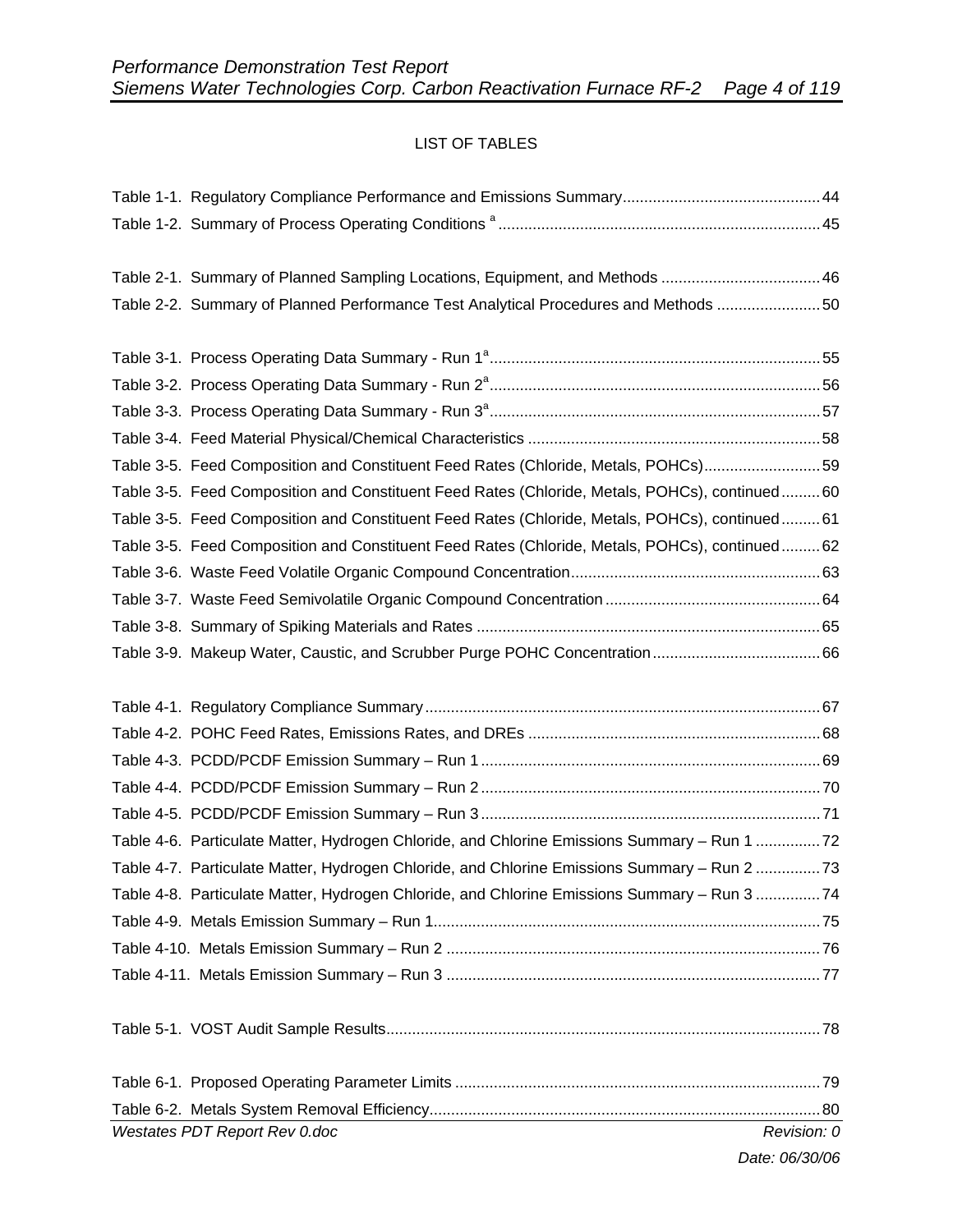| Table 7-8. Particulate Matter, Hydrogen Chloride, and Chlorine Emissions Summary - Run 1  88 |             |
|----------------------------------------------------------------------------------------------|-------------|
| Table 7-9. Particulate Matter, Hydrogen Chloride, and Chlorine Emissions Summary - Run 2  89 |             |
| Table 7-10. Particulate Matter, Hydrogen Chloride, and Chlorine Emissions Summary - Run 3 90 |             |
|                                                                                              |             |
|                                                                                              |             |
|                                                                                              |             |
|                                                                                              |             |
|                                                                                              |             |
|                                                                                              |             |
|                                                                                              |             |
|                                                                                              |             |
|                                                                                              |             |
|                                                                                              |             |
|                                                                                              |             |
|                                                                                              |             |
|                                                                                              |             |
|                                                                                              |             |
|                                                                                              |             |
|                                                                                              |             |
|                                                                                              |             |
|                                                                                              |             |
|                                                                                              |             |
|                                                                                              |             |
|                                                                                              |             |
|                                                                                              |             |
|                                                                                              |             |
|                                                                                              |             |
|                                                                                              |             |
|                                                                                              |             |
| Westates PDT Report Rev 0.doc                                                                | Revision: 0 |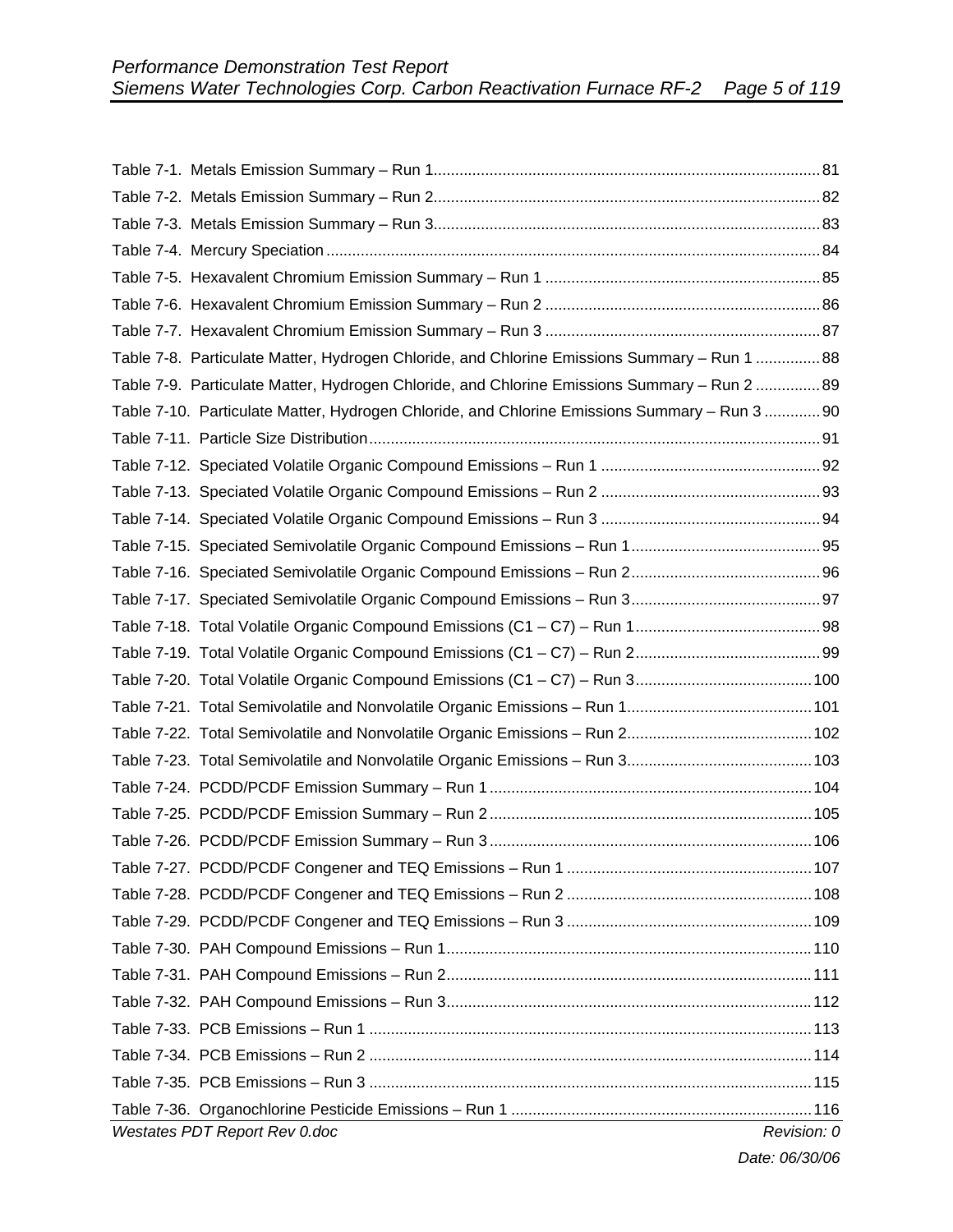## LIST OF FIGURES

|--|--|--|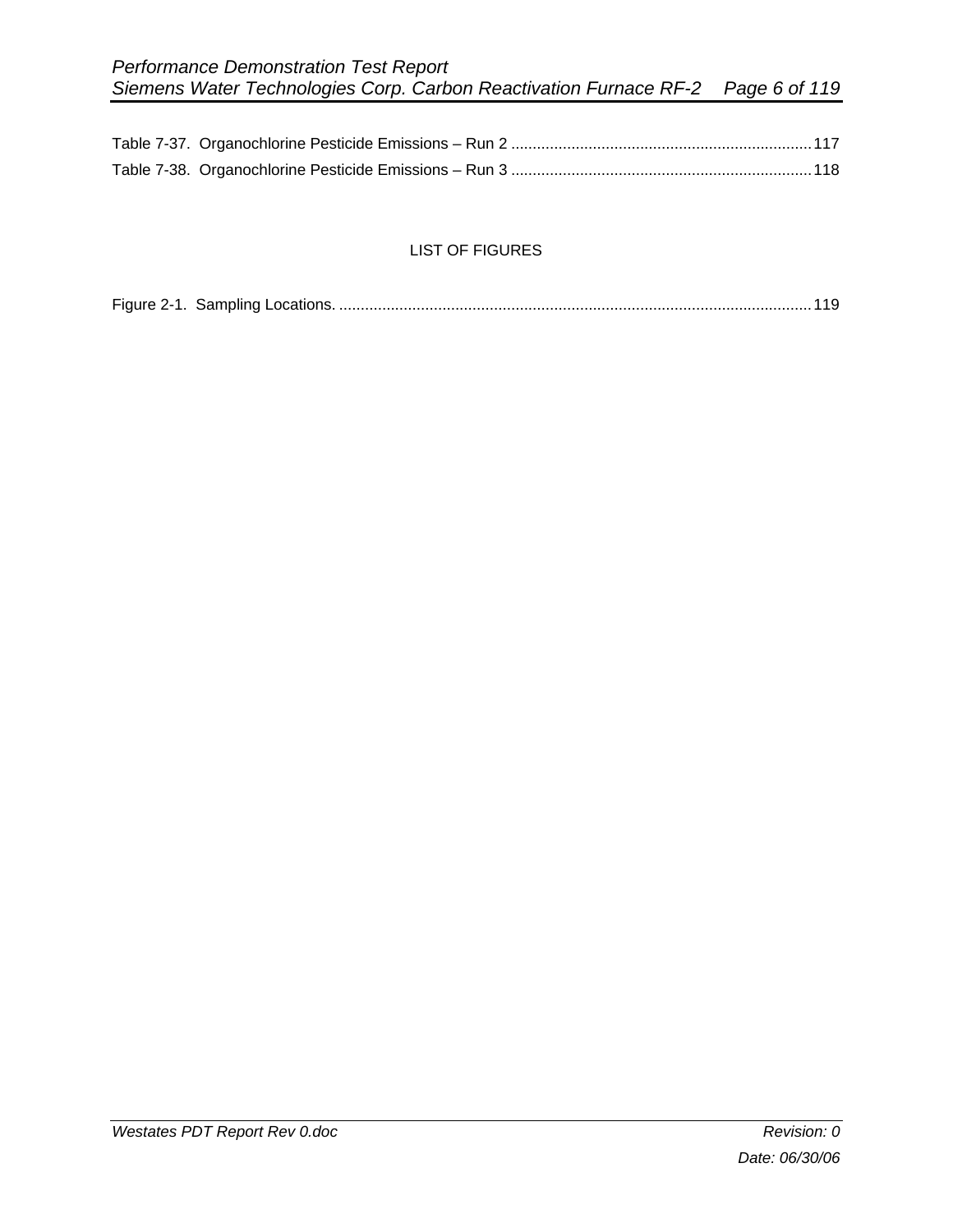#### ACRONYMS AND ABBREVIATIONS

| acfm             | Actual cubic feet per minute                                         |
|------------------|----------------------------------------------------------------------|
| <b>APC</b>       | Air pollution control                                                |
| <b>ASTM</b>      | American Society for Testing and Materials                           |
| <b>AWFCO</b>     | Automatic waste feed cutoff                                          |
| B.P.             | Boiling point                                                        |
| <b>Btu</b>       | British thermal unit                                                 |
| <b>CAR</b>       | <b>Corrective Action Request</b>                                     |
| <b>CAA</b>       | Clean Air Act                                                        |
|                  | California Air Resources Board                                       |
| <b>CARB</b>      |                                                                      |
| CEM or CEMS      | Continuous emission monitor or Continuous emission monitoring system |
| <b>CFR</b>       | Code of Federal Regulations                                          |
| cm               | Centimeters                                                          |
| CO               | Carbon monoxide                                                      |
| <b>COPCs</b>     | Compounds of potential concern                                       |
| <b>CRIT</b>      | Colorado River Indian Tribes                                         |
| cu. ft.          | Cubic foot                                                           |
| <b>CVAAS</b>     | Cold vapor atomic absorption spectroscopy                            |
| DC               | Direct current                                                       |
| <b>DOT</b>       | Department of Transportation                                         |
| <b>DQO</b>       | Data Quality Objective                                               |
| <b>DRE</b>       | Destruction and removal efficiency                                   |
| dscf             | Dry standard cubic foot                                              |
| dscfm            | Dry standard cubic feet per minute                                   |
|                  |                                                                      |
| dscm             | Dry standard cubic meters                                            |
| EPA              | United States Environmental Protection Agency                        |
| <b>FID</b>       | Flame ionization detector                                            |
| ft               | Feet                                                                 |
| g                | Gram                                                                 |
| GC/FID           | Gas chromatography/flame ionization detector                         |
| GC/MS            | Gas chromatography/mass spectrometry                                 |
| gpm              | U.S. Gallons per minute                                              |
| gr               | Grain (equals 1/7000 pound)                                          |
| <b>GRAV</b>      | Gravimetric                                                          |
| <b>HAP</b>       | Hazardous air pollutant                                              |
| HCI              | Hydrogen chloride                                                    |
| <b>HPLC</b>      | High performance liquid chromatography                               |
| hr               | Hour                                                                 |
| <b>HRGC/HRMS</b> | High resolution gas chromatography/high resolution mass spectrometry |
| <b>HWC MACT</b>  | Hazardous Waste Combustor Maximum Achievable Control Technology      |
|                  | regulations                                                          |
| <b>ICP</b>       |                                                                      |
|                  | Inductively coupled plasma spectroscopy                              |
| in.              | Inch                                                                 |
| in w.c.          | Inches of water column (pressure measurement)                        |
| kg               | Kilogram                                                             |
| L                | Liter                                                                |
| lb               | Pound                                                                |
| Ipm              | Liters per minute                                                    |
| m                | Meter                                                                |
| mg               | Milligram                                                            |
| ml               | Milliliter                                                           |
| <b>MTEC</b>      | Maximum theoretical emission concentration                           |
| <b>NDIR</b>      | Non-dispersive infrared                                              |

*Westates PDT Report Rev 0.doc Revision: 0* **<b>***Revision: 0 Revision: 0*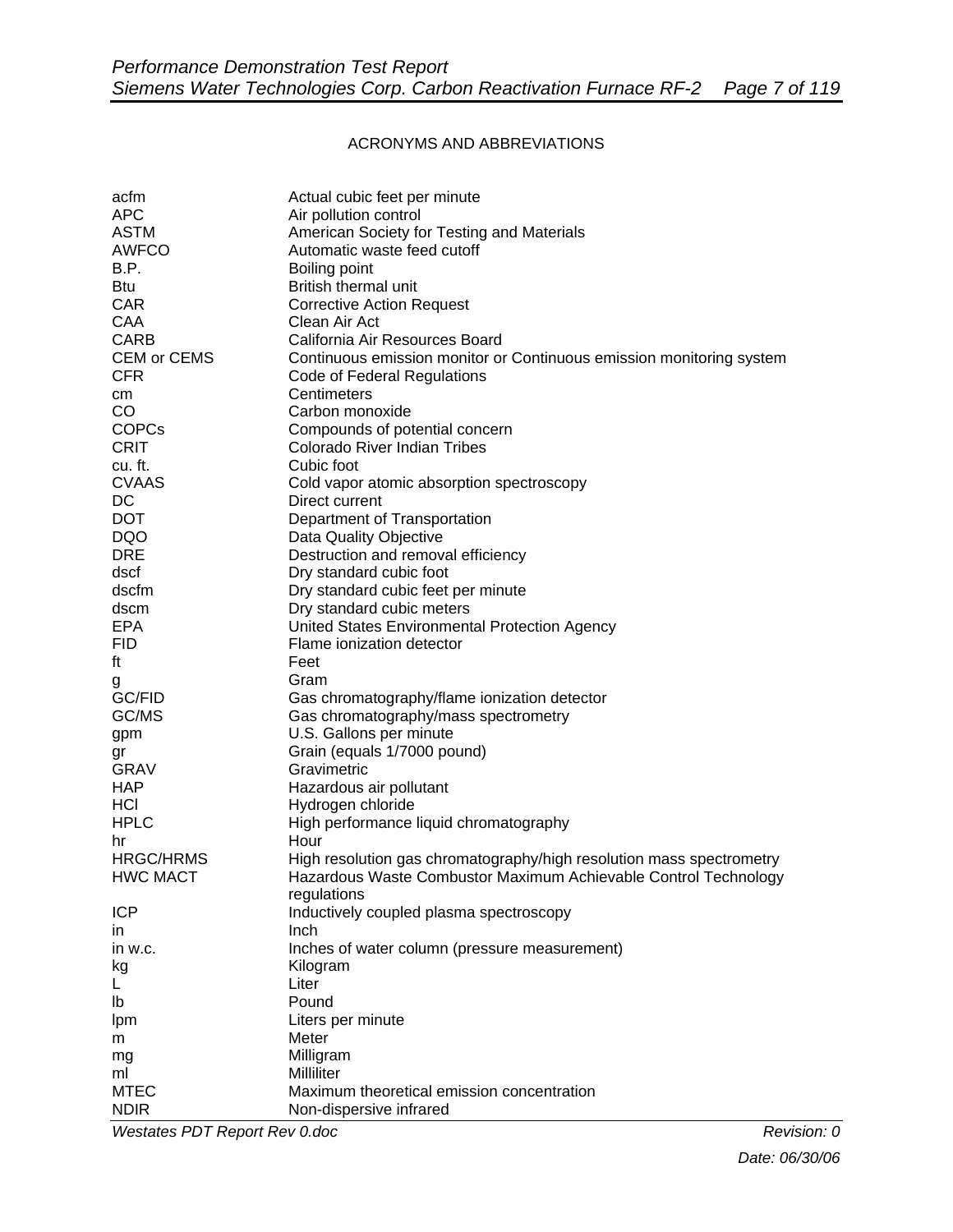| ng          | Nanogram                                                             |
|-------------|----------------------------------------------------------------------|
| <b>NVOC</b> | Nonvolatile organic compound                                         |
| P&ID        | Piping and instrumentation diagram                                   |
| <b>PAH</b>  | Polyaromatic hydrocarbon                                             |
| <b>PCB</b>  | Polychlorinated biphenyl                                             |
| PCDD/PCDF   | Polychlorinated dibenzo-p-dioxins and polychlorinated dibenzo furans |
| <b>PDT</b>  | <b>Performance Demonstration Test</b>                                |
| <b>PDTP</b> | Performance Demonstration Test Plan                                  |
| <b>PFD</b>  | Process flow diagram                                                 |
| <b>PIC</b>  | Product of incomplete combustion                                     |
| <b>PLC</b>  | Programmable logic controller                                        |
| <b>POHC</b> | Principal organic hazardous constituent                              |
| <b>POTW</b> | Publicly owned treatment works                                       |
| ppm         | Parts per million                                                    |
| ppmv        | Parts per million by volume                                          |
| ppmvd       | Parts per million by volume, dry basis                               |
| psig        | Pounds per square inch, gauge                                        |
| QA          | Quality assurance                                                    |
| QAPP        | <b>Quality Assurance Project Plan</b>                                |
| QC          | <b>Quality control</b>                                               |
| <b>RCRA</b> | Resource Conservation and Recovery Act                               |
| <b>RF</b>   | <b>Reactivation Furnace</b>                                          |
| s           | Second                                                               |
| scfm        | Standard cubic feet per minute                                       |
| <b>SOP</b>  | Standard operating procedure                                         |
| sq. ft.     | Square feet                                                          |
| SQL         | Sample quantitation limit                                            |
| <b>SVOC</b> | Semivolatile organic compound                                        |
| <b>TCDD</b> | Tetrachloro dibenzo-p-dioxin                                         |
| <b>TCO</b>  | Total chromatographable organics                                     |
| <b>TEQ</b>  | Toxicity equivalent (related to 2,3,7,8-TCDD)                        |
| <b>THC</b>  | Total hydrocarbons                                                   |
| <b>TIC</b>  | Tentatively identified compound                                      |
| <b>TOE</b>  | Total organic emissions                                              |
| <b>TSCA</b> | <b>Toxic Substances Control Act</b>                                  |
| ug          | Microgram                                                            |
| <b>VOA</b>  | Volatile organic analysis                                            |
| <b>VOC</b>  | Volatile organic compound                                            |
| <b>VOST</b> | Volatile organic sampling train                                      |
| <b>WESP</b> | Wet electrostatic precipitator                                       |
| W.C.        | Water column                                                         |
| XAD         | Brand name for Amberlite XAD-2 adsorbent resin                       |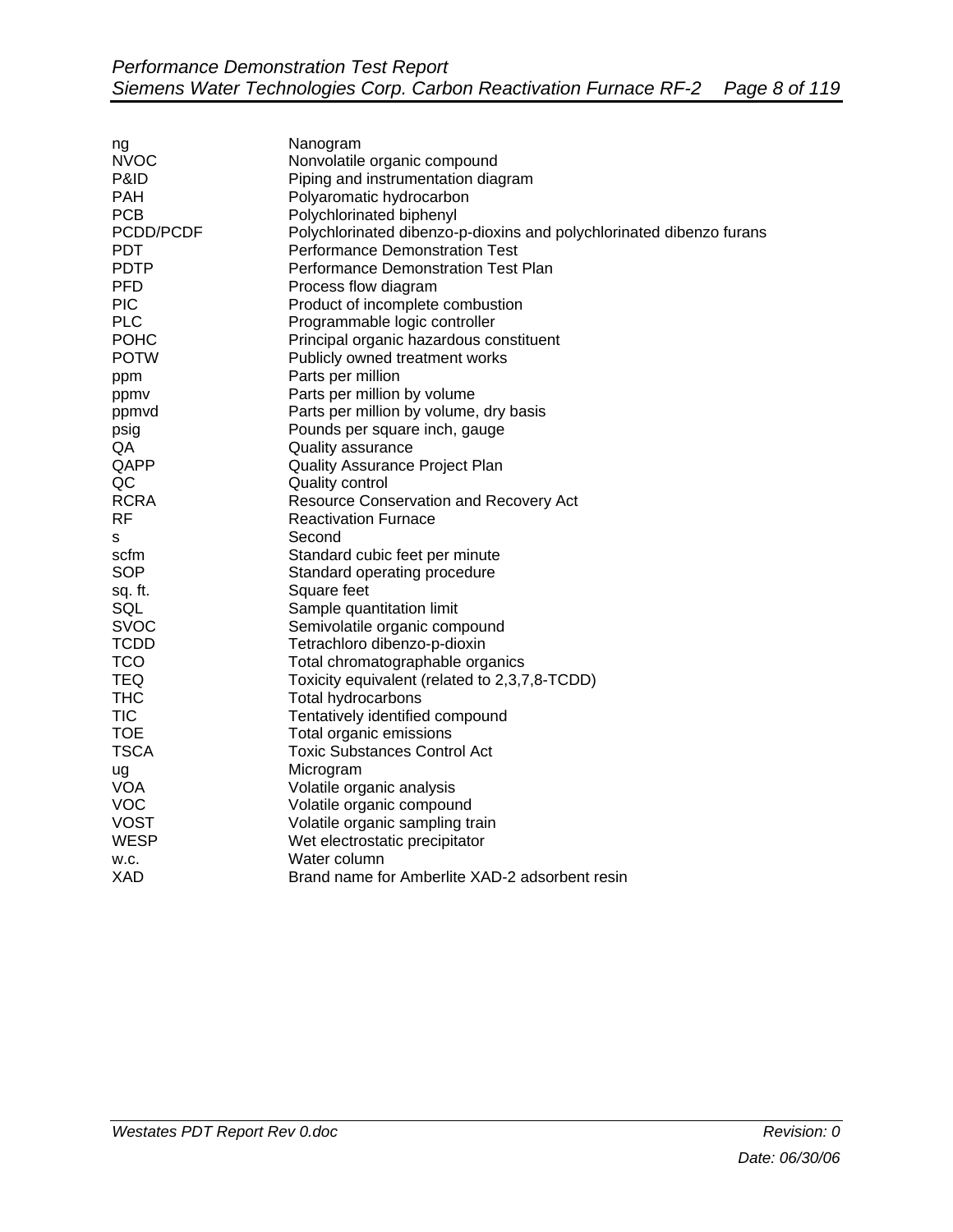## **1.0 EXECUTIVE SUMMARY**

A Performance Demonstration Test (PDT) of the Carbon Reactivation Furnace RF-2 at the Siemens Water Technologies Corp. (formerly known as U.S. Filter Westates) Facility located in the Colorado River Indian Tribes (CRIT) Industrial Park near Parker, Arizona was conducted in March 2006.

The facility treats spent activated carbon that has been used by industry, state and federal government agencies, and municipalities for the removal of organic compounds from liquid and vapor phase process waste streams. Once the carbon has been used and is spent, it must be either disposed of or reactivated at a facility such as Siemens Water Technologies Corp.. A Carbon Reactivation Furnace (designated as RF-2) is used by Siemens Water Technologies Corp. to reactivate the spent carbon. Some of the carbon received at the Parker facility is designated as a hazardous waste under the Resource Conservation and Recovery Act (RCRA) regulations. Much of the carbon received at the facility is not a RCRA hazardous waste, as it is either not a characteristic or listed waste. The RF is not a hazardous waste incinerator. "Hazardous waste incinerator" is defined in 40 CFR Part 63, Subpart EEE as a "device defined as an incinerator in § 260.10 of this chapter and that burns hazardous waste at any time." (40 CFR 63.1201). "Incinerator" is defined in 40 CFR 260.10 as "any enclosed device that: (1) Uses controlled flame combustion and neither meets the criteria for classification as a boiler, sludge dryer or carbon regeneration unit, nor is listed as an industrial furnace; or (2) Meets the definition of infrared incinerator or plasma arc incinerator. (emphasis supplied)" The RF-2 unit does not qualify as an incinerator and instead is designated by Subpart X of the RCRA regulations as a Miscellaneous Unit. According to 40 CFR 264.601 of the Subpart X regulations, permit terms and provisions for a Miscellaneous Unit must include appropriate requirements of 40 CFR Subparts I through O and Subparts AA through CC, 40 CFR 270, 40 CFR 63 Subpart EEE, and 40 CFR 146.

Based on 40 CFR 264.601, Siemens Water Technologies Corp. tested the RF-2 unit to demonstrate performance and to establish operating parameter limits in accordance with the standards of 40 CFR 63 Subpart EEE. The emission standards of 40 CFR 63 Subpart EEE are more stringent than the RCRA hazardous waste incinerator emission standards of 40 CFR 264 Subpart O. The regulations at 40 CFR 63 Subpart EEE are often referred to as the Hazardous Waste Combustor Maximum Achievable Control Technology (HWC MACT) standards. This terminology will be used in this document.

The testing was conducted in accordance with the requirements of the HWC MACT standards and the approved PDT plan. The testing consisted of a Performance Demonstration Test of the RF-2 unit and a Continuous Emissions Monitoring Systems (CEMS) test. The CEMS testing was conducted just prior to the RF-2 PDT. The formal PDT was conducted on March 27 through March 30, 2006.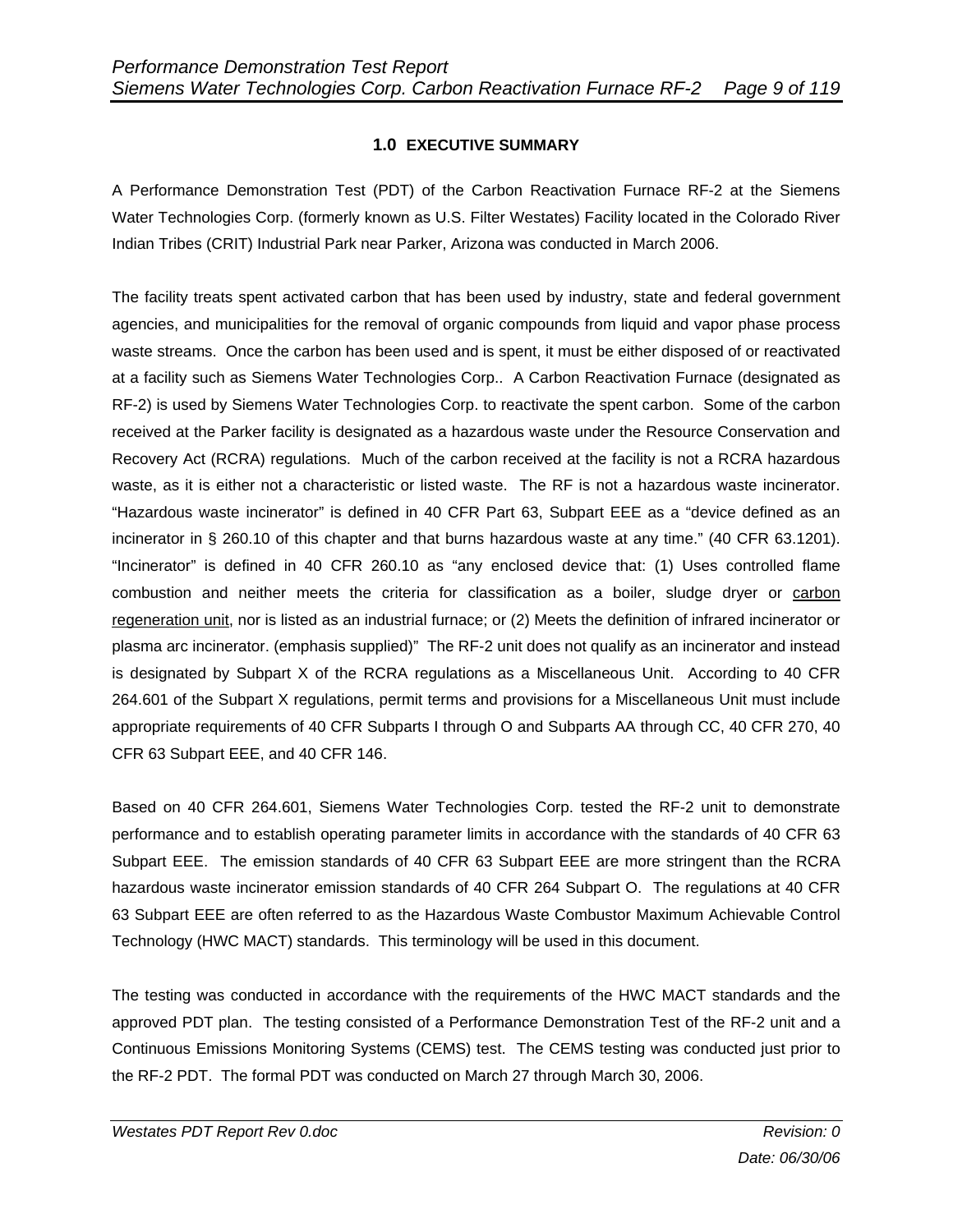The carbon reactivation process consists of a multiple hearth reactivation furnace, a natural gas fired afterburner used to destroy organic contaminants released from the carbon, a wet quench, venturi scrubber, packed bed scrubber, and wet electrostatic precipitator.

The purpose of the PDT was to:

- 1. Demonstrate Compliance with Applicable USEPA Regulatory Performance Standards (Based on HWC MACT Standards for Existing Hazardous Waste Incinerators):
	- Demonstrate a DRE of greater than or equal to 99.99% for the selected principal organic hazardous constituents (POHCs) chlorobenzene and tetrachloroethene.
	- Demonstrate stack gas carbon monoxide concentration less than or equal to 100 ppmv, dry basis, corrected to 7% oxygen.
	- Demonstrate stack gas hydrocarbon concentration of less than or equal to 10 ppmv, as propane, dry basis, corrected to 7% oxygen.
	- Demonstrate a stack gas particulate concentration less than or equal to 34 mg/dscm (0.015 gr/dscf) corrected to 7% oxygen.
	- Demonstrate that the stack gas concentration of hydrogen chloride (HCl) and chlorine  $(C_2)$  are no greater than 77 ppmv, dry basis, corrected to 7% oxygen, expressed as HCl equivalents.
	- Demonstrate that the stack gas mercury concentration is less than or equal to 130 µg/dscm, corrected to 7% oxygen.
	- Demonstrate that the stack gas concentration of semivolatile metals (cadmium and lead, combined) is less than or equal to 240 µg/dscm, corrected to 7% oxygen.
	- Demonstrate that the stack gas concentration of low volatility metals (arsenic, beryllium, and chromium, combined) is less than or equal to 97  $\mu$ g/dscm, corrected to 7% oxygen.
	- Demonstrate that the stack gas concentration of dioxins and furans does not exceed 0.40 ng/dscm, corrected to 7% oxygen, expressed as toxic equivalents of 2,3,7,8- TCDD (TEQ). This is the applicable standard since the gas temperature entering the first particulate matter control device is less than 400°F.
- 2. Establish Permit Operating Limits
	- Demonstrate maximum feed rate for spent activated carbon.
	- Demonstrate minimum afterburner gas temperature
	- Demonstrate maximum combustion gas velocity (or a suitable surrogate indicator)
	- Demonstrate maximum total chlorine/chloride feed rate
	- Establish a Maximum Theoretical Emission Concentration (MTEC) limit for mercury
	- Demonstrate system removal efficiency (SRE) for semivolatile and low volatility metals so feed rate limits can be developed by extrapolation from test results.
	- Establish appropriate operating limits for the air pollution control system components.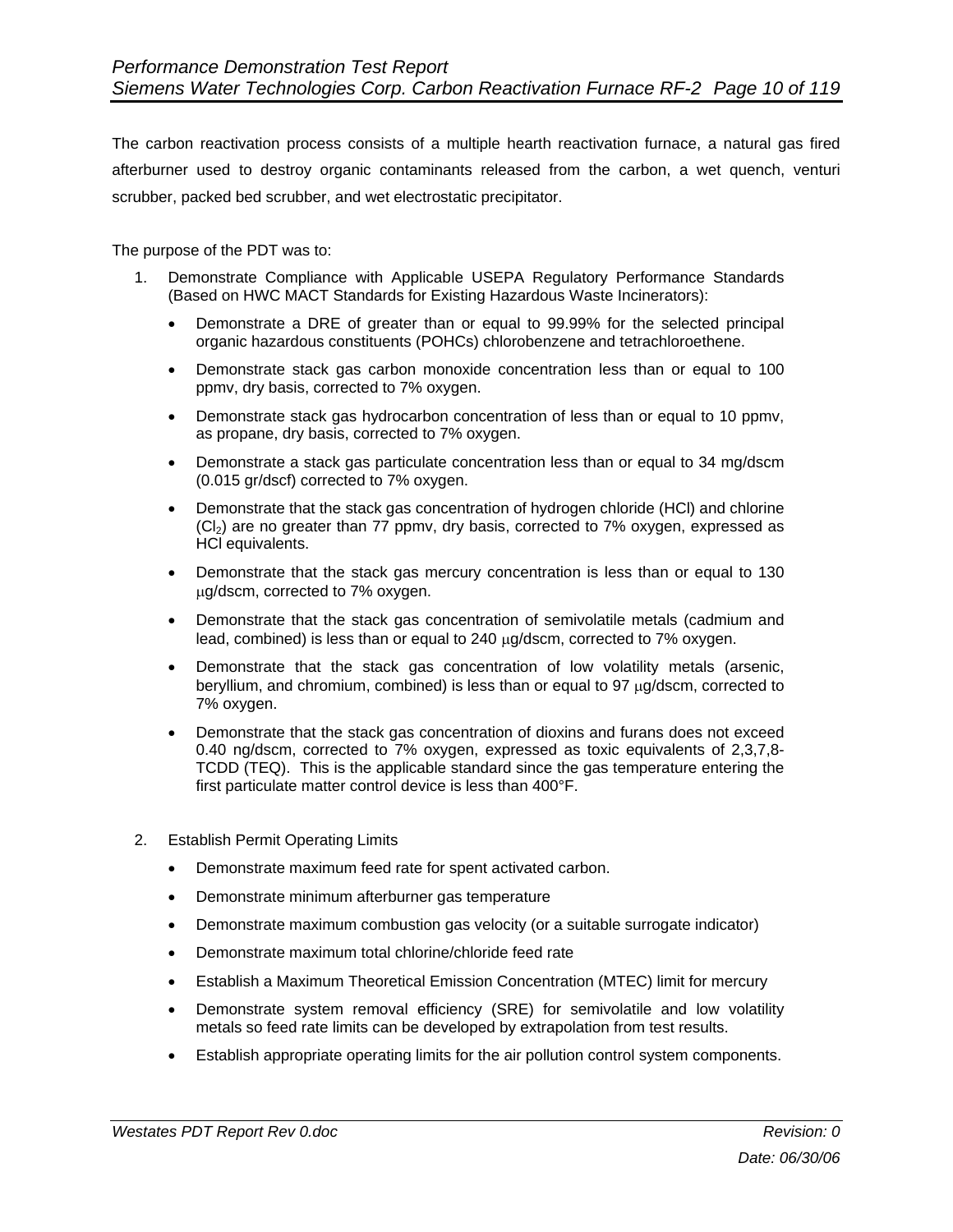- 3. Gather Information for Use in a Site-Specific Risk Assessment
	- Measure emissions of metals, including hexavalent chromium
	- Measure emissions of specific volatile and semivolatile products of incomplete combustion (PICs)
	- Measure emissions of polychlorinated dibenzo-p-dioxins and polychlorinated dibenzofurans (PCDD/PCDF)
	- Measure emissions of polychlorinated biphenyls (PCBs)
	- Measure emissions of specific organochlorine pesticides
	- Measure emissions of total volatile, semivolatile, and nonvolatile organics
	- Determine the stack gas particle size distribution.

A summary of the PDT performance and emission results is presented in Table 1-1. A summary of the process operating conditions for each run is presented in Table 1-2.

The PDT results indicate that the RF-2 unit meets the applicable performance requirements. Specific conclusions drawn from the PDT are as follows:

- The RF-2 system operated reliably during each PDT run, and was able to maintain operating conditions which were consistent with the target values stated in the PDT Plan. The test results are suitable for establishing operating parameter limits.
- DRE requirements of 99.99% or greater were met for both POHCs (monochlorobenzene and tetrachloroethene). Minimum temperature limits and maximum flue gas flow rate limits can be appropriately established from the test results.
- PCDD/PCDF emission standards were met.
- Particulate matter emission standards were met.
- Metal emission standards were met for mercury, semivolatile metals, and low volatility metals. Maximum metal feed rates can be reliably determined using the test results.
- Stack gas CO and THC concentration standards were met in all test runs.
- Stack gas HCl/Cl<sub>2</sub> emission requirements were met. Maximum total chlorine and chloride feed rate limits can be appropriately established from the test results.
- Emissions data to support the estimates of risk in a site-specific multi-pathway human health and ecological risk assessment were gathered successfully.

Continued operation of the Siemens Water Technologies Corp. Carbon Reactivation Furnace RF-2 under the conditions established by the PDT will result in effective destruction of organic compounds, and control of emissions in accordance with the applicable performance requirements.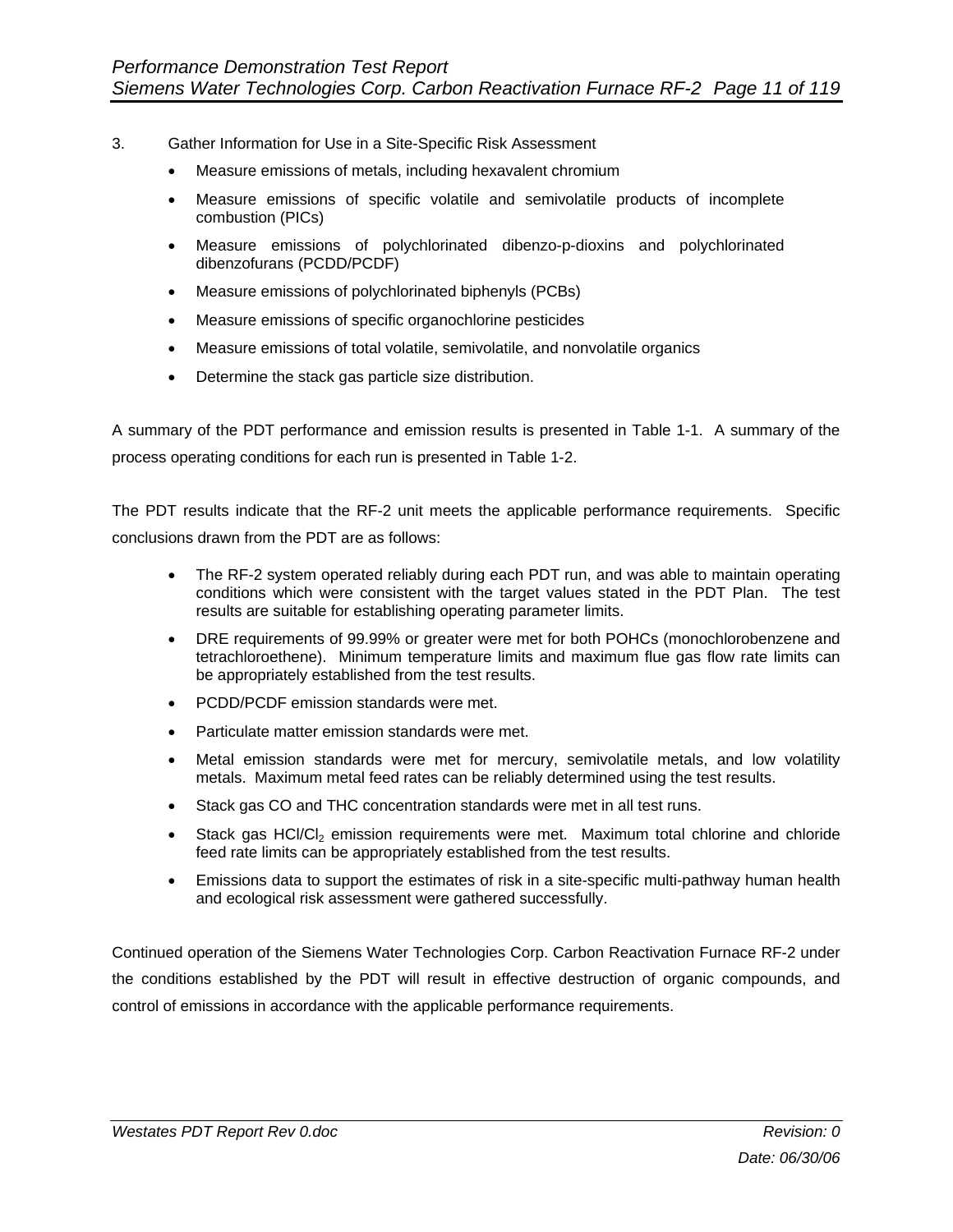## **2.0 TEST PROGRAM SUMMARY**

#### **2.1 SUMMARY OF TEST PLAN AND OBJECTIVES**

In order to accomplish the PDT objectives, (i.e., demonstrating that the unit will meet all applicable environmental performance standards) a single test condition representing "worst case" operations of minimum temperature, maximum combustion gas velocity (minimum residence time), and maximum spent activated carbon feed rate was performed. The test consisted of three replicate sampling runs.

A summary description of the planned testing conditions, analytical parameters, and sampling methods follows:

#### **Test Condition 1 ("Worst-Case" Operations)**

Sampling and monitoring protocols that were planned for the performance test are summarized as follows:

- Spent Activated Carbon Feed total chlorine/chloride, elemental (C, H, N, O, S, moisture), volatile organics, semivolatile organics, and total metals (Al, Sb, As, Ba, Be, Cd, Cr, Co, Cu, Pb, Hg, Ni, Se, Ag, Tl, V, Zn)
- Makeup Water volatile organics, semivolatile organics, and total metals (Al, Sb, As, Ba, Be, Cd, Cr, Co, Cu, Pb, Hg, Ni, Se, Ag, Tl, V, Zn)
- Caustic feed to APC volatile organics, semivolatile organics, and total metals (Al, Sb, As, Ba, Be, Cd, Cr, Cu, Co, Pb, Hg, Ag, Tl, Se, Ni, V, Zn)
- Scrubber Blowdown volatile organics, semivolatile organics, and total metals (Al, Sb, As, Ba, Be, Cd, Cr, Co, Cu, Pb, Hg, Ni, Se, Ag, Tl, V, Zn)
- Wastewater Discharge to POTW volatile organics, semivolatile organics, and total metals (Al, Sb, As, Ba, Be, Cd, Cr, Co, Cu, Pb, Hg, Ni, Se, Ag, Tl, V, Zn)
- Stack gas particulate, HCI, and  $Cl<sub>2</sub>$  using EPA Method 26A
- Stack gas target volatile organics using VOST, SW-846 Method 0030
- Stack gas target semivolatile organics and organochlorine pesticides using SW-846 Method 0010
- Stack gas PAHs and PCBs using a separate SW-846 Method 0010 sampling train
- Stack gas PCDD/PCDF using SW-846 Method 0023A
- Stack gas total volatile organics using SW-846 Method 0040
- Stack gas total semivolatile and nonvolatile organics using SW-846 Method 0010
- Stack gas metals (Al, Sb, As, Ba, Be, Cd, total Cr, Co, Cu, Pb, Hg, Ni, Se, Ag, Tl, V, and Zn) using EPA Method 29
- Stack gas hexavalent chromium using SW-846 Method 0061
- Stack gas particle size distribution using a cascade impactor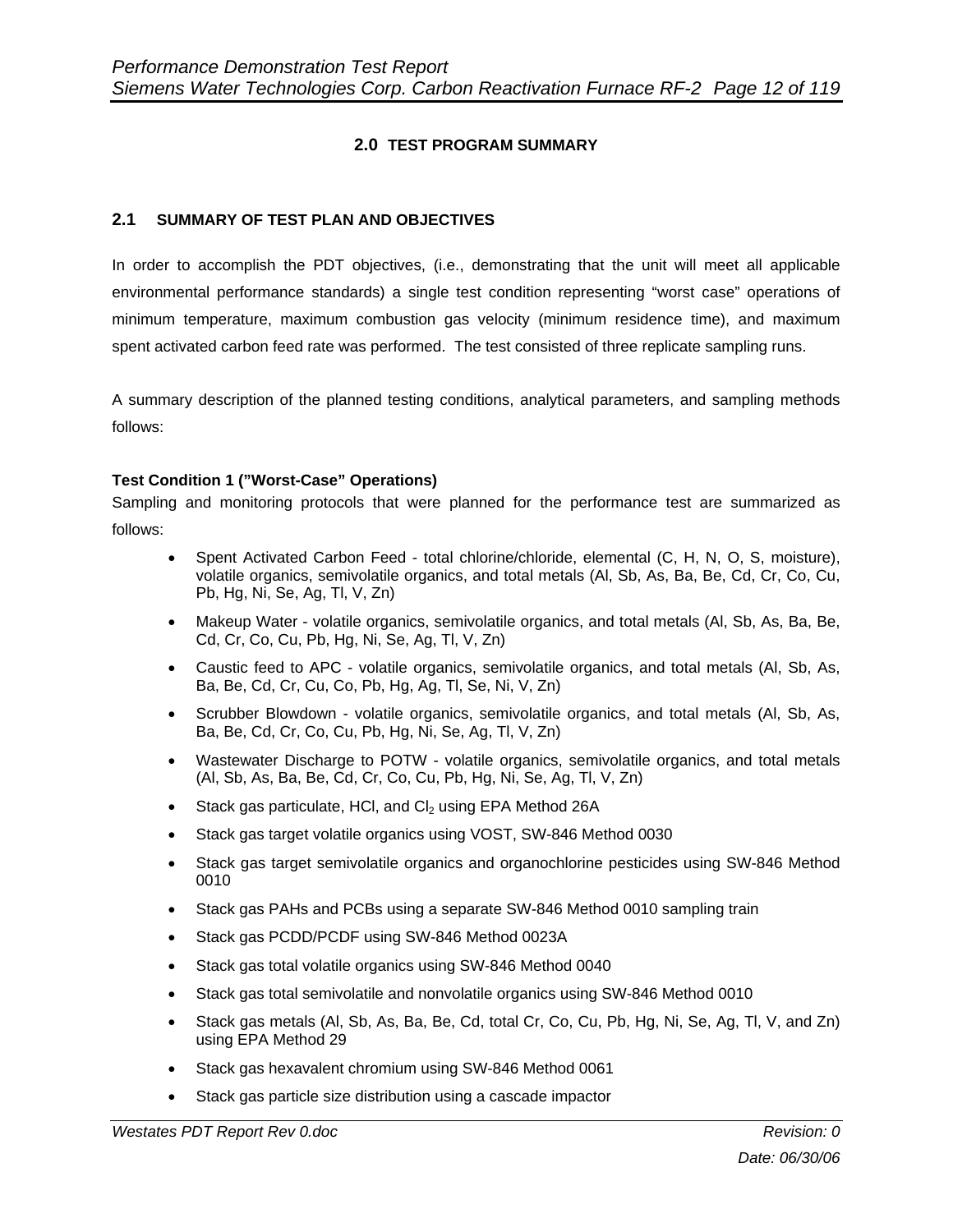- Stack gas CO and  $O_2$  by permanently installed CEM according to the protocols in the Appendix to 40 CFR 63, Subpart EEE; Performance Specification 4B of 40 CFR 60, Appendix B.
- Stack gas total hydrocarbons (as propane) by temporary CEM according to EPA Method 25A and the protocols in the Appendix to 40 CFR 63, Subpart EEE.

Tables 2-1 and 2-2 present the planned PDT sampling and analytical protocol in greater detail. Figure 2- 1 shows the location of sampling points in the RF-2 system.

#### **2.2 DEVELOPMENT OF PERMIT LIMITS**

Siemens Water Technologies Corp. is required to establish operating limits (applicable whenever hazardous waste is in the combustion chamber) in its permit to ensure that the RF-2 system complies with the applicable USEPA environmental performance standards at all times. Under the HWC MACT, the regulations establish a comprehensive list of regulated parameters at 40 CFR 63.1209 (j) through (p) which are used to ensure continuing regulatory compliance.

Considering the configuration of the RF-2 system and the characteristics of the spent activated carbon to be fed, Siemens Water Technologies Corp. anticipated establishing process operational limits on the following parameters, and operated the system accordingly during the PDT:

- Minimum afterburner gas temperature
- Maximum spent activated carbon feed rate
- Maximum total chlorine and chloride feed rate
- Maximum feed rate of mercury (based on MTEC)
- Maximum feed rate of semivolatile metals (total combined lead and cadmium)
- Maximum feed rate of low volatility metals (total combined arsenic, beryllium, and chromium)
- Minimum venturi scrubber pressure differential
- Minimum quench/venturi scrubber total liquid flow rate
- Minimum packed bed scrubber pH
- Minimum packed bed scrubber pressure differential
- Minimum packed bed scrubber liquid flow rate
- Minimum scrubber blowdown flow rate
- Minimum WESP secondary voltage
- Maximum stack gas flow rate (indicator of combustion gas velocity).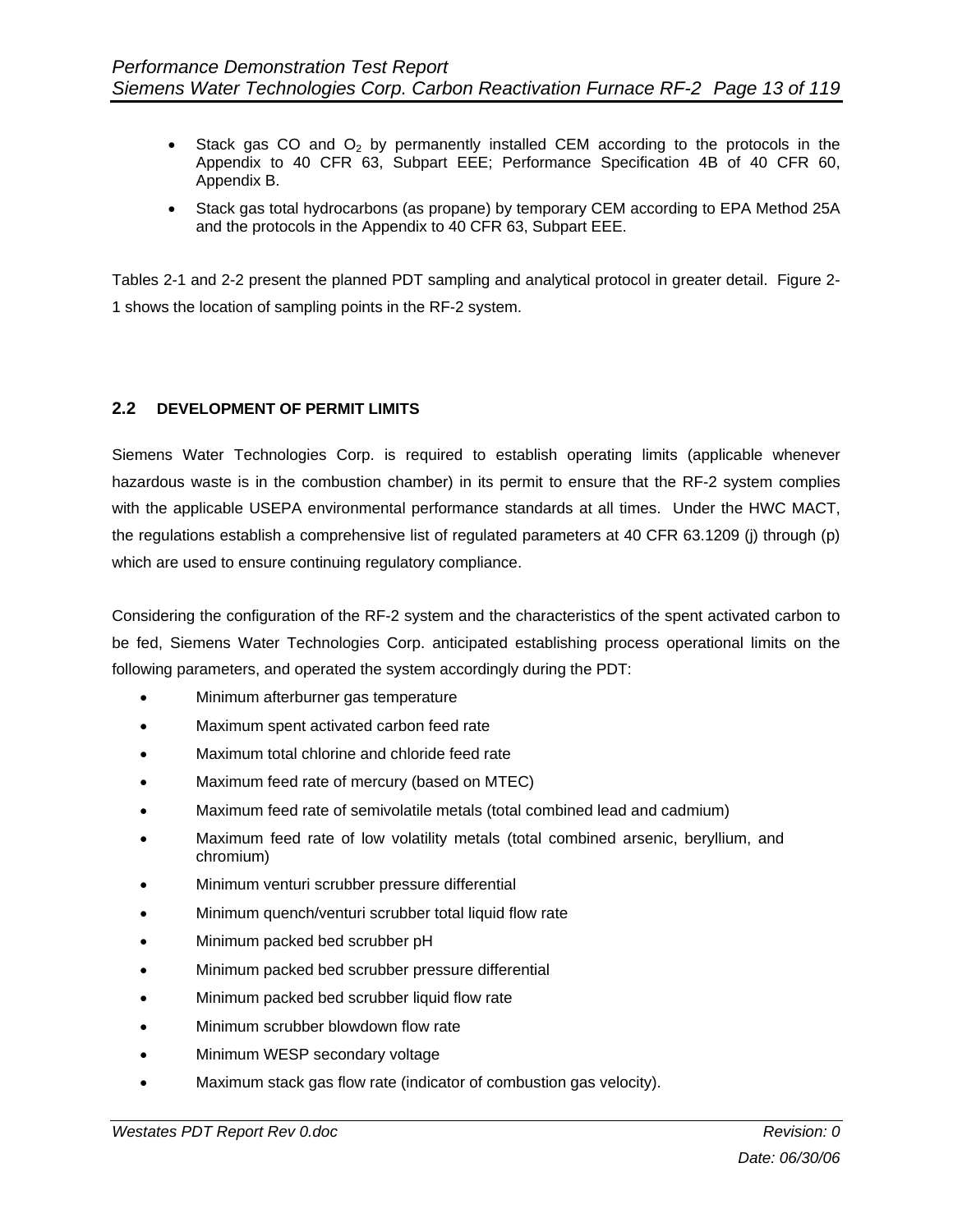These operating limits have been established as described in the HWC MACT regulations and in the approved Performance Demonstration Test Plan, and are more fully described in Section 7.0 of this test report.

As part of EPA's approval of the PDT Plan, Siemens Water Technologies Corp. was also required to establish both a minimum and maximum temperature limit for Hearth #5 of the reactivation furnace. Since both a minimum and maximum temperature could not be demonstrated in the single test condition approved for the test, Siemens Water Technologies Corp. operated Hearth #5 at a maximum temperature during the PDT and will conduct a separate minimum temperature test outside of the formal PDT period.

#### **2.3 TEST IMPLEMENTATION SUMMARY**

Overall, the PDT was executed in substantial conformance with the approved protocols contained in the PDT Plan and Quality Assurance Project Plan (QAPP). This section presents an account of the PDT implementation.

The Performance Demonstration Test of the Siemens Water Technologies Corp. carbon reactivation furnace RF-2 located in the Colorado River Indian Tribes Industrial Park near Parker, Arizona was conducted during the week of March 27 - 31, 2006. Actual emissions sampling was conducted on March 28 through March 30. All planned testing for the PDT was completed.

All process operating conditions were within the operating envelope defined by the specifications provided in the PDT Plan. All sampling and analysis was performed as described in the PDT Plan and QAPP, with minor deviations as described in Section 2.3.2 below.

The PDT was conducted in compliance with the PDT Plan approved by the US Environmental Protection Agency (EPA) and CRIT. The PDT program was conducted under the overall direction of Siemens Water Technologies Corp. personnel. Mr. Monte McCue was the overall CPT Manager for Siemens Water Technologies Corp.. Mr. Willard (Drew) Bolyard of Siemens Water Technologies Corp. oversaw plant personnel and operations during the PDT. Ms. Mary Blevins, Ms. Stacy Braye, Mr. Steven Arman, Mr. Robert Fitzgerald, Mr. Michael Svizzero, and Ms. Karen Scheuerman of USEPA were on-site to observe portions of the PDT. Mr. Hector Duran observed the PDT as a representative of CRIT. Mr. Marty Jones and Mr. Chase McLaughlin of Arcadis also observed the PDT as consultants to CRIT. Process operations were conducted by Siemens Water Technologies Corp. personnel, with the assistance of Mr. Karl Monninger of Chavond Barry Engineering. Mr. Anthony Eicher, of Focus Environmental, Inc. (Focus), coordinated and oversaw all technical aspects of the test program, and acted as the PDT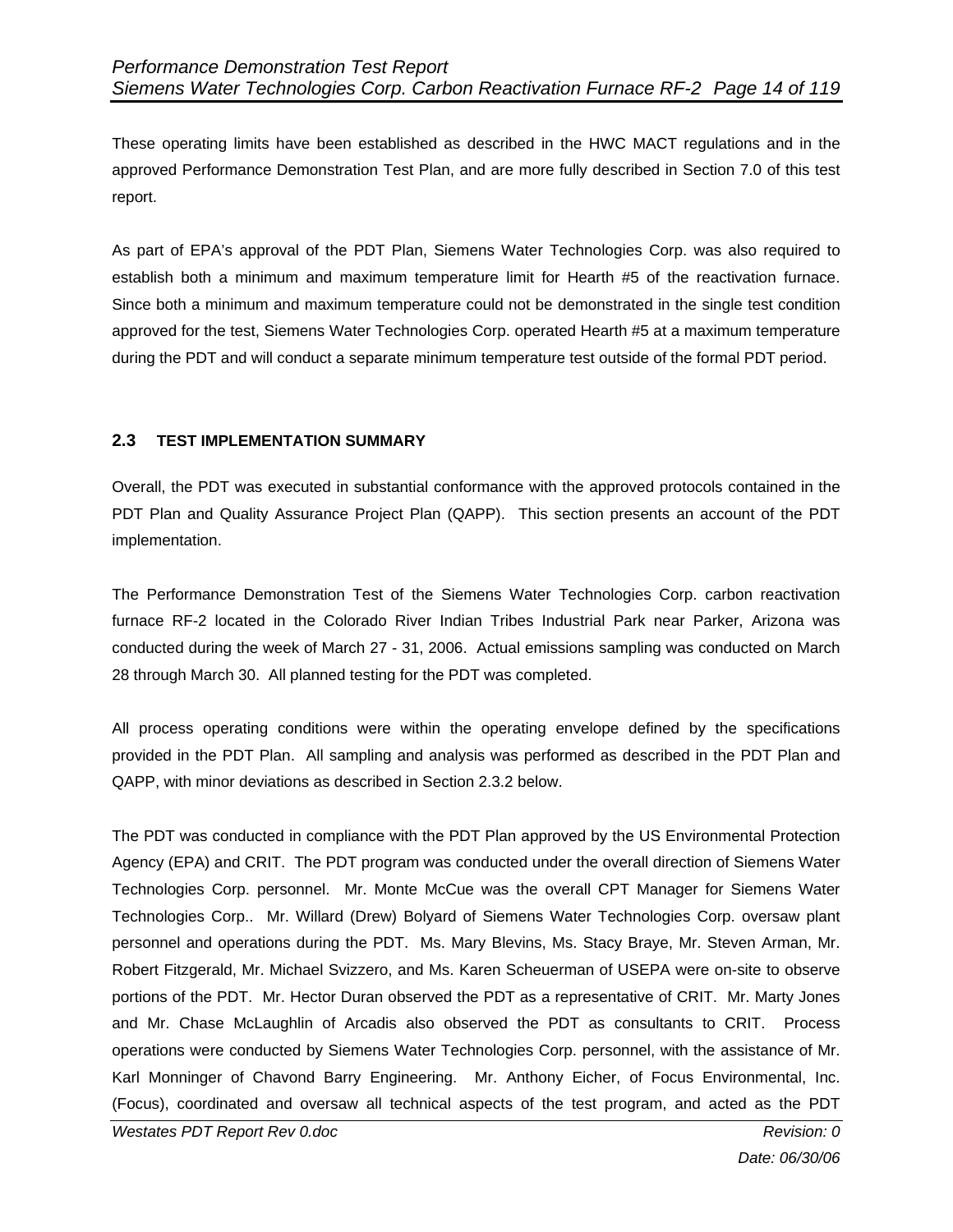Manager. Mr. Eicher was also responsible for the preparation of this report, and provided overall QA/QC for the project. Ms. Teresa White, of Focus, acted as the on-site sample coordinator for the test. She also served as the Quality Assurance Officer for the PDT analytical activities, and performed data validation of the process sample and emissions results. Process samples were collected by Focus and Siemens Water Technologies Corp. personnel, under the direction of Focus. A number of process samples were provided as split samples to Ms. Kathy Baylor of EPA, who was on site to coordinate the collection and packaging of the split samples. All stack gas samples were collected by Airtech Environmental Services, Inc. (Airtech), under the direction of Mr. Pat Clark. Waste feed spiking services were provided by Engineered Spiking Solutions, Inc. (ESS), under the direction of Dr. William Schofield, with field spiking services provided by Mr. Scott Neal. PDT sample analyses were performed by the following laboratories:

- 1. Airtech conducted the analysis of stack gas particulate matter samples and provided onsite analytical services for the determination of total volatile organics. Airtech also operated a temporary CEM systems for THC during the PDT.
- 2. Severn-Trent Laboratories of Knoxville, Tennessee, under the direction of Dr. William Anderson, performed the analyses for all process and stack gas samples, with the exception of the stack gas particulate matter and particle size distribution.
- 3. MVA, Inc. of Atlanta, Georgia, conducted the stack gas particle size determination, under sub-contract to Severn-Trent Laboratories.

#### **2.3.1 Test Run Chronology**

The test team arrived on-site and set up equipment for the test on March 27, 2006. Coordination meetings were held between the test team members to ensure that all were familiar with the test protocols and that operators understood the desired test conditions.

During the initial meetings with the test team, a number of minor modifications to the test plan were discussed based on comments received from EPA after approval of the plan, and based on input from the other test team members based on observations during preliminary testing and subsequent sample analysis. The majority of these items have been documented through the use of Corrective Action Requests (CARs) as provided for in the approved Quality Assurance Project Plan (QAPP) and are discussed in detail in later section of this report. CARs were reviewed and approved by appropriate members of the team during the course of the PDT.

The test team arrived on site at or before 07:00 on March 28, 2006. The RF-2 system was near the target operating conditions when the team arrived. POHC spiking was started at 07:30 and spiking of the organic surrogate mixture and metals started at 07:50. The entire RF-2 unit experienced a shutdown at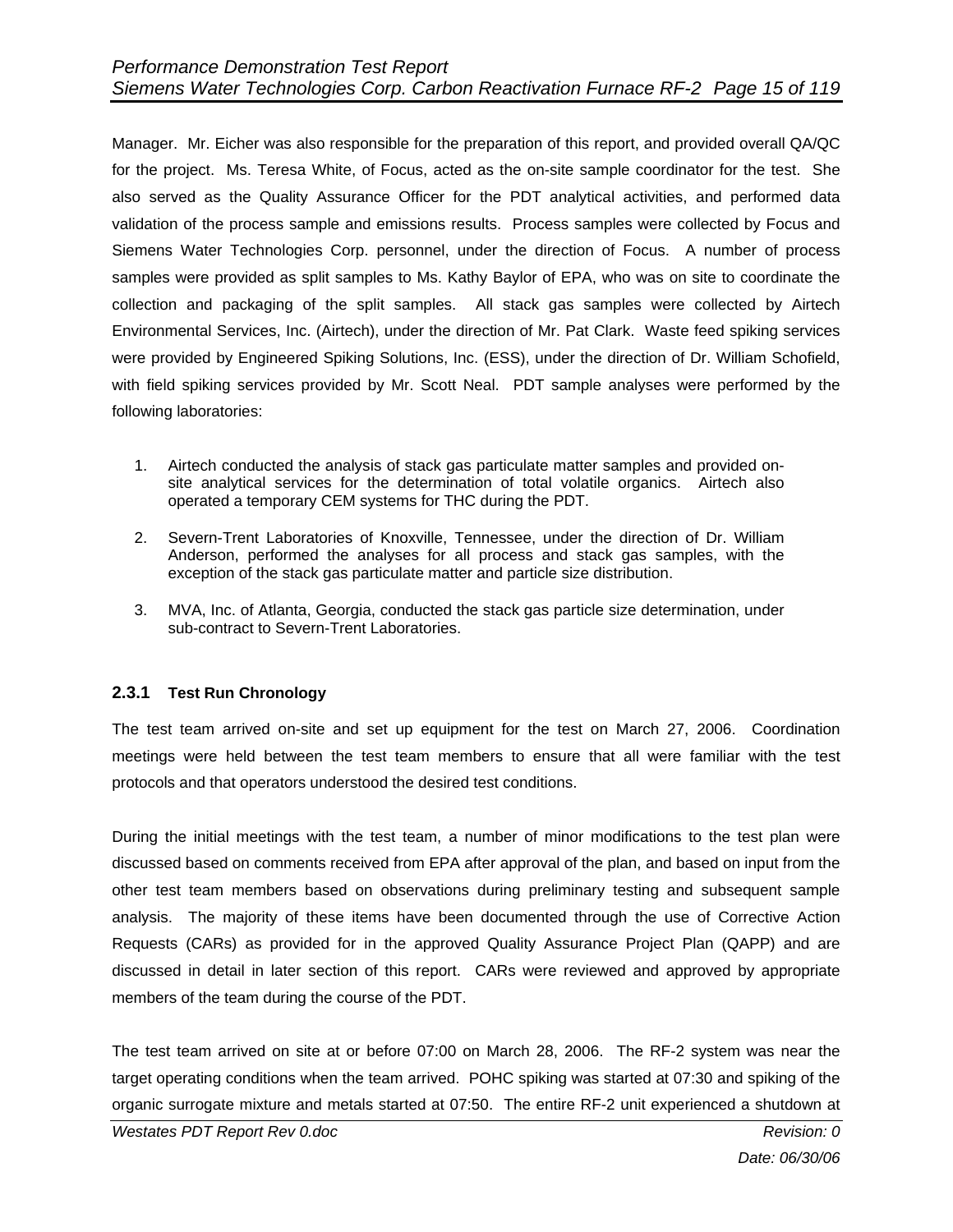07:56 due to over-amperage of the ID fan. All spiking was stopped immediately. The plant recovered quickly from the shutdown and spiking operations were re-started at 08:59. Preliminary stack gas flow traverses were conducted and final preparations were made for the beginning of testing.

PDT Run 1 was started at 12:10 on March 28, 2006.

PDT Run 1 was completed at 16:44 on March 28, 2006, without interruption. All stack gas sampling trains were successfully leak checked prior to the start of sampling, during port changes, and upon completion of sampling and were recovered once the run was complete.

On March 29, 2006, the testing crew arrived on-site at 08:00 and began setting up for PDT Run 2. Spiking operations were started at 08:58. Plant personnel made a number of adjustments to the furnace in order to maintain the stack gas flow rate near the desired conditions.

PDT Run 2 was started at 11:15 on March 29, 2006.

As the Method 0023A sampling train was being moved to the last traverse point in the first half of the run, the glass probe liner broke. The sampling team and regulatory observers noticed the break immediately when it occurred, and the sampling team shut down the sample pump. Since it was known when the break occurred and sampling was immediately stopped, it was decided to recover both parts of the broken probe liner, replace the probe, and continue sampling. All parties were aware of the situation and approved of the action taken.

PDT Run 2 was completed at 17:00 on March 29, 2006, without further sampling difficulties. All stack gas sampling trains were successfully leak checked prior to the start of sampling, during port changes, and upon completion of sampling and were recovered once the run was complete. There were no process interruptions during the run.

On March 30, 2006, the testing team arrived at or before 08:00 and began setting up for PDT Run 3. All process conditions were at their target values, and spiking started at 08:50.

At 08:58 a weld on the nipple attached to the carbon feed chute used for spiking material injection was noticed to be cracked. Spiking was immediately stopped and the weld was repaired. Spiking resumed at 10:13 on March 30, 2006.

PDT Run 3 was started at 11:50 on March 30, 2006.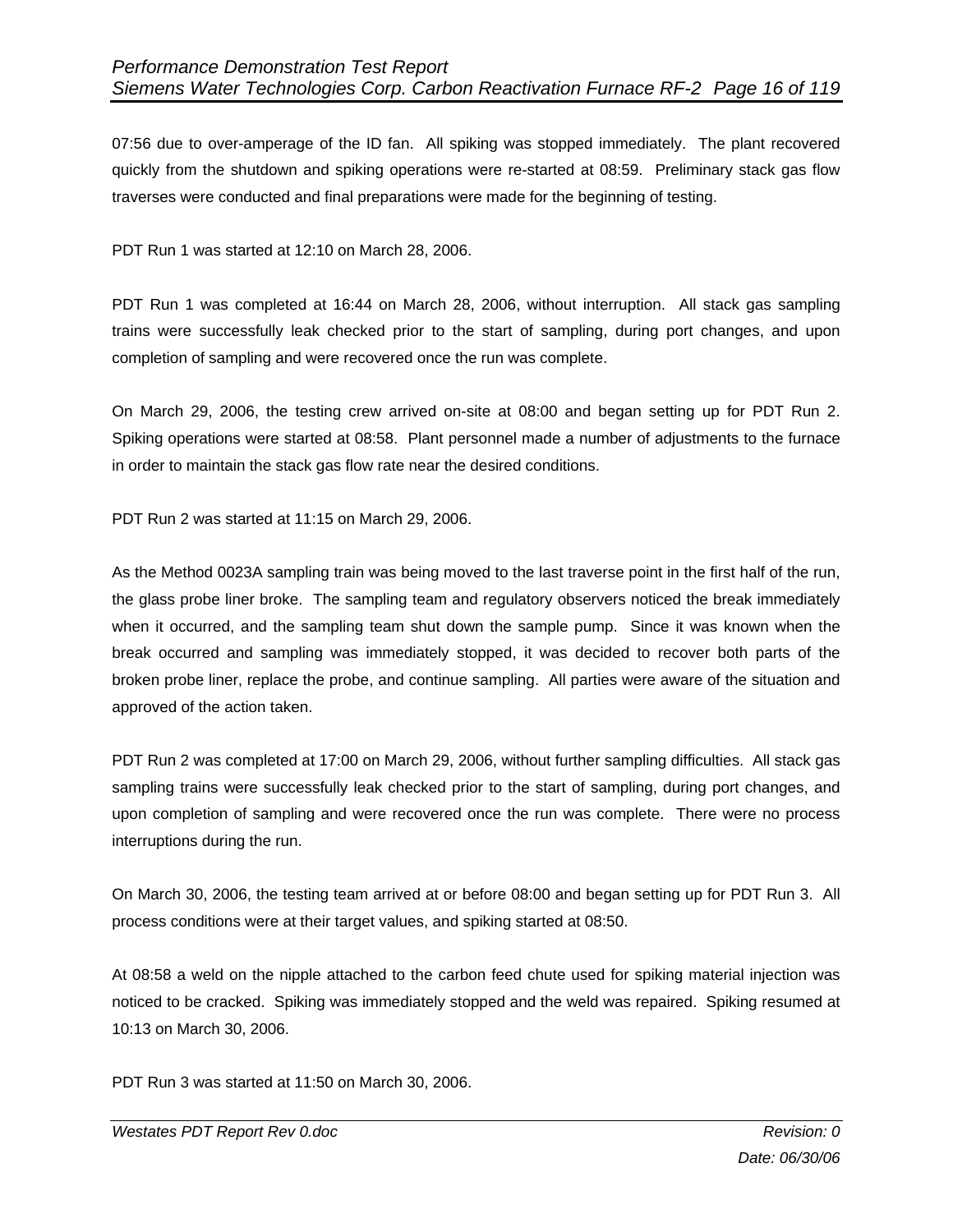All sampling activities were placed on hold at 12:39 when it was noted that the organic surrogate mixture was not flowing correctly through the spiking system. The other spiking systems continued to operate and process conditions were maintained while the problem with the organic surrogate mixture spiking system was identified and corrected.

Organic surrogate spiking was resumed at 14:43 and all sampling was resumed at 15:30 on March 30, 2006.

PDT Run 3 was completed at 19:16 on March 30, 2006. As the PSD sampling train was being recovered it was noted that the filter had gotten wet, thus potentially compromising the sample. Another PSD sample was collected as quickly as possible and finished at 19:59. Since all other samples had finished at 19:16, all parties involved in testing decided to designate 19:16 as the official run completion time. All stack gas sampling trains were successfully leak checked prior to the start of sampling, during port changes, and upon completion of sampling and were recovered once the run was complete. There were no process interruptions during the run.

On March 31, 2006 the test team dismantled all testing and spiking equipment, packaged samples for shipment to the laboratory, and departed the site. Sample packaging and shipping were handled by Focus and Airtech personnel.

#### **2.3.2 Deviations from the Test Plan**

Siemens Water Technologies Corp. conducted preliminary testing prior to the formal PDT in order to ensure that all process, spiking, sampling, and analytical systems and procedures were appropriate, and that the test team could identify and resolve any major issues prior to the formal PDT. During the preliminary testing and subsequent planning activities, several items were identified and corrective actions were initiated. These were documented through Corrective Action Requests (CARs) as provided for in the QAPP. Additionally, EPA provided Siemens Water Technologies Corp. with certain data submittal requests in the test plan approval letter, and also required Siemens Water Technologies Corp. to establish additional operating parameters (Hearth #5 minimum and maximum temperature) that were not addressed in the approved test plan. Additionally, conditions during the test dictated that several field directives be given; some of which warranted documentation through the CAR process.

A total of eight CARs were generated during the PDT and are shown in Appendix C. Additional verbal directives were given in the field and to the laboratory during the course of the PDT program. Each corrective action and verbal directive is discussed fully in Section 5.0, and is summarized below: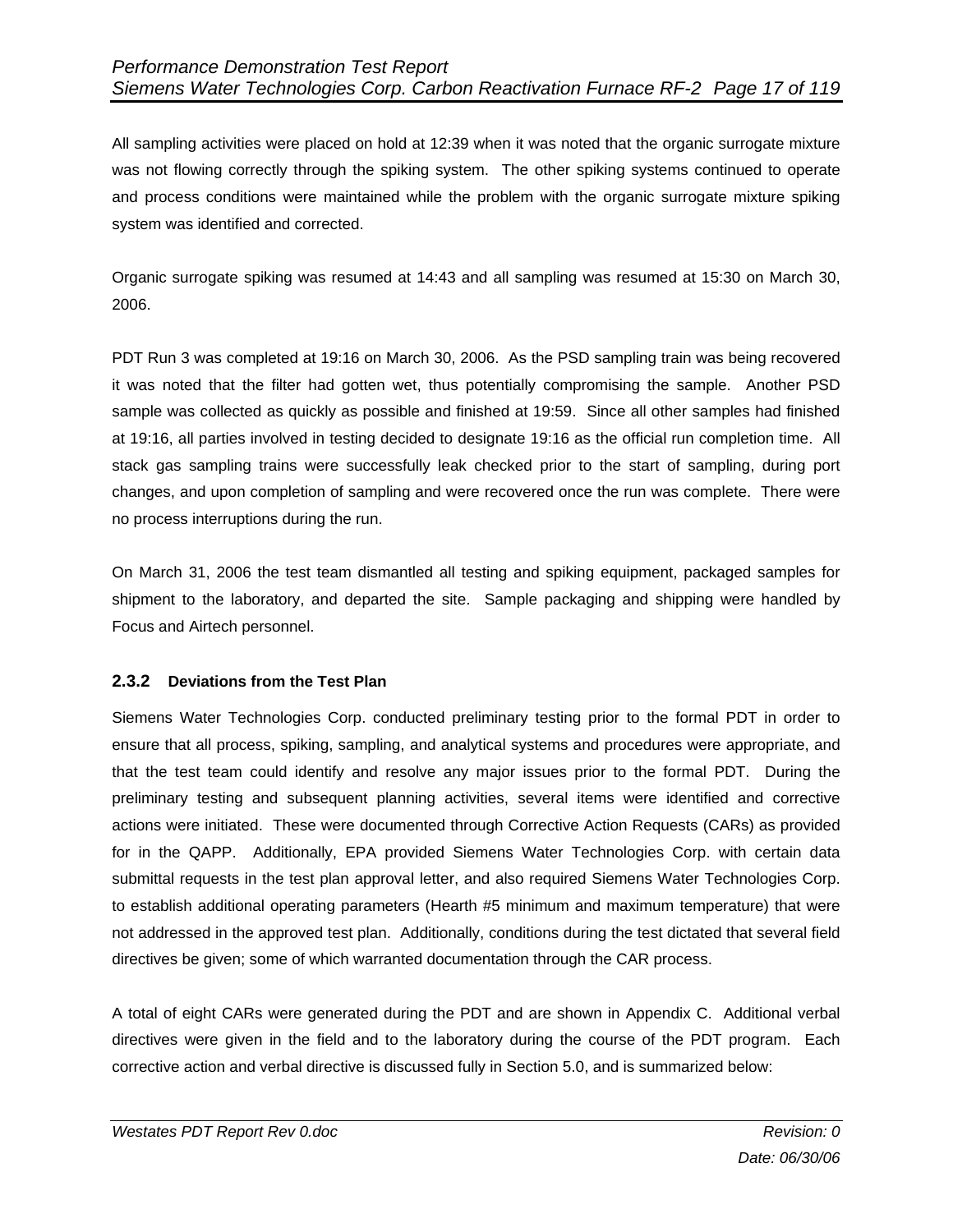- 1. The selected laboratory for the performance test has a slightly different target analyte list compared to those presented in the original test plan. Revised target analyte lists were presented to EPA and were approved for use in the test. This is documented as CAR-001.
- 2. The original test plan calls for an organic surrogate mixture to be added to the spent activated carbon feed. That mixture was specified to contain 1,1,1-Trichloroethane, however the compound is not available because it is an ozone depleting substance. Methylene chloride was substituted for 1,1,1-trichloroethane. This is documented as CAR-002.
- 3. Based on observations made during preliminary testing, it was believed that the high stack gas moisture content and low particulate matter concentration would not be conducive to the use of a Cascade Impactor, which was originally planned for collection of particle size distribution data. Therefore, a Method 5 train, employing a smooth filter media was used to collect particulate matter samples, followed by scanning electron microscope examination of the particles to determine the particle size distribution. This is documented as CAR-003.
- 4. Prior to the test, the analytical laboratory expressed concern that analytical surrogate compounds placed onto the adsorbent resin in some of the sampling trains might be stripped off unless sampling is conducted at very low sampling rates. In order to address this concern, all semivolatile organic sampling trains were operated for a nominal sampling run time of 4 hours instead of the planned nominal sampling time of three hours. The same nominal volume of sample was collected over the four hour period that would have been collected in three hours. This represents a very conservative approach to the issue, and is documented as CAR-004.
- 5. EPA indicated that a minimum temperature limit must be established for Hearth #5 in the reactivation furnace. This condition was not anticipated, nor was it addressed in the Performance Demonstration Test Plan. After discussions with EPA, it was decided that a separate test will be conducted outside the formal PDT test period where a minimum Hearth #5 temperature will be maintained and the resulting reactivated carbon will be analyzed for organics. This is documented as CAR-005.
- 6. Several modifications to the target operating conditions and anticipated permit limits were made after approval of the Performance Demonstration Test Plan. Most of these changes were made as a result of preliminary testing. Additionally, EPA included with their test plan approval letter a table of information and process data that they wanted included in the test report. Revised operating condition targets and the list of data requested by EPA are documented as CAR-006.
- 7. During Run 2 of the PDT, the glass probe liner on the M0023A train was broken due to high winds swinging the sampling train as it was being moved from one traverse point to another. The stack sampling crew and regulatory observers noted the break and immediately stopped sampling. Upon investigation, it was found that both pieces of the broken probe liner could be retrieved and that the sampling train leak-checked from the break through the remainder of the train. All parties agreed that there was no impact on sample integrity, so the broken probe liner pieces were caped, taken to the recovery area and rinsed. The probe liner was replaced and the train was used to complete the sampling run. The rinse of the broken probe liner pieces was combined with the final train rinse to capture the entire sample. This is documented as CAR-007.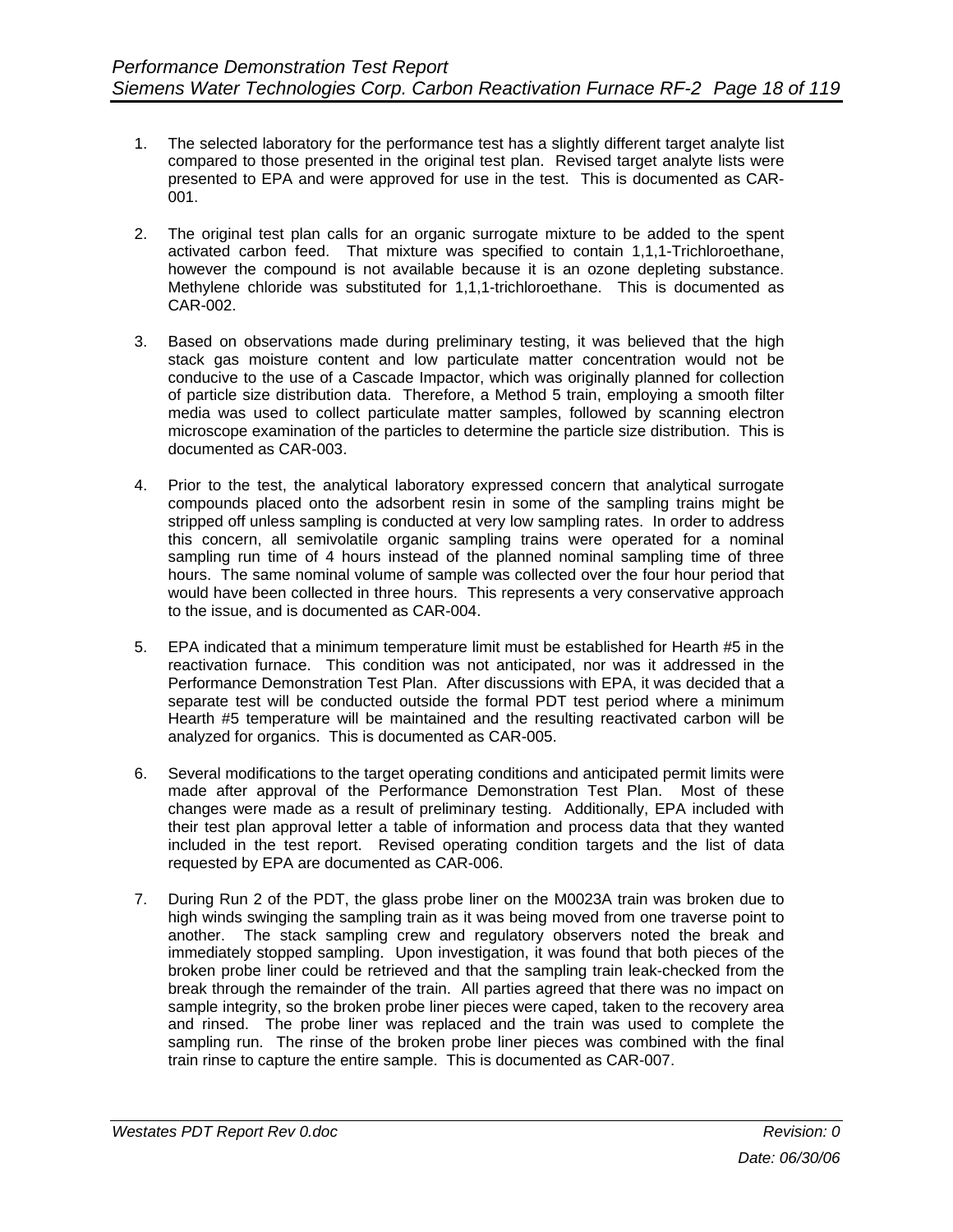- 8. In order to maximize the stack gas flow rate (minimize the gas residence time) for the performance test, a source of additional air was needed beyond what is normally supplied by the combustion air fan. The access door on Hearth #1 was opened to allow additional air to be drawn into the system and to pass through the combustion and air pollution control portions of the system. This is documented as CAR-008.
- 9. Makeup water samples were planned to be collected only once, at the beginning of the test. Siemens Water Technologies Corp. personnel were concerned however, that the quality of the makeup water could change significantly over time, thus makeup water samples were collected at the beginning of each test run. This modification increased the number and frequency of makeup water samples.
- 10. In order to keep any water droplets and particulate matter from entering the M0040 sampling train, a glass wool plug was inserted into the sample probe. This was not described in the test plan, but was deemed to be a good operating practice for this train.
- 11. At the end of Run 1, the Test Manager noticed that the silica gel in the M0061 train was quite wet. The sampling team was directed to add an additional silica gel impinger to the M0061 train to prevent this situation from occurring again. A check of the moisture determination from the M0061 train used in Run 1 was compared to the moisture determinations from the other Run 1 trains, and found to be consistent. Thus there was no adverse impact on the Run 1 M0061 sample.
- 12. It was noted that Siemens Water Technologies Corp.'s installed stack gas flow rate monitor was not corresponding with the Pitot tube readings of the stack sampling team. Further investigation indicated that some type of fault in the stack gas flow rate monitor was being experienced, however it was not able to be corrected during the course of the PDT. All parties were informed of the situation, and a decision was made to complete the PDT and to use the average of the stack gas sampling train flow rate determinations from each run to set the maximum stack gas flow rate operating limit for the system. Siemens Water Technologies Corp. will need to correct the fault in the stack gas flow rate monitoring system in order to demonstrate continuing compliance with the operating limit.

All other testing and process operations were conducted in conformance with the approved PDT Plan and QAPP. EPA also requested that split samples of the process feed materials and effluents be provided. Additional sample volume was collected accordingly, and samples were split with EPA.

A few analytical quality control determinations showed non-conformances with the target data quality objectives. However, none of these non-conformances are deemed to have had a significant negative impact on the PDT results or conclusions. These items are discussed in Section 5.0 of the report and in the Data Validation Report in Appendix H.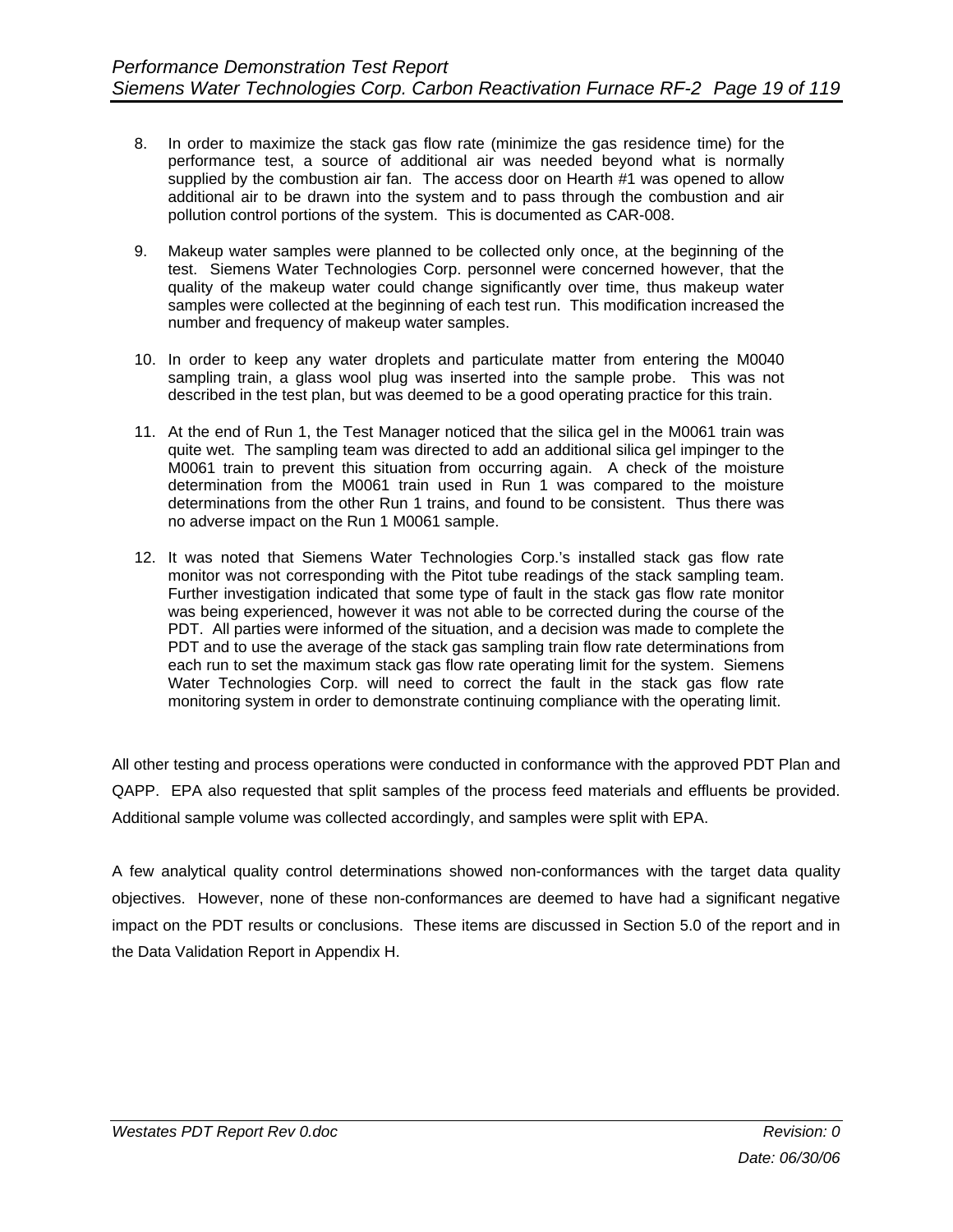# **3.0 PROCESS OPERATIONS**

## **3.1 PROCESS OPERATING CONDITIONS**

Key process operating parameters were continuously monitored and recorded during each test run by the process computer system. Process operating data were stored on magnetic disk at one-minute intervals during each test run. Appendix A presents complete printouts of the process operating data from each test run.

Manual logs were kept during the PDT to record the times when sampling runs were started, stopped, and/or interrupted. The PDT Manager's manual log is included in Appendix B. Tables 3-1 through 3-3 summarize key operating data collected during each PDT run.

Key process instruments were calibrated prior to the PDT. The CEM system underwent a Performance Specification Test prior to the PDT, and underwent daily calibration checks during the PDT. The Performance Specification Test and each daily calibration check showed the CEM system to be operating within specifications. A copy of the CEMS Performance Specification Test Report is included in Appendix K. Process instrument calibration data is presented in Appendix L.

#### **3.2 FEED MATERIAL CHARACTERISTICS AND CONSTITUENT FEED RATES**

The spent activated carbon feed to RF-2 was sampled at 15-minute intervals and composited during each PDT run. Makeup water samples were collected at the beginning of each run. Caustic used in the APC system was sampled once for the PDT program. Feed sampling logs, as well as other sampling information, are summarized in Appendix D. A list of samples is presented in Appendix E. Analyses of the feed samples, as well as summaries of all CPT analytical results are shown in Appendix F. Feed material physical/chemical characteristics are presented in Table 3-4. Constituent feed rate information (e.g., total chlorine/chloride, metals, and each POHC) is presented in Table 3-5. Table 3-6 presents volatile organic feed data. Semivolatile organic feed data are presented in Table 3-7. Example calculations are presented in Appendix G. (Note that the complete sampling report and full analytical data packages have been submitted as separate volumes.)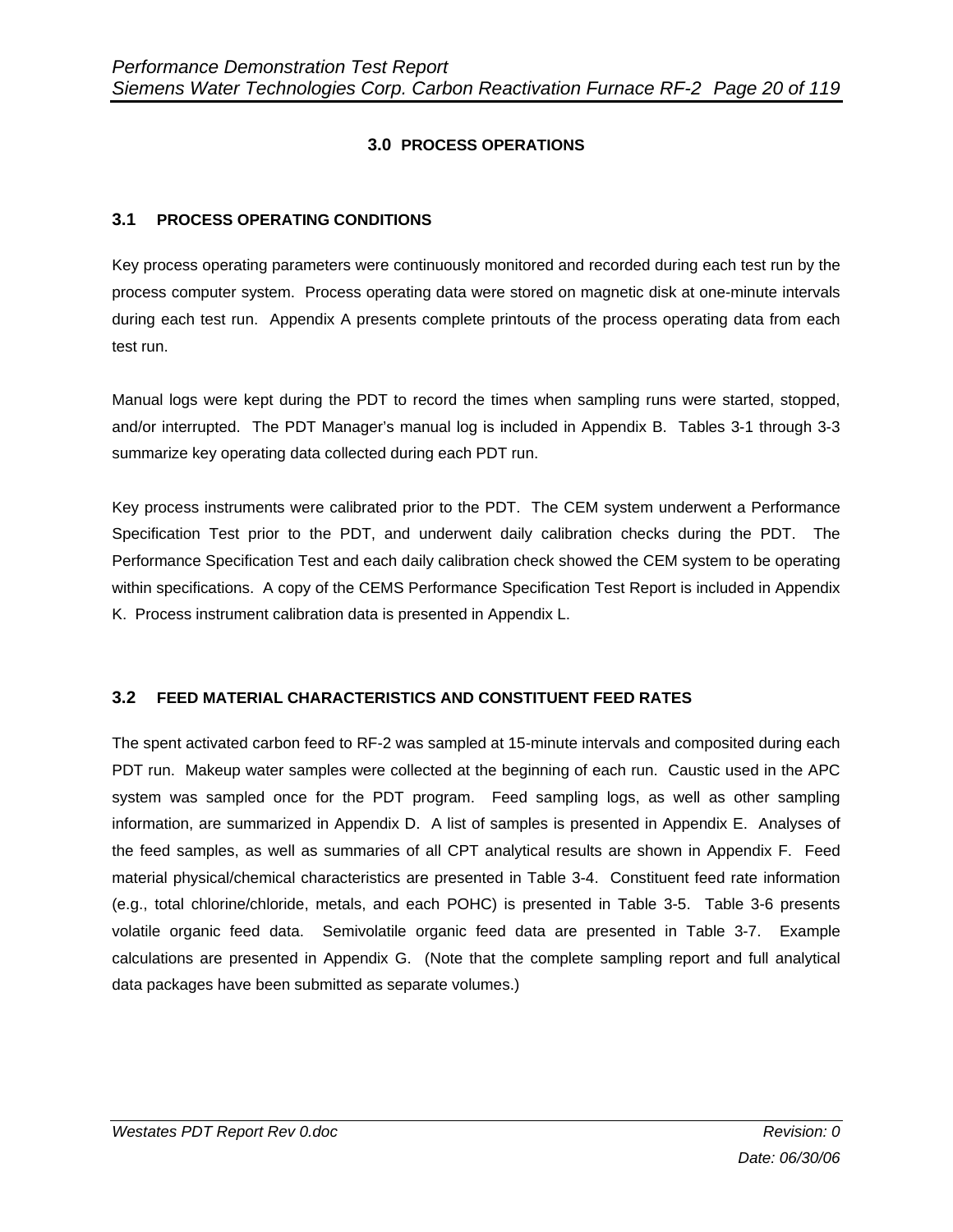## **3.3 SPENT ACTIVATED CARBON FEED SPIKING**

Monochlorobenzene and tetrachloroethene (perchloroethylene) were the designated POHCs, and were spiked onto the spent activated carbon feed in all PDT runs. Lead and chromium were spiked onto the spent activated carbon feed during each run to represent semivolatile, and low volatility metals, respectively. Additionally an organic surrogate mixture of methylene chloride, toluene, naphthalene, and ethylene glycol was added to the spent activated carbon to increase the organic loading and to provide a variety of compounds for the formation of a broad array of emission products. Spiking was conducted downstream of the feed sampling point, using metering pumps and mass flow meters, backed up by calibrated electronic scales. Spiking rates are summarized in Table 3-8. A complete spiking report is presented in Appendix J. The spiking report contains copies of all field data sheets, calibrations and spiking material composition certifications.

## **3.4 MAKEUP AND EFFLUENT CHARACTERISTICS**

Makeup water and caustic solution are added to the scrubbing system. Effluent streams are the scrubber blowdown water and POTW discharge. Results of the makeup and effluent material analyses are summarized in Table 3-9. Summaries of all analyses are presented in Appendix F. Complete analytical data packages have been submitted as separate volumes.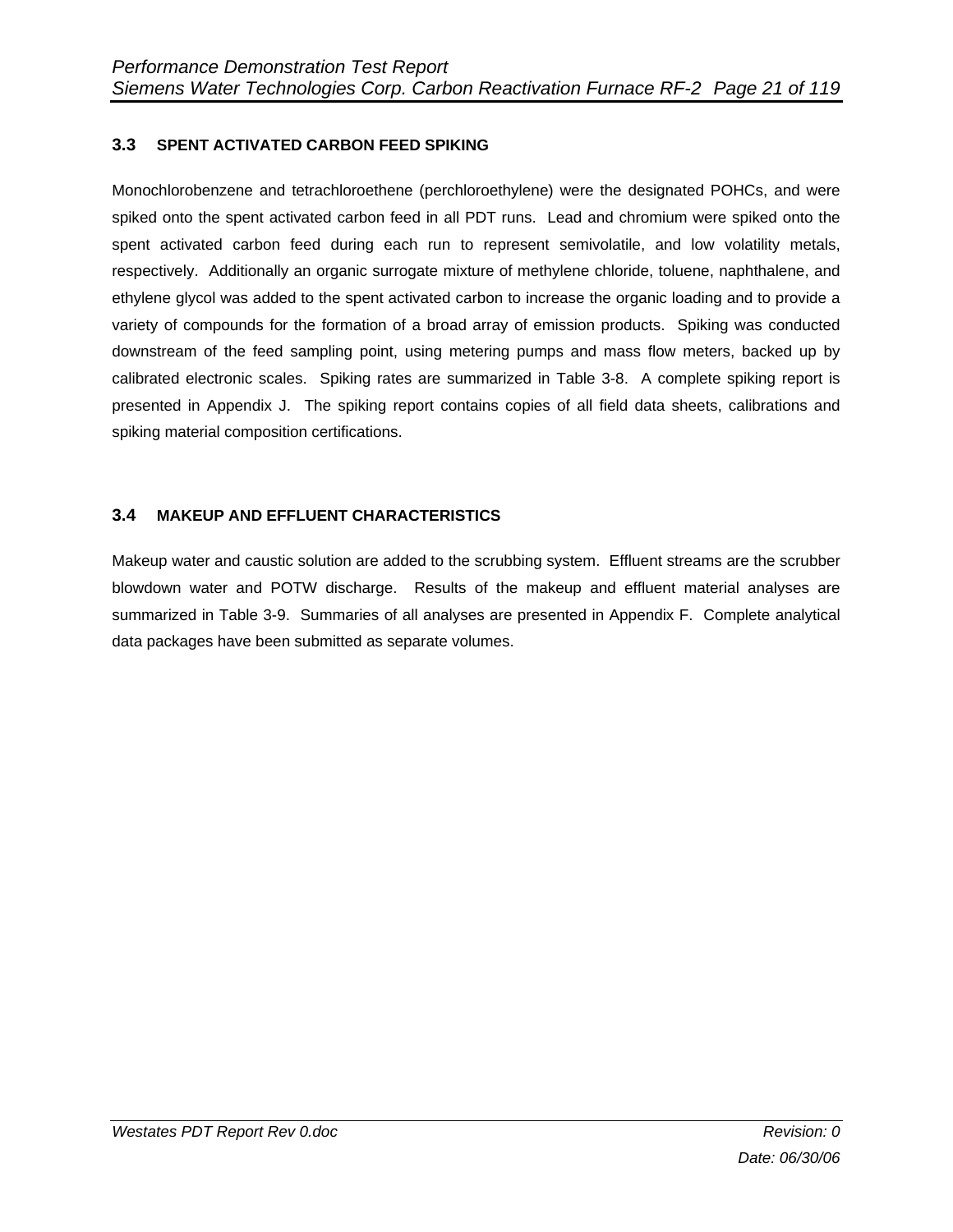## **4.0 COMPLIANCE RESULTS**

Using the process operating data and analytical results from the PDT program, the performance of the Siemens Water Technologies Corp. Carbon Reactivation Furnace RF-2 system was determined and compared to the performance requirements specified for the facility. The PDT demonstrated the RF-2 unit's ability to meet all regulatory requirements. Table 4-1 presents performance results for each key parameter during the PDT, and compares the performance results with target criteria. Example calculations for each performance determination are shown in Appendix G.

Stack gas sampling was conducted by Airtech Environmental Services, Inc. Summaries of the sampling conditions are presented in each table of stack emission results. A complete report of Airtech's sampling results, including all field data sheets, calibration records, and calculations is presented in Appendix I. Example calculations for each PDT determination are presented in Appendix G. Analytical summaries are presented in Appendix F. Complete analytical data packages are presented in separate volumes.

#### **4.1 POHC DESTRUCTION AND REMOVAL EFFICIENCY**

Monochlorobenzene and tetrachloroethene were designated as the POHCs for the test. DRE results are summarized in Table 4-2. The PDT demonstrated that the RF-2 unit achieved a DRE of greater than 99.99% for each POHC in all runs.

#### **4.2 DIOXIN AND FURAN EMISSIONS**

Dioxin and furan sampling results and emission concentrations are presented in Tables 4-3 through 4-5. The data presented show the PCDD/PCDF emissions are in compliance with the HWC MACT standard of 0.40 ng TEQ/dscm corrected to 7%  $O_2$  applicable to existing systems with a temperature at the entrance to the primary particulate matter control device of 400°F or less. [40 CFR 63.1203(a)(1)(ii)].

#### **4.3 PARTICULATE EMISSIONS**

Particulate matter sampling results and emission concentrations are shown in Tables 4-6 through 4-8. Particulate matter concentrations met the regulatory requirement for the PDT in all runs.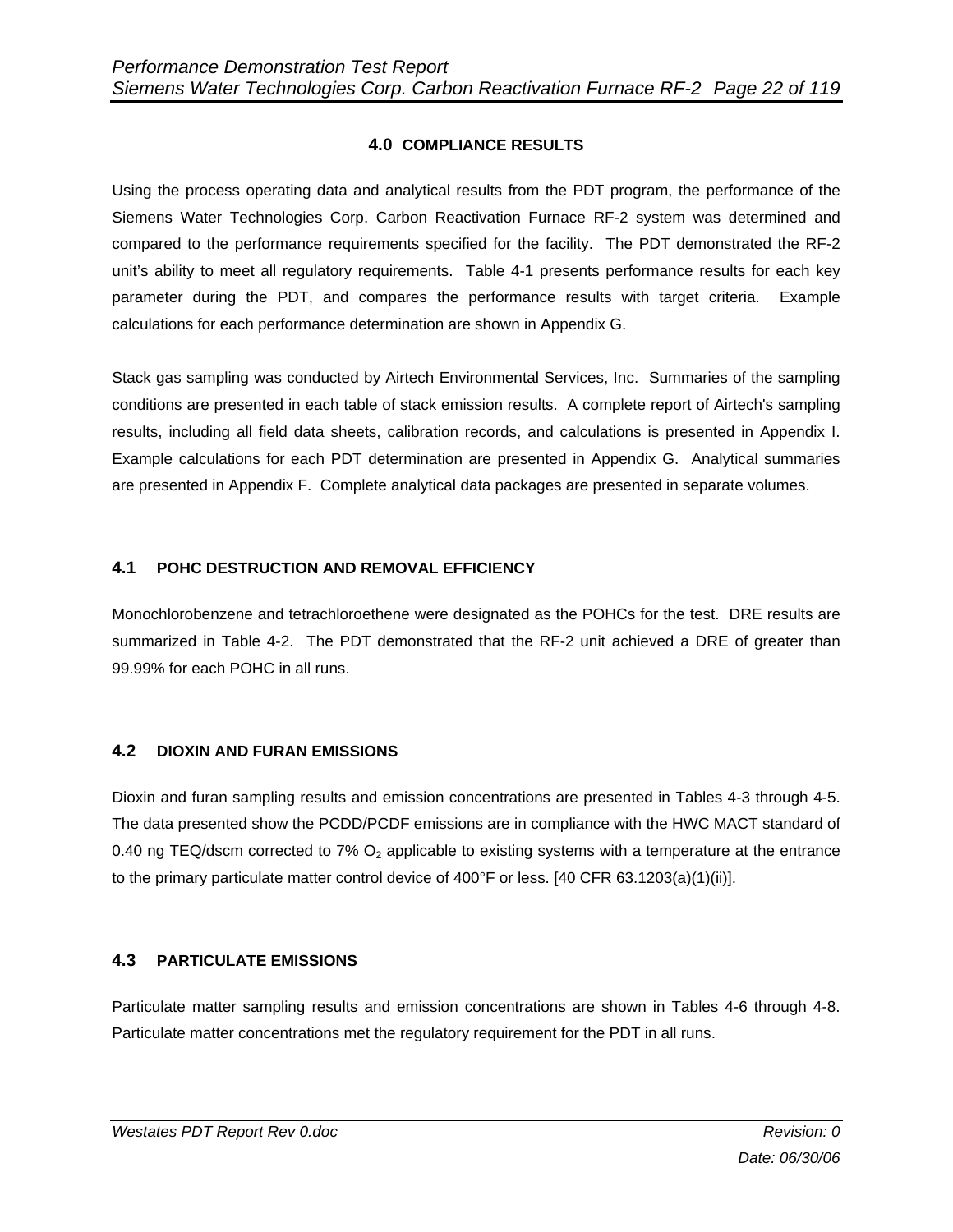# **4.4 HYDROGEN CHLORIDE AND CHLORINE EMISSIONS**

Tables 4-6 through 4-8 presents the results of HCl and  $Cl_2$  emissions determinations during the PDT. HCl/Cl<sub>2</sub> emission concentrations were significantly below the performance criteria in all runs.

### **4.5 METALS EMISSIONS**

Metal sampling and emissions results are presented in Tables 4-9 through 4-11. The results indicate that the system met the applicable emission standards for volatile metals (mercury), semivolatile metals (the sum of lead and cadmium emissions), and low volatility metals ( the sum of arsenic, beryllium, and chromium emissions).

Further, data from the test were used to develop a system removal efficiency (SRE) for the low volatility metal group. These values are used along with the feed rates of spiked low volatility metal during the test to develop an extrapolated low volatility metals feed rate limit in accordance with 40 CFR 63.1209(n)(2)(ii) and the approved PDT Plan. The actual feed rate of mercury and semivolatile metals demonstrated during the test were used to establish feed rate limits for these metals, without extrapolation. Detailed information regarding the establishment of metals feed rate limits and other process operating limits is presented in Section 6.0 of the report.

#### **4.6 STACK GAS OXYGEN, CARBON MONOXIDE, AND TOTAL HYDROCARBONS**

Siemens Water Technologies Corp.'s CEM system was used to monitor the stack gas  $O<sub>2</sub>$ , and CO concentrations during the PDT. A temporary CEM was operated by Airtech during the PDT for THC measurements. These CEM readings were used to demonstrate regulatory compliance and to make corrections to specific stack gas concentration values that are reported on a  $7\%$  O<sub>2</sub> corrected basis. Both the carbon monoxide and total hydrocarbon concentrations met the regulatory requirements in all test runs as indicated in Table 4-1. The CEM data are summarized with the process operating data in Tables 3-1 through 3-3, and in Appendix A. In addition, Airtech used CEM oxygen and carbon dioxide data to determine the stack gas molecular weight for use in emissions calculations. The oxygen and carbon dioxide data results are shown in the summary tables for each sampling train and are presented in Airtech's Stack Sampling Report in Appendix I.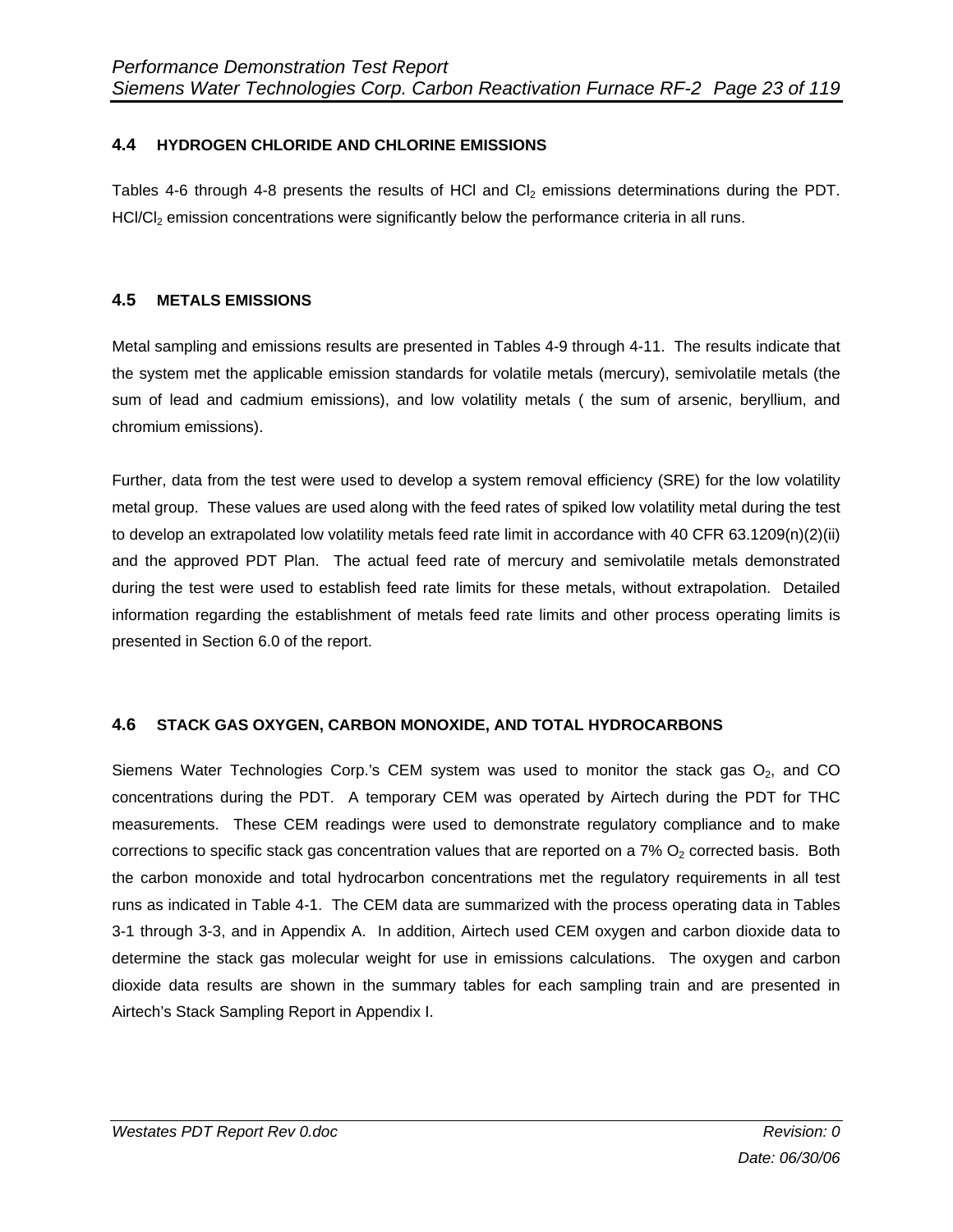## **5.0 QUALITY ASSURANCE/QUALITY CONTROL RESULTS**

The PDT QAPP specifies procedures to be followed to assure the quality of data generated from the test program. Target data quality objectives (DQOs) and specific QA/QC procedures are presented in the QAPP for the following:

- Sample collection
- Sample analysis
- Process instrument calibration
- Stack sampling equipment calibration
- Laboratory analytical instrument calibration.

This section presents an overview of the QA/QC activities implemented during the PDT to ensure and assess the quality of the data gathered. This section also presents the QA/QC results for the PDT, and an assessment of the quality of the data gathered.

## **5.1 QA/QC ACTIVITIES AND IMPLEMENTATION**

Siemens Water Technologies Corp. personnel were involved in all phases of project planning including the development of Data Quality Objectives (DQOs), the selection of sampling and analysis methods, the selection of contractors, and the development and review of project controlling documents. Primary references for the selection of methods and setting DQOs included:

- USEPA SW-846, Test Methods for Evaluating Solid Waste
- 40 CFR 266 Appendix IX and the Appendix to 40 CRF 63, Subpart EEE, Performance Specifications for Continuous Emission Monitoring Systems
- USEPA QAMS-005/80, Interim Guidelines and Specifications for Preparing Quality Assurance Project Plans
- EPA/625/6-89/023, Quality Assurance/Quality Control (QA/QC) Procedures for Hazardous Waste Incineration
- EPA/600/4-77-027b, Quality Assurance Handbook for Air Pollution Measurement Systems, Volume III, Stationary Source Specific Methods
- 40 CFR 60 Appendix A, Test Methods and Procedures, New Source Performance Standards
- 40 CFR 61 Appendix B, Test Methods.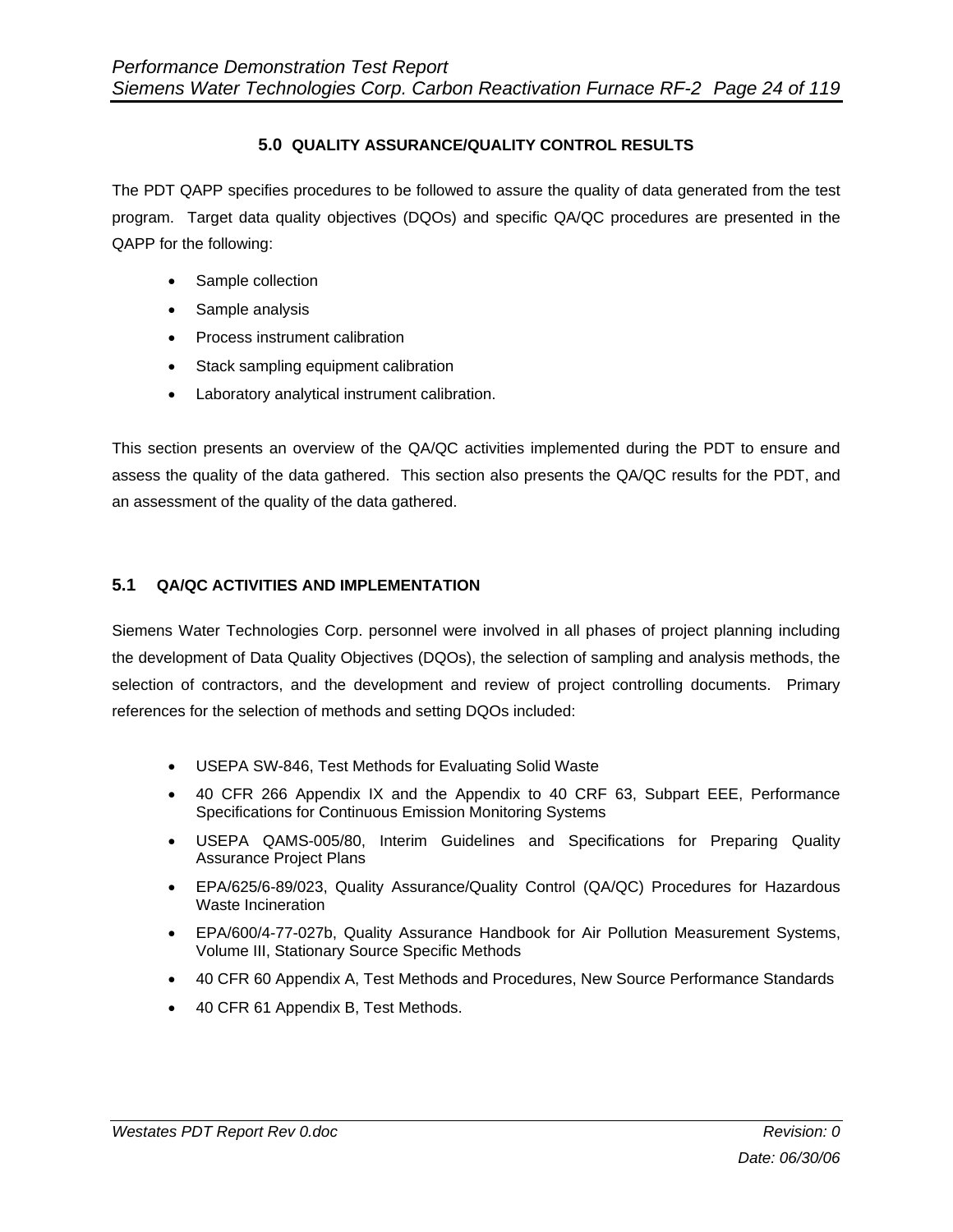# **5.1.1 QA Surveillance**

Part of the overall program QA/QC is the coordination of process operations and sampling activities during the test. This coordination effort is intended to identify potential operating upsets or sampling problems in the field, and to institute corrective actions as required. These field actions include holding, stopping, and/or repeating test runs as needed to ensure the collection of adequate and representative data. A log is kept by the PDT Manager to document performance test activities and noteworthy occurrences that may be beneficial to the reconstruction of events or to the evaluation of PDT results. Appendix B contains a copy of the PDT Manager's manual log.

During the PDT, there were no process-related interruptions to sampling activities. There were two interruptions in sampling which occurred due to other causes.

During Run 2 as the Method 0023A sampling train was being moved to the last traverse point in the first half of the run, the glass probe liner broke. The sampling team and regulatory observers noticed the break immediately when it occurred, and the sampling team shut down the sample pump. Since it was known when the break occurred and sampling was immediately stopped, it was decided to recover both parts of the broken probe liner, replace the probe, and continue sampling. All parties were aware of the situation and approved of the action taken.

During Run 3, a problem developed with the organic surrogate mixture spiking system. All sampling was placed on hold while the problem was corrected. All process operations and other spiking activities continued without interruption. Once the organic surrogate mixture spiking system was returned to service, all sampling was resumed, and the run finished without further interruption.

No negative impact on sampling or analysis occurred as a result of these interruptions, nor were there any other occurrences noted that would impact the PDT results or conclusions.

Several items were identified throughout the course of the PDT program (including preliminary testing conducted by Siemens Water Technologies Corp. in preparation for the formal PDT) which could either be classified as noncomformances with the test methods or specifications of the project controlling documents, or as potential areas for improvement. Where modifications to the protocols or field activities were necessary, they were implemented through field directives and/or the issuance of a Corrective Action Request (CAR). Copies of each CAR are included in Appendix C. The sections below discuss the PDT activities and include a description of any QA/QC observations, procedural modifications, or CARs issued.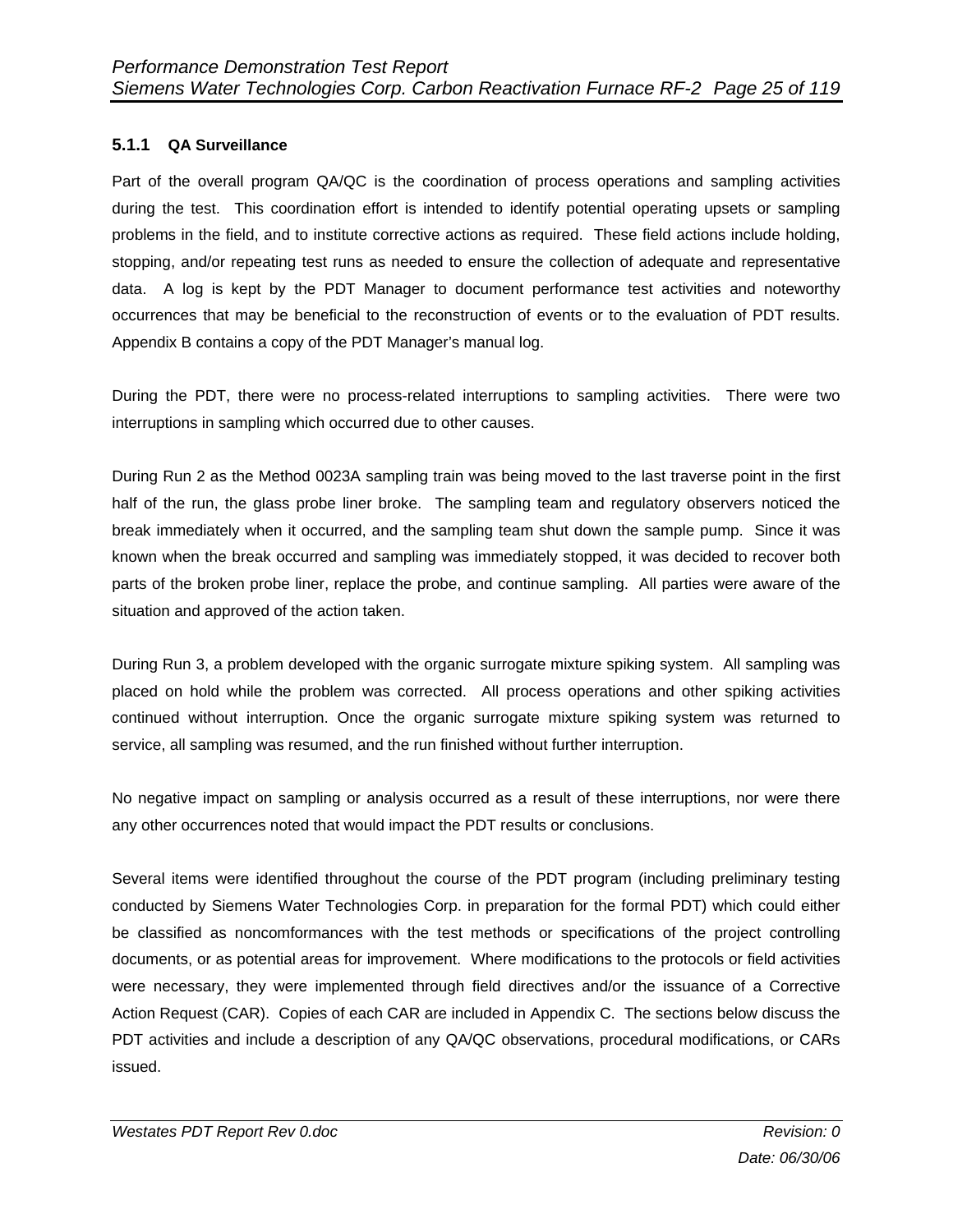# **5.1.2 Sample Collection**

Feed, effluent, and stack gas samples were collected and analyzed as part of the PDT program. Sampling QA/QC objectives are considered to be met if sampling activities follow the standard methods described in the PDT Plan and QAPP. During this test, sampling activities followed the prescribed procedures of the PDT Plan and QAPP, with the following exceptions:

- 1. Based on observations made during preliminary testing, it was believed that the high stack gas moisture content and low particulate matter concentration would not be conducive to the use of a Cascade Impactor, which was originally planned for collection of particle size distribution data. Therefore, a Method 5 train, employing a smooth filter media was used to collect particulate matter samples, followed by scanning electron microscope examination of the particles to determine the particle size distribution. This is documented as CAR-003.
- 2. Prior to the test, the analytical laboratory expressed concern that analytical surrogate compounds placed onto the adsorbent resin in some of the sampling trains might be stripped off unless sampling is conducted at very low sampling rates. In order to address this concern, all semivolatile organic sampling trains were operated for a nominal sampling run time of 4 hours instead of the planned nominal sampling time of three hours. The same nominal volume of sample was collected over the four hour period that would have been collected in three hours. This represents a very conservative approach to the issue, and is documented as CAR-004.
- 3. During Run 2 of the PDT, the glass probe liner on the M0023A train was broken due to high winds swinging the sampling train as it was being moved from one traverse point to another. The stack sampling crew and regulatory observers noted the break and immediately stopped sampling. Upon investigation, it was found that both pieces of the broken probe liner could be retrieved and that the sampling train leak-checked from the break through the remainder of the train. All parties agreed that there was no impact on sample integrity, so the broken probe liner pieces were caped, taken to the recovery area and rinsed. The probe liner was replaced and the train was used to complete the sampling run. The rinse of the broken probe liner pieces was combined with the final train rinse to capture the entire sample. This is documented as CAR-007.
- 4. Makeup water samples were collected at the beginning of each run rather than being collected only once at the beginning of the test program. This change was made based on plant personnel's recommendations and concerns that the makeup water quality could potentially change over time. This modification is viewed as an improvement to the original test protocol.
- 5. In order to keep any water droplets and particulate matter from entering the M0040 sampling train, a glass wool plug was inserted into the sample probe. This was not described in the test plan, but was deemed to be a good operating practice for this train.
- 6. At the end of Run 1, the Test Manager noticed that the silica gel in the M0061 train was quite wet. The sampling team was directed to add an additional silica gel impinger to the M0061 train to prevent this situation from occurring again. A check of the moisture determination from the M0061 train used in Run 1 was compared to the moisture determinations from the other Run 1 trains, and found to be consistent. Thus there was no adverse impact on the Run 1 M0061 sample.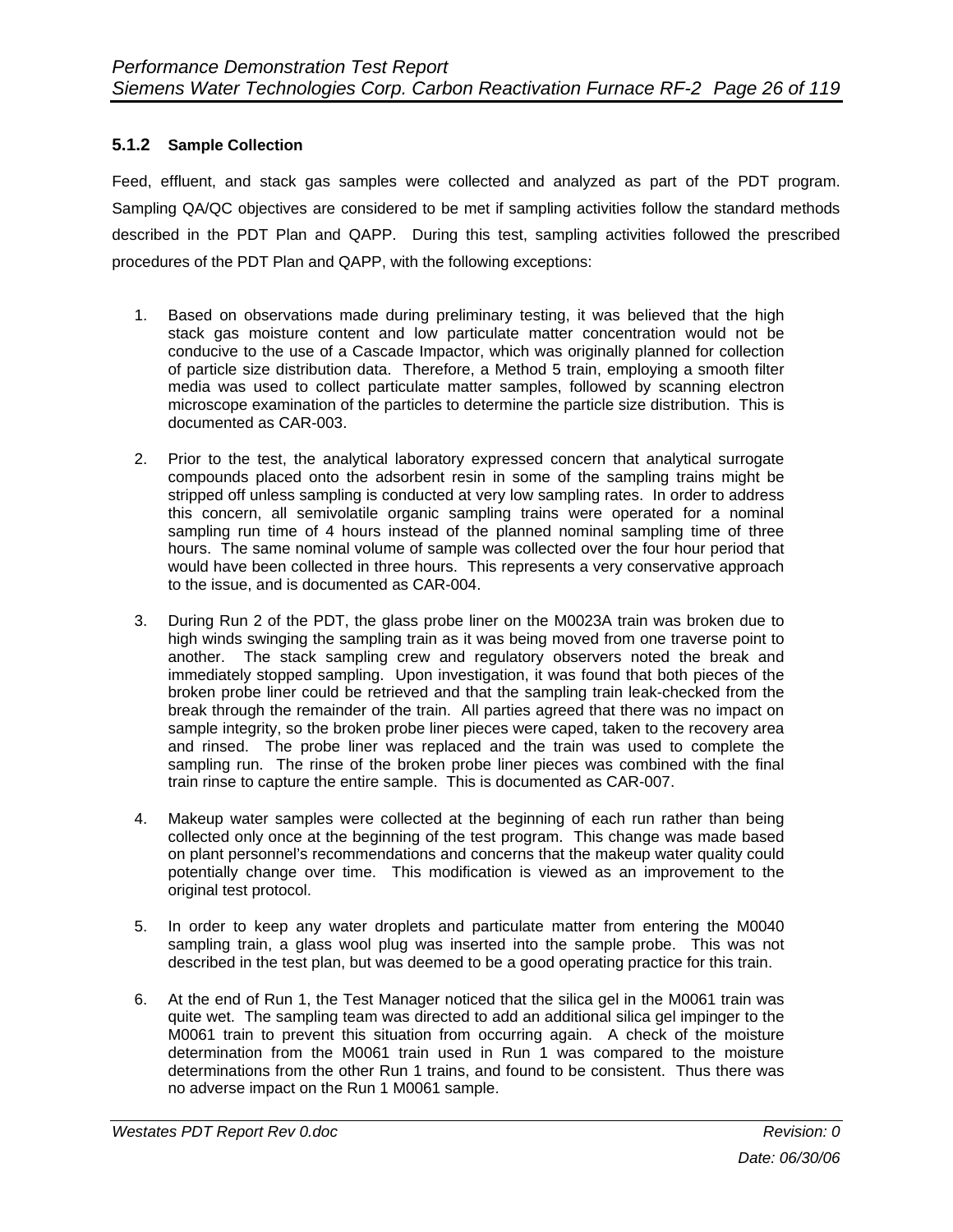7. EPA requested that split samples of the process feed materials and effluents be provided. Additional sample volume was collected accordingly, and samples were split with EPA.

Prior to the CPT, a database of all expected field samples was developed and cross-referenced with the analyses planned for each sample. A master list of samples generated from the database was used as a field QC checklist to help ensure that all samples were collected and shipped to the laboratory. Sample collection activities were recorded on log sheets, samples were labeled, packaged, and shipped to the analytical laboratory using traceability procedures described in the QAPP. Included with the samples were request-for-analysis forms specifying the required analyses for each sample. Copies of the process sample collection logs are included in Appendix D. Copies of the chain-of-custody records, and an index of sample numbers and identifications are included in the analytical data packages. Stack gas sample collection sheets are included with the full stack sampling report in Appendix I of this report. A review of the sample collection log sheets indicates that samples were collected as required, all applicable data were recorded, and sampling equipment conditions and operating parameters (particularly applicable to stack sampling activities) were within the requirements of the applicable methods.

## **5.1.3 Sample Analysis**

Analytical data quality was determined through the analysis of blanks, duplicates, spiked samples, and reference materials, as prescribed by the QAPP. In large measure, the analytical data quality objectives for the PDT program were met. Section 5.2, below, and the data validation report in Appendix H, present more detailed results for each analytical data quality determination. Other observations and notes regarding sample analysis are provided in the next several paragraphs.

- 1. The selected laboratory for the performance test has a slightly different target analyte list compared to those presented in the original test plan. Revised target analyte lists were presented to EPA and were approved for use in the test. This is documented as CAR-001.
- 2. Several analytical results for the POHCs in the stack gas were above the upper calibration range of the analytical instrument. Since these analyses totally consume the sample, there was no opportunity to conduct a dilution and reanalyze the samples. The laboratory therefore reported estimated values. When this situation came to the attention of the PDT Manager and QA Manager, the laboratory was asked if anything could be done to qualify these estimates to ensure that they were valid. The laboratory set up an extended calibration curve for the affected compounds and requantified the samples as discussed in the case narrative of the VOST analytical data package. The requantified results were all less than the original reported results, therefore the original results are considered to be biased high. In order to be conservative in the use of these data, the original high emission values were used for calculating Destruction and Removal Efficiency, thus resulting in a conservatively low DRE.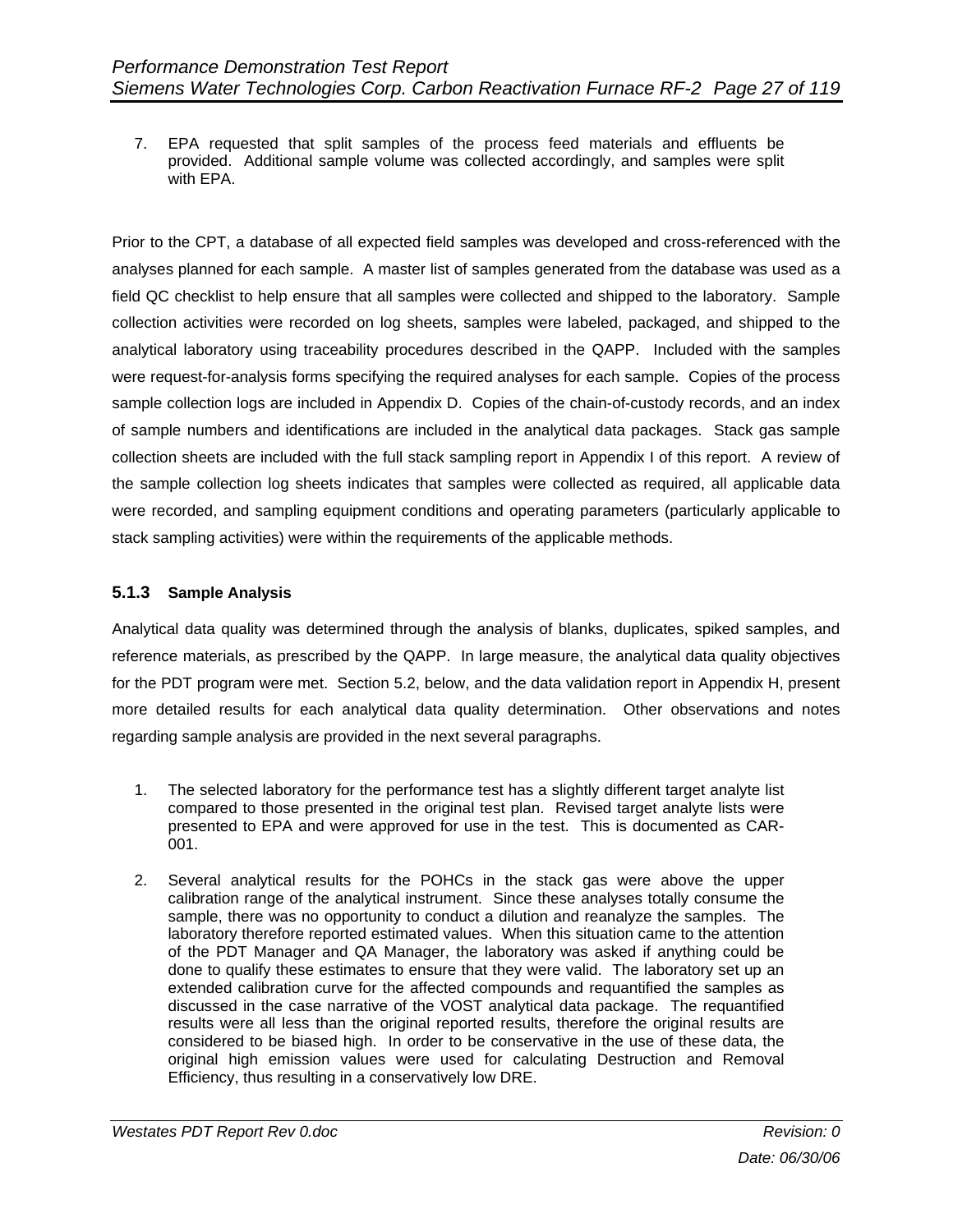## **5.1.4 Operations and Process Instrumentation**

Process monitoring systems were calibrated prior to the PDT. Calibration data is presented in Appendix L. All process instrumentation met the performance criteria, and were deemed to produce reliable data, with one exception. While the stack gas flow rate monitoring system showed acceptable calibration results prior to the test, it was noted during the course of the PDT, that Siemens Water Technologies Corp.'s installed stack gas flow rate monitor was not corresponding with the Pitot tube readings of the stack sampling team. Further investigation indicated that some type of fault in the stack gas flow rate monitor was being experienced, however it was not able to be corrected during the course of the PDT. All parties were informed of the situation, and a decision was made to complete the PDT and to use the average of the stack gas sampling train flow rate determinations from each run to set the maximum stack gas flow rate operating limit for the system. Siemens Water Technologies Corp. will need to correct the fault in the stack gas flow rate monitoring system in order to demonstrate continuing compliance with the operating limit.

A CEMS Performance Specification Test was conducted prior to the PDT, and the emissions monitors met the applicable performance requirements. A CEMS Performance Specification Test Report is presented in Appendix K. Daily calibration of stack gas continuous emissions monitoring systems was conducted during the PDT. Each monitor met the calibration criteria during each day of testing.

The original test plan calls for an organic surrogate mixture to be added to the spent activated carbon feed. That mixture was specified to contain 1,1,1-Trichloroethane, however the compound is not available because it is an ozone depleting substance. Methylene chloride was substituted for 1,1,1 trichloroethane. This is documented as CAR-002.

Several modifications to the target operating conditions and anticipated permit limits were made after approval of the Performance Demonstration Test Plan. Most of these changes were made as a result of preliminary testing. Additionally, EPA included with their test plan approval letter a table of information and process data that they wanted included in the test report. Revised operating condition targets and the list of data requested by EPA are documented as CAR-006.

In order to maximize the stack gas flow rate (minimize the gas residence time) for the performance test, a source of additional air was needed beyond what is normally supplied by the combustion air fan. The access door on Hearth #1 was opened to allow additional air to be drawn into the system and to pass through the combustion and air pollution control portions of the system. This is documented as CAR-008.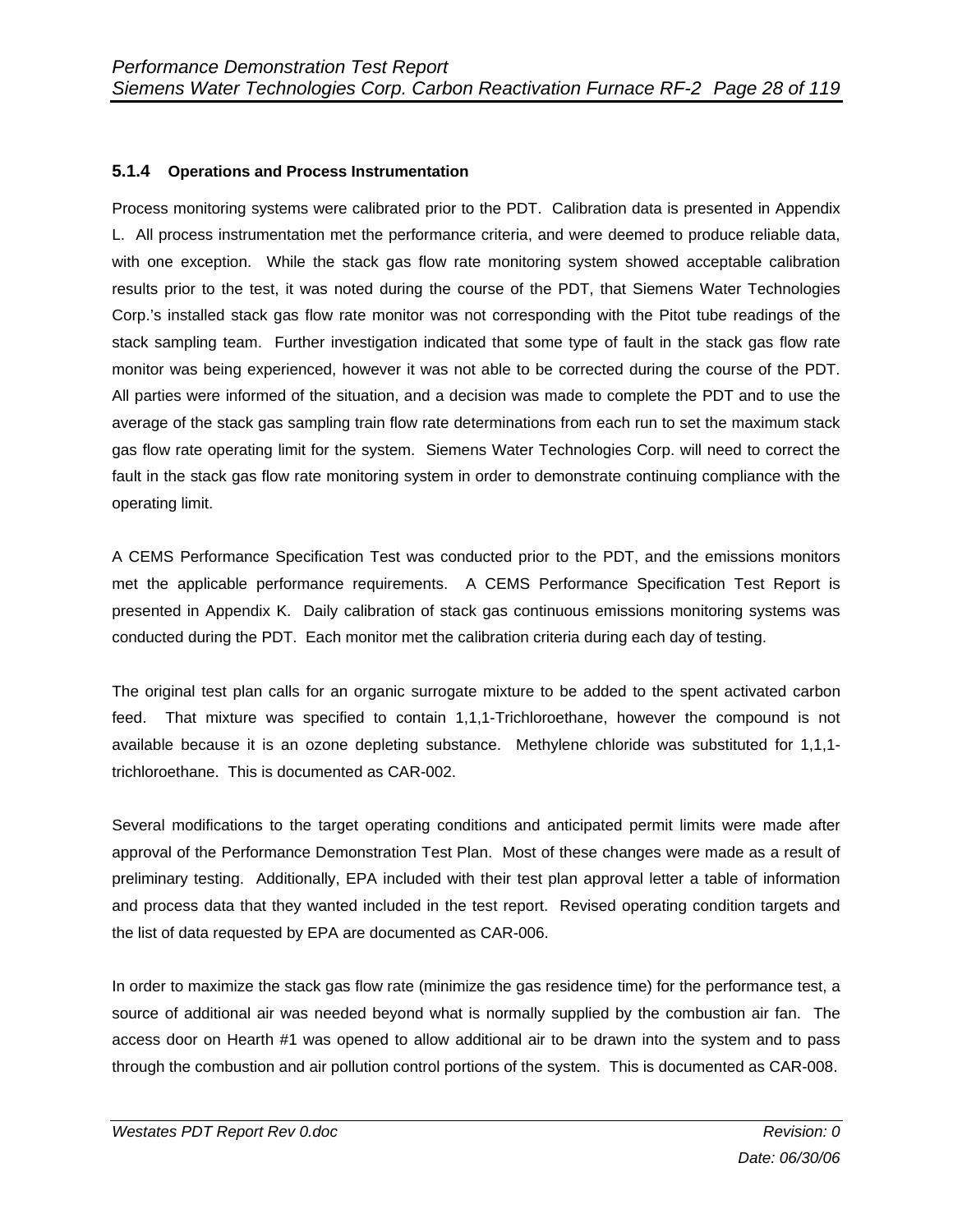# **5.1.5 Stack Sampling Equipment**

All stack sampling equipment was calibrated according to the protocols given in the applicable sampling methods. Each sampling system passed the calibration criteria. Stack sampling equipment calibration records are included in the Stack Sampling Report in Appendix I, of this report.

#### **5.1.6 Laboratory Analytical Instrumentation**

QA/QC procedures, as specified by the analytical methods and summarized in the PDT Plan and QAPP, were conducted and documented during the test. Analytical instrument calibration records and all raw analytical data are presented in the analytical data packages, submitted as separate volumes. No calibration problems were identified by the laboratories.

#### **5.2 AUDITS AND DATA VALIDATION**

The following audits were provided for in the QAPP:

- Field audits
- Performance Evaluations
- Office Audits
- Laboratory Audits.

A field audit was used to ensure that work was performed in accordance with the various project controlling documents and associated standard operating procedures. This audit was conducted throughout the test by the PDT Manager through observation of process operations and sample collection. It is the opinion of the PDT Manager, based on field observations, that all work was performed in substantial compliance with the specifications contained in the PDT Plan and QAPP.

VOST audit samples (spiked Tenax resin) were provided by the regulatory agencies. An initial set of VOST audit tubes were received from EPA's contract laboratory and were analyzed with the samples from the PDT. These initial audit samples, however were received without proper documentation and preservation, and were thus deemed to be of suspect validity. EPA was informed of the issue and another set of VOST audit tubes were received from EPA's contract laboratory (this time with proper documentation and preservation). These audit samples were submitted to the laboratory for analysis, but the timing was such that they were not analyzed with the actual PDT samples. Results for all of the audit sample received are presented in Table 5-1. The test team participants do not know the true value of the audit samples, so the analytical results are reported here for review by the regulatory agencies.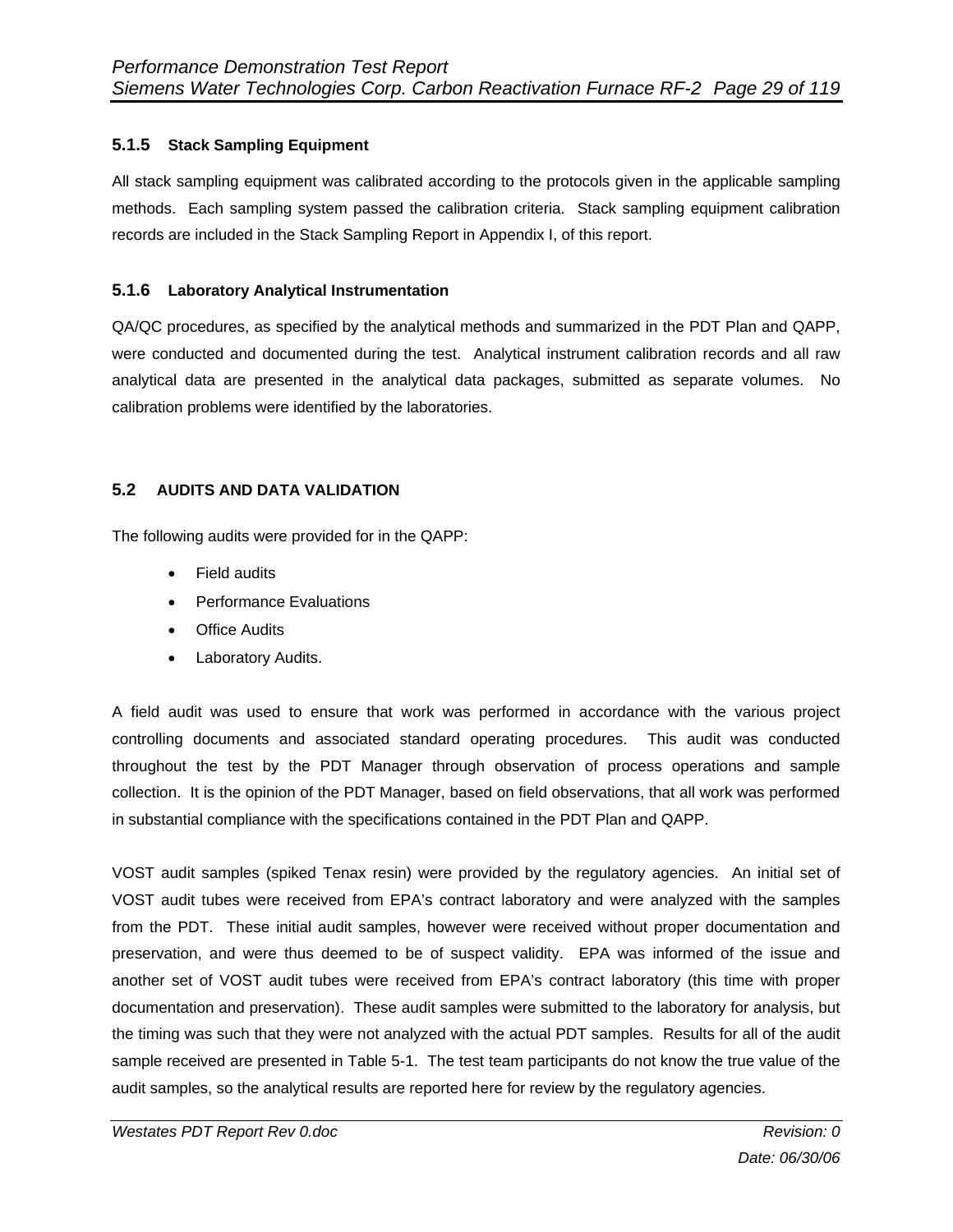The preparation of this report was conducted under the office QA/QC program in place at Focus. All records, correspondence, calculations, data, and reports are maintained in designated files for future reference. Reports, numerical tabulations, drawings, and calculations are checked for completeness and technical correctness, and documented prior to release in final form to the client.

Laboratory audits were provided for in the PDT Plan and the QAPP as an option to be exercised, if necessary, during the test program. No situations arose through the course of the test program which suggested the need for a laboratory audit.

Data validation consisted of a thorough check of all calculations involved in reducing sampling and analysis data. Subsequently, the data were compared to expected values and were investigated for consistency within and between test runs. For example, comparisons were made of stack gas flow rates, process operating temperatures, and sampling equipment operating conditions. Analytical data were reviewed to identify variations between duplicate measurements of the same parameter, either from multiple analyses of the same sample or from analyses between replicate test runs. Finally, QA/QC results were compared to the target data quality objectives defined in the QAPP and in the laboratory standard operating procedures (SOPs). During the project, 12,491 analytical data quality indicators were evaluated. Over 93 percent of the data quality objectives were completed and met. The data compare well within and between runs, and the measurements agree well with the expected values. The data are technically sound and are usable for their intended purpose. A data validation report is presented in Appendix H.

#### **5.3 CALCULATIONS**

Where applicable, the RF-2 system's performance and/or emissions were calculated using formulas presented in appropriate regulations. Other calculations followed generally accepted practice for thermal treatment process operations and performance test reporting. Many calculations were made using spreadsheets specifically designed by Focus for performance test data reduction and reporting, while other calculations were made by hand. Appendix G documents how all calculations were made for performance determination during this test program.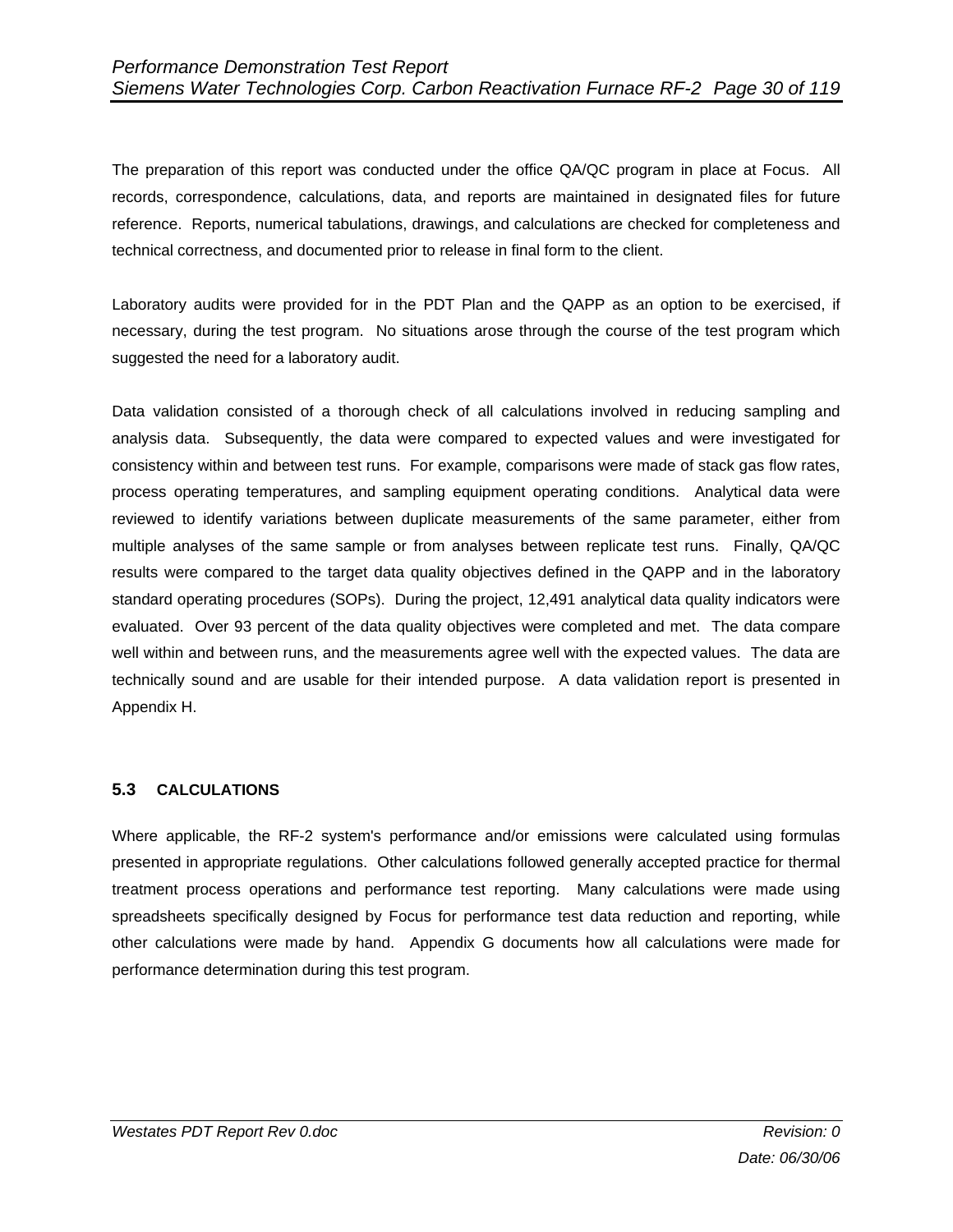# **5.4 CONCLUSIONS**

Overall, the PDT was executed in substantial conformance to the requirements and specifications of the project controlling documents. Any anomalies observed have been documented and corrective actions have been implemented as necessary. The impact of these anomalies has been thoroughly reviewed and assessed. In the judgment of the PDT Manager, those anomalies do not have a discernible negative impact on data quality or the utility of the data gathered to serve their intended purpose as defined in the PDT Plan and QAPP.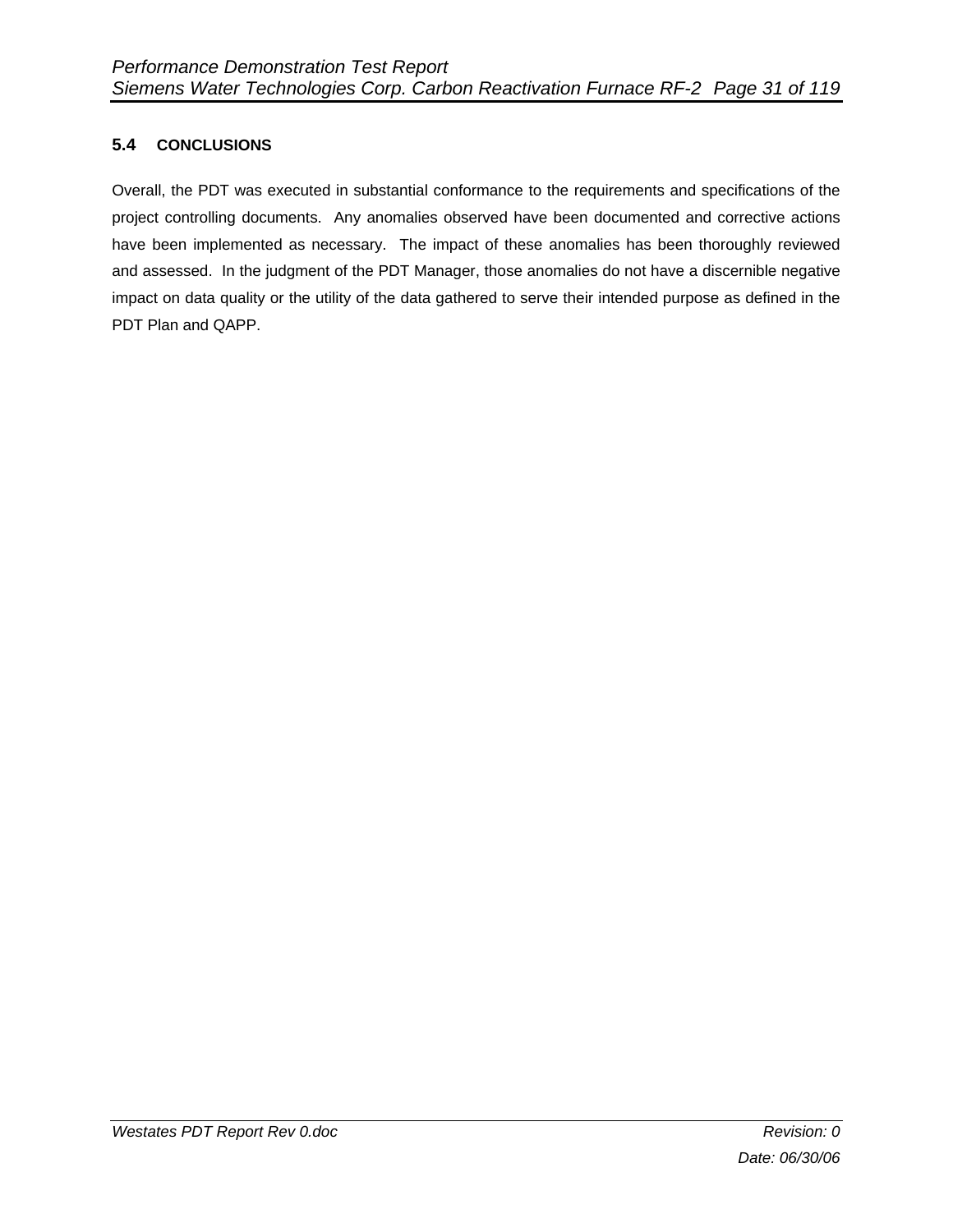#### **6.0 OPERATING PARAMETER LIMITS**

The Siemens Water Technologies Corp. Carbon Reactivation Furnace RF-2 system demonstrated compliance with all applicable regulatory requirements during the PDT program. Operating parameter limits and associated automatic waste feed cutoff setpoints (as applicable) will be established as described in the approved PDT Plan and in the appropriate regulations of 40 CFR 63 Subpart EEE. Most operating parameter limits are based on demonstrations made during the PDT. For some parameters, such as maximum stack gas CO concentration, and minimum packed bed scrubber pressure differential, either regulation, guidance, or equipment manufacturer's recommendations (rather than the PDT demonstrated values) are used as the basis for the limit.

#### **6.1 DEVELOPMENT OF OPERATING LIMITS**

Limits on a number of operational control parameters must be maintained as an indication that the RF-2 system continues to operate in compliance with the applicable emission standards. Table 6-1 summarizes the discussion of the operational parameter limits for the RF-2 unit. To facilitate review, the operating parameters are grouped into the following categories:

- Group A1 parameters are continuously monitored and recorded, and are interlocked with the automatic waste feed cutoff system. Group A1 parameter limits are established from test operating data, and are used to ensure that system operating conditions are equal to or are more rigorous than those demonstrated during the test.
- Group A2 parameters are continuously monitored and recorded, and are interlocked with the automatic waste feed cutoff system. Group A2 parameter limits are established based on regulatory requirements rather than on the test operating conditions, e.g., the maximum stack CO concentration.
- Group B parameters are continuously monitored and recorded, but are not required to be interlocked with the automatic waste feed cutoff system. Operating records are required to ensure that established limits for these parameters are not exceeded. The Group B parameter limits are established based on the operation of the system during the test.
- Group C parameters are continuously monitored and recorded, but are not required to be interlocked with the automatic waste feed cutoff system. Group C parameter limits are based on manufacturer's recommendations, operational safety, and good operating practice considerations rather than on the test operating conditions, e.g., the minimum packed bed scrubber pressure differential.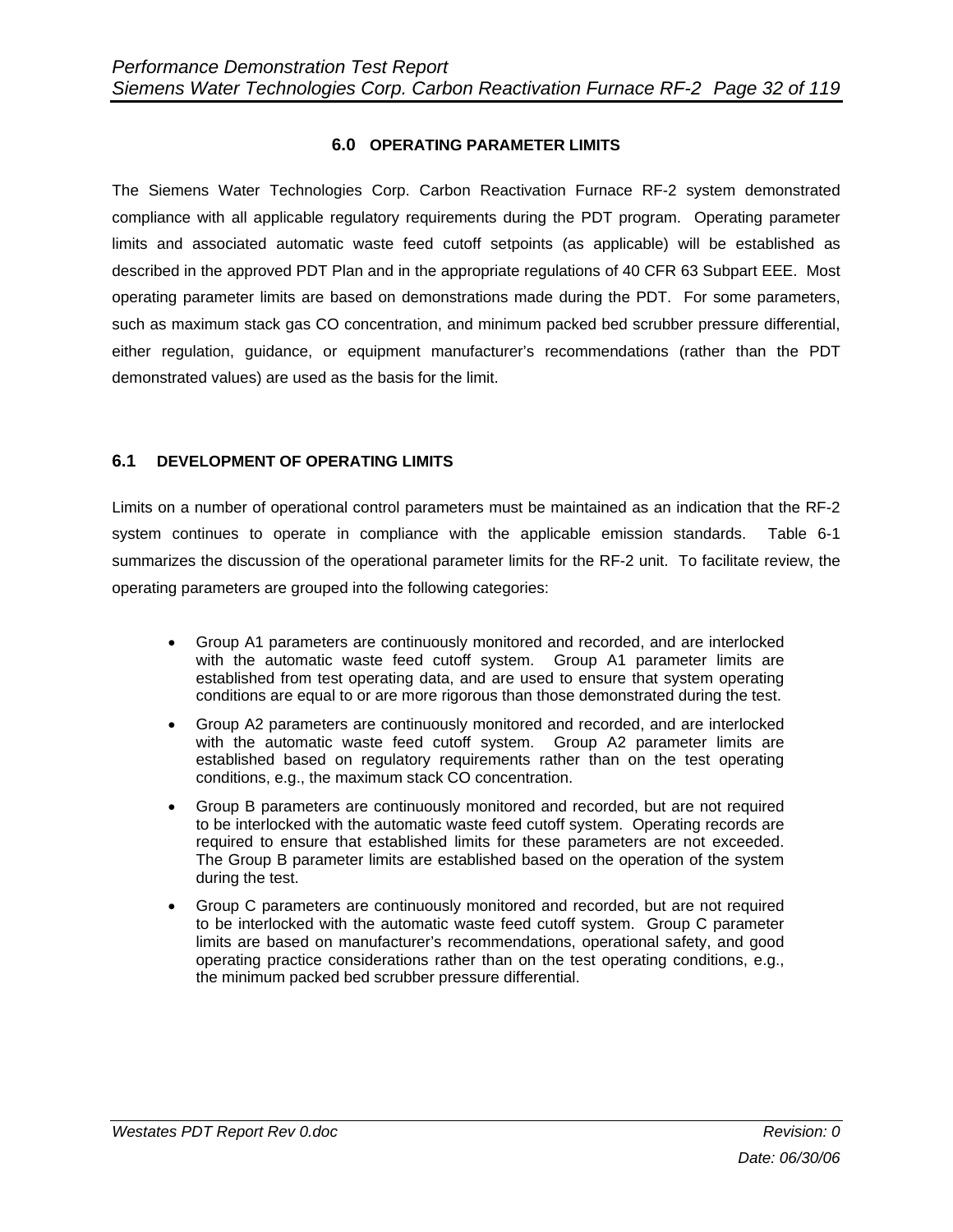# **6.2 SPECIFIC OPERATING PARAMETERS**

Operating parameter limits for each of the control parameters have been established as specified in the HWC MACT regulations given in 40 CFR 63.1209 and the approved PDT plan. The following sections describe how each operating parameter limit has been established.

In addition to establishing specific operating limits, Siemens Water Technologies Corp. anticipates having limits on the types of waste that can be treated in RF-2. Since Siemens Water Technologies Corp. has demonstrated greater than 99.99% DRE during the PDT while treating chlorobenzene, a Class 1 (most thermally stable) compound, it is expected that Siemens Water Technologies Corp. will be permitted to treat all of the materials represented by the waste codes in the facility's most recent RCRA Part A permit application. Specific prohibitions are anticipated in the site's permit, for feed materials containing greater than 50 ppm of PCBs and those listed with the waste codes F020, F021, F022, F023, F026 or F027.

## **6.2.1 Parameters Demonstrated During the Test (Group A1 Limits)**

Group A1 parameter limits are based on the results of the testing. The following operating parameters will be established as Group A1 parameters for the RF-2 system.

#### **6.2.1.1 Maximum Spent Carbon Feed Rate**

The PDT was conducted in order to demonstrate the maximum feed rate of spent carbon. The spent carbon feed rate is monitored on a continuous basis. The maximum allowable spent carbon feed rate has been established as a block hour average limit from the average of feed rates demonstrated during each of the three runs of the PDT.

#### **6.2.1.2 Minimum Afterburner Temperature**

The PDT was conducted at the minimum afterburner temperature with maximized combustion gas flow rate (minimum residence time), since these are the conditions least favorable for DRE. Organic emissions were also measured under these conditions for risk assessment purposes. Based on successful demonstration of DRE during the PDT, the minimum temperature limit has been established as an hourly rolling average equal to the average of the demonstrated test run average values.

#### **6.2.1.3 Minimum and Maximum Hearth #5 Temperature**

As part of EPA's approval of the PDT Plan, Siemens Water Technologies Corp. was required to establish both a minimum and maximum temperature limit for Hearth #5 of the reactivation furnace. Since both a minimum and maximum temperature could not be demonstrated in the single test condition approved for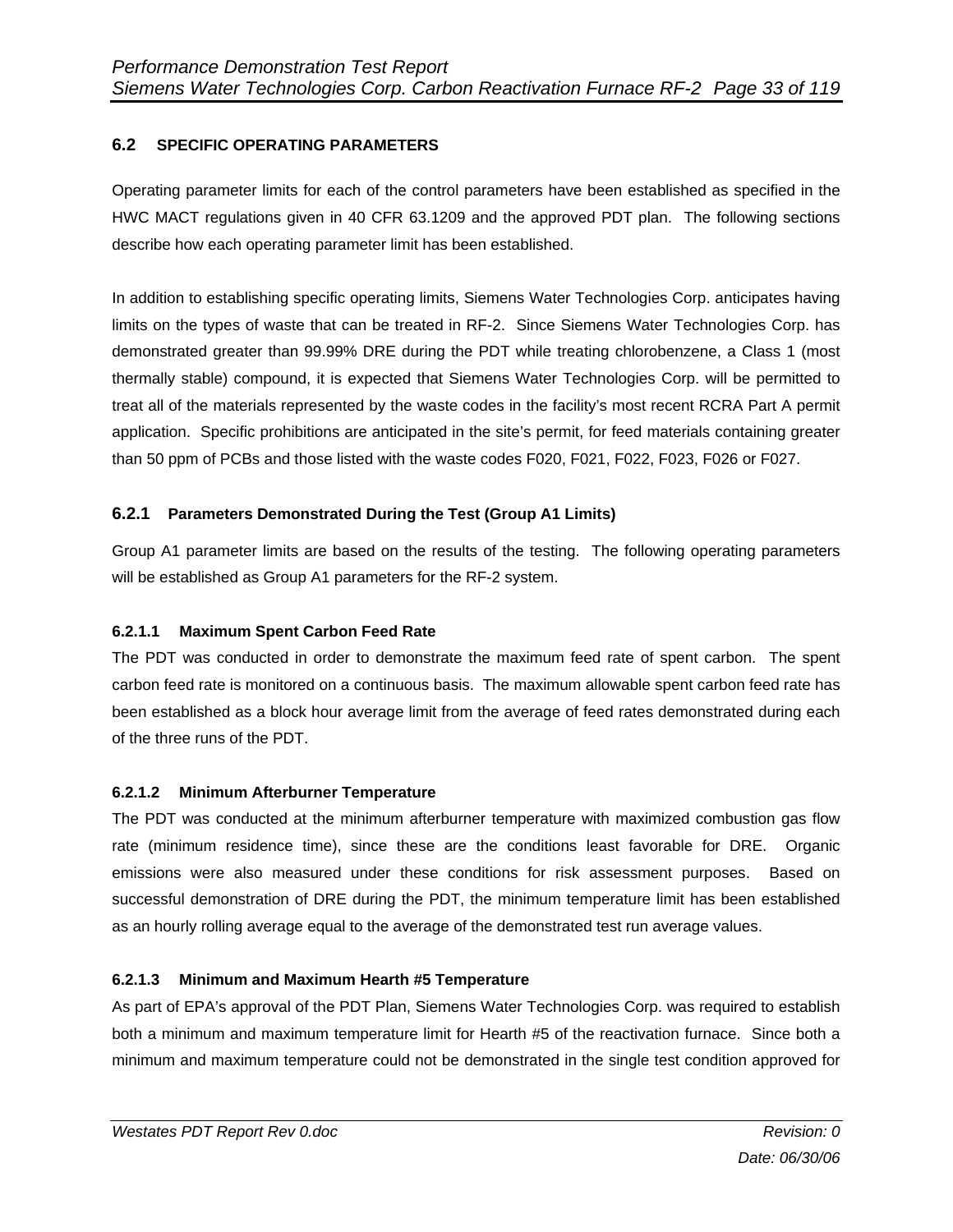the test, Siemens Water Technologies Corp. operated Hearth #5 at a maximum temperature during the PDT and will conduct a separate minimum temperature test outside of the formal PDT period.

The maximum Hearth #5 temperature limit has been established as an hourly rolling average equal to the average of the demonstrated test run averages.

#### **6.2.1.4 Minimum Venturi Scrubber Differential Pressure**

The performance test was conducted to demonstrate the minimum venturi scrubber differential pressure. Venturi scrubber differential pressure is monitored on a continuous basis. Based on successful demonstration of particulate and metals control during the performance test, the minimum venturi scrubber differential pressure limit has been established as the average of the hourly rolling average values demonstrated during each run of the performance test. The permit limit is also expected to be an hourly rolling average value.

#### **6.2.1.5 Minimum Quench/Venturi Scrubber Recycle Liquid Flow Rate**

The performance test was conducted to demonstrate the minimum quench/venturi scrubber recycle flow and maximum stack gas flow, thus establishing a *de facto* minimum liquid to gas ratio. Quench/Venturi scrubber flow and stack gas flow are both monitored on a continuous basis. Based on successful demonstration during the performance test, the minimum quench/venturi scrubber recycle liquid flow rate limit has been established based on the average of the hourly rolling average values demonstrated during each run of the performance test. This limit will be established as an hourly rolling average.

#### **6.2.1.6 Minimum Packed Bed Scrubber pH**

The performance test was conducted to demonstrate the minimum packed bed scrubber pH at maximum total chlorine/chloride feed rate. Scrubber pH is monitored on a continuous basis. Based on successful demonstration of HCl and Cl<sub>2</sub> control during the performance test, the minimum packed bed scrubber pH limit has been established as the average of the hourly rolling average pH values demonstrated during each run of the performance test. The permit limit will be administered as an hourly rolling average.

#### **6.2.1.7 Minimum Packed Bed Scrubber Recycle Liquid Flow Rate**

The performance test was conducted to demonstrate the minimum packed bed scrubber recycle flow rate and maximum stack gas flow, thus establishing a *de facto* minimum liquid to gas ratio. Packed bed scrubber recycle flow and stack gas flow are both monitored on a continuous basis. Based on successful demonstration of HCl and  $Cl<sub>2</sub>$  control during the performance test, the minimum packed bed scrubber recycle liquid flow rate limit has been established as the average of the hourly rolling average values demonstrated during each run of the performance test. This limit will also be administered on an hourly rolling average basis.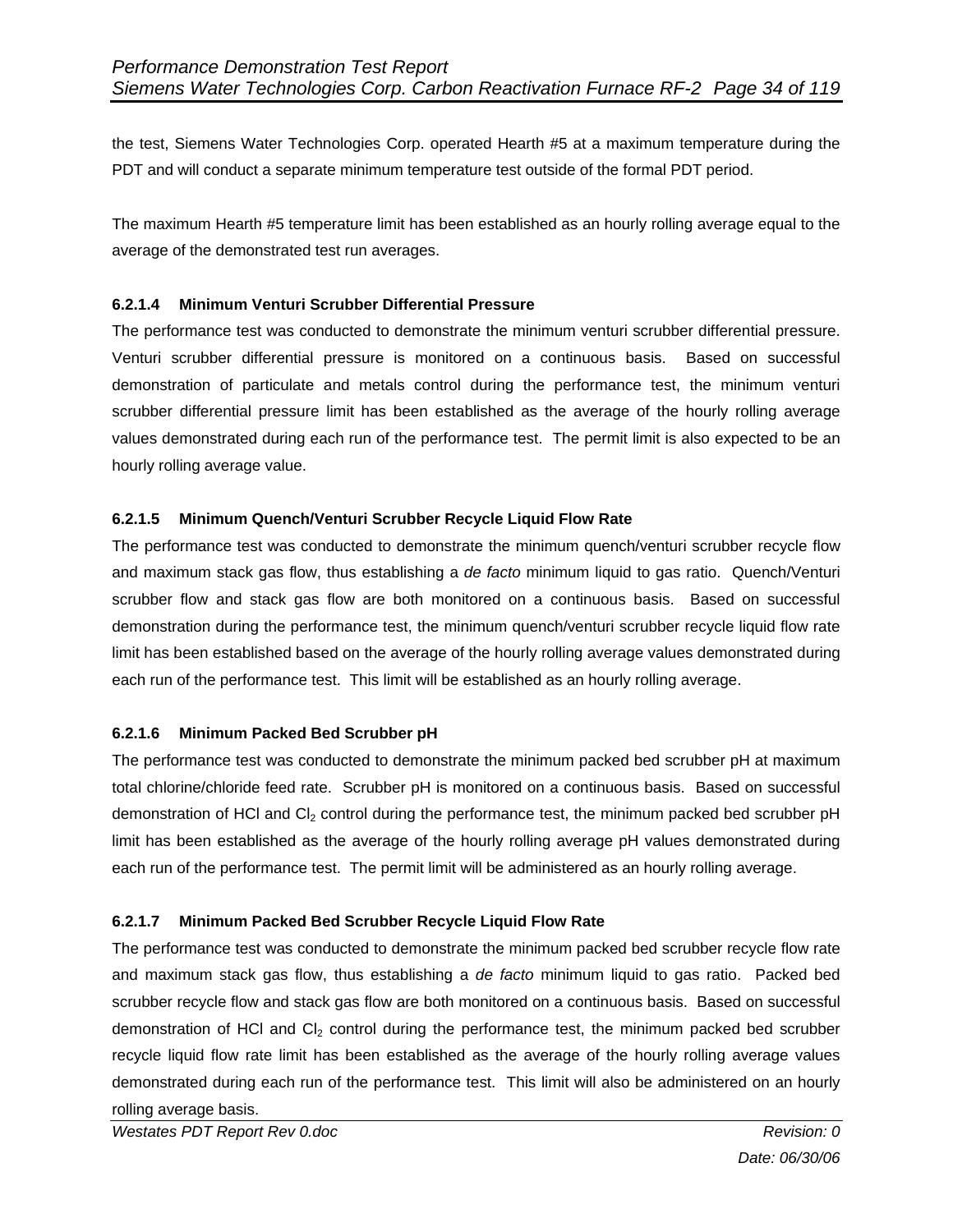## **6.2.1.8 Minimum Scrubber Blowdown Flow Rate**

The performance test demonstrated a minimum scrubber blowdown flow rate, in order to demonstrate worst case conditions for solids buildup in the scrubbing system. In order to conserve water, Siemens Water Technologies Corp. recycles most of the liquid from the air pollution control system. However, in order to prevent the buildup of dissolved solids in the recycled water, a certain amount of the water must be purged (or blown down) from the system. As water is purged from the system, fresh makeup water is added. The minimum scrubber blowdown flow rate limit has been based on the average of the hourly rolling average values demonstrated during each run of the performance test. This limit will be administered as an hourly rolling average.

#### **6.2.1.9 Minimum WESP Secondary Voltage**

Although the HWC MACT regulations do not require any indicator of performance in an electrically enhanced emissions control device, Siemens Water Technologies Corp. believes that it is appropriate to establish a performance indicator. Accordingly, WESP secondary voltage (expressed as KVDC) is used as the indicator of continuing WESP performance. The minimum value has been established as the average of the minimum hourly rolling average secondary voltage values demonstrated during each run of the performance test. The secondary voltage limit will be based on an hourly rolling average.

#### **6.2.1.10 Maximum Combustion Gas Velocity (Stack Gas Flow Rate)**

The stack gas flow rate (expressed as actual cubic feet per minute) is used as the indicator of combustion gas velocity. The maximum stack gas flow rate was planned to be established from the mean of the maximum hourly rolling average stack gas flow rates measured by Siemens Water Technologies Corp.'s stack gas flow rate monitor during each run of the performance test. As stated in earlier sections of this report, the stack gas flow rate monitor experienced difficulties during the PDT such that the measurements were not reliable. Each isokinetic sampling system used for stack gas emissions measurements during the PDT also included the measurement of stack gas flow rate. Thus, the average stack gas flow rate determinations for each run, derived from the stack gas sampling systems, has been used to establish a maximum stack gas flow rate limit. The maximum stack gas flow rate limit will be administered as an hourly rolling average.

#### **6.2.2 Group A2 Parameters**

#### **6.2.2.1 Maximum Stack Gas CO Concentration**

The maximum hourly rolling average stack gas CO concentration was maintained at or below 100 ppmv corrected to 7% oxygen (dry basis) during the test. An operating parameter limit for maximum stack gas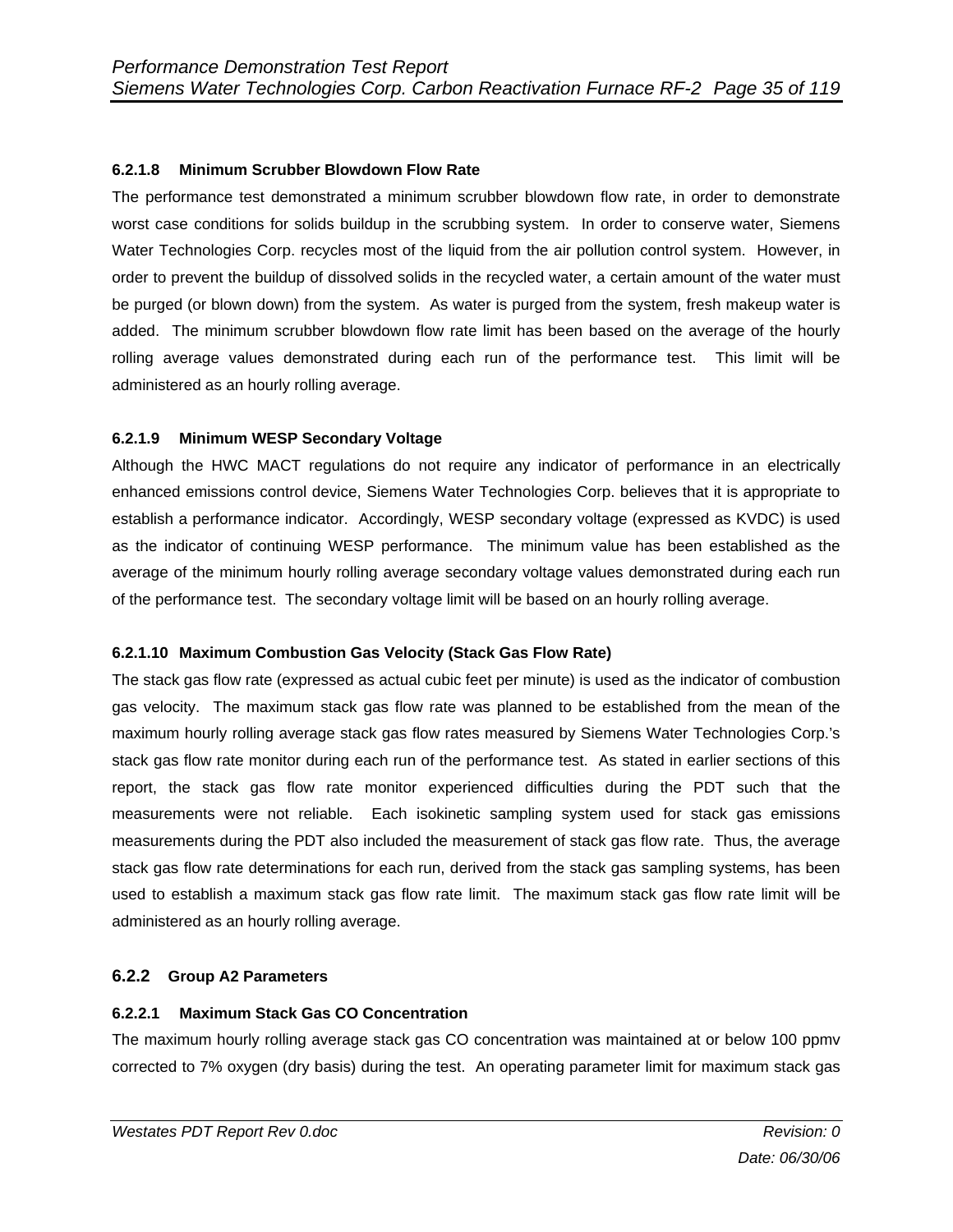carbon monoxide concentration of 100 ppmv hourly rolling average corrected to 7% oxygen will be established.

#### **6.2.2.2 Fugitive Emissions Control**

The HWC MACT regulations require controlling combustion system leaks. By design (no open feed systems), the combustion chamber constitutes a sealed system. There are no locations for combustion system leaks to occur. Therefore, the RF-2 system is in compliance with 40 CFR 63.1206(c)(5)(i)(A).

#### **6.2.3 Group B Parameters**

#### **6.2.3.1 Maximum Total Chlorine/Chloride Feed Rate**

During the PDT, Siemens Water Technologies Corp. maximized the feed rate of total chlorine/chloride through the spiking of tetrachloroethene and other chlorinated organic compounds. Since the HCl and Cl<sub>2</sub> emissions measured during the PDT were less than the applicable standard, the limit for total chlorine/chloride feed rate has been set as a 12-hour rolling average, equal to the average of the average total chlorine/chloride feed rate during the three runs of the PDT. Total chlorine/chloride includes the native chlorine/chloride in the spent activated carbon feed plus the spiked chlorine/chloride. Records of feed analyses, and the calculated 12-hour rolling average total chlorine/chloride feed rate values will be maintained to demonstrate compliance with the chlorine/chloride feed rate limit.

#### **6.2.3.2 Maximum Mercury Feed Rate**

Due to the low amounts of mercury expected in the spent activated carbon, Siemens Water Technologies Corp. has elected to comply with the mercury standard by calculating and complying with a 12-hour rolling average Maximum Theoretical Emission Concentration (MTEC), conservatively assuming no mercury removal across the APC system. The MTEC is complied with as a maximum mercury feed rate limit. This limit has been calculated from the performance test data by using the stack gas flow rate and oxygen concentration, and the maximum allowable stack gas mercury concentration based on the HWC MACT regulations. The feed rate limit is determined assuming that all mercury is emitted, and is complied with as a maximum 12-hour rolling average mercury feed rate limit.

#### **6.2.3.3 Maximum Semivolatile Metals Feed Rate**

Siemens Water Technologies Corp. demonstrated compliance with the semivolatile metal emission standard while spiking lead during the test. Therefore, the permitted feed rate limit for semivolatile metals (total cadmium plus lead) has been set as a 12-hour rolling average value equal to the average semivolatile metal feed rate demonstrated during the three runs of the PDT. Records of feed analyses, and the calculated 12-hour rolling average semivolatile metal feed rate values will be maintained to demonstrate compliance with the semivolatile metal feed rate limit.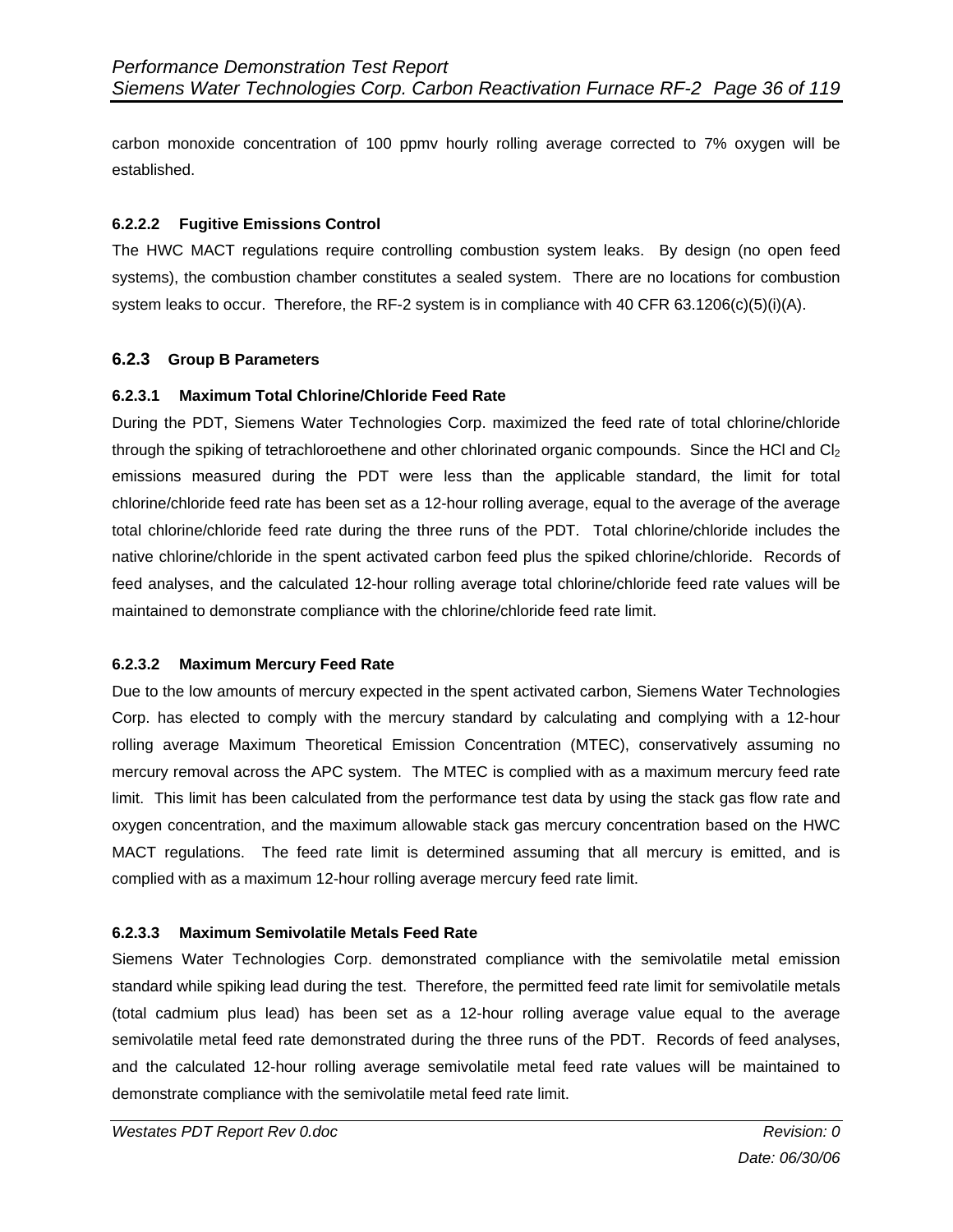#### **6.2.3.4 Maximum Low Volatility Metals Feed Rate**

Siemens Water Technologies Corp. demonstrated compliance with the low volatility metal emission standard while spiking chromium during the test. The emissions measured during the test were significantly lower than the allowable limit. Therefore, the permitted feed rate limit for low volatility metals (total arsenic, plus beryllium, plus chromium) will be set as a 12-hour rolling average extrapolated upward to the HWC MACT standard based on the average low volatility metal feed rate and the average low volatility metal System removal Efficiency (SRE) during the three runs of the CPT. Extrapolation has been conducted as described in the approved PDT Plan. Records of feed analyses, and the calculated 12-hour rolling average low volatility metal feed rate values will be maintained to demonstrate compliance with the low volatility metal feed rate limit.

#### **6.2.4 Group C3 Parameters**

Group C parameter limits are based on manufacturer's recommendations, operational safety and good operating practice considerations. The following parameters are proposed as Group C parameters.

#### **6.2.4.1 Minimum Packed bed Scrubber Pressure Differential**

The minimum packed bed scrubber pressure differential is based on past operating experience. This limit has been established as an hourly rolling average limit.

#### **6.3 EXTRAPOLATION OF METALS FEED RATE LIMITS**

Siemens Water Technologies Corp. spiked lead and chromium into RF-2 during the PDT. Lead and chromium are representative of the semivolatile and low volatility metal groups, respectively. Since the lead emissions were very close to the applicable standard during the PDT, Siemens Water Technologies Corp. has established the maximum semivolatile metal feed rate as the average feed rate that was demonstrated during the three runs of the PDT. The emissions of low volatility metals however, were substantially below the standard during the PDT, thus Siemens Water Technologies Corp. has extrapolated the test results upward to establish a low volatility metals feed rate limit. PDT data has been used to calculate a system removal efficiency (SRE) for chromium, which can then be applied to the LVM metal volatility group. System removal efficiency is shown in Table 6-2, and was calculated using the following equation:

$$
SRE_i = \left[1 - \frac{\dot{m}_{i,out}}{\dot{m}_{i,in}}\right] \times 100\%
$$

*Westates PDT Report Rev 0.doc Revision: 0*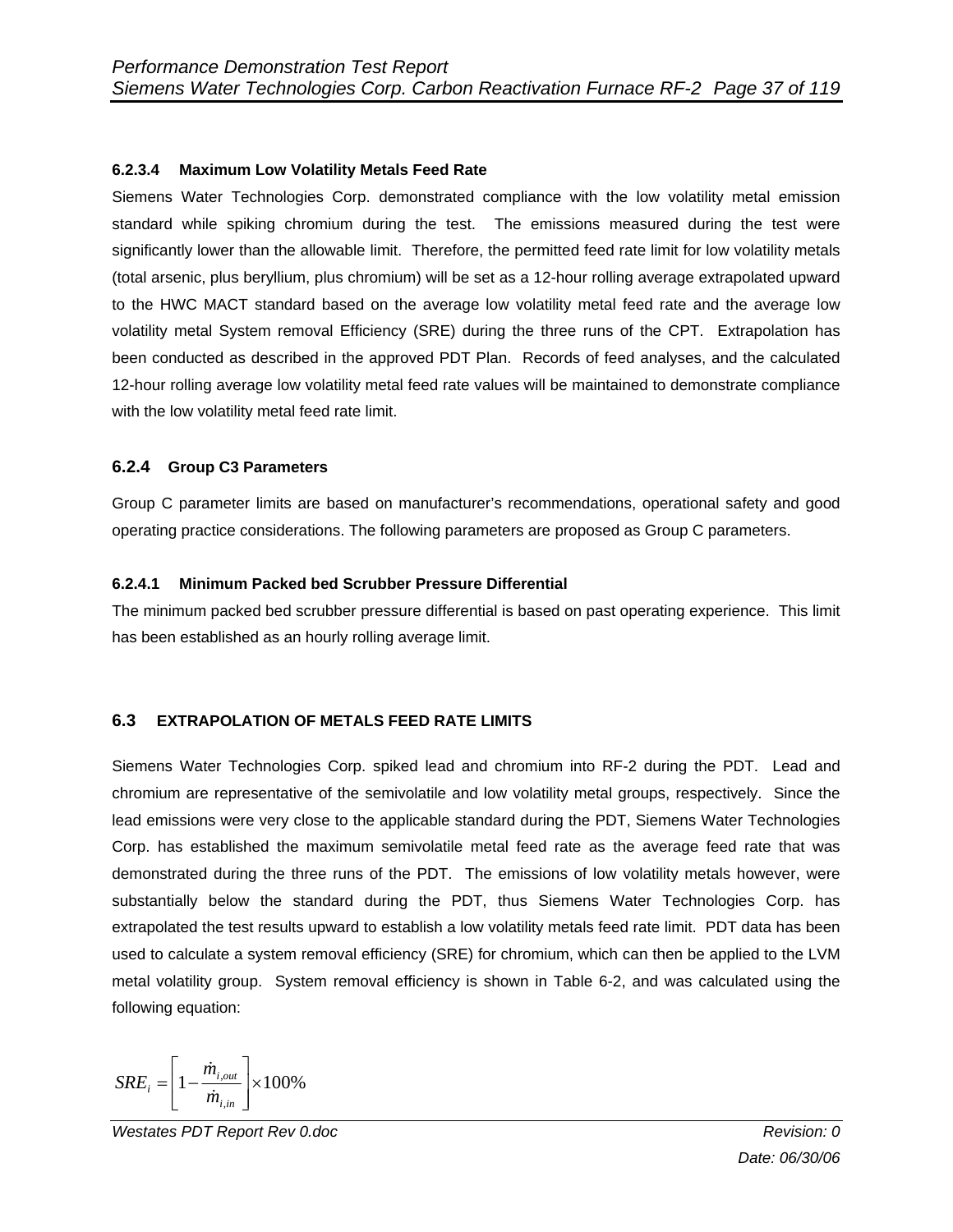where:

 $\dot{m}_{i,in}$  = mass feed rate of metal i.

 $\dot{m}_{i, out}$  = mass emission rate of metal i.

 $SRE_i$  = demonstrated system removal efficiency of metal i.

The demonstrated system removal efficiency for chromium can be used to establish a mass feed rate limit for low volatility metals using the following equation:

$$
\dot{m}_{g, in, \max} = \frac{\dot{m}_{g, out, MACT}}{\left(1 - \frac{SRE_i}{100}\right)}
$$

where:

 $\dot{m}_{g,i n, \text{max}}$  = maximum allowable mass feed rate of metal group g

 $\dot{m}_{g,out,MACT}$  = maximum allowable mass emission rate of metal group g based on the MTEC analysis

 $SRE$ <sub>i</sub> = demonstrated system removal efficiency of metal i designated to be the metal representative of metal group g.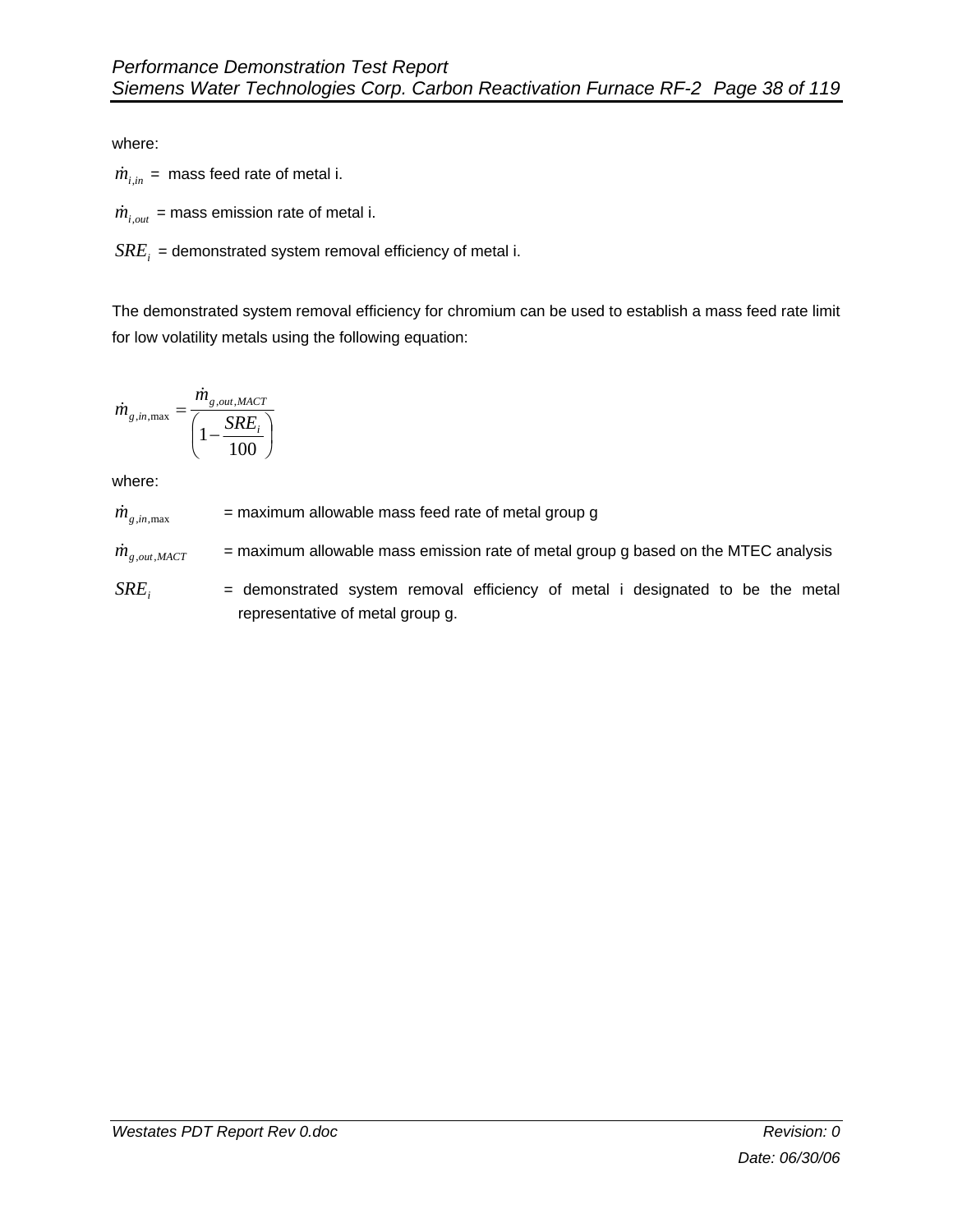### **7.0 EMISSIONS DATA TO SUPPORT THE SITE SPECIFIC RISK ASSESSMENT**

Siemens Water Technologies Corp. collected emissions data to support the site specific risk assessment under "worst-case" conditions rather than conducting a separate "risk burn" under less aggressive "typical" conditions. Siemens Water Technologies Corp. therefore believes that the emissions presented represent conservative values which are higher than during typical operation. The following section presents the emission data and discusses interpretation of the data where appropriate.

### **7.1 DETECTION LIMITS**

Method detection limits (MDLs) were determined for each of the stack gas analyses conducted. MDLs were determined statistically for non-isotope dilution methods following the requirements of 40 CFR Part 136, Appendix B. MDLs for isotope dilution methods were determined following the promulgated method requirements. Isotope dilution method MDLs were calculated based on 2.5 times the background noise. All reported MDLs, including condensate analyses, are matrix specific and reflect any dilutions, splits, or concentrations applied during the extraction or analysis of the samples. As such, laboratory-supplied MDL's for these stack gas analyses appear to meet the definition of sample quantitation limit (SQL) referenced in several sources of risk assessment guidance.

### **7.2 METALS**

EPA Method 29 was used to sample stack gas multiple-metals emissions during the PDT. Metals emission data were collected in addition to the metals feed rate data, and are presented with the compliance data in Section 4.0. Emission results for the multiple-metals trains are repeated here in Tables 7-1 through 7-3. Mercury speciation data for the risk assessment are presented in Table 7-4.

A separate SW-846 Method 0061 sampling train was operated during each run of the PDT to determine the emission of hexavalent chromium. Sampling conditions and emission results for hexavalent chromium are presented in Tables 7-5 through 7-7.

### **7.3 HYDROGEN CHLORIDE AND CHLORINE**

HCl and Cl<sub>2</sub> emissions were determined using EPA Method 26A during the PDT and are presented with the compliance results in Section 4.0. They are repeated here in Tables 7-8 through 7-10.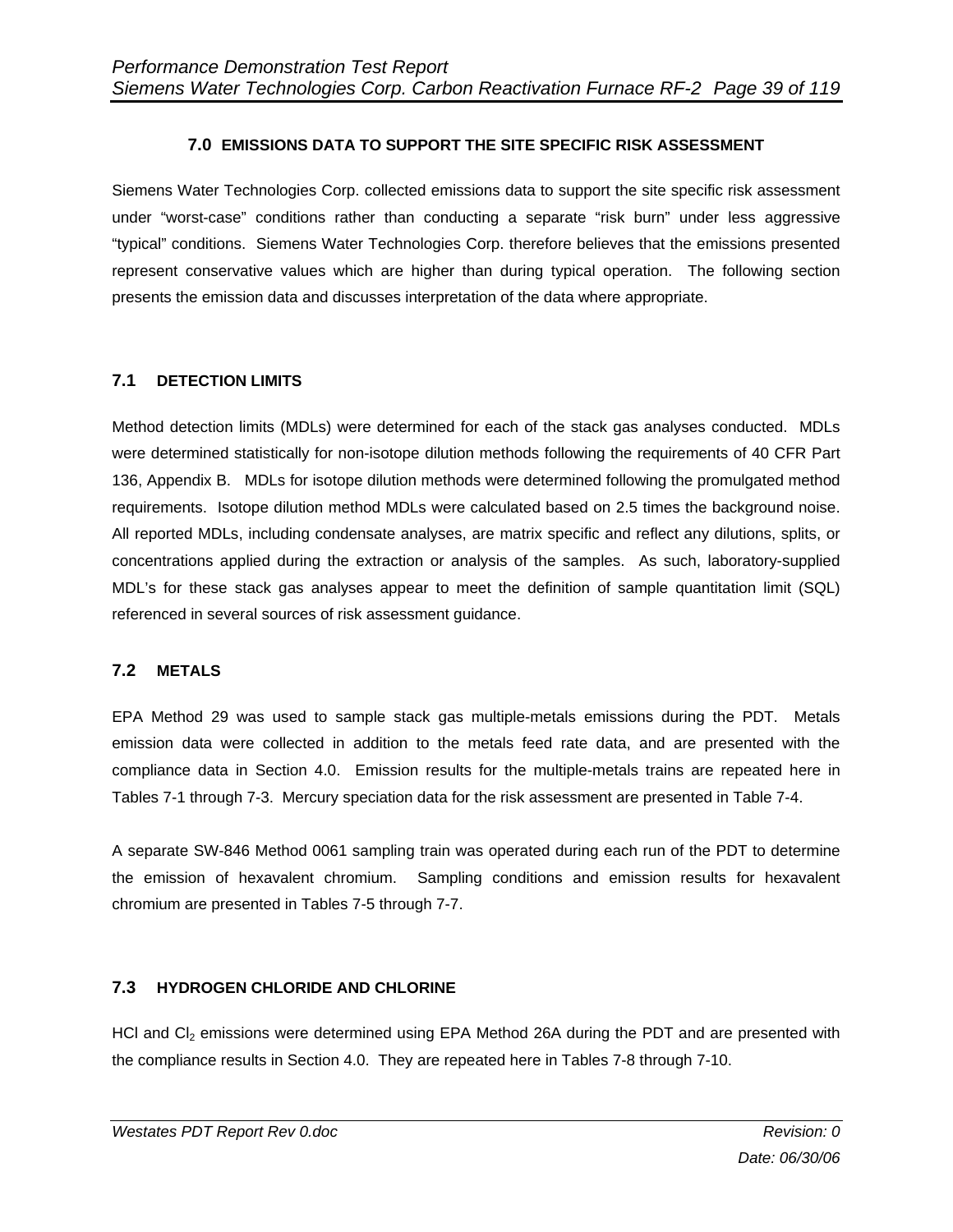### **7.4 PARTICLE SIZE DISTRIBUTION**

Particle size distribution data were collected using EPA Method 5 followed by scanning electron microscope evaluation of the particles collected on the filters. Particle size distribution results are presented in Table 7-11.

#### **7.5 SPECIATED VOLATILE ORGANICS**

Stack gas volatile organic samples were collected using SW-846 Method 0030, and analyzed for a list of target analytes, as specified in the PDT Plan, as well as for tentatively identified compounds (TICs). Sampling conditions and results are presented in Tables 7-12 through 7-14.

### **7.6 SPECIATED SEMIVOLATILE ORGANICS**

An SW-846 Method 0010 sampling train was used to sample the stack gases for a list of target semivolatile organics, as specified in the PDT Plan, as well as for tentatively identified compounds (TICs). The sampling conditions and results are summarized in Tables 7-15 through 7-17.

### **7.7 TOTAL VOLATILE ORGANICS, SEMIVOLATILE ORGANICS, AND NONVOLATILE ORGANICS**

Determination of these emissions was conducted according to the procedures presented in EPA/600/R-96/036, and are reported in three fractions:

- 1 Total volatile organics, expressed as total mass of  $C_1$  through  $C_7$  n-alkanes (Tables 7-18 through 7-20).
- 2 Total chromatographable organics (TCO), representing compounds with a boiling point range of 100°C to 300°C (Tables 7-21 through 7-23).
- 3 Total nonvolatile organics (GRAV), representing compounds with a boiling point above 300°C (Tables 7-21 through 7-23).

#### **7.8 DIOXINS AND FURANS**

Stack gases were sampled using SW-846 Method 0023A for PCDD/PCDF emissions during each PDT run. Analyses were performed to identify the total mass of the tetra- through octa-chlorinated PCDD and